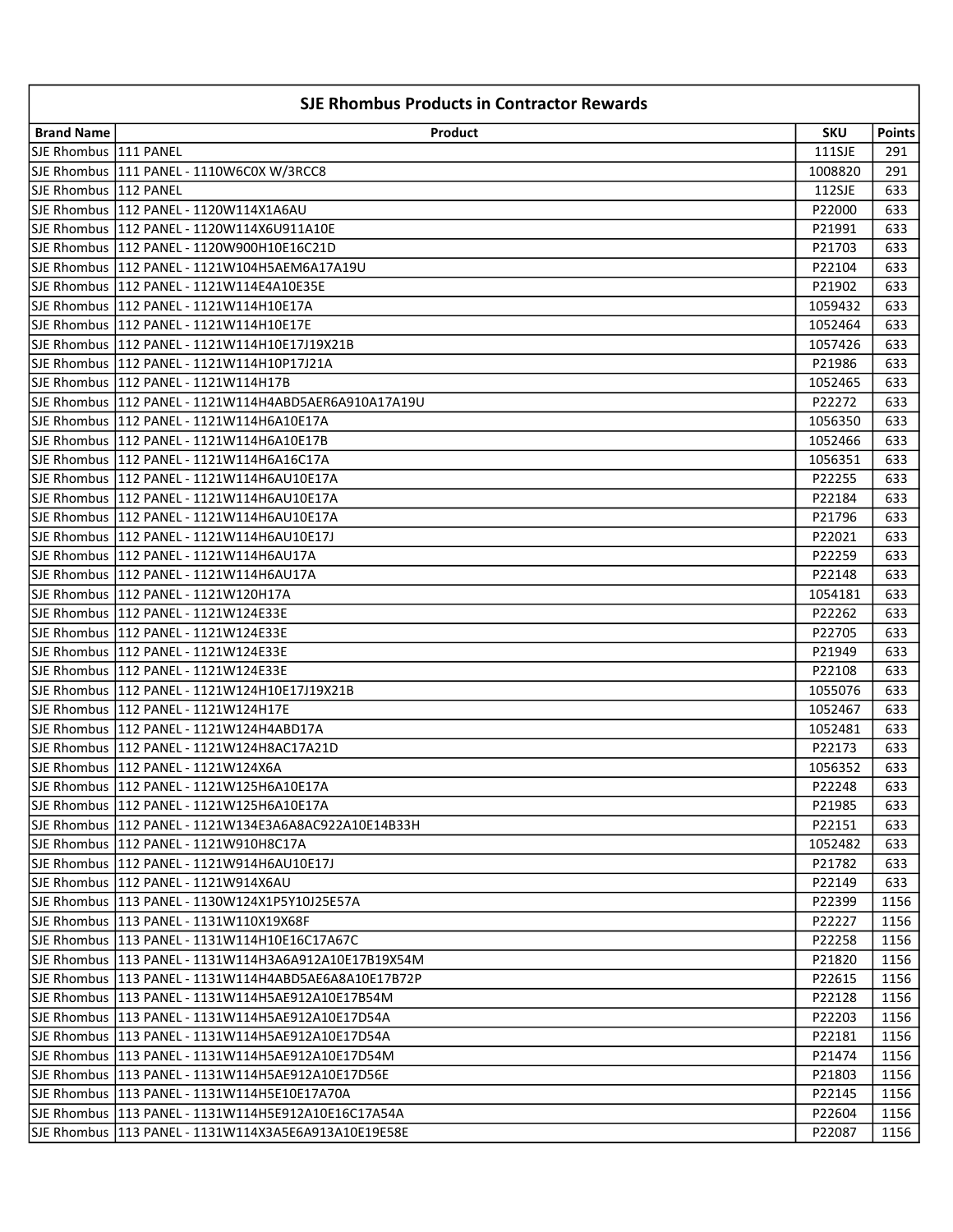|                         | <b>SJE Rhombus Products in Contractor Rewards</b>         |           |              |
|-------------------------|-----------------------------------------------------------|-----------|--------------|
|                         |                                                           | P21268    | 1156         |
|                         |                                                           | P21952    | 1156         |
|                         |                                                           | P22147    | 1156         |
|                         |                                                           | P22282    | 1156         |
|                         | SJE Rhombus  113 PANEL - 1131W124H5A10E17A53B             | P21974    | 1156         |
|                         | SJE Rhombus   113 PANEL - 1131W124H5AE6A10AE17C52B        | P22463    | 1156         |
|                         |                                                           | P22663    | 1156         |
|                         |                                                           | P22462    | 1156         |
|                         |                                                           | P22602    | 1156         |
|                         |                                                           | P21866    | 1156         |
|                         |                                                           | P22065    | 1156         |
|                         | SJE Rhombus   113 PANEL - 1131W124H5AE915A10E17B53I       | P22425    | 1156         |
|                         |                                                           | P22558    | 1156         |
|                         |                                                           | P22302    | 1156         |
|                         | SJE Rhombus   113 PANEL - 1131W124H5E6A915A10E17A52B      | P22163    | 1156         |
|                         |                                                           | P22127    | 1156         |
|                         |                                                           | P21716    | 1156         |
|                         |                                                           | P22363    | 1156         |
|                         |                                                           | P22328    | 1156         |
|                         |                                                           | P21911    | 1156         |
|                         |                                                           | P21809    | 1156         |
|                         |                                                           | P22323    | 1156         |
|                         | SJE Rhombus  113 PANEL - 1131W124X3A4A5AE6A8C10E19U52B    | P21752    | 1156         |
|                         |                                                           | P22552    | 1156         |
|                         |                                                           | P21701    | 1156         |
|                         | SJE Rhombus  113 PANEL - 1131W124X5AE52B                  | P21792    | 1156         |
|                         | SJE Rhombus   113 PANEL - 1131W124X5E10J25E57A            | P22605    | 1156         |
|                         |                                                           | P22327    | 1156         |
|                         |                                                           | P22491    | 1156         |
|                         | SJE Rhombus  113 PANEL - 1131W134H4ABD5AER6A928A17A19U77C | P22271    | 1156         |
|                         | SJE Rhombus   113 PANEL - 1131W144X10A54B                 | P21685    | 1156         |
|                         | SJE Rhombus  114 PANEL - 1140W110H17G19X                  | P22482    | 1917         |
|                         | SJE Rhombus   114 PANEL - 1140W110X19U                    | P22556    | 1917         |
|                         | SJE Rhombus   114 PANEL - 1140W134X1A6A8A922A10E          | P21780    | 1917         |
|                         | SJE Rhombus   114 PANEL - 1141W104H4ADF5AE8AC96A17J72C    | P22461    | $\vert$ 1917 |
|                         |                                                           | P20925    | 1917         |
|                         | SJE Rhombus   114 PANEL - 1141W114H17G                    | P21731    | 1917         |
|                         | SJE Rhombus   114 PANEL - 1141W114H4ADF10E17J             | P22704    | 1917         |
| SJE Rhombus   115 PANEL |                                                           | 115SJE    | 483          |
|                         | SJE Rhombus   115 PANEL - 1151W200H17A                    | 1008875   | 483          |
|                         | SJE Rhombus   115 PANEL - 1151W200H17J                    | 1003760   | 483          |
|                         | SJE Rhombus  115 PANEL - 1151W210H17A                     | 1034276   | 483          |
|                         | SJE Rhombus   115 PANEL - 1151W214H10E17J19X              | 1012428   | 483          |
|                         | SJE Rhombus   115 PANEL - 1151W214H17A                    | 1054182   | 483          |
|                         | SJE Rhombus   115 PANEL - 1151W214H4AD17A                 | 1059428   | 483          |
|                         | SJE Rhombus   115 PANEL - 1151W214H4AD17A                 | OPP180050 | 483          |
|                         | SJE Rhombus   115 PANEL - 1151W214H4AD8A17A               | 1059430   | 483          |
|                         | SJE Rhombus   115 PANEL - 1151W215H8A10E17A               | 1024581   | 483          |
|                         | SJE Rhombus   115 PANEL - 1151W304H17J                    | 1006459   | 483          |
|                         | SJE Rhombus   115 PANEL - 1151W400H17J                    | 1002243   | 483          |
|                         | SJE Rhombus   115 PANEL - 1151W500H17J                    | 1001832   | 483          |
|                         | SJE Rhombus   115 PANEL - 1151W510H17J                    | 1011058   | 483          |
|                         | SJE Rhombus   115 PANEL - 1151W510X                       | 1057427   | 483          |
|                         |                                                           |           |              |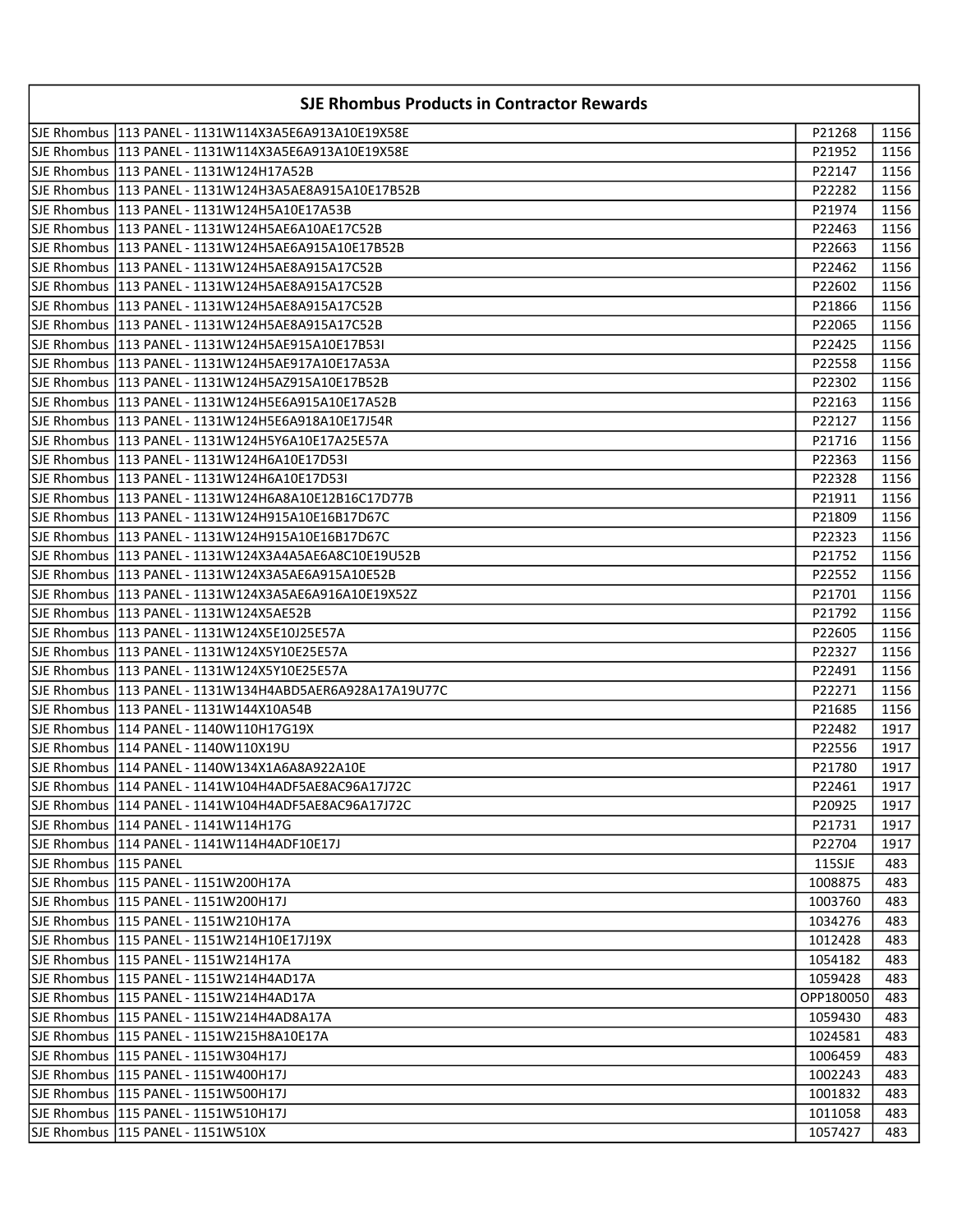| <b>SJE Rhombus Products in Contractor Rewards</b> |                                                             |         |     |
|---------------------------------------------------|-------------------------------------------------------------|---------|-----|
|                                                   | SJE Rhombus   115 PANEL - 1151W514H10P17A                   | P22331  | 483 |
|                                                   | SJE Rhombus   115 PANEL - 1151W514H17J                      | 1017111 | 483 |
|                                                   | SJE Rhombus   115 PANEL - 1151W600X                         | 1011549 | 483 |
|                                                   | SJE Rhombus   115 PANEL - OSE 115/230CB-3W-FC20             | 1026233 | 483 |
|                                                   | SJE Rhombus  115 PANEL - OSE5002-104, 115V, SIMPLEX         | 1030122 | 483 |
| SJE Rhombus   122 PANEL                           |                                                             | 122SJE  | 990 |
|                                                   |                                                             | P22474  | 990 |
|                                                   | SJE Rhombus  122 PANEL - 1221 110H6A17A                     | 1036368 | 990 |
|                                                   |                                                             | P22692  | 990 |
|                                                   |                                                             | P22217  | 990 |
|                                                   | SJE Rhombus   122 PANEL - 1221W110H6A10E17J19B              | 1018021 | 990 |
|                                                   | SJE Rhombus   122 PANEL - 1221W110H6A17A                    | 1029150 | 990 |
|                                                   | SJE Rhombus   122 PANEL - 1221W110H6A17A19F                 | 1037926 | 990 |
|                                                   | SJE Rhombus   122 PANEL - 1221W110H6A17J19F                 | 1018024 | 990 |
|                                                   | SJE Rhombus   122 PANEL - 1221W110X6A                       | 1057429 | 990 |
|                                                   | SJE Rhombus   122 PANEL - 1221W114E4AD6A8AC97A10E14B35D     | P22189  | 990 |
|                                                   | SJE Rhombus   122 PANEL - 1221W114H3A6A8AC10E15A17A         | P22658  | 990 |
|                                                   | SJE Rhombus   122 PANEL - 1221W114H6A10AE14B17A             | P22098  | 990 |
|                                                   | SJE Rhombus   122 PANEL - 1221W114H6A10E17A                 | 1035939 | 990 |
|                                                   |                                                             | 1030878 | 990 |
|                                                   | SJE Rhombus   122 PANEL - 1221W114H6A10E17C19B              | 1019465 | 990 |
|                                                   |                                                             | 1018029 | 990 |
|                                                   |                                                             | 1019842 | 990 |
|                                                   | SJE Rhombus  122 PANEL - 1221W114H6A10E17J19BF              | 1018028 | 990 |
|                                                   | SJE Rhombus  122 PANEL - 1221W114H6A17A DAYN                | 1022501 | 990 |
|                                                   |                                                             | 1056353 | 990 |
|                                                   |                                                             | 1018025 | 990 |
|                                                   | SJE Rhombus   122 PANEL - 1221W114H6A17J19F                 | 1018030 | 990 |
|                                                   | SJE Rhombus   122 PANEL - 1221W114H6A8A10E17B19B            | 1032934 | 990 |
|                                                   | SJE Rhombus   122 PANEL - 1221W114H6A8A914A10AE14B16C17B19B | P22075  | 990 |
|                                                   | SJE Rhombus   122 PANEL - 1221W114H6A8A97A10AE14B16E17B19BF | P21770  | 990 |
|                                                   | SJE Rhombus   122 PANEL - 1221W114H6A8AC17J                 | 1018067 | 990 |
|                                                   | SJE Rhombus   122 PANEL - 1221W114H6A8C10E17A STEE          | 1055853 | 990 |
|                                                   | SJE Rhombus   122 PANEL - 1221W114H6A8C17A                  | 1036383 | 990 |
|                                                   | SJE Rhombus   122 PANEL - 1221W114H6A910A17A19B             | 1019560 | 990 |
|                                                   | SJE Rhombus   122 PANEL - 1221W114H6A97A10E15A17J19F        | P21904  | 990 |
|                                                   | SJE Rhombus   122 PANEL - 1221W114H6A97A17A19B              | 1019559 | 990 |
|                                                   | SJE Rhombus   122 PANEL - 1221W114H6AU10E17J19F             | P22020  | 990 |
|                                                   | SJE Rhombus   122 PANEL - 1221W114H6AU10E17J19F             | P22639  | 990 |
|                                                   | SJE Rhombus   122 PANEL - 1221W114X6A                       | 1019462 | 990 |
|                                                   | SJE Rhombus   122 PANEL - 1221W114X6A DISPLAY               | 1019356 | 990 |
|                                                   | SJE Rhombus   122 PANEL - 1221W114X6A10E                    | 1033674 | 990 |
|                                                   | SJE Rhombus  122 PANEL - 1221W120H6A10E17J19B               | 1018038 | 990 |
|                                                   | SJE Rhombus   122 PANEL - 1221W120H6A17A                    | 1020097 | 990 |
|                                                   | SJE Rhombus   122 PANEL - 1221W120X6A                       | 1019463 | 990 |
|                                                   | SJE Rhombus   122 PANEL - 1221W120X6A MCNA                  | 1023354 | 990 |
|                                                   | SJE Rhombus   122 PANEL - 1221W124E6A8AC10AE11D19B35H       | P22448  | 990 |
|                                                   | SJE Rhombus   122 PANEL - 1221W124H3A6A8AC10AE17A19BF       | P22263  | 990 |
|                                                   | SJE Rhombus   122 PANEL - 1221W124H6A1017G19B               | 1019843 | 990 |
|                                                   | SJE Rhombus   122 PANEL - 1221W124H6A10E17B                 | 1057430 | 990 |
|                                                   | SJE Rhombus   122 PANEL - 1221W124H6A10E17B19B              | 1033854 | 990 |
|                                                   | SJE Rhombus   122 PANEL - 1221W124H6A10E17B19B EMMS         | 1051485 | 990 |
|                                                   |                                                             | 1018040 | 990 |
|                                                   |                                                             |         |     |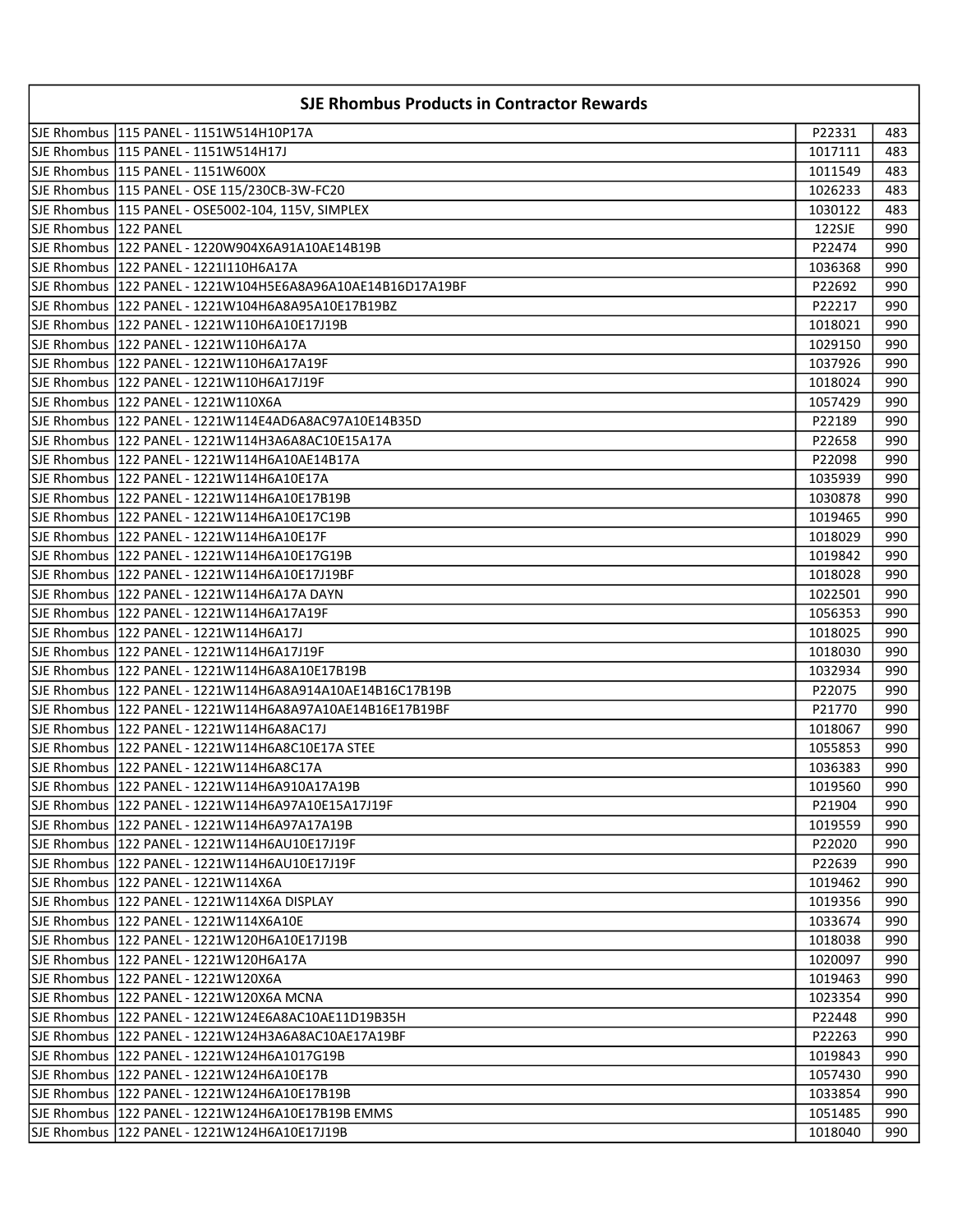| <b>SJE Rhombus Products in Contractor Rewards</b> |                                                           |         |      |
|---------------------------------------------------|-----------------------------------------------------------|---------|------|
|                                                   | ISJE Rhombus  122 PANEL - 1221W124H6A17A DAYN PANEL       | 1022502 | 990  |
|                                                   | SJE Rhombus   122 PANEL - 1221W124H6A17B19F               | 1052571 | 990  |
|                                                   |                                                           | 1033620 | 990  |
|                                                   | SJE Rhombus  122 PANEL - 1221W124H6A8A17A                 | 1041275 | 990  |
|                                                   |                                                           | 1019561 | 990  |
|                                                   | SJE Rhombus  122 PANEL - 1221W124X6A                      | 1052572 | 990  |
|                                                   |                                                           | 1039712 | 990  |
|                                                   | SJE Rhombus  122 PANEL - 1221W124X6A10E15A19BX            | P22306  | 990  |
|                                                   |                                                           | 1054183 | 990  |
|                                                   | SJE Rhombus  122 PANEL - 1221W134H6A17A DAYN              | 1022500 | 990  |
|                                                   | SJE Rhombus   122 PANEL - 1221W134H6A8A10E17H19B          | 1057425 | 990  |
|                                                   | SJE Rhombus   122 PANEL - 1221W1A4H6A17A DAYN             | 1022499 | 990  |
|                                                   | SJE Rhombus   122 PANEL - 1221W910H6A17J                  | 1018033 | 990  |
|                                                   | SJE Rhombus   122 PANEL - 1221W914E3A6A8AC10AE14B35E      | P22557  | 990  |
|                                                   | SJE Rhombus   122 PANEL - 1221W914H6A10AE16C17B19FT       | P21816  | 990  |
|                                                   | SJE Rhombus   122 PANEL - 1221W914H6A17A                  | 1032904 | 990  |
|                                                   | SJE Rhombus   122 PANEL - 1221W914H6A17A19F               | 1033684 | 990  |
|                                                   | SJE Rhombus   122 PANEL - 1221W914H6A17J                  | 1018034 | 990  |
|                                                   | SJE Rhombus   122 PANEL - 1221W914H6A17J19F               | 1018036 | 990  |
|                                                   | SJE Rhombus  122 PANEL - 1221W914H6A8A17A                 | 1041122 | 990  |
|                                                   | SJE Rhombus   122 PANEL - 1221W914H6AU10E17A19F           | P22130  | 990  |
|                                                   | SJE Rhombus  122 PANEL - 1221W914X6A                      | 1032437 | 990  |
|                                                   |                                                           | P22150  | 990  |
|                                                   |                                                           | P22264  | 990  |
|                                                   | SJE Rhombus  122 PANEL - 1221W924X6A                      | 1018048 | 990  |
|                                                   | SJE Rhombus  122 PANEL - OLD STYLE 122 PANEL              | 1025851 | 990  |
|                                                   | SJE Rhombus  123 PANEL - 1230W124X1P5Y10E25E57A           | P21893  | 1523 |
|                                                   | SJE Rhombus   123 PANEL - 1230W124X1P5Y10E25E57A          | P21700  | 1523 |
|                                                   | SJE Rhombus   123 PANEL - 1230W124X1P5Y10E25E57A          | P21930  | 1523 |
|                                                   | SJE Rhombus   123 PANEL - 1231W110H6A17A19F54A            | P21808  | 1523 |
|                                                   | SJE Rhombus   123 PANEL - 1231W110X19X68F                 | P22228  | 1523 |
|                                                   | SJE Rhombus   123 PANEL - 1231W114E6A10E19BU35D67C        | P22816  | 1523 |
|                                                   | SJE Rhombus   123 PANEL - 1231W114H10E12B16C17A62A        | P22232  | 1523 |
|                                                   | SJE Rhombus   123 PANEL - 1231W114H10E17A19FT54A          | P21996  | 1523 |
|                                                   | SJE Rhombus 123 PANEL - 1231W114H17A56E                   | P22191  | 1523 |
|                                                   |                                                           | P22008  | 1523 |
|                                                   | SJE Rhombus   123 PANEL - 1231W114H5A6A912A10E17A52S      | P21734  | 1523 |
|                                                   | SJE Rhombus   123 PANEL - 1231W114H5A910A10E12B17A68D     | P22314  | 1523 |
|                                                   | SJE Rhombus   123 PANEL - 1231W114H5AE6A17C19F52B         | P22384  | 1523 |
|                                                   | SJE Rhombus   123 PANEL - 1231W114H5AE6A8AC10E17D19BF77H  | P22138  | 1523 |
|                                                   | SJE Rhombus   123 PANEL - 1231W114H5AE6A912A10E17H19B54A  | P22596  | 1523 |
|                                                   | SJE Rhombus   123 PANEL - 1231W114H5AE6A912A10E17J19B54A  | P21725  | 1523 |
|                                                   | SJE Rhombus  123 PANEL - 1231W114H5AE6A912A10EK17J19B54A  | P21826  | 1523 |
|                                                   | SJE Rhombus   123 PANEL - 1231W114H5AE6A912A10EK17J19B54A | P22584  | 1523 |
|                                                   | SJE Rhombus   123 PANEL - 1231W114H5AE913A10E17A19BF52N   | P21779  | 1523 |
|                                                   | SJE Rhombus   123 PANEL - 1231W114H6A17A19F54M            | P22423  | 1523 |
|                                                   | SJE Rhombus   123 PANEL - 1231W114H6A17B19F53I            | P22270  | 1523 |
|                                                   | SJE Rhombus   123 PANEL - 1231W114H6A17B19F53I            | P22392  | 1523 |
|                                                   | SJE Rhombus   123 PANEL - 1231W114H6A17B19F53I            | P22109  | 1523 |
|                                                   | SJE Rhombus   123 PANEL - 1231W114H6A17J19F53I            | P21892  | 1523 |
|                                                   | SJE Rhombus   123 PANEL - 1231W114H6A8A10AE17B19BF51A     | P21785  | 1523 |
|                                                   | SJE Rhombus   123 PANEL - 1231W114H6A911A10E12B17A90A     | P21723  | 1523 |
|                                                   | SJE Rhombus   123 PANEL - 1231W114H8A10E16C17D19BF67C     | P21720  | 1523 |
|                                                   |                                                           |         |      |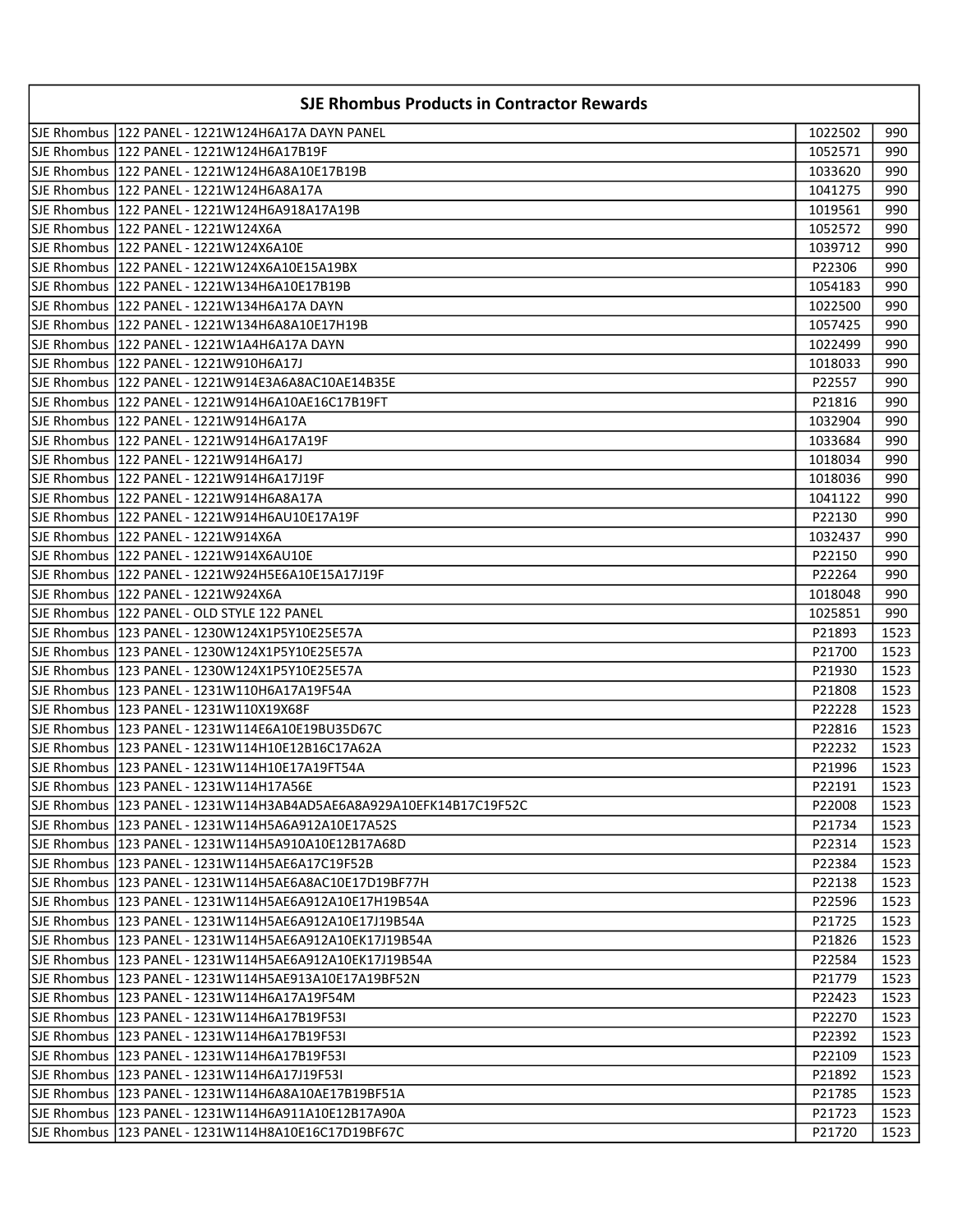| <b>SJE Rhombus Products in Contractor Rewards</b> |                                                                  |        |      |
|---------------------------------------------------|------------------------------------------------------------------|--------|------|
|                                                   |                                                                  | P21269 | 1523 |
|                                                   |                                                                  | P21951 | 1523 |
|                                                   |                                                                  | P22454 | 1523 |
|                                                   |                                                                  | P22269 | 1523 |
|                                                   |                                                                  | P22441 | 1523 |
|                                                   |                                                                  | P22562 | 1523 |
|                                                   | SJE Rhombus   123 PANEL - 1231W124H17A19F57A                     | P22101 | 1523 |
|                                                   | SJE Rhombus   123 PANEL - 1231W124H3A5AE8A915A10E17A19F52B       | P22046 | 1523 |
|                                                   |                                                                  | P22051 | 1523 |
|                                                   |                                                                  | P21697 | 1523 |
|                                                   |                                                                  | P22696 | 1523 |
|                                                   |                                                                  | P22369 | 1523 |
|                                                   |                                                                  | P22253 | 1523 |
|                                                   | ISJE Rhombus 1123 PANEL - 1231W124H5A17A53I                      | P22528 | 1523 |
|                                                   | SJE Rhombus   123 PANEL - 1231W124H5AE12B17B72R                  | P22339 | 1523 |
|                                                   |                                                                  | P21989 | 1523 |
|                                                   |                                                                  | P22225 | 1523 |
|                                                   |                                                                  | P22030 | 1523 |
|                                                   |                                                                  | P22450 | 1523 |
|                                                   | SJE Rhombus  123 PANEL - 1231W124H5AE6A8A10E17A52L               | P21923 | 1523 |
|                                                   |                                                                  | P22555 | 1523 |
|                                                   |                                                                  | P21696 | 1523 |
|                                                   |                                                                  | P22574 | 1523 |
|                                                   |                                                                  | P22689 | 1523 |
|                                                   | SJE Rhombus   123 PANEL - 1231W124H5AE6A919A10E17B19B52Z         | P22438 | 1523 |
|                                                   |                                                                  | P22095 | 1523 |
|                                                   |                                                                  | P21751 | 1523 |
|                                                   |                                                                  | P21846 | 1523 |
|                                                   |                                                                  | P21699 | 1523 |
|                                                   |                                                                  | P21739 | 1523 |
|                                                   |                                                                  | P22204 | 1523 |
|                                                   |                                                                  | P22529 | 1523 |
|                                                   |                                                                  | P22215 | 1523 |
|                                                   | SJE Rhombus   123 PANEL - 1231W124H5Y10E17B25E57A                | P22005 | 1523 |
|                                                   | SJE Rhombus   123 PANEL - 1231W124H6A10E16C17D19BF67C            | P22322 | 1523 |
|                                                   | SJE Rhombus 1123 PANEL - 1231W124H6A16D17A67C                    | P22394 | 1523 |
|                                                   | SJE Rhombus  123 PANEL - 1231W124H6A17G19BF52F                   | P22678 | 1523 |
|                                                   | SJE Rhombus  123 PANEL - 1231W124H6A8A10E12B17D19F67C            | P21848 | 1523 |
|                                                   |                                                                  | P22196 | 1523 |
|                                                   |                                                                  | P22011 | 1523 |
|                                                   | SJE Rhombus  123 PANEL - 1231W124X5E10E52B                       | P22493 | 1523 |
|                                                   | SJE Rhombus   123 PANEL - 1231W124X5E6A10E52B                    | P21692 | 1523 |
|                                                   | SJE Rhombus  123 PANEL - 1231W124X5E6A10EK14B25E57A              | P22499 | 1523 |
|                                                   | SJE Rhombus  123 PANEL - 1231W124X6A8AC917A10E19X52D             | P21907 | 1523 |
|                                                   | SJE Rhombus  123 PANEL - 1231W134H4ABD6A8AC10E17A54P             | P21935 | 1523 |
|                                                   |                                                                  | P22826 | 1523 |
|                                                   | SJE Rhombus   123 PANEL - 1231W134H5AE6A8A10EFK14B16C17C19BFX52I | P22006 | 1523 |
|                                                   | SJE Rhombus   123 PANEL - 1231W134H5AE6A8A10EK17A19F52C          | P21992 | 1523 |
|                                                   | SJE Rhombus   123 PANEL - 1231W134H5AE6A923A10E17A77E            | P22085 | 1523 |
|                                                   | SJE Rhombus   123 PANEL - 1231W134H5AE6A927A10E12B17A19F56R      | P22315 | 1523 |
|                                                   | SJE Rhombus   123 PANEL - 1231W134H5AE922A10E12B17D19F63H        | P22427 | 1523 |
|                                                   | SJE Rhombus  123 PANEL - 1231W134H5AE929A10E17A19BF52C           | P22094 | 1523 |
|                                                   |                                                                  | P21886 | 1523 |
|                                                   |                                                                  |        |      |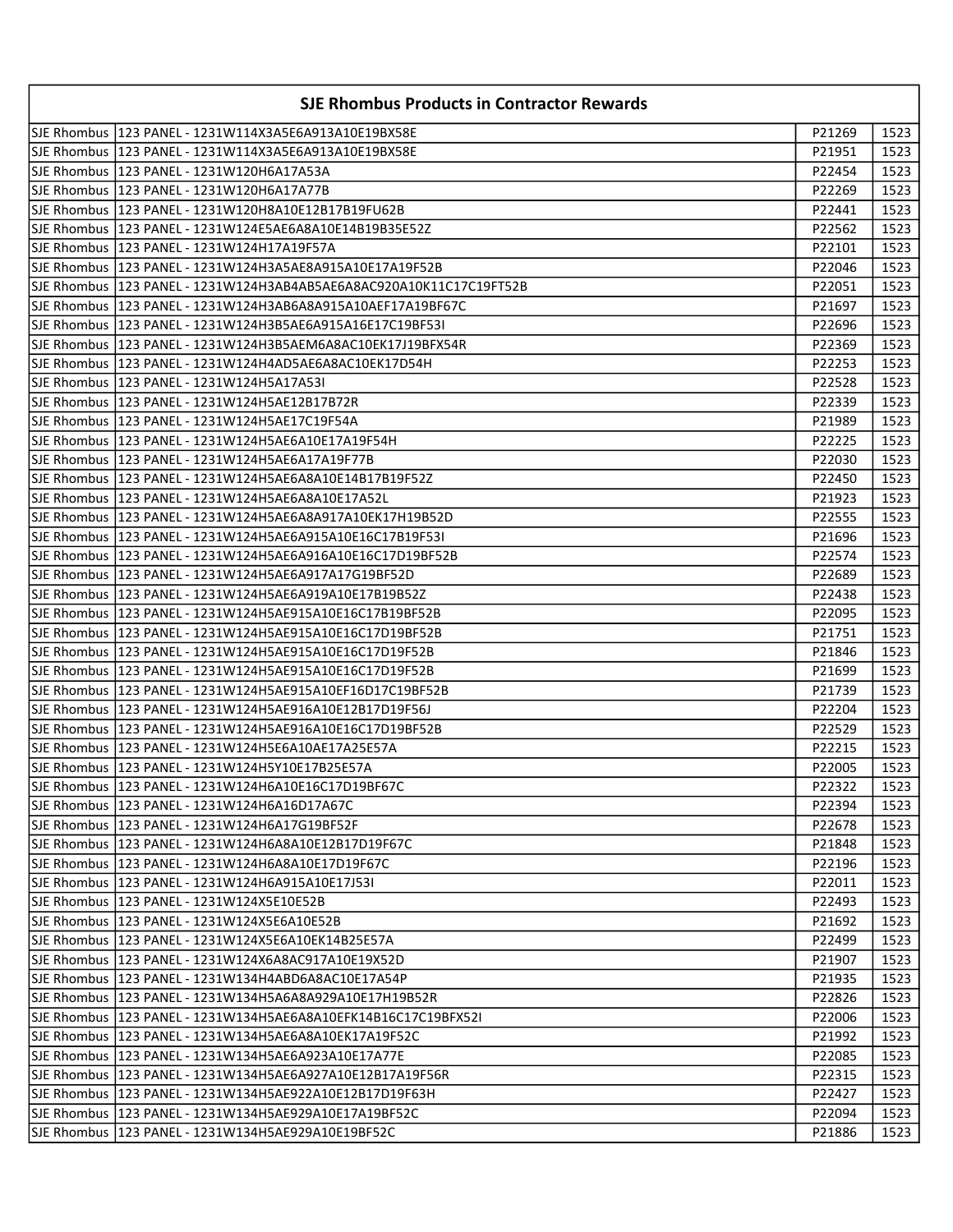| <b>SJE Rhombus Products in Contractor Rewards</b> |                                                                    |         |      |
|---------------------------------------------------|--------------------------------------------------------------------|---------|------|
|                                                   | SJE Rhombus  123 PANEL - 1231W134H5AE929A17A52R                    | P21903  | 1523 |
|                                                   | SJE Rhombus  123 PANEL - 1231W134H5AE930A10E17J19BF52C             | P22530  | 1523 |
|                                                   |                                                                    | P22385  | 1523 |
|                                                   | SJE Rhombus   123 PANEL - 1231W134H6AU10EK17A19F52C                | P21909  | 1523 |
|                                                   | SJE Rhombus   123 PANEL - 1231W134X5AE6A928A10E77F                 | P22321  | 1523 |
|                                                   | SJE Rhombus  123 PANEL - 1231W134X6A928A10E12B77C                  | P22156  | 1523 |
|                                                   | SJE Rhombus  123 PANEL - 1231W134X8A929A10E19U52C                  | P21747  | 1523 |
|                                                   | SJE Rhombus  123 PANEL - 1231W144H10F12B17B81A                     | P21858  | 1523 |
|                                                   |                                                                    | P22671  | 1523 |
|                                                   | SJE Rhombus  123 PANEL - 1231W144H5AE6A937A10E17G57G               | P22657  | 1523 |
|                                                   |                                                                    | P22367  | 1523 |
|                                                   | SJE Rhombus   124 PANEL - 1241W104H5AE6A8A94A10AE14B16G17H19B54T   | P21964  | 3417 |
|                                                   | SJE Rhombus   124 PANEL - 1241W104H6A10E17G19F                     | P22519  | 3417 |
|                                                   | SJE Rhombus   124 PANEL - 1241W104X3A4A5AE6AGU8AC96A10E19G77G      | P22449  | 3417 |
|                                                   | SJE Rhombus   124 PANEL - 1241W114H4AD6A10AE16C17G19FT             | P22637  | 3417 |
|                                                   | SJE Rhombus   124 PANEL - 1241W114H6A8AC10EF17G                    | P21934  | 3417 |
|                                                   | SJE Rhombus   124 PANEL - 1241W124H3A5AE6A8AC915A10AE14B17H19BF52B | P21836  | 3417 |
|                                                   | SJE Rhombus   124 PANEL - 1241W124H4AD17G                          | P22356  | 3417 |
|                                                   | SJE Rhombus   124 PANEL - 1241W124H4ADF17G                         | P21868  | 3417 |
|                                                   |                                                                    | P22610  | 3417 |
|                                                   | SJE Rhombus   124 PANEL - 1241W124H5AE6A915A17J53H                 | P21761  | 3417 |
|                                                   | SJE Rhombus  124 PANEL - 1241W124H6A10E16D17D52D                   | P21933  | 3417 |
|                                                   | SJE Rhombus  124 PANEL - 1241W124X4A6A8AC10AE14B19BG               | P21706  | 3417 |
|                                                   |                                                                    | P21995  | 3417 |
|                                                   |                                                                    | P22357  | 3417 |
| SJE Rhombus  126 PANEL                            |                                                                    | 126SJE  | 628  |
|                                                   | SJE Rhombus 126 PANEL - 1260W110X                                  | 1020098 | 628  |
|                                                   | SJE Rhombus   126 PANEL - 1260W120X                                | 1057116 | 628  |
| SJE Rhombus 312 PANEL                             |                                                                    | 312SJE  | 1373 |
|                                                   | SJE Rhombus 312 PANEL - 2131W611H6A17A DAYN                        | 1022506 | 1373 |
|                                                   | SJE Rhombus 312 PANEL - 3120W801H4AD17A                            | P22045  | 1373 |
|                                                   | SJE Rhombus 312 PANEL - 3120W801L1AE6A11D14B16E17A19U              | P22379  | 1373 |
|                                                   | SJE Rhombus 312 PANEL - 3120W811X19U                               | P22160  | 1373 |
|                                                   | SJE Rhombus 312 PANEL - 3120W821X19U                               | P21948  | 1373 |
|                                                   | SJE Rhombus 312 PANEL - 3121W201H6AU10E17A                         | P21781  | 1373 |
|                                                   | SJE Rhombus 312 PANEL - 3121W301H6A17A DAYN                        | 1022503 | 1373 |
|                                                   | SJE Rhombus 312 PANEL - 3121W401H6A17A DAYN                        | 1022504 | 1373 |
|                                                   | SJE Rhombus 312 PANEL - 3121W401H6U17C                             | P22403  | 1373 |
|                                                   | SJE Rhombus   312 PANEL - 3121W401X6A14B25A                        | P22007  | 1373 |
|                                                   | SJE Rhombus 312 PANEL - 3121W511H17J                               | 1012231 | 1373 |
|                                                   | SJE Rhombus 312 PANEL - 3121W511H6A17A DAYN                        | 1022505 | 1373 |
|                                                   | SJE Rhombus   312 PANEL - 3121W621H17J                             | 1012233 | 1373 |
|                                                   | SJE Rhombus   312 PANEL - 3121W701H4ABD21A                         | P22684  | 1373 |
|                                                   | SJE Rhombus 312 PANEL - 3121W801H4ABD5AE6A10E17J                   | P21946  | 1373 |
|                                                   | SJE Rhombus 312 PANEL - 3121W811X5AE6A10E                          | P22595  | 1373 |
|                                                   | SJE Rhombus 312 PANEL - 3121W821H5AE6A8A10E16C17B                  | P21715  | 1373 |
|                                                   | SJE Rhombus 312 PANEL - 3121W821H6AU16G17A19U                      | P22345  | 1373 |
|                                                   | SJE Rhombus 314 PANEL - 3141W101H5E6A17H                           | P22096  | 2642 |
|                                                   | SJE Rhombus 314 PANEL - 3141W201X6U                                | P21915  | 2642 |
|                                                   | SJE Rhombus 314 PANEL - 3141W301E5AE6A8AC10AE14B34H                | P21912  | 2642 |
|                                                   | SJE Rhombus 314 PANEL - 3141W301H4ABD5AEM6AG10AE14B16E17G          | P22324  | 2642 |
|                                                   | SJE Rhombus 314 PANEL - 3141W301H6A10E14B17G                       | P21753  | 2642 |
|                                                   | SJE Rhombus 314 PANEL - 3141W401H5EM17H                            | P21815  | 2642 |
|                                                   |                                                                    |         |      |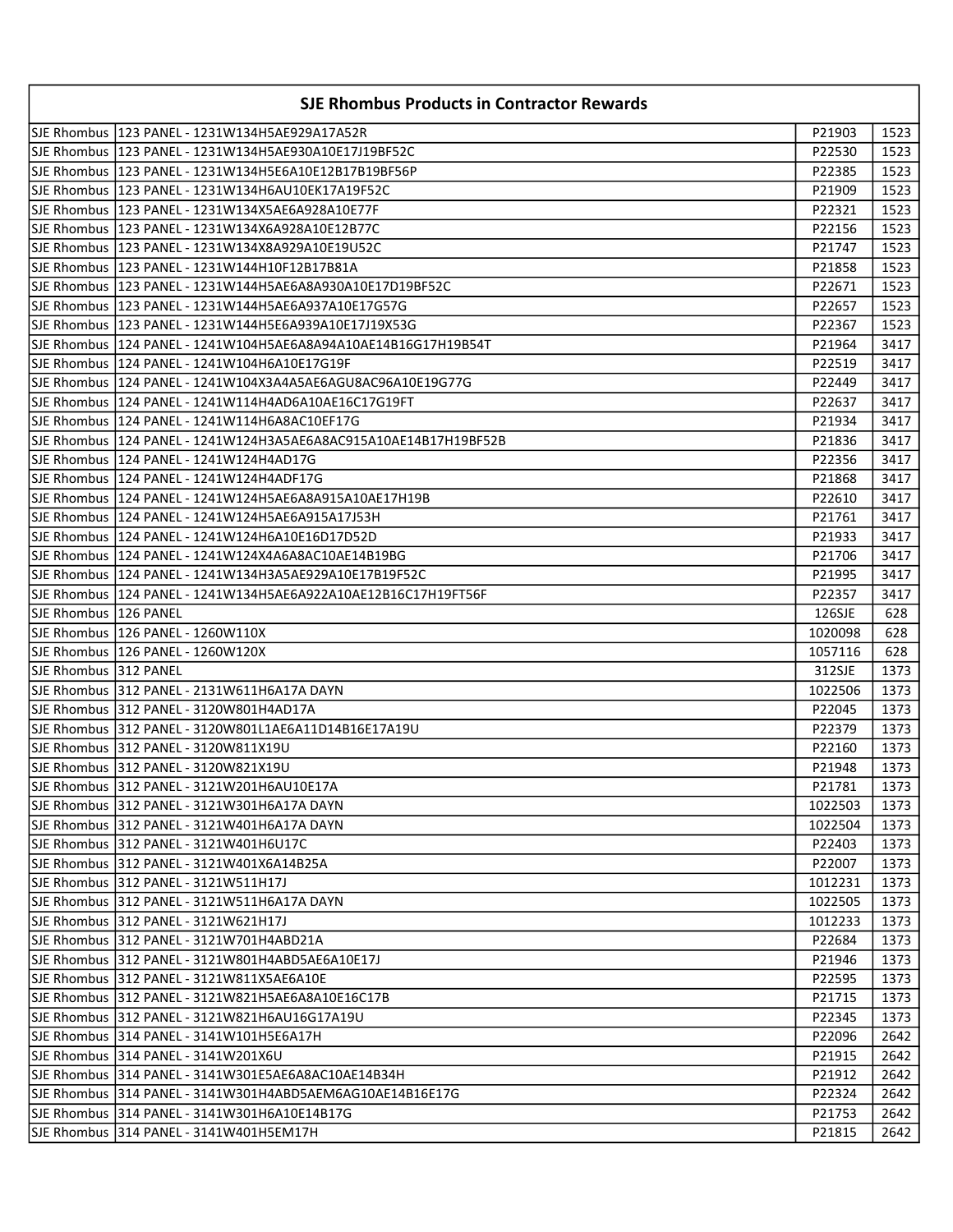| <b>SJE Rhombus Products in Contractor Rewards</b> |                                                                     |                    |              |
|---------------------------------------------------|---------------------------------------------------------------------|--------------------|--------------|
|                                                   |                                                                     | P22533             | 2642         |
|                                                   | SJE Rhombus 314 PANEL - 3141W511X                                   | P21729             | 2642         |
| SJE Rhombus 322 PANEL                             |                                                                     | 322SJE             | 1996         |
|                                                   | SJE Rhombus 322 PANEL - 3220W201X6AU10E14B19BU                      | P22612             | 1996         |
|                                                   | SJE Rhombus 322 PANEL - 3220W301X1A5AE10E25F                        | P21705             | 1996         |
|                                                   | SJE Rhombus  322 PANEL - 3220W621H5AE6AA8A10EGK17B19BX              | P22301             | 1996         |
|                                                   | SJE Rhombus   322 PANEL - 3221W001H10E16C17A19FU                    | P22513             | 1996         |
|                                                   | SJE Rhombus   322 PANEL - 3221W101H5R6A17C19F                       | P21719             | 1996         |
|                                                   | SJE Rhombus 322 PANEL - 3221W101H6A17G19BFU                         | P22571             | 1996         |
|                                                   |                                                                     | P22814             | 1996         |
|                                                   | SJE Rhombus 322 PANEL - 3221W101X4A6A14B19U                         | P22498             | 1996         |
|                                                   |                                                                     | P22505             | 1996         |
|                                                   |                                                                     | P21755             | 1996         |
|                                                   | SJE Rhombus  322 PANEL - 3221W201H6A8A17A                           | 1052574            | 1996         |
|                                                   |                                                                     | P22554             | 1996         |
|                                                   |                                                                     | P22551             | 1996         |
|                                                   |                                                                     | P21859             | 1996         |
|                                                   |                                                                     | P22534             | 1996         |
|                                                   | SJE Rhombus 322 PANEL - 3221W301H16D17D19F                          | P22504             | 1996         |
|                                                   | SJE Rhombus 322 PANEL - 3221W301H17A                                | 1057431            | 1996         |
|                                                   | SJE Rhombus 322 PANEL - 3221W301H17A19F                             | P22521             | 1996         |
|                                                   | SJE Rhombus  322 PANEL - 3221W301H3A4AB5A6A8AC10EG11D14B16D17A19BFU | P22057             | 1996         |
|                                                   | SJE Rhombus 322 PANEL - 3221W301H3B6A8A10AEGK14B16C17B19B           | P22539             | 1996         |
|                                                   | SJE Rhombus 322 PANEL - 3221W301H4ABD5R6A8A10E17B19B                | P21831             | 1996         |
|                                                   | SJE Rhombus 322 PANEL - 3221W301H6A17A DAYN                         | 1022507            | 1996         |
|                                                   | SJE Rhombus 322 PANEL - 3221W301H6A17A19F                           | 1058612            | 1996         |
|                                                   |                                                                     | P22532             | 1996         |
|                                                   |                                                                     | 1052575            | 1996         |
|                                                   |                                                                     | P22307             | 1996         |
|                                                   |                                                                     | P22832             | 1996         |
|                                                   | SJE Rhombus  322 PANEL - 3221W401H17A19F                            | P22503             | 1996         |
|                                                   |                                                                     | P22531             | 1996         |
|                                                   |                                                                     | P22501             | 1996         |
|                                                   | SJE Rhombus 322 PANEL - 3221W401H6A10E17H19B                        |                    | 1996         |
|                                                   | SJE Rhombus 322 PANEL - 3221W401H6A17A DAYN                         | 1052576<br>1022508 | 1996         |
|                                                   | SJE Rhombus 322 PANEL - 3221W401H6A17A19F                           | 1052577            | 1996         |
|                                                   | SJE Rhombus 322 PANEL - 3221W401H6AU17G19B                          | P22813             | 1996         |
|                                                   | SJE Rhombus 322 PANEL - 3221W401X                                   | 1054184            | 1996         |
|                                                   | SJE Rhombus 322 PANEL - 3221W401X W/ UPSIZED ENCLOSURE              | P21850             | 1996         |
|                                                   | SJE Rhombus 322 PANEL - 3221W401X6A                                 | 1054185            | 1996         |
|                                                   | SJE Rhombus 322 PANEL - 3221W511E5A10EG19U35G                       | P22479             | 1996         |
|                                                   | SJE Rhombus 322 PANEL - 3221W511E5AE6A8A10AEG35H                    | P22245             | 1996         |
|                                                   | SJE Rhombus 322 PANEL - 3221W511H17A                                |                    |              |
|                                                   | SJE Rhombus   322 PANEL - 3221W511H5E10E16C17A19FU                  | 1054186            | 1996         |
|                                                   |                                                                     | P22514<br>P22502   | 1996<br>1996 |
|                                                   | SJE Rhombus   322 PANEL - 3221W511H6A17A DAYN                       | 1022509            | 1996         |
|                                                   |                                                                     |                    |              |
|                                                   | SJE Rhombus   322 PANEL - 3221W511X W/ UPSIZED ENCLOSURE            | P21851             | 1996         |
|                                                   | SJE Rhombus  322 PANEL - 3221W611H14B17B19B                         | P22500             | 1996         |
|                                                   | SJE Rhombus   322 PANEL - 3221W611H4A5AE6A8C10AEG11D14B16D17B       | P22368             | 1996         |
|                                                   | SJE Rhombus 322 PANEL - 3221W611H5AE6A10E17J19F                     | P22543             | 1996         |
|                                                   | SJE Rhombus 322 PANEL - 3221W611H5R14B17A                           | P21724             | 1996         |
|                                                   | SJE Rhombus 322 PANEL - 3221W611H6A17A DAYN                         | 1022510            | 1996         |
|                                                   | SJE Rhombus   322 PANEL - 3221W611H8A10E17B19BF                     | P22541             | 1996         |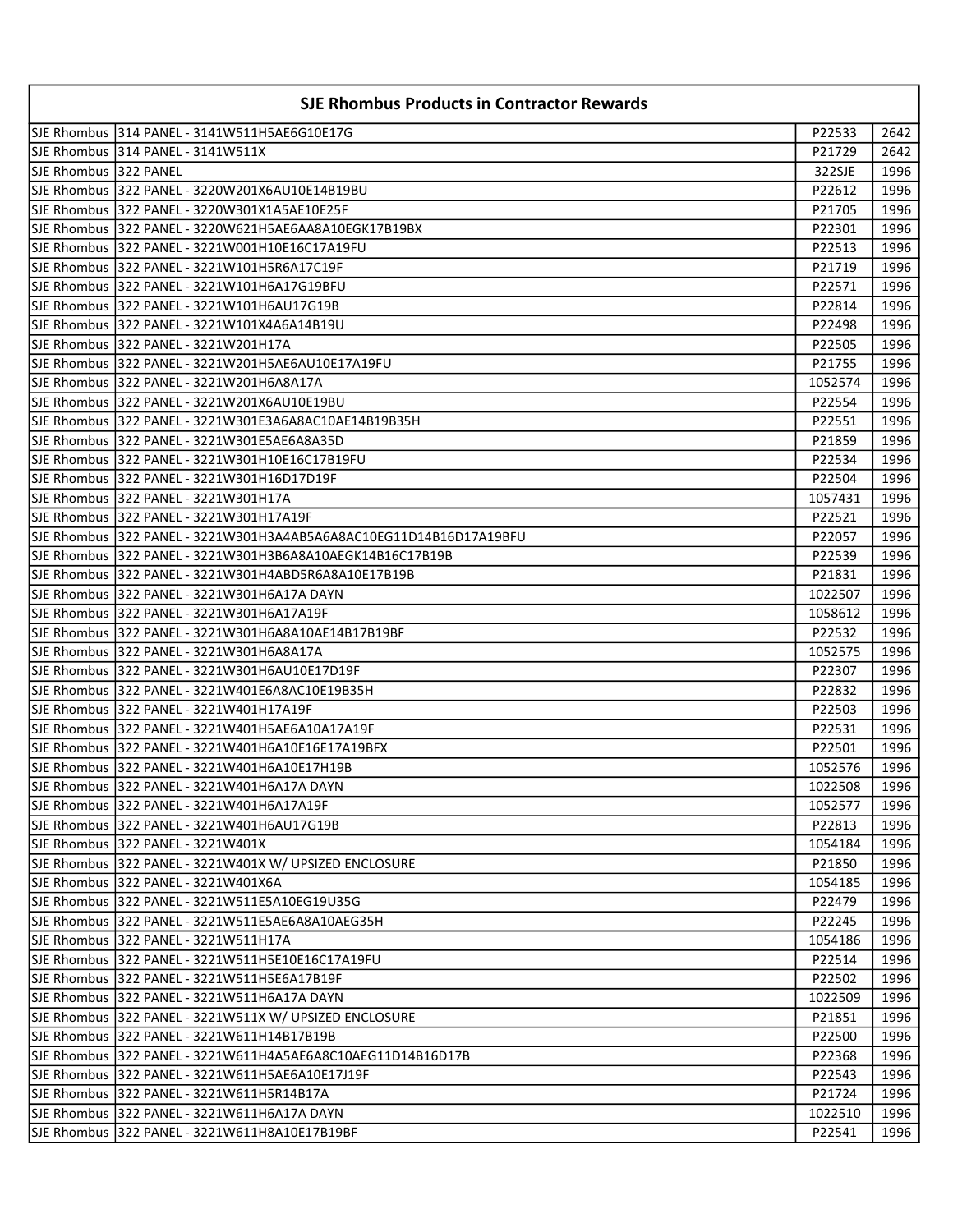| <b>SJE Rhombus Products in Contractor Rewards</b> |                                                                |         |      |
|---------------------------------------------------|----------------------------------------------------------------|---------|------|
|                                                   | SJE Rhombus 322 PANEL - 3221W611X W/ UPSIZED ENCLOSURE         | P21852  | 1996 |
|                                                   | SJE Rhombus   322 PANEL - 3221W621H5AE6A10E17J19F              | P21841  | 1996 |
|                                                   | SJE Rhombus 1322 PANEL - 3221W621H5R6A17J19F                   | P21865  | 1996 |
|                                                   | SJE Rhombus 1322 PANEL - 3221W621X                             | P22542  | 1996 |
|                                                   |                                                                | 1047040 | 1996 |
|                                                   |                                                                | P21829  | 1996 |
|                                                   | SJE Rhombus 322 PANEL - 3221W801H17A                           | P22378  | 1996 |
|                                                   | SJE Rhombus   322 PANEL - 3221W801H5AE10E16C17A19BFX           | P22055  | 1996 |
|                                                   | SJE Rhombus 1322 PANEL - 3221W801H5AE6A17A19FU                 | P21982  | 1996 |
|                                                   |                                                                | P21942  | 1996 |
|                                                   |                                                                | P22444  | 1996 |
|                                                   |                                                                | P22159  | 1996 |
|                                                   |                                                                | P22040  | 1996 |
|                                                   | SJE Rhombus   322 PANEL - 3221W801X5AE6A8AC10E                 | P21863  | 1996 |
|                                                   |                                                                | P21975  | 1996 |
|                                                   |                                                                | P22299  | 1996 |
|                                                   |                                                                | P21827  | 1996 |
|                                                   |                                                                | P22597  | 1996 |
|                                                   |                                                                | P22683  | 1996 |
|                                                   |                                                                | P22492  | 1996 |
|                                                   |                                                                | P22659  | 3333 |
|                                                   |                                                                | P21777  | 3333 |
|                                                   | SJE Rhombus 1324 PANEL - 3240W801X1A10E                        | P22260  | 3333 |
|                                                   | SJE Rhombus   324 PANEL - 3241W101H5AE6A8A10AE14B16G17H19B     | P22267  | 3333 |
|                                                   | SJE Rhombus   324 PANEL - 3241W201E5AEM6A8AC10E19BX35E         | P21791  | 3333 |
|                                                   |                                                                | P21916  | 3333 |
|                                                   |                                                                | P21744  | 3333 |
|                                                   | SJE Rhombus  324 PANEL - 3241W201H5AE6AG17G19FU                | P21944  | 3333 |
|                                                   | SJE Rhombus  324 PANEL - 3241W201H5AE6AG17G19FU                | P22226  | 3333 |
|                                                   |                                                                | P21790  | 3333 |
|                                                   | SJE Rhombus   324 PANEL - 3241W301H4ABD5AE6AG8A10EGK14B17H19BF | P22106  | 3333 |
|                                                   |                                                                | P21704  | 3333 |
|                                                   | SJE Rhombus 324 PANEL - 3241W301H5AE6A16C17G19BF               | P22653  | 3333 |
|                                                   | SJE Rhombus 324 PANEL - 3241W301H5AEM6A8A10AE14B16D17H19BF     | P22606  | 3333 |
|                                                   | SJE Rhombus 324 PANEL - 3241W301H5E6A8C10E17H                  | P22583  | 3333 |
|                                                   |                                                                | P22641  | 3333 |
|                                                   | SJE Rhombus   324 PANEL - 3241W301X                            | P22383  | 3333 |
|                                                   | SJE Rhombus 324 PANEL - 3241W301X5E                            | P22544  | 3333 |
|                                                   | SJE Rhombus 1324 PANEL - 3241W305H5EM6A8A14B17H19BU            | P22670  | 3333 |
|                                                   | SJE Rhombus 1324 PANEL - 3241W401H5E6AG8A10AE17G19BFG          | P22001  | 3333 |
|                                                   | SJE Rhombus   324 PANEL - 3241W511H3A5AE6A8A10E11D14B17C19F    | P21840  | 3333 |
|                                                   |                                                                | P22236  | 3333 |
|                                                   |                                                                | P22167  | 3333 |
|                                                   | SJE Rhombus 1324 PANEL - 3241W511H5AEM6AG8A10AE16E17H19BF      | P22387  | 3333 |
|                                                   | SJE Rhombus   324 PANEL - 3241W511X5AE6A10E19G                 | P22476  | 3333 |
|                                                   |                                                                | P22473  | 3333 |
|                                                   | SJE Rhombus   324 PANEL - 3241W611H4ABD5EMR6A8A10E17H19B       | P22039  | 3333 |
|                                                   | SJE Rhombus   324 PANEL - 3241W611H5AEM6AG8A10AE14B16G17H19BFG | P22435  | 3333 |
|                                                   | SJE Rhombus   324 PANEL - 3241W611X5AE6A10E                    | P21830  | 3333 |
|                                                   | SJE Rhombus   324 PANEL - 3241W611X5AE6A10E19G                 | P22477  | 3333 |
|                                                   | SJE Rhombus   324 PANEL - 3241W621H5AEM6AG8A10AE16E17H19BF     | P22388  | 3333 |
|                                                   | SJE Rhombus   324 PANEL - 3241W701H3AB5AE6A8AC10EGK16D17D      | P22297  | 3333 |
|                                                   |                                                                | P22622  | 3333 |
|                                                   |                                                                |         |      |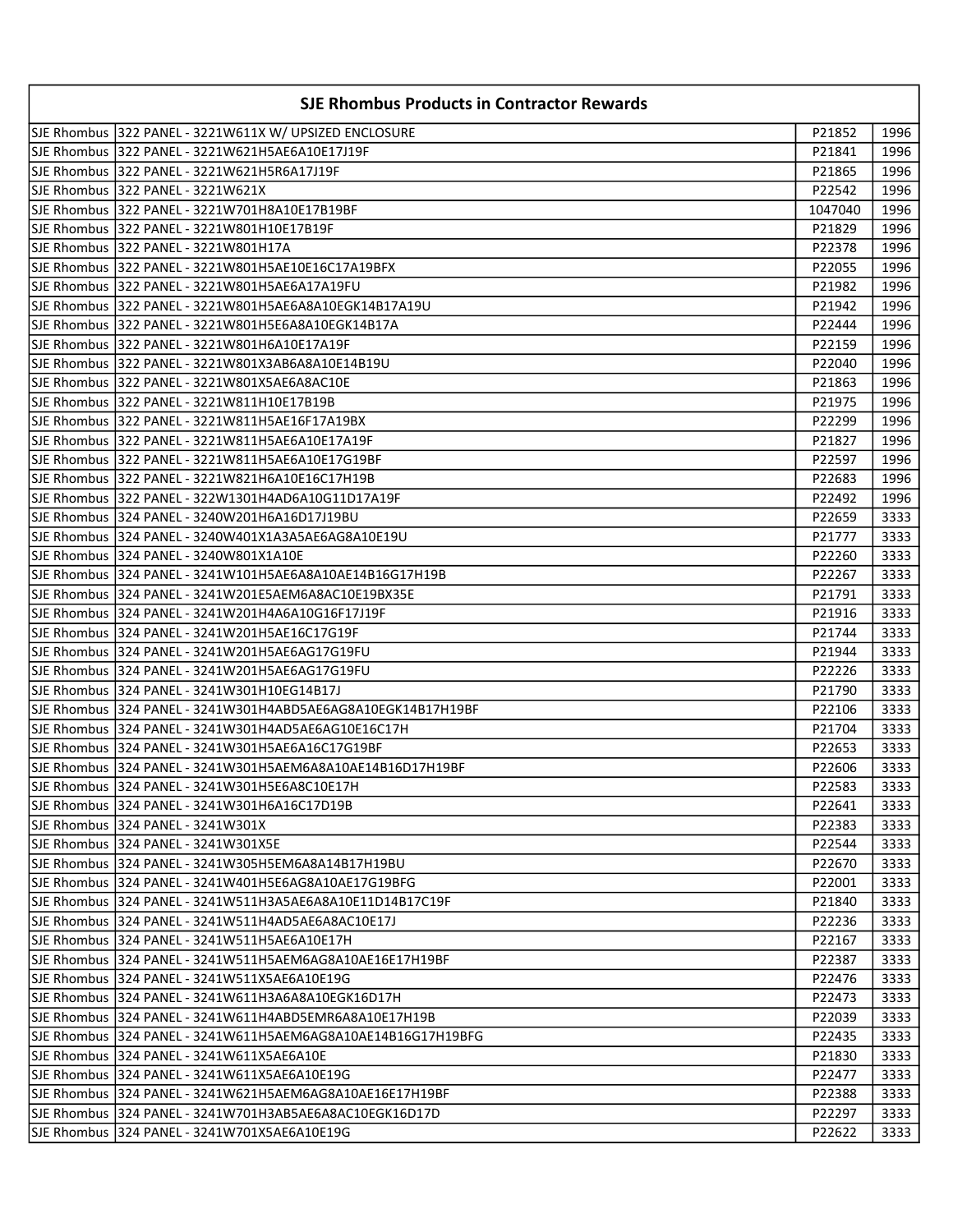| SJE Rhombus 324 PANEL - 3241W801H5AE6A8A10AE17H19BFX<br>P22664<br>3333<br>SJE Rhombus 324 PANEL - 3241W801H5AE6A8AC10E17H19F<br>3333<br>P22417<br>SJE Rhombus  324 PANEL - 3241W811H5AE6A16D17G19BFX<br>P22342<br>3333<br>SJE Rhombus 32S PANEL - 32S1S000X3A5AY6A8A10AE19X<br>1037516<br>2808<br>SJE Rhombus  32XR PANEL - 32XR1W000X4A5ADEM6A8AC10AEG PANEL<br>1051507<br>3328<br>1035970<br>1214<br>SJE Rhombus  331 PANEL - 331FG-NE, 208/230/460V, 4X FG, DUPLEX<br>1036037<br>1214<br>SJE Rhombus 331 PANEL - 331SS RL, 208/230/460V, 4X SS, DUPLEX<br>1214<br>1033170<br>SJE Rhombus 331 PANEL - 331SS-NE, 208/230/460V, 4X SS, DUPLEX<br>1036036<br>1214<br>SJE Rhombus AEROBIC PANEL - 2 BKR ALM<br>1017179<br>163<br>SJE Rhombus   AEROBIC PANEL - 2 BKR ALM PNL (P/BKR 20AMP)<br>1038017<br>163<br>SJE Rhombus AEROBIC PANEL - 2 BKR ALM PNL W/PMP TEST SW<br>1019651<br>163<br>SJE Rhombus AEROBIC PANEL - 3 BKR ALM W/ PUMP TEST SW<br>1023346<br>163<br>SJE Rhombus   AEROBIC PANEL - AEROBIC DOSING<br>1021926<br>163<br>SJE Rhombus   AEROBIC PANEL - AEROBIC DUPLEX<br>163<br>1022236<br>SJE Rhombus   AEROBIC PANEL - MECH AEROBIC PANEL W/O TIMER<br>1017273<br>163<br>SJE Rhombus AEROBIC PANEL - MECH AEROBIC PANEL W/TIMER<br>1017270<br>163<br>SJE Rhombus AEROBIC PANEL - MECH AEROBIC PANEL W/TIMER AN<br>1018830<br>163<br>SJE Rhombus AEROBIC PANEL - MECH AEROBIC PANEL, DUAL PS BM<br>163<br>1029522<br>SJE Rhombus  AEROBIC PANEL - MECH AEROBIC W/TMR & TEST PMP SW<br>1021597<br>163<br>SJE Rhombus AEROBIC PANEL - NEX MECH AEROBIC PANEL W/O TIMER CSI<br>1059684<br>163<br>SJE Rhombus   AEROBIC PANEL - NEX MECH AEROBIC PANEL W/TIMER CSI<br>1059683<br>163<br>SJE Rhombus  AUTO DIALER 1012019<br>1012019<br>360<br>SJE Rhombus AUTO DIALER 4X 1024803<br>1024803<br>759<br>SJE Rhombus AUTO DIALER W/HOME TEMPERATURE MONITOR 1012103<br>395<br>1012103<br>SJE Rhombus   BRACKET WITH MOUNTING DEVICE, 4 FLOAT 1009432<br>1009432<br>45<br>SJE Rhombus   BRACKET WITH MOUNTING DEVICE, 6 FLOAT 1009434<br>1009434<br>60<br>SJE Rhombus   BRACKET WITHOUT MOUNTING DEVICE, 4 FLOAT 1009433<br>1009433<br>39<br>SJE Rhombus   BRACKET WITHOUT MOUNTING DEVICE, 6 FLOAT 1009435<br>1009435<br>51<br>SJE Rhombus BRACKET, 6 HOOK 1052814<br>1052814<br>43<br>SJE Rhombus   BRACKET, PIPE MOUNTING 1027771<br>36<br>1027771<br>SJE Rhombus CABLE CLAMP ASSEMBLY 12 GAUGE 1008575<br>1008575<br>4<br>SJE Rhombus CABLE CLAMP ASSEMBLY 14 GAUGE 1008574<br>1008574<br>4<br>SJE Rhombus CABLE CLAMP ASSEMBLY 18 & 16 GAUGE 1008569<br>1008569<br>4<br>SJE Rhombus CABLE CONNECTOR .5" FLAT UF UFCC-8 1002576<br>13<br>1002576<br>SJE Rhombus CABLE CONNECTOR .75" FLAT UF UFCC-12 1002577<br>1002577<br>15<br>SJE Rhombus CABLE CONNECTOR ROUND .5" RCC-8 1002574<br>1002574<br>5<br>SJE Rhombus CABLE CONNECTOR ROUND .75" RCC-12 1002575<br>1002575<br>9<br>SJE Rhombus   CABLE CONNECTOR ROUND 1" RCC-16 1009868<br>1009868<br>11<br>SJE Rhombus   CABLE CORD SEAL 4 HOLE 1008517<br>1008517<br>24<br>SJE Rhombus   CABLE CORD SEAL 6 HOLE 1037126<br>1037126<br>33<br>SJE Rhombus CABLE WEIGHT 1002230<br>1002230<br>$\overline{7}$<br>SJE Rhombus CABLE WEIGHT MINI 1030356<br>1030356<br>6<br>SJE Rhombus CUSTOM BP CONTROL PANEL BP0001<br>BP0001<br>2751<br>SJE Rhombus CUSTOM CONTROL PANEL - BCD 1069127<br>1069127<br>640<br>SJE Rhombus CUSTOM EX CONTROL PANEL EX00001<br>EX00001<br>2751<br>SJE Rhombus DOUBLE FLOAT MASTER PUMP SWITCH - DFMM 15FT DOWN 120V W/O PLUG BOX<br>1017658<br>93<br>SJE Rhombus DOUBLE FLOAT MASTER PUMP SWITCH - DFMM 15FT DOWN 120V W/O PLUG BULK<br>93<br>1024061<br>SJE Rhombus DOUBLE FLOAT MASTER PUMP SWITCH - DFMM 15FT DOWN 120V W/PLUG BOX<br>1016864<br>99<br>SJE Rhombus DOUBLE FLOAT MASTER PUMP SWITCH - DFMM 15FT DOWN 120V W/PLUG BULK CSI<br>1033034<br>92<br>SJE Rhombus DOUBLE FLOAT MASTER PUMP SWITCH - DFMM 15FT DOWN 120V W/PLUG BULK WEI<br>1031394<br>92<br>SJE Rhombus DOUBLE FLOAT MASTER PUMP SWITCH - DFMM 15FT DOWN 230V W/O PLUG BOX<br>1017659<br>95<br>SJE Rhombus DOUBLE FLOAT MASTER PUMP SWITCH - DFMM 15FT DOWN 230V W/O PLUG BULK<br>95<br>1023867 | <b>SJE Rhombus Products in Contractor Rewards</b> |  |
|------------------------------------------------------------------------------------------------------------------------------------------------------------------------------------------------------------------------------------------------------------------------------------------------------------------------------------------------------------------------------------------------------------------------------------------------------------------------------------------------------------------------------------------------------------------------------------------------------------------------------------------------------------------------------------------------------------------------------------------------------------------------------------------------------------------------------------------------------------------------------------------------------------------------------------------------------------------------------------------------------------------------------------------------------------------------------------------------------------------------------------------------------------------------------------------------------------------------------------------------------------------------------------------------------------------------------------------------------------------------------------------------------------------------------------------------------------------------------------------------------------------------------------------------------------------------------------------------------------------------------------------------------------------------------------------------------------------------------------------------------------------------------------------------------------------------------------------------------------------------------------------------------------------------------------------------------------------------------------------------------------------------------------------------------------------------------------------------------------------------------------------------------------------------------------------------------------------------------------------------------------------------------------------------------------------------------------------------------------------------------------------------------------------------------------------------------------------------------------------------------------------------------------------------------------------------------------------------------------------------------------------------------------------------------------------------------------------------------------------------------------------------------------------------------------------------------------------------------------------------------------------------------------------------------------------------------------------------------------------------------------------------------------------------------------------------------------------------------------------------------------------------------------------------------------------------------------------------------------------------------------------------------------------------------------------------------------------------------------------------------------------------------------------------------------------------------------------------------------------------------------------------------------------------------------------------------------------------------------------------------------------------------------------------------------------------------------------------------------------------------------------------------------------------------------------------------------------------------------------------------------------------------------------------------------------------------------------------------------------------------------------------------------------------------------------------------------------------------------------------------------------------------------------|---------------------------------------------------|--|
|                                                                                                                                                                                                                                                                                                                                                                                                                                                                                                                                                                                                                                                                                                                                                                                                                                                                                                                                                                                                                                                                                                                                                                                                                                                                                                                                                                                                                                                                                                                                                                                                                                                                                                                                                                                                                                                                                                                                                                                                                                                                                                                                                                                                                                                                                                                                                                                                                                                                                                                                                                                                                                                                                                                                                                                                                                                                                                                                                                                                                                                                                                                                                                                                                                                                                                                                                                                                                                                                                                                                                                                                                                                                                                                                                                                                                                                                                                                                                                                                                                                                                                                                                                  |                                                   |  |
|                                                                                                                                                                                                                                                                                                                                                                                                                                                                                                                                                                                                                                                                                                                                                                                                                                                                                                                                                                                                                                                                                                                                                                                                                                                                                                                                                                                                                                                                                                                                                                                                                                                                                                                                                                                                                                                                                                                                                                                                                                                                                                                                                                                                                                                                                                                                                                                                                                                                                                                                                                                                                                                                                                                                                                                                                                                                                                                                                                                                                                                                                                                                                                                                                                                                                                                                                                                                                                                                                                                                                                                                                                                                                                                                                                                                                                                                                                                                                                                                                                                                                                                                                                  |                                                   |  |
|                                                                                                                                                                                                                                                                                                                                                                                                                                                                                                                                                                                                                                                                                                                                                                                                                                                                                                                                                                                                                                                                                                                                                                                                                                                                                                                                                                                                                                                                                                                                                                                                                                                                                                                                                                                                                                                                                                                                                                                                                                                                                                                                                                                                                                                                                                                                                                                                                                                                                                                                                                                                                                                                                                                                                                                                                                                                                                                                                                                                                                                                                                                                                                                                                                                                                                                                                                                                                                                                                                                                                                                                                                                                                                                                                                                                                                                                                                                                                                                                                                                                                                                                                                  |                                                   |  |
|                                                                                                                                                                                                                                                                                                                                                                                                                                                                                                                                                                                                                                                                                                                                                                                                                                                                                                                                                                                                                                                                                                                                                                                                                                                                                                                                                                                                                                                                                                                                                                                                                                                                                                                                                                                                                                                                                                                                                                                                                                                                                                                                                                                                                                                                                                                                                                                                                                                                                                                                                                                                                                                                                                                                                                                                                                                                                                                                                                                                                                                                                                                                                                                                                                                                                                                                                                                                                                                                                                                                                                                                                                                                                                                                                                                                                                                                                                                                                                                                                                                                                                                                                                  |                                                   |  |
|                                                                                                                                                                                                                                                                                                                                                                                                                                                                                                                                                                                                                                                                                                                                                                                                                                                                                                                                                                                                                                                                                                                                                                                                                                                                                                                                                                                                                                                                                                                                                                                                                                                                                                                                                                                                                                                                                                                                                                                                                                                                                                                                                                                                                                                                                                                                                                                                                                                                                                                                                                                                                                                                                                                                                                                                                                                                                                                                                                                                                                                                                                                                                                                                                                                                                                                                                                                                                                                                                                                                                                                                                                                                                                                                                                                                                                                                                                                                                                                                                                                                                                                                                                  |                                                   |  |
|                                                                                                                                                                                                                                                                                                                                                                                                                                                                                                                                                                                                                                                                                                                                                                                                                                                                                                                                                                                                                                                                                                                                                                                                                                                                                                                                                                                                                                                                                                                                                                                                                                                                                                                                                                                                                                                                                                                                                                                                                                                                                                                                                                                                                                                                                                                                                                                                                                                                                                                                                                                                                                                                                                                                                                                                                                                                                                                                                                                                                                                                                                                                                                                                                                                                                                                                                                                                                                                                                                                                                                                                                                                                                                                                                                                                                                                                                                                                                                                                                                                                                                                                                                  |                                                   |  |
|                                                                                                                                                                                                                                                                                                                                                                                                                                                                                                                                                                                                                                                                                                                                                                                                                                                                                                                                                                                                                                                                                                                                                                                                                                                                                                                                                                                                                                                                                                                                                                                                                                                                                                                                                                                                                                                                                                                                                                                                                                                                                                                                                                                                                                                                                                                                                                                                                                                                                                                                                                                                                                                                                                                                                                                                                                                                                                                                                                                                                                                                                                                                                                                                                                                                                                                                                                                                                                                                                                                                                                                                                                                                                                                                                                                                                                                                                                                                                                                                                                                                                                                                                                  |                                                   |  |
|                                                                                                                                                                                                                                                                                                                                                                                                                                                                                                                                                                                                                                                                                                                                                                                                                                                                                                                                                                                                                                                                                                                                                                                                                                                                                                                                                                                                                                                                                                                                                                                                                                                                                                                                                                                                                                                                                                                                                                                                                                                                                                                                                                                                                                                                                                                                                                                                                                                                                                                                                                                                                                                                                                                                                                                                                                                                                                                                                                                                                                                                                                                                                                                                                                                                                                                                                                                                                                                                                                                                                                                                                                                                                                                                                                                                                                                                                                                                                                                                                                                                                                                                                                  |                                                   |  |
|                                                                                                                                                                                                                                                                                                                                                                                                                                                                                                                                                                                                                                                                                                                                                                                                                                                                                                                                                                                                                                                                                                                                                                                                                                                                                                                                                                                                                                                                                                                                                                                                                                                                                                                                                                                                                                                                                                                                                                                                                                                                                                                                                                                                                                                                                                                                                                                                                                                                                                                                                                                                                                                                                                                                                                                                                                                                                                                                                                                                                                                                                                                                                                                                                                                                                                                                                                                                                                                                                                                                                                                                                                                                                                                                                                                                                                                                                                                                                                                                                                                                                                                                                                  |                                                   |  |
|                                                                                                                                                                                                                                                                                                                                                                                                                                                                                                                                                                                                                                                                                                                                                                                                                                                                                                                                                                                                                                                                                                                                                                                                                                                                                                                                                                                                                                                                                                                                                                                                                                                                                                                                                                                                                                                                                                                                                                                                                                                                                                                                                                                                                                                                                                                                                                                                                                                                                                                                                                                                                                                                                                                                                                                                                                                                                                                                                                                                                                                                                                                                                                                                                                                                                                                                                                                                                                                                                                                                                                                                                                                                                                                                                                                                                                                                                                                                                                                                                                                                                                                                                                  |                                                   |  |
|                                                                                                                                                                                                                                                                                                                                                                                                                                                                                                                                                                                                                                                                                                                                                                                                                                                                                                                                                                                                                                                                                                                                                                                                                                                                                                                                                                                                                                                                                                                                                                                                                                                                                                                                                                                                                                                                                                                                                                                                                                                                                                                                                                                                                                                                                                                                                                                                                                                                                                                                                                                                                                                                                                                                                                                                                                                                                                                                                                                                                                                                                                                                                                                                                                                                                                                                                                                                                                                                                                                                                                                                                                                                                                                                                                                                                                                                                                                                                                                                                                                                                                                                                                  |                                                   |  |
|                                                                                                                                                                                                                                                                                                                                                                                                                                                                                                                                                                                                                                                                                                                                                                                                                                                                                                                                                                                                                                                                                                                                                                                                                                                                                                                                                                                                                                                                                                                                                                                                                                                                                                                                                                                                                                                                                                                                                                                                                                                                                                                                                                                                                                                                                                                                                                                                                                                                                                                                                                                                                                                                                                                                                                                                                                                                                                                                                                                                                                                                                                                                                                                                                                                                                                                                                                                                                                                                                                                                                                                                                                                                                                                                                                                                                                                                                                                                                                                                                                                                                                                                                                  |                                                   |  |
|                                                                                                                                                                                                                                                                                                                                                                                                                                                                                                                                                                                                                                                                                                                                                                                                                                                                                                                                                                                                                                                                                                                                                                                                                                                                                                                                                                                                                                                                                                                                                                                                                                                                                                                                                                                                                                                                                                                                                                                                                                                                                                                                                                                                                                                                                                                                                                                                                                                                                                                                                                                                                                                                                                                                                                                                                                                                                                                                                                                                                                                                                                                                                                                                                                                                                                                                                                                                                                                                                                                                                                                                                                                                                                                                                                                                                                                                                                                                                                                                                                                                                                                                                                  |                                                   |  |
|                                                                                                                                                                                                                                                                                                                                                                                                                                                                                                                                                                                                                                                                                                                                                                                                                                                                                                                                                                                                                                                                                                                                                                                                                                                                                                                                                                                                                                                                                                                                                                                                                                                                                                                                                                                                                                                                                                                                                                                                                                                                                                                                                                                                                                                                                                                                                                                                                                                                                                                                                                                                                                                                                                                                                                                                                                                                                                                                                                                                                                                                                                                                                                                                                                                                                                                                                                                                                                                                                                                                                                                                                                                                                                                                                                                                                                                                                                                                                                                                                                                                                                                                                                  |                                                   |  |
|                                                                                                                                                                                                                                                                                                                                                                                                                                                                                                                                                                                                                                                                                                                                                                                                                                                                                                                                                                                                                                                                                                                                                                                                                                                                                                                                                                                                                                                                                                                                                                                                                                                                                                                                                                                                                                                                                                                                                                                                                                                                                                                                                                                                                                                                                                                                                                                                                                                                                                                                                                                                                                                                                                                                                                                                                                                                                                                                                                                                                                                                                                                                                                                                                                                                                                                                                                                                                                                                                                                                                                                                                                                                                                                                                                                                                                                                                                                                                                                                                                                                                                                                                                  |                                                   |  |
|                                                                                                                                                                                                                                                                                                                                                                                                                                                                                                                                                                                                                                                                                                                                                                                                                                                                                                                                                                                                                                                                                                                                                                                                                                                                                                                                                                                                                                                                                                                                                                                                                                                                                                                                                                                                                                                                                                                                                                                                                                                                                                                                                                                                                                                                                                                                                                                                                                                                                                                                                                                                                                                                                                                                                                                                                                                                                                                                                                                                                                                                                                                                                                                                                                                                                                                                                                                                                                                                                                                                                                                                                                                                                                                                                                                                                                                                                                                                                                                                                                                                                                                                                                  |                                                   |  |
|                                                                                                                                                                                                                                                                                                                                                                                                                                                                                                                                                                                                                                                                                                                                                                                                                                                                                                                                                                                                                                                                                                                                                                                                                                                                                                                                                                                                                                                                                                                                                                                                                                                                                                                                                                                                                                                                                                                                                                                                                                                                                                                                                                                                                                                                                                                                                                                                                                                                                                                                                                                                                                                                                                                                                                                                                                                                                                                                                                                                                                                                                                                                                                                                                                                                                                                                                                                                                                                                                                                                                                                                                                                                                                                                                                                                                                                                                                                                                                                                                                                                                                                                                                  |                                                   |  |
|                                                                                                                                                                                                                                                                                                                                                                                                                                                                                                                                                                                                                                                                                                                                                                                                                                                                                                                                                                                                                                                                                                                                                                                                                                                                                                                                                                                                                                                                                                                                                                                                                                                                                                                                                                                                                                                                                                                                                                                                                                                                                                                                                                                                                                                                                                                                                                                                                                                                                                                                                                                                                                                                                                                                                                                                                                                                                                                                                                                                                                                                                                                                                                                                                                                                                                                                                                                                                                                                                                                                                                                                                                                                                                                                                                                                                                                                                                                                                                                                                                                                                                                                                                  |                                                   |  |
|                                                                                                                                                                                                                                                                                                                                                                                                                                                                                                                                                                                                                                                                                                                                                                                                                                                                                                                                                                                                                                                                                                                                                                                                                                                                                                                                                                                                                                                                                                                                                                                                                                                                                                                                                                                                                                                                                                                                                                                                                                                                                                                                                                                                                                                                                                                                                                                                                                                                                                                                                                                                                                                                                                                                                                                                                                                                                                                                                                                                                                                                                                                                                                                                                                                                                                                                                                                                                                                                                                                                                                                                                                                                                                                                                                                                                                                                                                                                                                                                                                                                                                                                                                  |                                                   |  |
|                                                                                                                                                                                                                                                                                                                                                                                                                                                                                                                                                                                                                                                                                                                                                                                                                                                                                                                                                                                                                                                                                                                                                                                                                                                                                                                                                                                                                                                                                                                                                                                                                                                                                                                                                                                                                                                                                                                                                                                                                                                                                                                                                                                                                                                                                                                                                                                                                                                                                                                                                                                                                                                                                                                                                                                                                                                                                                                                                                                                                                                                                                                                                                                                                                                                                                                                                                                                                                                                                                                                                                                                                                                                                                                                                                                                                                                                                                                                                                                                                                                                                                                                                                  |                                                   |  |
|                                                                                                                                                                                                                                                                                                                                                                                                                                                                                                                                                                                                                                                                                                                                                                                                                                                                                                                                                                                                                                                                                                                                                                                                                                                                                                                                                                                                                                                                                                                                                                                                                                                                                                                                                                                                                                                                                                                                                                                                                                                                                                                                                                                                                                                                                                                                                                                                                                                                                                                                                                                                                                                                                                                                                                                                                                                                                                                                                                                                                                                                                                                                                                                                                                                                                                                                                                                                                                                                                                                                                                                                                                                                                                                                                                                                                                                                                                                                                                                                                                                                                                                                                                  |                                                   |  |
|                                                                                                                                                                                                                                                                                                                                                                                                                                                                                                                                                                                                                                                                                                                                                                                                                                                                                                                                                                                                                                                                                                                                                                                                                                                                                                                                                                                                                                                                                                                                                                                                                                                                                                                                                                                                                                                                                                                                                                                                                                                                                                                                                                                                                                                                                                                                                                                                                                                                                                                                                                                                                                                                                                                                                                                                                                                                                                                                                                                                                                                                                                                                                                                                                                                                                                                                                                                                                                                                                                                                                                                                                                                                                                                                                                                                                                                                                                                                                                                                                                                                                                                                                                  |                                                   |  |
|                                                                                                                                                                                                                                                                                                                                                                                                                                                                                                                                                                                                                                                                                                                                                                                                                                                                                                                                                                                                                                                                                                                                                                                                                                                                                                                                                                                                                                                                                                                                                                                                                                                                                                                                                                                                                                                                                                                                                                                                                                                                                                                                                                                                                                                                                                                                                                                                                                                                                                                                                                                                                                                                                                                                                                                                                                                                                                                                                                                                                                                                                                                                                                                                                                                                                                                                                                                                                                                                                                                                                                                                                                                                                                                                                                                                                                                                                                                                                                                                                                                                                                                                                                  |                                                   |  |
|                                                                                                                                                                                                                                                                                                                                                                                                                                                                                                                                                                                                                                                                                                                                                                                                                                                                                                                                                                                                                                                                                                                                                                                                                                                                                                                                                                                                                                                                                                                                                                                                                                                                                                                                                                                                                                                                                                                                                                                                                                                                                                                                                                                                                                                                                                                                                                                                                                                                                                                                                                                                                                                                                                                                                                                                                                                                                                                                                                                                                                                                                                                                                                                                                                                                                                                                                                                                                                                                                                                                                                                                                                                                                                                                                                                                                                                                                                                                                                                                                                                                                                                                                                  |                                                   |  |
|                                                                                                                                                                                                                                                                                                                                                                                                                                                                                                                                                                                                                                                                                                                                                                                                                                                                                                                                                                                                                                                                                                                                                                                                                                                                                                                                                                                                                                                                                                                                                                                                                                                                                                                                                                                                                                                                                                                                                                                                                                                                                                                                                                                                                                                                                                                                                                                                                                                                                                                                                                                                                                                                                                                                                                                                                                                                                                                                                                                                                                                                                                                                                                                                                                                                                                                                                                                                                                                                                                                                                                                                                                                                                                                                                                                                                                                                                                                                                                                                                                                                                                                                                                  |                                                   |  |
|                                                                                                                                                                                                                                                                                                                                                                                                                                                                                                                                                                                                                                                                                                                                                                                                                                                                                                                                                                                                                                                                                                                                                                                                                                                                                                                                                                                                                                                                                                                                                                                                                                                                                                                                                                                                                                                                                                                                                                                                                                                                                                                                                                                                                                                                                                                                                                                                                                                                                                                                                                                                                                                                                                                                                                                                                                                                                                                                                                                                                                                                                                                                                                                                                                                                                                                                                                                                                                                                                                                                                                                                                                                                                                                                                                                                                                                                                                                                                                                                                                                                                                                                                                  |                                                   |  |
|                                                                                                                                                                                                                                                                                                                                                                                                                                                                                                                                                                                                                                                                                                                                                                                                                                                                                                                                                                                                                                                                                                                                                                                                                                                                                                                                                                                                                                                                                                                                                                                                                                                                                                                                                                                                                                                                                                                                                                                                                                                                                                                                                                                                                                                                                                                                                                                                                                                                                                                                                                                                                                                                                                                                                                                                                                                                                                                                                                                                                                                                                                                                                                                                                                                                                                                                                                                                                                                                                                                                                                                                                                                                                                                                                                                                                                                                                                                                                                                                                                                                                                                                                                  |                                                   |  |
|                                                                                                                                                                                                                                                                                                                                                                                                                                                                                                                                                                                                                                                                                                                                                                                                                                                                                                                                                                                                                                                                                                                                                                                                                                                                                                                                                                                                                                                                                                                                                                                                                                                                                                                                                                                                                                                                                                                                                                                                                                                                                                                                                                                                                                                                                                                                                                                                                                                                                                                                                                                                                                                                                                                                                                                                                                                                                                                                                                                                                                                                                                                                                                                                                                                                                                                                                                                                                                                                                                                                                                                                                                                                                                                                                                                                                                                                                                                                                                                                                                                                                                                                                                  |                                                   |  |
|                                                                                                                                                                                                                                                                                                                                                                                                                                                                                                                                                                                                                                                                                                                                                                                                                                                                                                                                                                                                                                                                                                                                                                                                                                                                                                                                                                                                                                                                                                                                                                                                                                                                                                                                                                                                                                                                                                                                                                                                                                                                                                                                                                                                                                                                                                                                                                                                                                                                                                                                                                                                                                                                                                                                                                                                                                                                                                                                                                                                                                                                                                                                                                                                                                                                                                                                                                                                                                                                                                                                                                                                                                                                                                                                                                                                                                                                                                                                                                                                                                                                                                                                                                  |                                                   |  |
|                                                                                                                                                                                                                                                                                                                                                                                                                                                                                                                                                                                                                                                                                                                                                                                                                                                                                                                                                                                                                                                                                                                                                                                                                                                                                                                                                                                                                                                                                                                                                                                                                                                                                                                                                                                                                                                                                                                                                                                                                                                                                                                                                                                                                                                                                                                                                                                                                                                                                                                                                                                                                                                                                                                                                                                                                                                                                                                                                                                                                                                                                                                                                                                                                                                                                                                                                                                                                                                                                                                                                                                                                                                                                                                                                                                                                                                                                                                                                                                                                                                                                                                                                                  |                                                   |  |
|                                                                                                                                                                                                                                                                                                                                                                                                                                                                                                                                                                                                                                                                                                                                                                                                                                                                                                                                                                                                                                                                                                                                                                                                                                                                                                                                                                                                                                                                                                                                                                                                                                                                                                                                                                                                                                                                                                                                                                                                                                                                                                                                                                                                                                                                                                                                                                                                                                                                                                                                                                                                                                                                                                                                                                                                                                                                                                                                                                                                                                                                                                                                                                                                                                                                                                                                                                                                                                                                                                                                                                                                                                                                                                                                                                                                                                                                                                                                                                                                                                                                                                                                                                  |                                                   |  |
|                                                                                                                                                                                                                                                                                                                                                                                                                                                                                                                                                                                                                                                                                                                                                                                                                                                                                                                                                                                                                                                                                                                                                                                                                                                                                                                                                                                                                                                                                                                                                                                                                                                                                                                                                                                                                                                                                                                                                                                                                                                                                                                                                                                                                                                                                                                                                                                                                                                                                                                                                                                                                                                                                                                                                                                                                                                                                                                                                                                                                                                                                                                                                                                                                                                                                                                                                                                                                                                                                                                                                                                                                                                                                                                                                                                                                                                                                                                                                                                                                                                                                                                                                                  |                                                   |  |
|                                                                                                                                                                                                                                                                                                                                                                                                                                                                                                                                                                                                                                                                                                                                                                                                                                                                                                                                                                                                                                                                                                                                                                                                                                                                                                                                                                                                                                                                                                                                                                                                                                                                                                                                                                                                                                                                                                                                                                                                                                                                                                                                                                                                                                                                                                                                                                                                                                                                                                                                                                                                                                                                                                                                                                                                                                                                                                                                                                                                                                                                                                                                                                                                                                                                                                                                                                                                                                                                                                                                                                                                                                                                                                                                                                                                                                                                                                                                                                                                                                                                                                                                                                  |                                                   |  |
|                                                                                                                                                                                                                                                                                                                                                                                                                                                                                                                                                                                                                                                                                                                                                                                                                                                                                                                                                                                                                                                                                                                                                                                                                                                                                                                                                                                                                                                                                                                                                                                                                                                                                                                                                                                                                                                                                                                                                                                                                                                                                                                                                                                                                                                                                                                                                                                                                                                                                                                                                                                                                                                                                                                                                                                                                                                                                                                                                                                                                                                                                                                                                                                                                                                                                                                                                                                                                                                                                                                                                                                                                                                                                                                                                                                                                                                                                                                                                                                                                                                                                                                                                                  |                                                   |  |
|                                                                                                                                                                                                                                                                                                                                                                                                                                                                                                                                                                                                                                                                                                                                                                                                                                                                                                                                                                                                                                                                                                                                                                                                                                                                                                                                                                                                                                                                                                                                                                                                                                                                                                                                                                                                                                                                                                                                                                                                                                                                                                                                                                                                                                                                                                                                                                                                                                                                                                                                                                                                                                                                                                                                                                                                                                                                                                                                                                                                                                                                                                                                                                                                                                                                                                                                                                                                                                                                                                                                                                                                                                                                                                                                                                                                                                                                                                                                                                                                                                                                                                                                                                  |                                                   |  |
|                                                                                                                                                                                                                                                                                                                                                                                                                                                                                                                                                                                                                                                                                                                                                                                                                                                                                                                                                                                                                                                                                                                                                                                                                                                                                                                                                                                                                                                                                                                                                                                                                                                                                                                                                                                                                                                                                                                                                                                                                                                                                                                                                                                                                                                                                                                                                                                                                                                                                                                                                                                                                                                                                                                                                                                                                                                                                                                                                                                                                                                                                                                                                                                                                                                                                                                                                                                                                                                                                                                                                                                                                                                                                                                                                                                                                                                                                                                                                                                                                                                                                                                                                                  |                                                   |  |
|                                                                                                                                                                                                                                                                                                                                                                                                                                                                                                                                                                                                                                                                                                                                                                                                                                                                                                                                                                                                                                                                                                                                                                                                                                                                                                                                                                                                                                                                                                                                                                                                                                                                                                                                                                                                                                                                                                                                                                                                                                                                                                                                                                                                                                                                                                                                                                                                                                                                                                                                                                                                                                                                                                                                                                                                                                                                                                                                                                                                                                                                                                                                                                                                                                                                                                                                                                                                                                                                                                                                                                                                                                                                                                                                                                                                                                                                                                                                                                                                                                                                                                                                                                  |                                                   |  |
|                                                                                                                                                                                                                                                                                                                                                                                                                                                                                                                                                                                                                                                                                                                                                                                                                                                                                                                                                                                                                                                                                                                                                                                                                                                                                                                                                                                                                                                                                                                                                                                                                                                                                                                                                                                                                                                                                                                                                                                                                                                                                                                                                                                                                                                                                                                                                                                                                                                                                                                                                                                                                                                                                                                                                                                                                                                                                                                                                                                                                                                                                                                                                                                                                                                                                                                                                                                                                                                                                                                                                                                                                                                                                                                                                                                                                                                                                                                                                                                                                                                                                                                                                                  |                                                   |  |
|                                                                                                                                                                                                                                                                                                                                                                                                                                                                                                                                                                                                                                                                                                                                                                                                                                                                                                                                                                                                                                                                                                                                                                                                                                                                                                                                                                                                                                                                                                                                                                                                                                                                                                                                                                                                                                                                                                                                                                                                                                                                                                                                                                                                                                                                                                                                                                                                                                                                                                                                                                                                                                                                                                                                                                                                                                                                                                                                                                                                                                                                                                                                                                                                                                                                                                                                                                                                                                                                                                                                                                                                                                                                                                                                                                                                                                                                                                                                                                                                                                                                                                                                                                  |                                                   |  |
|                                                                                                                                                                                                                                                                                                                                                                                                                                                                                                                                                                                                                                                                                                                                                                                                                                                                                                                                                                                                                                                                                                                                                                                                                                                                                                                                                                                                                                                                                                                                                                                                                                                                                                                                                                                                                                                                                                                                                                                                                                                                                                                                                                                                                                                                                                                                                                                                                                                                                                                                                                                                                                                                                                                                                                                                                                                                                                                                                                                                                                                                                                                                                                                                                                                                                                                                                                                                                                                                                                                                                                                                                                                                                                                                                                                                                                                                                                                                                                                                                                                                                                                                                                  |                                                   |  |
|                                                                                                                                                                                                                                                                                                                                                                                                                                                                                                                                                                                                                                                                                                                                                                                                                                                                                                                                                                                                                                                                                                                                                                                                                                                                                                                                                                                                                                                                                                                                                                                                                                                                                                                                                                                                                                                                                                                                                                                                                                                                                                                                                                                                                                                                                                                                                                                                                                                                                                                                                                                                                                                                                                                                                                                                                                                                                                                                                                                                                                                                                                                                                                                                                                                                                                                                                                                                                                                                                                                                                                                                                                                                                                                                                                                                                                                                                                                                                                                                                                                                                                                                                                  |                                                   |  |
|                                                                                                                                                                                                                                                                                                                                                                                                                                                                                                                                                                                                                                                                                                                                                                                                                                                                                                                                                                                                                                                                                                                                                                                                                                                                                                                                                                                                                                                                                                                                                                                                                                                                                                                                                                                                                                                                                                                                                                                                                                                                                                                                                                                                                                                                                                                                                                                                                                                                                                                                                                                                                                                                                                                                                                                                                                                                                                                                                                                                                                                                                                                                                                                                                                                                                                                                                                                                                                                                                                                                                                                                                                                                                                                                                                                                                                                                                                                                                                                                                                                                                                                                                                  |                                                   |  |
|                                                                                                                                                                                                                                                                                                                                                                                                                                                                                                                                                                                                                                                                                                                                                                                                                                                                                                                                                                                                                                                                                                                                                                                                                                                                                                                                                                                                                                                                                                                                                                                                                                                                                                                                                                                                                                                                                                                                                                                                                                                                                                                                                                                                                                                                                                                                                                                                                                                                                                                                                                                                                                                                                                                                                                                                                                                                                                                                                                                                                                                                                                                                                                                                                                                                                                                                                                                                                                                                                                                                                                                                                                                                                                                                                                                                                                                                                                                                                                                                                                                                                                                                                                  |                                                   |  |
|                                                                                                                                                                                                                                                                                                                                                                                                                                                                                                                                                                                                                                                                                                                                                                                                                                                                                                                                                                                                                                                                                                                                                                                                                                                                                                                                                                                                                                                                                                                                                                                                                                                                                                                                                                                                                                                                                                                                                                                                                                                                                                                                                                                                                                                                                                                                                                                                                                                                                                                                                                                                                                                                                                                                                                                                                                                                                                                                                                                                                                                                                                                                                                                                                                                                                                                                                                                                                                                                                                                                                                                                                                                                                                                                                                                                                                                                                                                                                                                                                                                                                                                                                                  |                                                   |  |
|                                                                                                                                                                                                                                                                                                                                                                                                                                                                                                                                                                                                                                                                                                                                                                                                                                                                                                                                                                                                                                                                                                                                                                                                                                                                                                                                                                                                                                                                                                                                                                                                                                                                                                                                                                                                                                                                                                                                                                                                                                                                                                                                                                                                                                                                                                                                                                                                                                                                                                                                                                                                                                                                                                                                                                                                                                                                                                                                                                                                                                                                                                                                                                                                                                                                                                                                                                                                                                                                                                                                                                                                                                                                                                                                                                                                                                                                                                                                                                                                                                                                                                                                                                  |                                                   |  |
|                                                                                                                                                                                                                                                                                                                                                                                                                                                                                                                                                                                                                                                                                                                                                                                                                                                                                                                                                                                                                                                                                                                                                                                                                                                                                                                                                                                                                                                                                                                                                                                                                                                                                                                                                                                                                                                                                                                                                                                                                                                                                                                                                                                                                                                                                                                                                                                                                                                                                                                                                                                                                                                                                                                                                                                                                                                                                                                                                                                                                                                                                                                                                                                                                                                                                                                                                                                                                                                                                                                                                                                                                                                                                                                                                                                                                                                                                                                                                                                                                                                                                                                                                                  |                                                   |  |
|                                                                                                                                                                                                                                                                                                                                                                                                                                                                                                                                                                                                                                                                                                                                                                                                                                                                                                                                                                                                                                                                                                                                                                                                                                                                                                                                                                                                                                                                                                                                                                                                                                                                                                                                                                                                                                                                                                                                                                                                                                                                                                                                                                                                                                                                                                                                                                                                                                                                                                                                                                                                                                                                                                                                                                                                                                                                                                                                                                                                                                                                                                                                                                                                                                                                                                                                                                                                                                                                                                                                                                                                                                                                                                                                                                                                                                                                                                                                                                                                                                                                                                                                                                  |                                                   |  |
|                                                                                                                                                                                                                                                                                                                                                                                                                                                                                                                                                                                                                                                                                                                                                                                                                                                                                                                                                                                                                                                                                                                                                                                                                                                                                                                                                                                                                                                                                                                                                                                                                                                                                                                                                                                                                                                                                                                                                                                                                                                                                                                                                                                                                                                                                                                                                                                                                                                                                                                                                                                                                                                                                                                                                                                                                                                                                                                                                                                                                                                                                                                                                                                                                                                                                                                                                                                                                                                                                                                                                                                                                                                                                                                                                                                                                                                                                                                                                                                                                                                                                                                                                                  |                                                   |  |
|                                                                                                                                                                                                                                                                                                                                                                                                                                                                                                                                                                                                                                                                                                                                                                                                                                                                                                                                                                                                                                                                                                                                                                                                                                                                                                                                                                                                                                                                                                                                                                                                                                                                                                                                                                                                                                                                                                                                                                                                                                                                                                                                                                                                                                                                                                                                                                                                                                                                                                                                                                                                                                                                                                                                                                                                                                                                                                                                                                                                                                                                                                                                                                                                                                                                                                                                                                                                                                                                                                                                                                                                                                                                                                                                                                                                                                                                                                                                                                                                                                                                                                                                                                  |                                                   |  |
|                                                                                                                                                                                                                                                                                                                                                                                                                                                                                                                                                                                                                                                                                                                                                                                                                                                                                                                                                                                                                                                                                                                                                                                                                                                                                                                                                                                                                                                                                                                                                                                                                                                                                                                                                                                                                                                                                                                                                                                                                                                                                                                                                                                                                                                                                                                                                                                                                                                                                                                                                                                                                                                                                                                                                                                                                                                                                                                                                                                                                                                                                                                                                                                                                                                                                                                                                                                                                                                                                                                                                                                                                                                                                                                                                                                                                                                                                                                                                                                                                                                                                                                                                                  |                                                   |  |
|                                                                                                                                                                                                                                                                                                                                                                                                                                                                                                                                                                                                                                                                                                                                                                                                                                                                                                                                                                                                                                                                                                                                                                                                                                                                                                                                                                                                                                                                                                                                                                                                                                                                                                                                                                                                                                                                                                                                                                                                                                                                                                                                                                                                                                                                                                                                                                                                                                                                                                                                                                                                                                                                                                                                                                                                                                                                                                                                                                                                                                                                                                                                                                                                                                                                                                                                                                                                                                                                                                                                                                                                                                                                                                                                                                                                                                                                                                                                                                                                                                                                                                                                                                  |                                                   |  |
|                                                                                                                                                                                                                                                                                                                                                                                                                                                                                                                                                                                                                                                                                                                                                                                                                                                                                                                                                                                                                                                                                                                                                                                                                                                                                                                                                                                                                                                                                                                                                                                                                                                                                                                                                                                                                                                                                                                                                                                                                                                                                                                                                                                                                                                                                                                                                                                                                                                                                                                                                                                                                                                                                                                                                                                                                                                                                                                                                                                                                                                                                                                                                                                                                                                                                                                                                                                                                                                                                                                                                                                                                                                                                                                                                                                                                                                                                                                                                                                                                                                                                                                                                                  |                                                   |  |
|                                                                                                                                                                                                                                                                                                                                                                                                                                                                                                                                                                                                                                                                                                                                                                                                                                                                                                                                                                                                                                                                                                                                                                                                                                                                                                                                                                                                                                                                                                                                                                                                                                                                                                                                                                                                                                                                                                                                                                                                                                                                                                                                                                                                                                                                                                                                                                                                                                                                                                                                                                                                                                                                                                                                                                                                                                                                                                                                                                                                                                                                                                                                                                                                                                                                                                                                                                                                                                                                                                                                                                                                                                                                                                                                                                                                                                                                                                                                                                                                                                                                                                                                                                  |                                                   |  |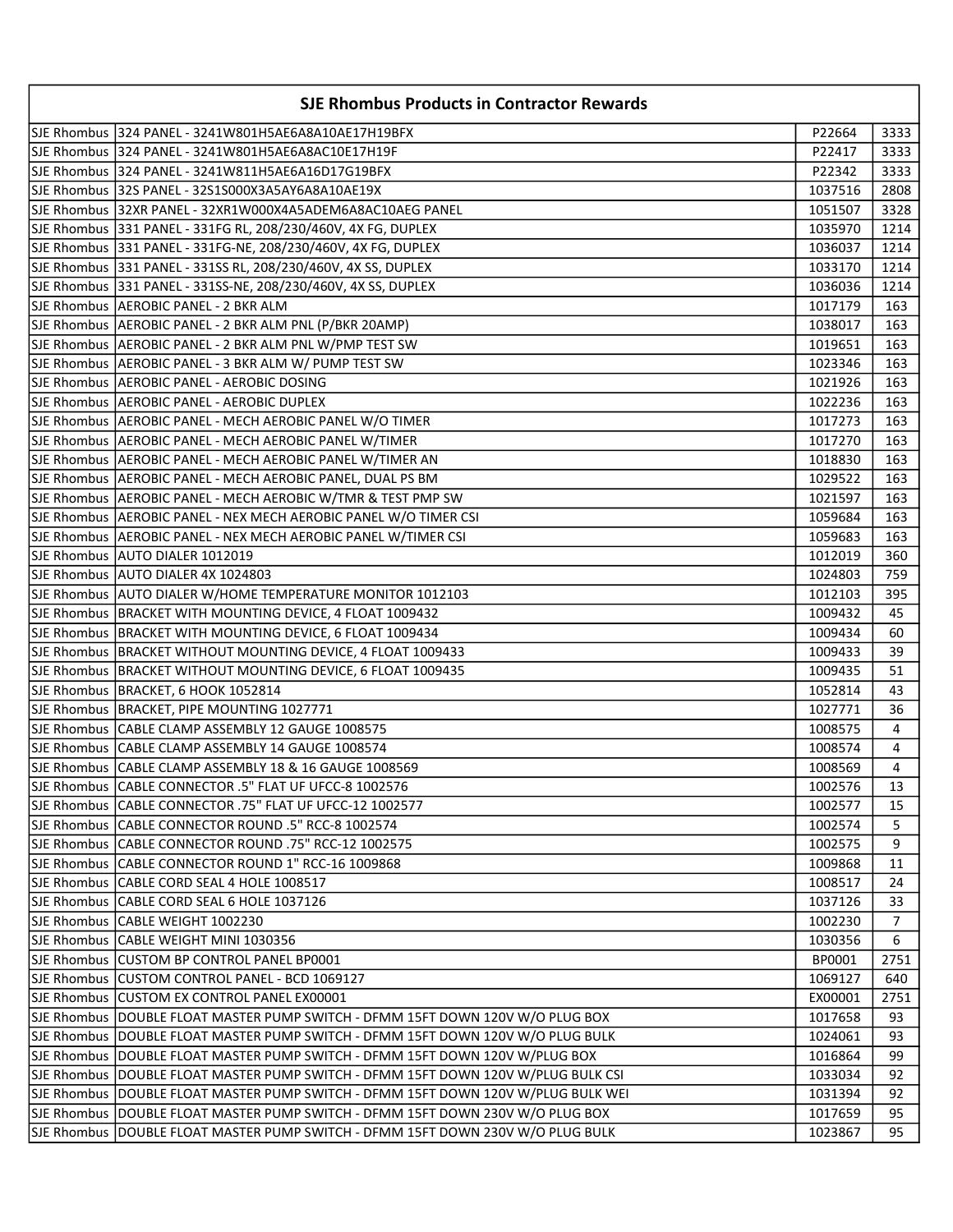| <b>SJE Rhombus Products in Contractor Rewards</b>                                 |         |      |
|-----------------------------------------------------------------------------------|---------|------|
| SJE Rhombus  DOUBLE FLOAT MASTER PUMP SWITCH - DFMM 15FT DOWN 230V W/PLUG BOX     | 1017657 | 102  |
| SJE Rhombus  DOUBLE FLOAT MASTER PUMP SWITCH - DFMM 15FT UP 120V W/O PLUG BOX     | 1017670 | 93   |
| SJE Rhombus  DOUBLE FLOAT MASTER PUMP SWITCH - DFMM 15FT UP 120V W/PLUG BOX       | 1017668 | 99   |
| SJE Rhombus  DOUBLE FLOAT MASTER PUMP SWITCH - DFMM 15FT UP 230V W/O PLUG BOX     | 1017671 | 95   |
| SJE Rhombus  DOUBLE FLOAT MASTER PUMP SWITCH - DFMM 15FT UP 230V W/PLUG BOX       | 1017669 | 102  |
| SJE Rhombus  DOUBLE FLOAT MASTER PUMP SWITCH - DFMM 20FT DOWN 120V W/O PLUG BOX   | 1017662 | 97   |
| SJE Rhombus DOUBLE FLOAT MASTER PUMP SWITCH - DFMM 20FT DOWN 120V W/PLUG BOX      | 1018816 | 96   |
| SJE Rhombus DOUBLE FLOAT MASTER PUMP SWITCH - DFMM 20FT DOWN 120V W/PLUG BOX      | 1017660 | 103  |
| SJE Rhombus DOUBLE FLOAT MASTER PUMP SWITCH - DFMM 20FT DOWN 230V W/O PLUG BOX    | 1017663 | 99   |
| SJE Rhombus DOUBLE FLOAT MASTER PUMP SWITCH - DFMM 20FT DOWN 230V W/PLUG BOX      | 1018815 | 99   |
| SJE Rhombus DOUBLE FLOAT MASTER PUMP SWITCH - DFMM 20FT DOWN 230V W/PLUG BOX      | 1017661 | 106  |
| SJE Rhombus DOUBLE FLOAT MASTER PUMP SWITCH - DFMM 20FT DOWN 230V W/PLUG BULK CSI | 1033043 | 104  |
| SJE Rhombus DOUBLE FLOAT MASTER PUMP SWITCH - DFMM 20FT UP 120V W/O PLUG BOX      | 1017674 | 97   |
| SJE Rhombus DOUBLE FLOAT MASTER PUMP SWITCH - DFMM 20FT UP 120V W/PLUG BOX        | 1017672 | 103  |
| SJE Rhombus DOUBLE FLOAT MASTER PUMP SWITCH - DFMM 20FT UP 230V W/O PLUG BOX      | 1017675 | 99   |
| SJE Rhombus DOUBLE FLOAT MASTER PUMP SWITCH - DFMM 20FT UP 230V W/PLUG BOX        | 1017673 | 106  |
| SJE Rhombus  DOUBLE FLOAT MASTER PUMP SWITCH - DFMM 30FT DOWN 120V W/O PLUG BOX   | 1017666 | 105  |
| SJE Rhombus  DOUBLE FLOAT MASTER PUMP SWITCH - DFMM 30FT DOWN 120V W/PLUG BOX     | 1017664 | 111  |
| SJE Rhombus  DOUBLE FLOAT MASTER PUMP SWITCH - DFMM 30FT DOWN 230V W/O PLUG BOX   | 1017667 | 107  |
| SJE Rhombus  DOUBLE FLOAT MASTER PUMP SWITCH - DFMM 30FT DOWN 230V W/PLUG BOX     | 1017665 | 113  |
| SJE Rhombus  DOUBLE FLOAT MASTER PUMP SWITCH - DFMM 30FT UP 120V W/O PLUG BOX     | 1017678 | 105  |
| SJE Rhombus DOUBLE FLOAT MASTER PUMP SWITCH - DFMM 30FT UP 230V W/O PLUG BOX      | 1017679 | 107  |
| SJE Rhombus DOUBLE FLOAT MASTER PUMP SWITCH - DFMM 30FT UP 230V W/PLUG BOX        | 1017677 | 113  |
| SJE Rhombus DOUBLE FLOAT MASTER PUMP SWITCH - DFMM 40FT DOWN 120V W/PLUG BOX      | 1030378 | 122  |
| SJE Rhombus DOUBLE FLOAT MASTER PUMP SWITCH - DFMM 50FT DOWN 120V W/PLUG BOX      | 1018976 | 133  |
| SJE Rhombus DOUBLE FLOAT PUMP SWITCH - DF 15FT DOWN 120V W/O PLUG BOX             | 1002026 | 113  |
| SJE Rhombus DOUBLE FLOAT PUMP SWITCH - DF 15FT DOWN 120V W/O PLUG BULK            | 1002027 | 113  |
| SJE Rhombus DOUBLE FLOAT PUMP SWITCH - DF 15FT DOWN 120V W/PLUG BOX               | 1002022 | 120  |
| SJE Rhombus DOUBLE FLOAT PUMP SWITCH - DF 15FT DOWN 120V W/PLUG BULK              | 1002023 | 120  |
| SJE Rhombus DOUBLE FLOAT PUMP SWITCH - DF 15FT DOWN 230V W/O PLUG BOX             | 1002028 | 116  |
| SJE Rhombus DOUBLE FLOAT PUMP SWITCH - DF 15FT DOWN 230V W/O PLUG BULK            | 1002029 | 115  |
| SJE Rhombus DOUBLE FLOAT PUMP SWITCH - DF 15FT DOWN 230V W/PLUG BOX               | 1002024 | 123  |
| SJE Rhombus  DOUBLE FLOAT PUMP SWITCH - DF 15FT DOWN 230V W/PLUG BULK             | 1002025 | 123  |
| SJE Rhombus   DOUBLE FLOAT PUMP SWITCH - DF 15FT UP 120V W/O PLUG BOX             | 1002034 | 113  |
| SJE Rhombus DOUBLE FLOAT PUMP SWITCH - DF 15FT UP 120V W/PLUG BOX                 | 1002030 | 120  |
| SJE Rhombus   DOUBLE FLOAT PUMP SWITCH - DF 15FT UP 230V W/O PLUG BOX             | 1002036 | 116  |
| SJE Rhombus   DOUBLE FLOAT PUMP SWITCH - DF 15FT UP 230V W/PLUG BOX               | 1002032 | 123  |
| SJE Rhombus   DOUBLE FLOAT PUMP SWITCH - DF 20FT DOWN 120V W/O PLUG BOX           | 1002042 | 118  |
| SJE Rhombus DOUBLE FLOAT PUMP SWITCH - DF 20FT DOWN 120V W/PLUG BOX               | 1002038 | 124  |
| SJE Rhombus   DOUBLE FLOAT PUMP SWITCH - DF 20FT DOWN 230V W/O PLUG BOX           | 1002044 | 120  |
| SJE Rhombus DOUBLE FLOAT PUMP SWITCH - DF 20FT DOWN 230V W/PLUG BOX               | 1002040 | 127  |
| SJE Rhombus DOUBLE FLOAT PUMP SWITCH - DF 20FT UP 120V W/O PLUG BOX               | 1002050 | 118  |
| SJE Rhombus DOUBLE FLOAT PUMP SWITCH - DF 30FT DOWN 120V W/O PLUG BOX             | 1002058 | 127  |
| SJE Rhombus   DOUBLE FLOAT PUMP SWITCH - DF 30FT DOWN 120V W/PLUG BOX             | 1002054 | 133  |
| SJE Rhombus   DOUBLE FLOAT PUMP SWITCH - DF 30FT DOWN 230V W/O PLUG BOX           | 1002060 | 129  |
| SJE Rhombus   DOUBLE FLOAT PUMP SWITCH - DF 30FT DOWN 230V W/PLUG BOX             | 1002056 | 137  |
| SJE Rhombus DOUBLE FLOAT PUMP SWITCH - DF 30FT UP 120V W/O PLUG BOX               | 1002066 | 127  |
| SJE Rhombus DOUBLE FLOAT PUMP SWITCH - DF 30FT UP 120V W/PLUG BOX                 | 1002062 | 133  |
| SJE Rhombus  DOUBLE FLOAT PUMP SWITCH - DF 30FT UP 230V W/O PLUG BOX              | 1002068 | 129  |
| SJE Rhombus DTD PANEL - DTD1W114X8C10E STEE                                       | 1055852 | 1516 |
| SJE Rhombus   ELAPSED TIME METER W/120V PIGGY-BACK PLUG 1022846                   | 1022846 | 68   |
| SJE Rhombus  ELAPSED TIME METER W/230V PIGGY-BACK PLUG 1032834                    | 1032834 | 146  |
| SJE Rhombus  EZ SERIES 1 PHASE DUPLEX PANEL - EZS41W104H3A6A8AC10E15A17G          | P21678  | 735  |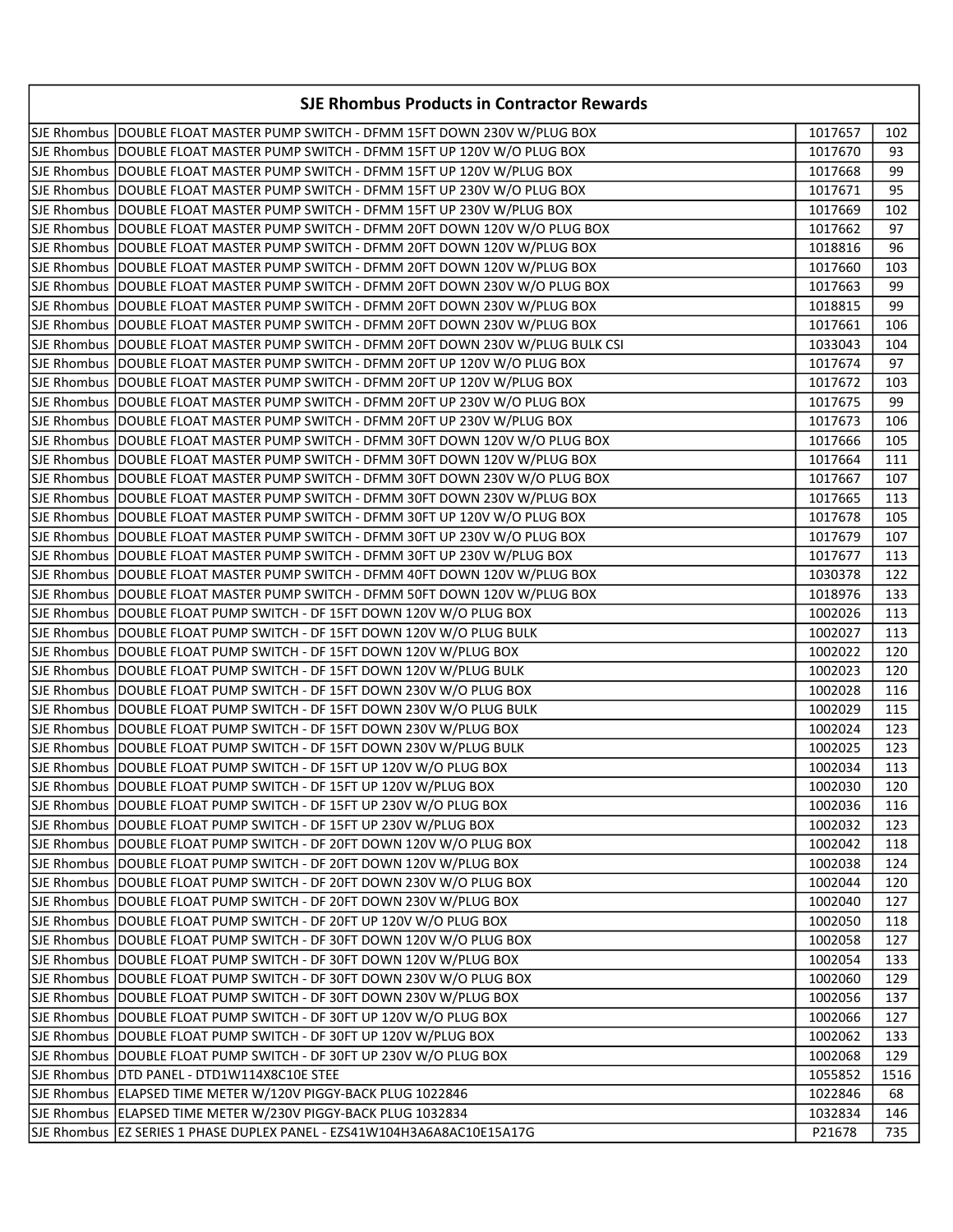| <b>SJE Rhombus Products in Contractor Rewards</b>                                 |         |     |
|-----------------------------------------------------------------------------------|---------|-----|
| SJE Rhombus  EZ SERIES 1 PHASE DUPLEX PANEL - EZS41W114E3A6A8AC10E15A34G          | P22129  | 735 |
| SJE Rhombus  EZ SERIES 1 PHASE DUPLEX PANEL - EZS41W114H3A6A8AC10E15A17G          | 1032115 | 735 |
| SJE Rhombus  EZ SERIES 1 PHASE DUPLEX PANEL - EZS41W114H3A6A8AC10E15A17J          | P21931  | 735 |
| SJE Rhombus  EZ SERIES 1 PHASE DUPLEX PANEL - EZS41W114X3A6A8AC10E15A             | P21745  | 735 |
| SJE Rhombus  EZ SERIES 1 PHASE DUPLEX PANEL - EZS41W114X3A6A8AC10E15A             | 1047108 | 735 |
| SJE Rhombus  EZ SERIES 1 PHASE DUPLEX PANEL - EZS41W124H3A6A8AC10E15A17G          | P22632  | 735 |
| SJE Rhombus  EZ SERIES 1 PHASE DUPLEX PANEL - EZS41W124H3A6A8AC10EP15A17G         | P22483  | 735 |
| SJE Rhombus  EZ SERIES 1 PHASE DUPLEX PANEL - EZS41W904H3A6A8AC10E15A17G          | P21920  | 735 |
| lSJE Rhombus  EZ SERIES 1 PHASE DUPLEX PANEL - EZS41W904H3A6A8AC10E15A17G         | P22572  | 735 |
| SJE Rhombus  EZ SERIES 1 PHASE DUPLEX PANEL - EZS41W914H3A6A8AC10E15A17G          | P21688  | 735 |
| SJE Rhombus  EZ SERIES 1 PHASE DUPLEX PANEL - EZS41W914H3A6A8AC10E15A17G          | 1032116 | 735 |
| SJE Rhombus   EZ SERIES 1 PHASE DUPLEX PANEL - EZS41W914H3A6A8AC10E15A17J19F      | P22812  | 735 |
| SJE Rhombus  EZ SERIES 1 PHASE DUPLEX PANEL - EZS41W924H3A6A8AC10E15A17G19F       | P21776  | 735 |
| SJE Rhombus  EZ SERIES 1 PHASE DUPLEX PANEL - EZS41W924X3A6A8AC10E15A             | P21927  | 735 |
| SJE Rhombus  EZ SERIES 1 PHASE SIMPLEX PANEL - EZS11W104H3A4AD6A8AC10E15A17G18A   | P22341  | 735 |
| SJE Rhombus  EZ SERIES 1 PHASE SIMPLEX PANEL - EZS11W104H3A6A8AC10E15A17G         | P22054  | 735 |
| SJE Rhombus  EZ SERIES 1 PHASE SIMPLEX PANEL - EZS11W114H1J3A4AD6A8AC10E15A17G18A | P22114  | 735 |
| SJE Rhombus  EZ SERIES 1 PHASE SIMPLEX PANEL - EZS11W114H1J3A6A8AC10E15A17G       | P22400  | 735 |
| SJE Rhombus  EZ SERIES 1 PHASE SIMPLEX PANEL - EZS11W114H1J3A6A8AC10E15A17G18A    | P22140  | 735 |
| SJE Rhombus  EZ SERIES 1 PHASE SIMPLEX PANEL - EZS11W114H1J3A6A8AC10EP15A17G      | 1029088 | 735 |
| SJE Rhombus  EZ SERIES 1 PHASE SIMPLEX PANEL - EZS11W114H3A4AD6A8AC10E15A17G      | P21596  | 735 |
| SJE Rhombus  EZ SERIES 1 PHASE SIMPLEX PANEL - EZS11W114H3A4AD6A8AC10E15A17J18A   | P22211  | 735 |
| SJE Rhombus  EZ SERIES 1 PHASE SIMPLEX PANEL - EZS11W114H3A6A8AC10E15A17G         | 1052607 | 735 |
| SJE Rhombus  EZ SERIES 1 PHASE SIMPLEX PANEL - EZS11W114H3A6A8AC10E15A17H         | P22220  | 735 |
| SJE Rhombus  EZ SERIES 1 PHASE SIMPLEX PANEL - EZS11W114H3A6A8AC10E15A17J         | P22037  | 735 |
| SJE Rhombus  EZ SERIES 1 PHASE SIMPLEX PANEL - EZS11W114H3A6A8AC10E15A17J18A      | P22216  | 735 |
| SJE Rhombus  EZ SERIES 1 PHASE SIMPLEX PANEL - EZS11W114H3A6A8AC10E15A17J18A      | P22316  | 735 |
| SJE Rhombus  EZ SERIES 1 PHASE SIMPLEX PANEL - EZS11W114H3A6A8AC10E15A17J18A      | P21973  | 735 |
| SJE Rhombus   EZ SERIES 1 PHASE SIMPLEX PANEL - EZS11W114H3A6A8AC10EP15A16B17G18A | P22185  | 735 |
| SJE Rhombus  EZ SERIES 1 PHASE SIMPLEX PANEL - EZS11W114H3A6A8AC10EP15A16B17J18A  | P21879  | 735 |
| SJE Rhombus  EZ SERIES 1 PHASE SIMPLEX PANEL - EZS11W114H3A6A8AC10EP15A16B17J18A  | P22028  | 735 |
| SJE Rhombus  EZ SERIES 1 PHASE SIMPLEX PANEL - EZS11W114H3A6A8AC10EP15A16B17J18A  | P21653  | 735 |
| SJE Rhombus   EZ SERIES 1 PHASE SIMPLEX PANEL - EZS11W114H3A6A8AC10EP15A17G       | P22337  | 735 |
| SJE Rhombus   EZ SERIES 1 PHASE SIMPLEX PANEL - EZS11W114X3A4A6A8AC10E15A         | P22409  | 735 |
| SJE Rhombus   EZ SERIES 1 PHASE SIMPLEX PANEL - EZS11W114X3A6A8AC10E15A           | 1033098 | 735 |
| SJE Rhombus  EZ SERIES 1 PHASE SIMPLEX PANEL - EZS11W124H1J3A6A8AC10E15A17G       | P22048  | 735 |
| SJE Rhombus  EZ SERIES 1 PHASE SIMPLEX PANEL - EZS11W124H1J3A6A8AC10EP15A17G      | 1030772 | 735 |
| SJE Rhombus   EZ SERIES 1 PHASE SIMPLEX PANEL - EZS11W124H3A6A8AC10E15A17G        | P22540  | 735 |
| SJE Rhombus   EZ SERIES 1 PHASE SIMPLEX PANEL - EZS11W124X3A6A8AC10E15A           | P21994  | 735 |
| SJE Rhombus   EZ SERIES 1 PHASE SIMPLEX PANEL - EZS11W124X3A6A8AC10EP15A          | P21950  | 735 |
| lSJE Rhombus  EZ SERIES 1 PHASE SIMPLEX PANEL - EZS11W914H1J3A6A8AC10E15A17G      | P22091  | 735 |
| SJE Rhombus   EZ SERIES 1 PHASE SIMPLEX PANEL - EZS11W914H3A4AD6A8AC10E15A17G     | P22071  | 735 |
| SJE Rhombus   EZ SERIES 1 PHASE SIMPLEX PANEL - EZS11W914H3A4AD6A8AC10E15A17G18A  | P21687  | 735 |
| SJE Rhombus  EZ SERIES 1 PHASE SIMPLEX PANEL - EZS11W914H3A4AD6A8AC10E15A17G18A   | P22294  | 735 |
| SJE Rhombus   EZ SERIES 1 PHASE SIMPLEX PANEL - EZS11W914H3A6A8AC10E15A16B17J18A  | P22563  | 735 |
| SJE Rhombus   EZ SERIES 1 PHASE SIMPLEX PANEL - EZS11W914H3A6A8AC10E15A16B17J18A  | P21691  | 735 |
| SJE Rhombus  EZ SERIES 1 PHASE SIMPLEX PANEL - EZS11W914H3A6A8AC10E15A17G         | 1035887 | 735 |
| SJE Rhombus   EZ SERIES 1 PHASE SIMPLEX PANEL - EZS11W914H3A6A8AC10EP15A16B17G18A | P22097  | 735 |
| SJE Rhombus  EZ SERIES 1 PHASE SIMPLEX PANEL - EZS11W914H3A6A8AC10EP15A16B17J18A  | 1050949 | 735 |
| SJE Rhombus   EZ SERIES 1 PHASE SIMPLEX PANEL - EZS11W914H3A6A8AC10EP15A17G       | 1025713 | 735 |
| SJE Rhombus   EZ SERIES 1 PHASE SIMPLEX PANEL - EZS21W104H3A6A8AC10E15A16A17G     | P22241  | 735 |
| SJE Rhombus  EZ SERIES 1 PHASE SIMPLEX PANEL - EZS21W104H3A6A8AC10E15A16A17G      | P22064  | 735 |
| SJE Rhombus   EZ SERIES 1 PHASE SIMPLEX PANEL - EZS21W104H3A6A8AC10E15A17D        | P21905  | 735 |
|                                                                                   |         |     |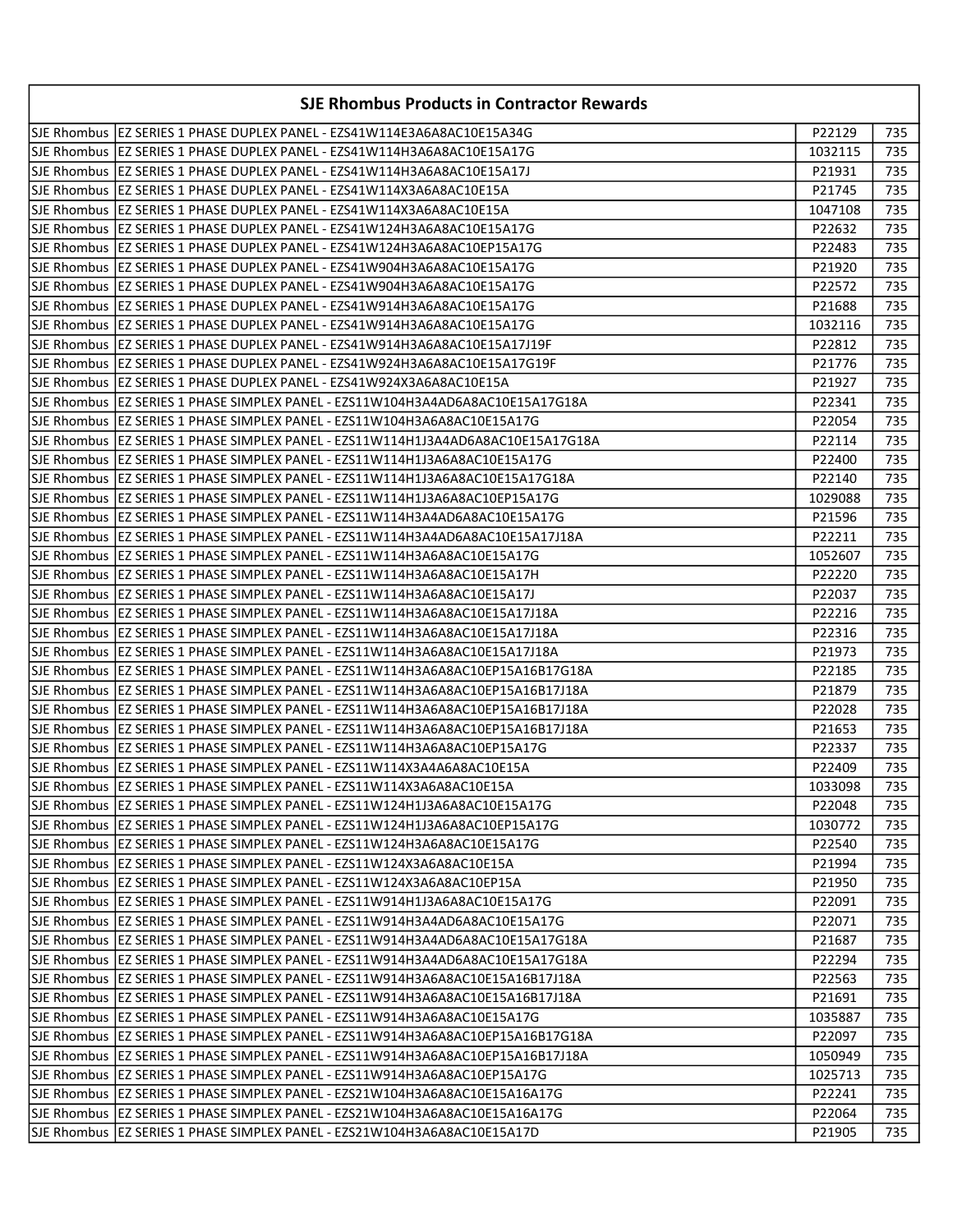| <b>SJE Rhombus Products in Contractor Rewards</b>                             |               |     |
|-------------------------------------------------------------------------------|---------------|-----|
| SJE Rhombus  EZ SERIES 1 PHASE SIMPLEX PANEL - EZS21W104H3A6A8AC10E15A17G     | P22178        | 735 |
| SJE Rhombus  EZ SERIES 1 PHASE SIMPLEX PANEL - EZS21W114H3A6A8AC10E15A16A17G  | P22284        | 735 |
| SJE Rhombus  EZ SERIES 1 PHASE SIMPLEX PANEL - EZS21W114H3A6A8AC10E15A16D17G  | P22285        | 735 |
| SJE Rhombus  EZ SERIES 1 PHASE SIMPLEX PANEL - EZS21W114H3A6A8AC10E15A16D17H  | P22198        | 735 |
| SJE Rhombus   EZ SERIES 1 PHASE SIMPLEX PANEL - EZS21W114H3A6A8AC10E15A17D    | P22332        | 735 |
| SJE Rhombus   EZ SERIES 1 PHASE SIMPLEX PANEL - EZS21W114H3A6A8AC10E15A17D    | P21984        | 735 |
| SJE Rhombus  EZ SERIES 1 PHASE SIMPLEX PANEL - EZS21W114H3A6A8AC10E15A17G     | P22460        | 735 |
| SJE Rhombus  EZ SERIES 1 PHASE SIMPLEX PANEL - EZS21W114H3A6A8AC10E15A17G     | 1030111       | 735 |
| SJE Rhombus  EZ SERIES 1 PHASE SIMPLEX PANEL - EZS21W114H3A6A8AC10E15A17H     | P22559        | 735 |
| SJE Rhombus  EZ SERIES 1 PHASE SIMPLEX PANEL - EZS21W114H3A6A8AC10E15A17J     | P21860        | 735 |
| SJE Rhombus   EZ SERIES 1 PHASE SIMPLEX PANEL - EZS21W114H3A6A8AC10E15A17J    | P22061        | 735 |
| SJE Rhombus   EZ SERIES 1 PHASE SIMPLEX PANEL - EZS21W124H3A6A8AC10E15A16C17G | P22172        | 735 |
| SJE Rhombus   EZ SERIES 1 PHASE SIMPLEX PANEL - EZS21W124H3A6A8AC10E15A17J    | P21717        | 735 |
| SJE Rhombus  EZ SERIES 1 PHASE SIMPLEX PANEL - EZS21W904H3A6A8AC10E15A17G     | P21999        | 735 |
| SJE Rhombus  EZ SERIES 1 PHASE SIMPLEX PANEL - EZS21W904H3A6A8AC10E15A17G     | P21503        | 735 |
| SJE Rhombus  EZ SERIES 1 PHASE SIMPLEX PANEL - EZS21W914H3A6A8AC10E15A17G     | P21817        | 735 |
| SJE Rhombus   EZ SERIES 1 PHASE SIMPLEX PANEL - EZS21W914H3A6A8AC10E15A17G    | 1060730       | 735 |
| SJE Rhombus   EZ SERIES 1 PHASE SIMPLEX PANEL - EZS21W914H3A6A8AC10E15A17G    | P22134        | 735 |
| SJE Rhombus  EZ SERIES 1 PHASE SIMPLEX PANEL - EZS21W914X3A6A8AC10E15A        | P22174        | 735 |
| SJE Rhombus  EZ SERIES PLUGGER PANEL - 120V, ALARM - EZP11W2C                 | EZP11W2C      | 191 |
| SJE Rhombus   EZ SERIES PLUGGER PANEL - 120V, ALARM - EZP11W6C                | EZP11W6C      | 191 |
| SJE Rhombus   EZ SERIES PLUGGER PANEL - 120V, ALARM - EZP11W7C                | EZP11W7C      | 191 |
| SJE Rhombus   EZ SERIES PLUGGER PANEL - 120V, ALARM - EZP11W8C                | EZP11W8C      | 191 |
| SJE Rhombus   EZ SERIES PLUGGER PANEL - 120V, ALARM - EZP11WAC                | EZP11WAC      | 191 |
| SJE Rhombus   EZ SERIES PLUGGER PANEL - 120V, NO ALARM - EZP10W2C             | EZP10W2C      | 191 |
| SJE Rhombus   EZ SERIES PLUGGER PANEL - 120V, NO ALARM - EZP10W6C             | EZP10W6C      | 191 |
| SJE Rhombus   EZ SERIES PLUGGER PANEL - 120V, NO ALARM - EZP10W7C             | EZP10W7C      | 191 |
| SJE Rhombus   EZ SERIES PLUGGER PANEL - 120V, NO ALARM - EZP10WAC             | EZP10WAC      | 191 |
| SJE Rhombus   EZ SERIES PLUGGER PANEL - 120V, NO ALARM -EZP10W8C              | EZP10W8C      | 191 |
| SJE Rhombus   EZ SERIES PLUGGER PANEL - 240V, ALARM - EZP21W2C                | EZP21W2C      | 191 |
| SJE Rhombus   EZ SERIES PLUGGER PANEL - 240V, ALARM - EZP21W6C                | EZP21W6C      | 191 |
| SJE Rhombus   EZ SERIES PLUGGER PANEL - 240V, ALARM - EZP21W7C                | EZP21W7C      | 191 |
| SJE Rhombus   EZ SERIES PLUGGER PANEL - 240V, ALARM - EZP21W8C                | EZP21W8C      | 191 |
| SJE Rhombus   EZ SERIES PLUGGER PANEL - 240V, ALARM - EZP21WAB                | EZP21WAB      | 191 |
| SJE Rhombus EZ SERIES PLUGGER PANEL - 240V, ALARM - EZP21WAC                  | EZP21WAC      | 191 |
| SJE Rhombus   EZ SERIES PLUGGER PANEL - 240V, NO ALARM - EZP20W2C             | EZP20W2C      | 191 |
| SJE Rhombus   EZ SERIES PLUGGER PANEL - 240V, NO ALARM - EZP20W6C             | EZP20W6C      | 191 |
| SJE Rhombus   EZ SERIES PLUGGER PANEL - 240V, NO ALARM - EZP20W7C             | EZP20W7C      | 191 |
| SJE Rhombus   EZ SERIES PLUGGER PANEL - 240V, NO ALARM - EZP20W8C             | EZP20W8C      | 191 |
| SJE Rhombus   EZ SERIES PLUGGER PANEL - 240V, NO ALARM - EZP20WAC             | EZP20WAC      | 191 |
| SJE Rhombus   EZ SERIES PLUGGER PANEL - EZ PLUGGER                            | <b>EZPSJE</b> | 191 |
| SJE Rhombus  EZ SERIES PLUGGER PANEL - EZ PLUGGER 120V W/ POST TAAB 15FT SGM  | 1038954       | 191 |
| SJE Rhombus   EZ SERIES PLUGGER PANEL - EZ PLUGGER W/POST & TAAB DUO ALARM    | 1037806       | 191 |
| SJE Rhombus   EZ SERIES PLUGGER PANEL - EZP, 2 BEACON ALARM, MN               | 1041184       | 191 |
| SJE Rhombus   EZ SERIES PLUGGER PANEL - EZP10W6C0H10EP11C16B17A19Z22C         | 1037732       | 191 |
| SJE Rhombus   EZ SERIES PLUGGER PANEL - EZP11W2C0H10E17A                      | 1050628       | 191 |
| SJE Rhombus   EZ SERIES PLUGGER PANEL - EZP11W6C0H10E16C17A22C                | 1025275       | 191 |
| SJE Rhombus   EZ SERIES PLUGGER PANEL - EZP11W6C0H10E16D17A22C                | 1060729       | 191 |
| SJE Rhombus   EZ SERIES PLUGGER PANEL - EZP11W6C0H10E17A                      | 1025265       | 191 |
| SJE Rhombus   EZ SERIES PLUGGER PANEL - EZP11W6C0H10E17A STEE                 | 1055849       | 191 |
| SJE Rhombus   EZ SERIES PLUGGER PANEL - EZP11W6C0H10EP17A                     | 1032932       | 191 |
| SJE Rhombus   EZ SERIES PLUGGER PANEL - EZP11W6C0H1JV8G10EP17A                | 1023946       | 191 |
| SJE Rhombus   EZ SERIES PLUGGER PANEL - EZP11WAB4H6A10EP15A17A19Z             | 1025830       | 191 |
|                                                                               |               |     |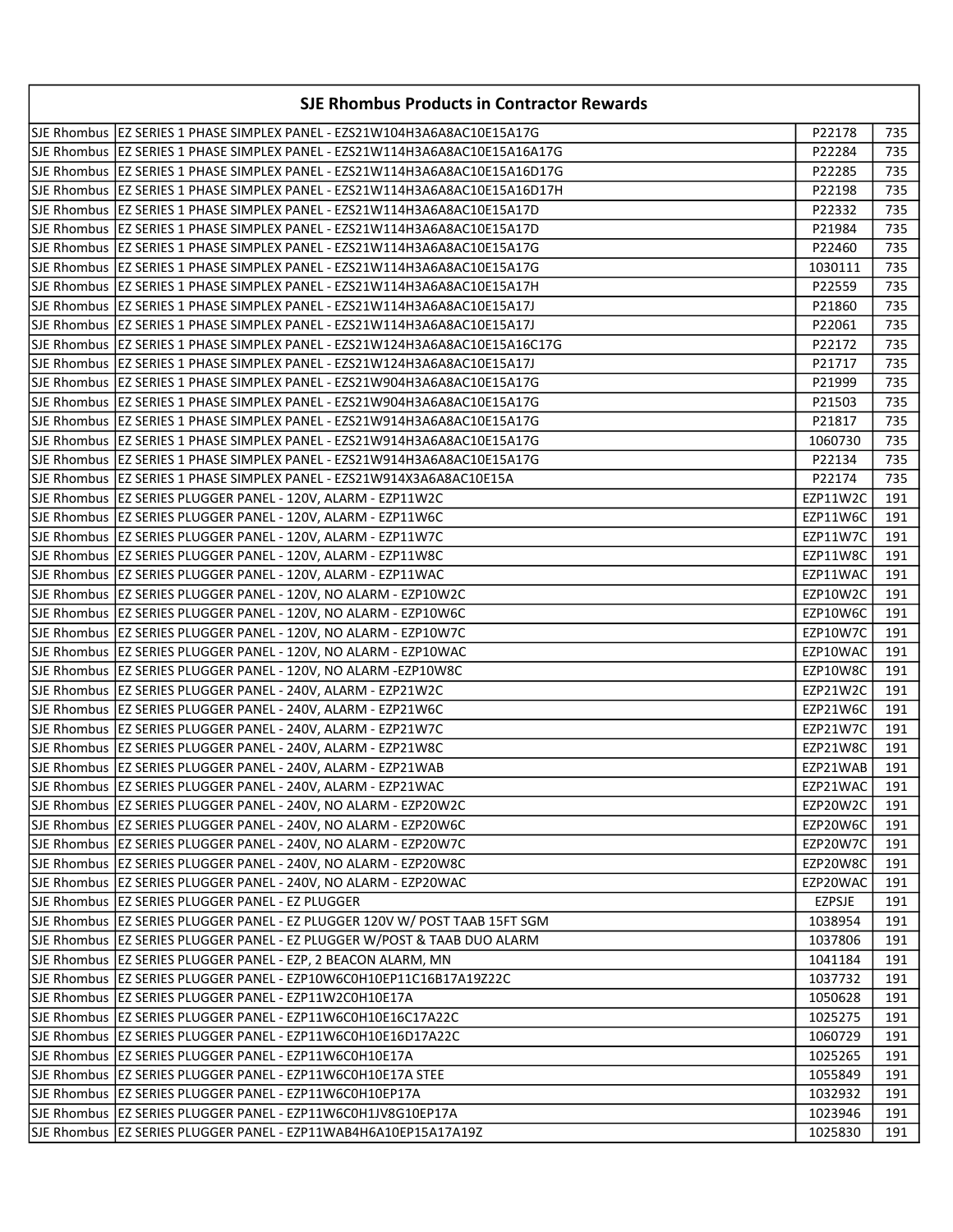| <b>SJE Rhombus Products in Contractor Rewards</b>                    |         |     |
|----------------------------------------------------------------------|---------|-----|
| SJE Rhombus   EZ SERIES PLUGGER PANEL - EZP11WAC0H1JV8G10EP17A       | 1024589 | 191 |
| SJE Rhombus   EZ SERIES PLUGGER PANEL - EZP21W6C0H10E17A STEE        | 1055850 | 191 |
| SJE Rhombus   EZCONNEX SYSTEM - 10MAPNCWNOEZ - 1054145               | 1054145 | 38  |
| SJE Rhombus   EZCONNEX SYSTEM - 10MAPNPCNCEZ - 1046925               | 1046925 | 32  |
| SJE Rhombus   EZCONNEX SYSTEM - 10MAPNPCNOEZ - 1046924               | 1046924 | 32  |
| SJE Rhombus   EZCONNEX SYSTEM - 10MAPWCWNOEZ - 1054147               | 1054147 | 38  |
| SJE Rhombus   EZCONNEX SYSTEM - 10MAPWPCNCEZ - 1046921               | 1046921 | 32  |
| SJE Rhombus   EZCONNEX SYSTEM - 10MAPWPCNOEZ - 1046920               | 1046920 | 32  |
| SJE Rhombus   EZCONNEX SYSTEM - 10MEGANCEZ - 1059057                 | 1059057 | 49  |
| SJE Rhombus   EZCONNEX SYSTEM - 10MEGANOEZ - 1059056                 | 1059056 | 49  |
| SJE Rhombus   EZCONNEX SYSTEM - 20MAPNCWNCEZ - 1054151               | 1054151 | 43  |
| SJE Rhombus   EZCONNEX SYSTEM - 20MAPNCWNOEZ - 1054150               | 1054150 | 43  |
| SJE Rhombus   EZCONNEX SYSTEM - 20MAPNPCNCEZ - 1050840               | 1050840 | 37  |
| SJE Rhombus   EZCONNEX SYSTEM - 20MAPNPCNOEZ - 1050721               | 1050721 | 37  |
| SJE Rhombus   EZCONNEX SYSTEM - 20MAPWCWNCEZ - 1054153               | 1054153 | 43  |
| SJE Rhombus   EZCONNEX SYSTEM - 20MAPWCWNOEZ - 1054152               | 1054152 | 43  |
| SJE Rhombus   EZCONNEX SYSTEM - 20MAPWPCNCEZ - 1050842               | 1050842 | 37  |
| ISJE Rhombus IEZCONNEX SYSTEM - 20MAPWPCNOEZ - 1050841               | 1050841 | 37  |
| SJE Rhombus   EZCONNEX SYSTEM - 25MEGANCEZ - 1059059                 | 1059059 | 56  |
| SJE Rhombus   EZCONNEX SYSTEM - 25MEGANOEZ - 1059058                 | 1059058 | 56  |
| SJE Rhombus   EZCONNEX SYSTEM - 3-PORT KIT, 100FT/3-10MAPNCWNO       | 1053621 | 281 |
| SJE Rhombus   EZCONNEX SYSTEM - 3-PORT KIT, 100FT/3-10MAPNPCNO       | 1053615 | 263 |
| SJE Rhombus   EZCONNEX SYSTEM - 3-PORT KIT, 100FT/3-20MAPNCWNO       | 1053622 | 295 |
| SJE Rhombus  EZCONNEX SYSTEM - 3-PORT KIT, 100FT/3-20MAPNPCNO        | 1053616 | 277 |
| SJE Rhombus   EZCONNEX SYSTEM - 3-PORT KIT, 25FT/2-10MAPWPCNO W/PLUG | 1057634 | 163 |
| SJE Rhombus  EZCONNEX SYSTEM - 3-PORT KIT, 25FT/2-20MAPWPCNO W/PLUG  | 1057636 | 172 |
| SJE Rhombus   EZCONNEX SYSTEM - 3-PORT KIT, 25FT/3-10MAPNCWNO        | 1053617 | 206 |
| SJE Rhombus   EZCONNEX SYSTEM - 3-PORT KIT, 25FT/3-10MAPNPCNO        | 1053285 | 188 |
| SJE Rhombus   EZCONNEX SYSTEM - 3-PORT KIT, 25FT/3-20MAPNCWNO        | 1053618 | 220 |
| SJE Rhombus   EZCONNEX SYSTEM - 3-PORT KIT, 25FT/3-20MAPNPCNO        | 1053286 | 202 |
| SJE Rhombus   EZCONNEX SYSTEM - 3-PORT KIT, 50FT/2-10MAPWPCNO W/PLUG | 1057635 | 188 |
| SJE Rhombus   EZCONNEX SYSTEM - 3-PORT KIT, 50FT/2-20MAPWPCNO W/PLUG | 1057637 | 197 |
| SJE Rhombus   EZCONNEX SYSTEM - 3-PORT KIT, 50FT/3-10MAPNCWNO        | 1053619 | 231 |
| SJE Rhombus   EZCONNEX SYSTEM - 3-PORT KIT, 50FT/3-10MAPNPCNO        | 1053287 | 213 |
| SJE Rhombus EZCONNEX SYSTEM - 3-PORT KIT, 50FT/3-20MAPNCWNO          | 1053620 | 245 |
| SJE Rhombus  EZCONNEX SYSTEM - 3-PORT KIT, 50FT/3-20MAPNPCNO         | 1053288 | 227 |
| SJE Rhombus   EZCONNEX SYSTEM - 3-PORT, 100FT, W/BRACKET             | 1050843 | 166 |
| SJE Rhombus   EZCONNEX SYSTEM - 3-PORT, 25FT, W/BRACKET              | 1047612 | 91  |
| SJE Rhombus   EZCONNEX SYSTEM - 3-PORT, 50FT, W/BRACKET              | 1047613 | 116 |
| SJE Rhombus   EZCONNEX SYSTEM - 30MAPNCWNOEZ - 1062679               | 1062679 | 49  |
| SJE Rhombus   EZCONNEX SYSTEM - 4-PORT KIT, 100FT/4-10MAPNPCNO       | 1055095 | 360 |
| SJE Rhombus   EZCONNEX SYSTEM - 4-PORT KIT, 100FT/4-20MAPNPCNO       | 1055096 | 378 |
| SJE Rhombus  EZCONNEX SYSTEM - 4-PORT KIT, 25FT/3-10MAPNPCNO W/PLUG  | 1055077 | 240 |
| SJE Rhombus   EZCONNEX SYSTEM - 4-PORT KIT, 25FT/3-20MAPNPCNO W/PLUG | 1055078 | 254 |
| SJE Rhombus   EZCONNEX SYSTEM - 4-PORT KIT, 25FT/4-10MAPNPCNO        | 1055091 | 265 |
| SJE Rhombus   EZCONNEX SYSTEM - 4-PORT KIT, 25FT/4-20MAPNPCNO        | 1055092 | 284 |
| SJE Rhombus   EZCONNEX SYSTEM - 4-PORT KIT, 50FT/3-10MAPNPCNO W/PLUG | 1055079 | 271 |
| SJE Rhombus   EZCONNEX SYSTEM - 4-PORT KIT, 50FT/3-20MAPNPCNO W/PLUG | 1055080 | 285 |
| SJE Rhombus   EZCONNEX SYSTEM - 4-PORT KIT, 50FT/4-10MAPNPCNO        | 1055093 | 297 |
| SJE Rhombus   EZCONNEX SYSTEM - 4-PORT KIT, 50FT/4-10MAPWPCNO        | 1057448 | 297 |
| SJE Rhombus   EZCONNEX SYSTEM - 4-PORT KIT, 50FT/4-20MAPNPCNO        | 1055094 | 315 |
| SJE Rhombus   EZCONNEX SYSTEM - 4-PORT, 100FT, W/SS BRACKET          | 1053989 | 231 |
| SJE Rhombus   EZCONNEX SYSTEM - 4-PORT, 25FT, W/SS BRACKET           | 1053987 | 136 |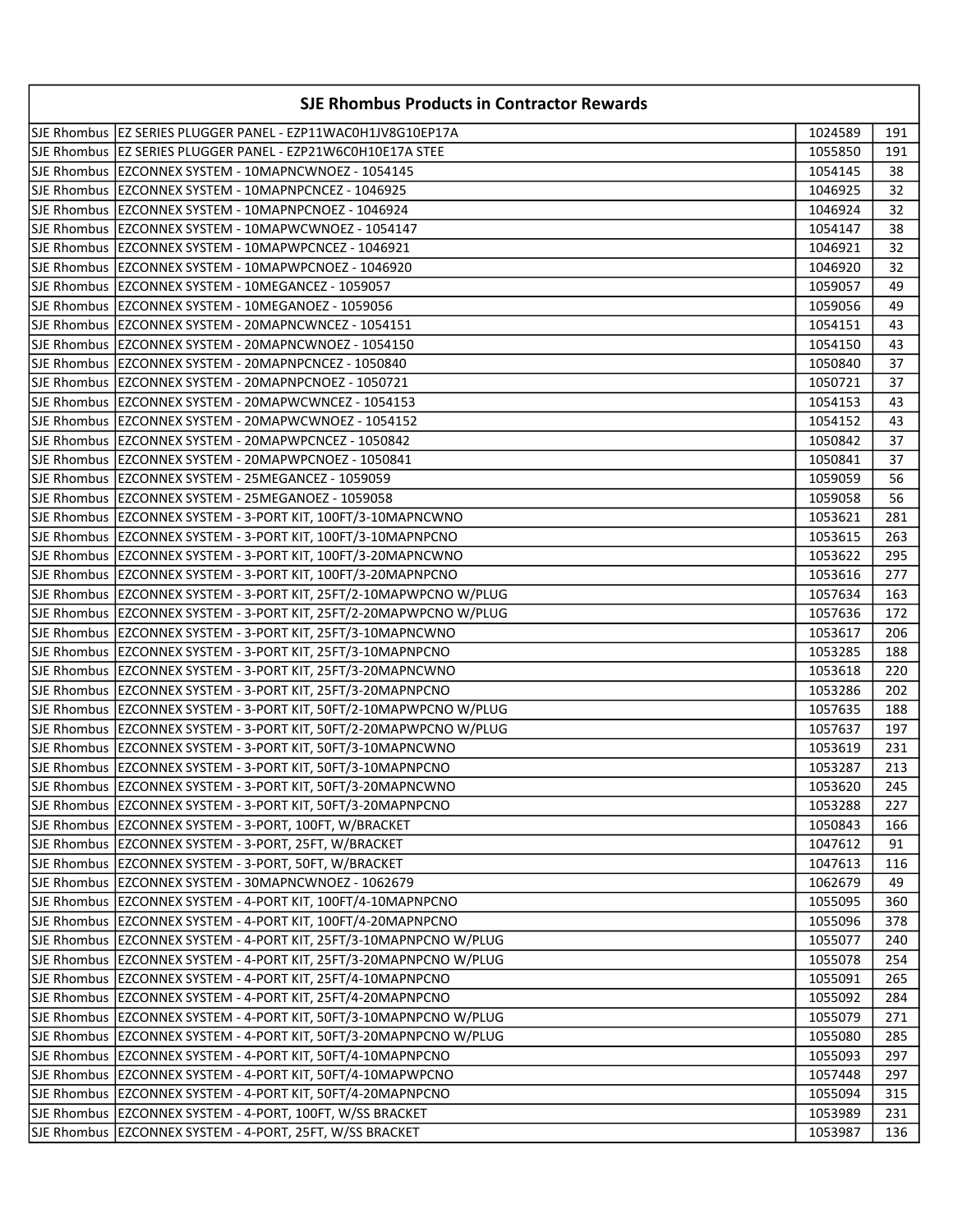| <b>SJE Rhombus Products in Contractor Rewards</b>                             |           |                |
|-------------------------------------------------------------------------------|-----------|----------------|
| SJE Rhombus   EZCONNEX SYSTEM - 4-PORT, 50FT, W/SS BRACKET                    | 1053988   | 168            |
| SJE Rhombus   EZCONNEX SYSTEM - 50MEGANCEZ - 1059061                          | 1059061   | 68             |
| SJE Rhombus   EZCONNEX SYSTEM - 50MEGANOEZ - 1059060                          | 1059060   | 68             |
| SJE Rhombus   EZCONNEX SYSTEM - 5MAPNCWNCEZ - 1054142                         | 1054142   | 36             |
| SJE Rhombus  EZCONNEX SYSTEM - 5MAPNCWNOEZ - 1054141                          | 1054141   | 36             |
| SJE Rhombus  EZCONNEX SYSTEM - 5MAPNPCNCEZ - 1046923                          | 1046923   | 30             |
| SJE Rhombus   EZCONNEX SYSTEM - 5MAPNPCNOEZ - 1046922                         | 1046922   | 30             |
| SJE Rhombus  EZCONNEX SYSTEM - 5MAPWPCNCEZ - 1046919                          | 1046919   | 30             |
| SJE Rhombus   EZCONNEX SYSTEM - 5MAPWPCNOEZ - 1046918                         | 1046918   | 30             |
| SJE Rhombus   EZCONNEX SYSTEM - ASSY, BKT, 6 HOOK, SJE                        | 1052814   | 43             |
| SJE Rhombus  EZCONNEX SYSTEM - PLUG, SEALING, EZCONNEX BAG                    | 1047611   | $\overline{7}$ |
| SJE Rhombus  EZI 1 PHASE DUPLEX PANEL - EZID1W114C3A4A6A10E24G30A             | P22434    | 1083           |
| SJE Rhombus  EZI 1 PHASE DUPLEX PANEL - EZID1W114C3AE4A6A10E17H24H30A         | P22132    | 1083           |
| SJE Rhombus   EZI 1 PHASE DUPLEX PANEL - EZID1W124C3A4A6A10EP24G30A           | P22350    | 1083           |
| SJE Rhombus   EZI 1 PHASE SIMPLEX PANEL - EZIS1W114C3A4A6A10E24E30A           | 1043790   | 1083           |
| SJE Rhombus   EZI 1 PHASE SIMPLEX PANEL - EZIS1W114C3A4A6A10E24X30A           | P22333    | 1083           |
| SJE Rhombus   EZI 1 PHASE SIMPLEX PANEL - EZIS1W114C3A4A6A10E24X30A           | P21983    | 1083           |
| SJE Rhombus   FLOAT BRACKET MOUNTING DEVICE 1009436                           | 1009436   | 11             |
| SJE Rhombus HOME TEMPERATURE MONITOR 1012052                                  | 1012052   | 35             |
| SJE Rhombus HUB ASSEMBLY .75" 1030564                                         | 1030564   | 4              |
| SJE Rhombus HUB ASSEMBLY 1" 1009305                                           | 1009305   | 8              |
| SJE Rhombus HUB ASSEMBLY 1.5" 1008848                                         | 1008848   | 12             |
| SJE Rhombus  HUB ASSEMBLY 2" 1008849                                          | 1008849   | 13             |
| SJE Rhombus HUB ASSEMBLY 2.5" 1037128                                         | 1037128   | 15             |
| SJE Rhombus  IFS 1 PHASE DUPLEX CAP PANEL - IFS81W114H5AE6A8AC10E16C17H19F56H | P22652    | 2186           |
| SJE Rhombus  IFS 1 PHASE DUPLEX CAP PANEL - IFS81W134X3A5AE6A8AC925A10E12B54C | P22334    | 2186           |
| SJE Rhombus  IFS 1 PHASE DUPLEX PANEL - IFS DUPLEX                            | IFS3,4SJE | 1139           |
| SJE Rhombus  IFS 1 PHASE DUPLEX PANEL - IFS31W114H1J8AC17G                    | 1056363   | 1139           |
| SJE Rhombus  IFS 1 PHASE DUPLEX PANEL - IFS31W114H8AC17G                      | 1057435   | 1139           |
| SJE Rhombus  IFS 1 PHASE DUPLEX PANEL - IFS41W114H8AC17G (CONVERTIBLE)        | 1022727   | 1139           |
| SJE Rhombus   IFS 1 PHASE DUPLEX PANEL - IFS41W114H8AC17J                     | 1021867   | 1139           |
| SJE Rhombus   IFS 1 PHASE DUPLEX PANEL - IFS41W114X8AC                        | 1021869   | 1139           |
| SJE Rhombus   IFS 1 PHASE SIMPLEX CAP PANEL - WWG-CL1 GOEH                    | 1029248   | 2186           |
| SJE Rhombus   IFS 1 PHASE SIMPLEX CAP PANEL - WWG-CL2 GOEH                    | 1031924   | 2186           |
| SJE Rhombus   IFS 1 PHASE SIMPLEX PANEL - IFS SIMPLEX PANEL                   | IFS1,2SJE | 620            |
| SJE Rhombus   IFS 1 PHASE SIMPLEX PANEL - IFS11W110H8AC17G18A                 | 1041836   | 620            |
| SJE Rhombus   IFS 1 PHASE SIMPLEX PANEL - IFS11W114H1J6A8AC17G                | 1054187   | 620            |
| SJE Rhombus   IFS 1 PHASE SIMPLEX PANEL - IFS11W114H4AD8AC17J                 | 1022939   | 620            |
| SJE Rhombus   IFS 1 PHASE SIMPLEX PANEL - IFS11W114H6A8AC10E17G27D            | P22573    | 620            |
| SJE Rhombus   IFS 1 PHASE SIMPLEX PANEL - IFS11W114H6A8AC10E17G27D            | P21869    | 620            |
| SJE Rhombus   IFS 1 PHASE SIMPLEX PANEL - IFS11W114H6A8AC10E17G27D            | P21558    | 620            |
| SJE Rhombus   IFS 1 PHASE SIMPLEX PANEL - IFS11W114H6A8AC10E17G27D            | P22161    | 620            |
| SJE Rhombus   IFS 1 PHASE SIMPLEX PANEL - IFS11W114H6A8AC10E17G27D            | P22340    | 620            |
| SJE Rhombus   IFS 1 PHASE SIMPLEX PANEL - IFS11W114H6A8AC10E17G27D            | P22290    | 620            |
| SJE Rhombus   IFS 1 PHASE SIMPLEX PANEL - IFS11W114H8AC10E17J18A              | 1052645   | 620            |
| SJE Rhombus   IFS 1 PHASE SIMPLEX PANEL - IFS11W114H8AC17G                    | 1022943   | 620            |
| SJE Rhombus   IFS 1 PHASE SIMPLEX PANEL - IFS11W114H8AC17J                    | 1021857   | 620            |
| SJE Rhombus   IFS 1 PHASE SIMPLEX PANEL - IFS11W904X4A8AC DEMO                | 1021871   | 620            |
| SJE Rhombus   IFS 1 PHASE SIMPLEX PANEL - IFS11W914H4AD8AC17J                 | 1022133   | 620            |
| SJE Rhombus IIFS 1 PHASE SIMPLEX PANEL - IFS11W914H8AC17J                     | 1021854   | 620            |
| SJE Rhombus   IFS 1 PHASE SIMPLEX PANEL - IFS21W114E8AC10E33E                 | P22152    | 620            |
| SJE Rhombus   IFS 1 PHASE SIMPLEX PANEL - IFS21W114E8AC10E33E                 | P22273    | 620            |
| SJE Rhombus   IFS 1 PHASE SIMPLEX PANEL - IFS21W114E8AC10E33E                 | P22186    | 620            |
|                                                                               |           |                |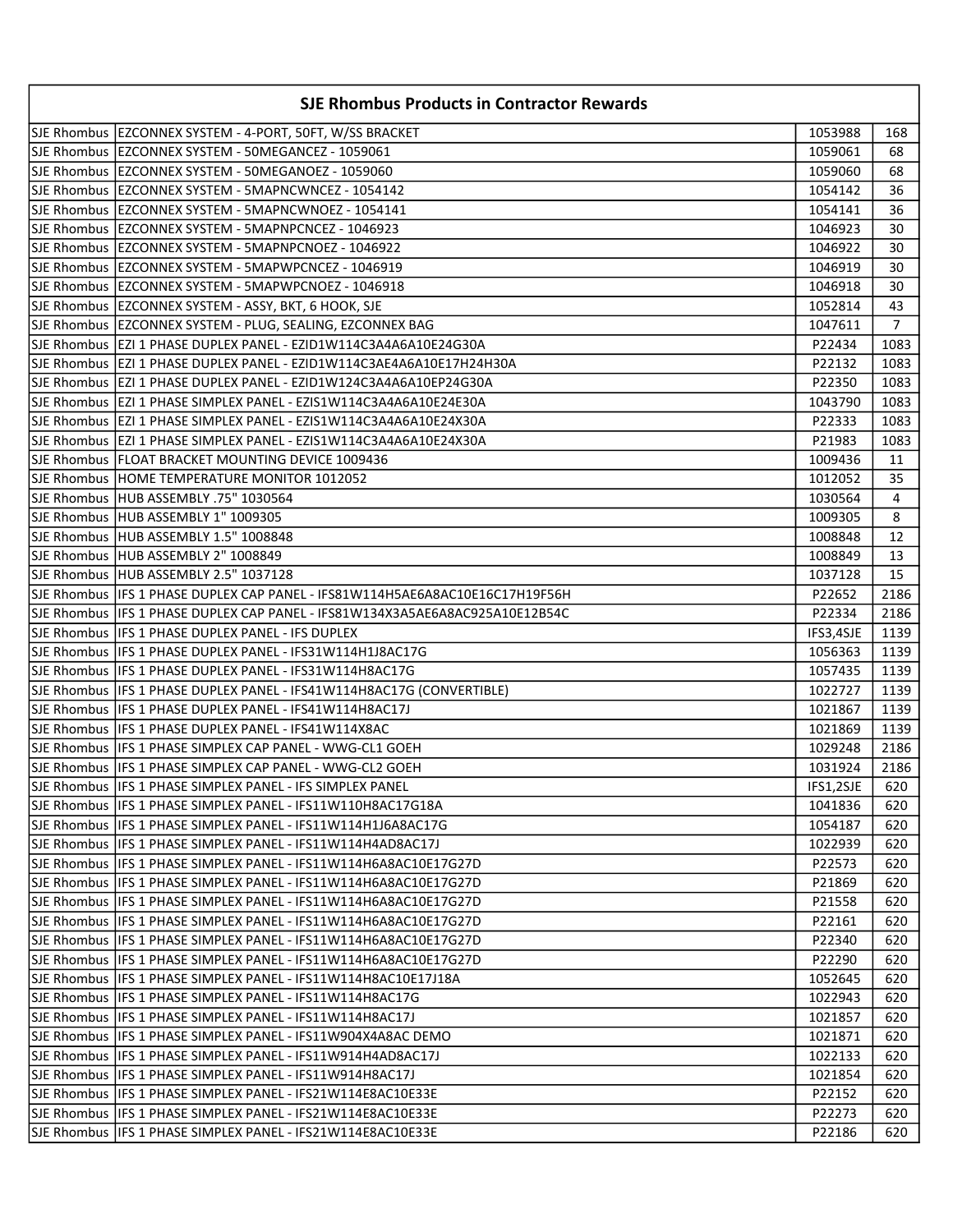| <b>SJE Rhombus Products in Contractor Rewards</b>                                |                |      |
|----------------------------------------------------------------------------------|----------------|------|
| SJE Rhombus   IFS 1 PHASE SIMPLEX PANEL - IFS21W114E8AC10E33E                    | P22553         | 620  |
| SJE Rhombus   IFS 1 PHASE SIMPLEX PANEL - IFS21W114E8AC10E33E                    | P22374         | 620  |
| SJE Rhombus  IFS 1 PHASE SIMPLEX PANEL - IFS21W114H8AC10P17G                     | P22050         | 620  |
| SJE Rhombus  IFS 1 PHASE SIMPLEX PANEL - IFS21W114H8AC17G (CONVERTIBLE)          | 1022726        | 620  |
| SJE Rhombus  IFS 1 PHASE SIMPLEX PANEL - IFS21W114H8AC17G27D                     | P22592         | 620  |
| SJE Rhombus  IFS 1 PHASE SIMPLEX PANEL - IFS21W114H8AC17J                        | 1022937        | 620  |
| SJE Rhombus   IFS 1 PHASE SIMPLEX PANEL - IFS21W914C8AC10E W/CLVL STICK          | 1057447        | 620  |
| SJE Rhombus   IFS 1 PHASE SIMPLEX PANEL - IFS21W914C8AC10E24F                    | 1057434        | 620  |
| SJE Rhombus IIFS 3 PHASE DUPLEX PANEL - IFS DUPLEX 3PH PANEL                     | <b>IFS6SJE</b> | 2186 |
| SJE Rhombus  IFS 3 PHASE DUPLEX PANEL - IFS61W201H5AG6A8AC10E16C17H19F           | P22317         | 2186 |
| SJE Rhombus IIFS 3 PHASE DUPLEX PANEL - IFS61W201H5AG6A8AC10E16C17H19F           | P21834         | 2186 |
| SJE Rhombus   IFS 3 PHASE DUPLEX PANEL - IFS61W201X5AG6A8AC10E                   | P21856         | 2186 |
| SJE Rhombus IIFS 3 PHASE DUPLEX PANEL - IFS61W301H5AG6A8AC10E16C17H19F           | P22638         | 2186 |
| SJE Rhombus IIFS 3 PHASE DUPLEX PANEL - IFS61W301H5AG6A8AC10E16E17H19F           | P22243         | 2186 |
| SJE Rhombus   IFS 3 PHASE DUPLEX PANEL - IFS61W301X5AG6A8AC10E                   | P21650         | 2186 |
| SJE Rhombus IIFS 3 PHASE DUPLEX PANEL - IFS61W301X5AG6A8AC10E                    | P22188         | 2186 |
| SJE Rhombus IIFS 3 PHASE DUPLEX PANEL - IFS61W401H5AG6A8AC10E16C17H19F           | P21833         | 2186 |
| SJE Rhombus IIFS 3 PHASE DUPLEX PANEL - IFS61W401H5AG6A8AC10E16C17H19F           | P21921         | 2186 |
| SJE Rhombus IIFS 3 PHASE DUPLEX PANEL - IFS61W401H5AG6A8AC10E16C17H19F           | P21806         | 2186 |
| SJE Rhombus  IFS 3 PHASE DUPLEX PANEL - IFS61W401H5AG6A8AC10E16D17H19F           | P22268         | 2186 |
| SJE Rhombus  IFS 3 PHASE DUPLEX PANEL - IFS61W401H5AG6A8AC10E16E17H19F           | P21874         | 2186 |
| SJE Rhombus  IFS 3 PHASE DUPLEX PANEL - IFS61W401X5AG6A8AC10E                    | P22062         | 2186 |
| SJE Rhombus  IFS 3 PHASE DUPLEX PANEL - IFS61W511X6A8AC10EK                      | P22443         | 2186 |
|                                                                                  | P22112         | 2186 |
| SJE Rhombus  IFS 3 PHASE DUPLEX PANEL - IFS61W611H5AG6A8AC10E16E17H19F           | P21873         | 2186 |
| SJE Rhombus  IFS 3 PHASE DUPLEX PANEL - IFS61W611X5AG6A8AC10E                    | P21805         | 2186 |
| SJE Rhombus  IFS 3 PHASE DUPLEX PANEL - IFS61W801X5AG6A8AC10E                    | P22623         | 2186 |
| SJE Rhombus   IFS 3 PHASE SIMPLEX PANEL - IFS51W101H1J8AC17G                     | P22447         | 2186 |
| SJE Rhombus   IFS 3 PHASE SIMPLEX PANEL - IFS51W301E5AE8AC33N                    | P22525         | 2186 |
| SJE Rhombus   IFS 3 PHASE SIMPLEX PANEL - IFS51W301E8AC34N                       | P21818         | 2186 |
| SJE Rhombus   IFS 3 PHASE SIMPLEX PANEL - IFS51W511X8AC                          | P22190         | 2186 |
| SJE Rhombus   IFS 3 PHASE SIMPLEX PANEL - IFS51W611C6A8AC24G                     | P22831         | 2186 |
| SJE Rhombus   IFS DRIP PANEL - SIMPLEX, 120V W/PS                                | 1021573        | 1330 |
| SJE Rhombus  IFS DRIP PANEL - SIMPLEX, HYDRO                                     | 1018134        | 1330 |
| SJE Rhombus   IFS IN-SITE 1 PHASE DUPLEX PANEL - IFI31W114H4AD8AC17J18A          | P21870         | 1967 |
| SJE Rhombus  IFS IN-SITE 1 PHASE DUPLEX PANEL - IFI31W124C6A8AC10E15A24G         | P21798         | 1967 |
| SJE Rhombus   IFS IN-SITE 1 PHASE DUPLEX PANEL - IFI41W124C6A8AC10E15A24G        | P21799         | 1967 |
| SJE Rhombus   IFS IN-SITE 1 PHASE SIMPLEX PANEL - IFI11W914H4AD8AC17J            | P22063         | 1967 |
| SJE Rhombus  IFS IN-SITE 1 PHASE SIMPLEX PANEL - IFI11W914X8AC10EK27D            | P22175         | 1967 |
| SJE Rhombus  INSTALLATION KIT DUPLEX 1038030                                     | 1038030        | 50   |
| SJE Rhombus  INSTALLATION KIT SIMPLEX 1038029                                    | 1038029        | 36   |
| SJE Rhombus   JB PLUGGER PANEL - JBP 120V BULK HIGH TAAB 15SGMPCNO W/RISER       | 1060357        | 233  |
| SJE Rhombus JJB PLUGGER PANEL - JBP 120V HIGH TAAB 15SGMPCNO W/RISER             | 1011917        | 233  |
| SJE Rhombus JJB PLUGGER PANEL - JBP 120V NO FLOAT W/RISER                        | 1007936        | 233  |
| SJE Rhombus JJB PLUGGER PANEL - JBP 120V PLUS TAAB 15DFD1WP 15MPCNO W/RISER      | 1024597        | 233  |
| SJE Rhombus JJB PLUGGER PANEL - JBP 120V TAAB 15PMD1WP 15SGMPCNO W/RISER         | 1019753        | 233  |
| SJE Rhombus JJB PLUGGER PANEL - JBP 120V TAAB 15PMD1WP15SGMPCNO W/OUT RISER PREE | 1009927        | 233  |
| SJE Rhombus   JB PLUGGER PANEL - JBP 120V TAAB NO FLOAT W/RISER                  | 1011644        | 233  |
| SJE Rhombus  JB PLUGGER PANEL - JBP 230V NO FLOAT W/RISER                        | 1007937        | 233  |
| SJE Rhombus  JB PLUGGER PANEL - JBP 230V TAAB 15DFMMD2WOP 15SGMPCNO W/RISER      | 1023121        | 233  |
| SJE Rhombus JJB PLUGGER PANEL - JBP 230V TAAB 15PMD2WP15SGMPCNO W/O RISER PREE   | 1010061        | 233  |
| SJE Rhombus   JB PLUGGER PANEL - JBP XLC 120V TAAB 15SGMPCNO W/RISER             | 1032940        | 233  |
| SJE Rhombus JJB PLUGGER PANEL - JBP XLC 230V TAAB 15SGMPCNO W/RISER              | 1051477        | 233  |
|                                                                                  |                |      |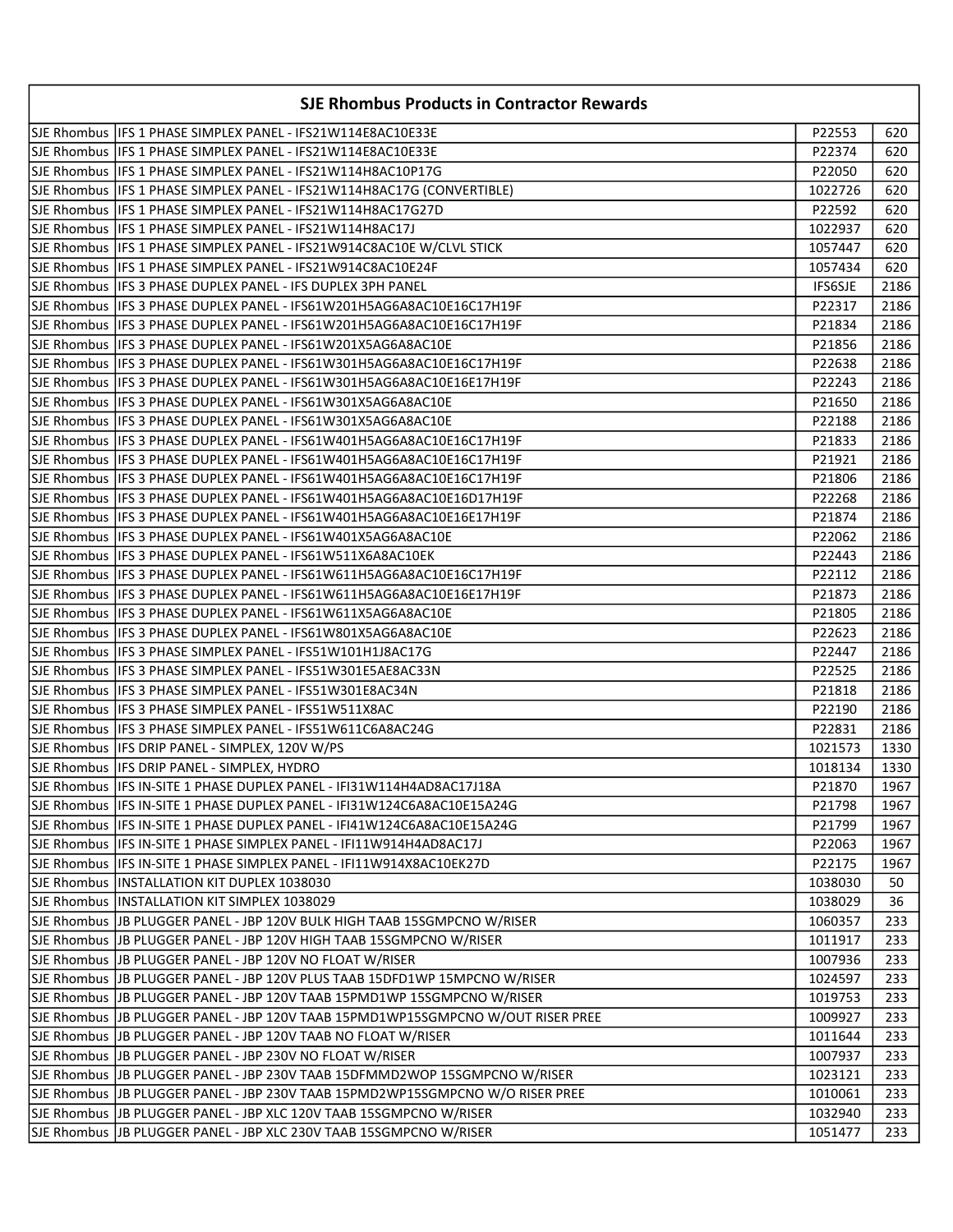| <b>SJE Rhombus Products in Contractor Rewards</b>                                 |                |     |
|-----------------------------------------------------------------------------------|----------------|-----|
| SJE Rhombus   JB PLUGGER PANEL - JBP XLC BULK 120V TAAB 15SGMPCNO W/RISER         | 1051528        | 233 |
| SJE Rhombus   JB444 NO CONNECTORS OR HUB INSTALLED 1008546                        | 1008546        | 37  |
| SJE Rhombus   JB444-1.5H-3R8 SIMPLEX 1008872                                      | 1008872        | 65  |
| SJE Rhombus  JB444-1.5H-4R8 SIMPLEX 1008547                                       | 1008547        | 70  |
| SJE Rhombus  JB664 NO CONNECTORS OR HUB INSTALLED 1008548                         | 1008548        | 43  |
|                                                                                   | 1008551        | 80  |
| SJE Rhombus  JB664-1.5H-4R8 SIMPLEX SMALL HP PUMP 1008549                         | 1008549        | 77  |
| SJE Rhombus  JB664-2H-3R8-2R12 DUPLEX LARGE HP PUMP 1008552                       | 1008552        | 91  |
| SJE Rhombus  JB664-2H-5R8 DUPLEX SMALL HP PUMP 1008550                            | 1008550        | 84  |
| SJE Rhombus IJB884 NO CONNECTORS OR HUB INSTALLED 1008553                         | 1008553        | 77  |
| SJE Rhombus  JUNCTION BOX PANEL - CONFIGURED JUNCTION BOX                         | <b>JBOXSJE</b> | 82  |
| SJE Rhombus  JUNCTION BOX PANEL - JB444 W/O CONN                                  | 1008546        | 82  |
| SJE Rhombus  JUNCTION BOX PANEL - JB444-1.5H-3R8                                  | 1008872        | 82  |
| SJE Rhombus JJUNCTION BOX PANEL - JB444-1.5H-3R8                                  | 1036124        | 82  |
| SJE Rhombus JJUNCTION BOX PANEL - JB444-1.5H-4R8                                  | 1008547        | 82  |
| SJE Rhombus  JUNCTION BOX PANEL - JB444-1.5H-4R8                                  | 1036125        | 82  |
| SJE Rhombus  JUNCTION BOX PANEL - JB444-1H-3R8                                    | 1016900        | 82  |
| SJE Rhombus JJUNCTION BOX PANEL - JB444-1H-4R8                                    | 1017233        | 82  |
| SJE Rhombus  JUNCTION BOX PANEL - JB664 W/O CONN                                  | 1008548        | 82  |
| SJE Rhombus JJUNCTION BOX PANEL - JB664-1.5H-3R8-1R12 SIMPLEX                     | 1008551        | 82  |
| SJE Rhombus JJUNCTION BOX PANEL - JB664-1.5H-4R8 SIMPLEX                          | 1008549        | 82  |
| SJE Rhombus  JUNCTION BOX PANEL - JB664-2H-3R8-2R12 DUPLEX                        | 1008552        | 82  |
| SJE Rhombus  JUNCTION BOX PANEL - JB664-2H-4R8-2R12 DUPLEX TGR                    | 1010969        | 82  |
| SJE Rhombus  JUNCTION BOX PANEL - JB664-2H-5R8 DUPLEX                             | 1008550        | 82  |
| SJE Rhombus  JUNCTION BOX PANEL - JB664-3R8                                       | 1010167        | 82  |
| SJE Rhombus JUNCTION BOX PANEL - JB664-3R8 LMP                                    | 1010929        | 82  |
| SJE Rhombus  JUNCTION BOX PANEL - JB664-5R8                                       | 1010168        | 82  |
| SJE Rhombus  JUNCTION BOX PANEL - JB664-5R8 LMP                                   | 1010928        | 82  |
| SJE Rhombus  JUNCTION BOX PANEL - JB884 W/O CONN                                  | 1008553        | 82  |
| SJE Rhombus  JUNCTION BOX PANEL - JB884 W/O CONN VPWR                             | 1051788        | 82  |
| SJE Rhombus JJUNCTION BOX PANEL - SJB4410X, J-BOX, 4X4X4, 1-0-1, CSI              | 1029349        | 82  |
| SJE Rhombus  JUNIOR SUPER SINGLE PUMP SWITCH - JSS 10FT DOWN 120V W/PLUG BOX      | 1001896        | 54  |
| SJE Rhombus  JUNIOR SUPER SINGLE PUMP SWITCH - JSS 10FT DOWN 120V W/PLUG BULK     | 1001913        | 54  |
| SJE Rhombus JJUNIOR SUPER SINGLE PUMP SWITCH - JSS 10FT DOWN 230V W/PLUG BOX      | 1001914        | 56  |
| SJE Rhombus JJUNIOR SUPER SINGLE PUMP SWITCH - JSS 10FT DOWN W/O PLUG BAG         | 1010954        | 47  |
| SJE Rhombus  JUNIOR SUPER SINGLE PUMP SWITCH - JSS 10FT DOWN W/O PLUG BOX         | 1001916        | 48  |
| SJE Rhombus JJUNIOR SUPER SINGLE PUMP SWITCH - JSS 10FT DOWN W/O PLUG BULK        | 1001917        | 47  |
| SJE Rhombus  JUNIOR SUPER SINGLE PUMP SWITCH - JSS 10FT DOWN W/O PLUG NO MTG BULK | 1012434        | 47  |
| SJE Rhombus  JUNIOR SUPER SINGLE PUMP SWITCH - JSS 10FT UP 120V W/PLUG BOX        | 1001918        | 54  |
| SJE Rhombus  JUNIOR SUPER SINGLE PUMP SWITCH - JSS 10FT UP 230V W/PLUG BOX        | 1001921        | 56  |
| SJE Rhombus  JUNIOR SUPER SINGLE PUMP SWITCH - JSS 10FT UP W/O PLUG BOX           | 1001923        | 48  |
| SJE Rhombus JJUNIOR SUPER SINGLE PUMP SWITCH - JSS 15FT DOWN 120V W/PLUG BOX      | 1001817        | 57  |
| SJE Rhombus  JUNIOR SUPER SINGLE PUMP SWITCH - JSS 15FT DOWN 120V W/PLUG BULK     | 1001925        | 56  |
| SJE Rhombus  JUNIOR SUPER SINGLE PUMP SWITCH - JSS 15FT DOWN 230V W/PLUG BOX      | 1001926        | 59  |
| SJE Rhombus  JUNIOR SUPER SINGLE PUMP SWITCH - JSS 15FT DOWN W/O PLUG BOX         | 1001928        | 50  |
| SJE Rhombus  JUNIOR SUPER SINGLE PUMP SWITCH - JSS 15FT DOWN W/O PLUG BULK        | 1001929        | 50  |
| SJE Rhombus  JUNIOR SUPER SINGLE PUMP SWITCH - JSS 15FT DOWN W/O PLUG NO MTG BULK | 1022439        | 50  |
| SJE Rhombus  JUNIOR SUPER SINGLE PUMP SWITCH - JSS 15FT UP 120V W/PLUG BOX        | 1001930        | 57  |
| SJE Rhombus  JUNIOR SUPER SINGLE PUMP SWITCH - JSS 15FT UP 230V W/PLUG BOX        | 1001932        | 59  |
| SJE Rhombus  JUNIOR SUPER SINGLE PUMP SWITCH - JSS 15FT UP W/O PLUG BOX           | 1001934        | 50  |
| SJE Rhombus  JUNIOR SUPER SINGLE PUMP SWITCH - JSS 20FT DOWN 120V W/PLUG BOX      | 1001898        | 59  |
| SJE Rhombus  JUNIOR SUPER SINGLE PUMP SWITCH - JSS 20FT DOWN 120V W/PLUG BULK     | 1001936        | 59  |
| SJE Rhombus JJUNIOR SUPER SINGLE PUMP SWITCH - JSS 20FT DOWN 230V W/PLUG BOX      | 1001937        | 61  |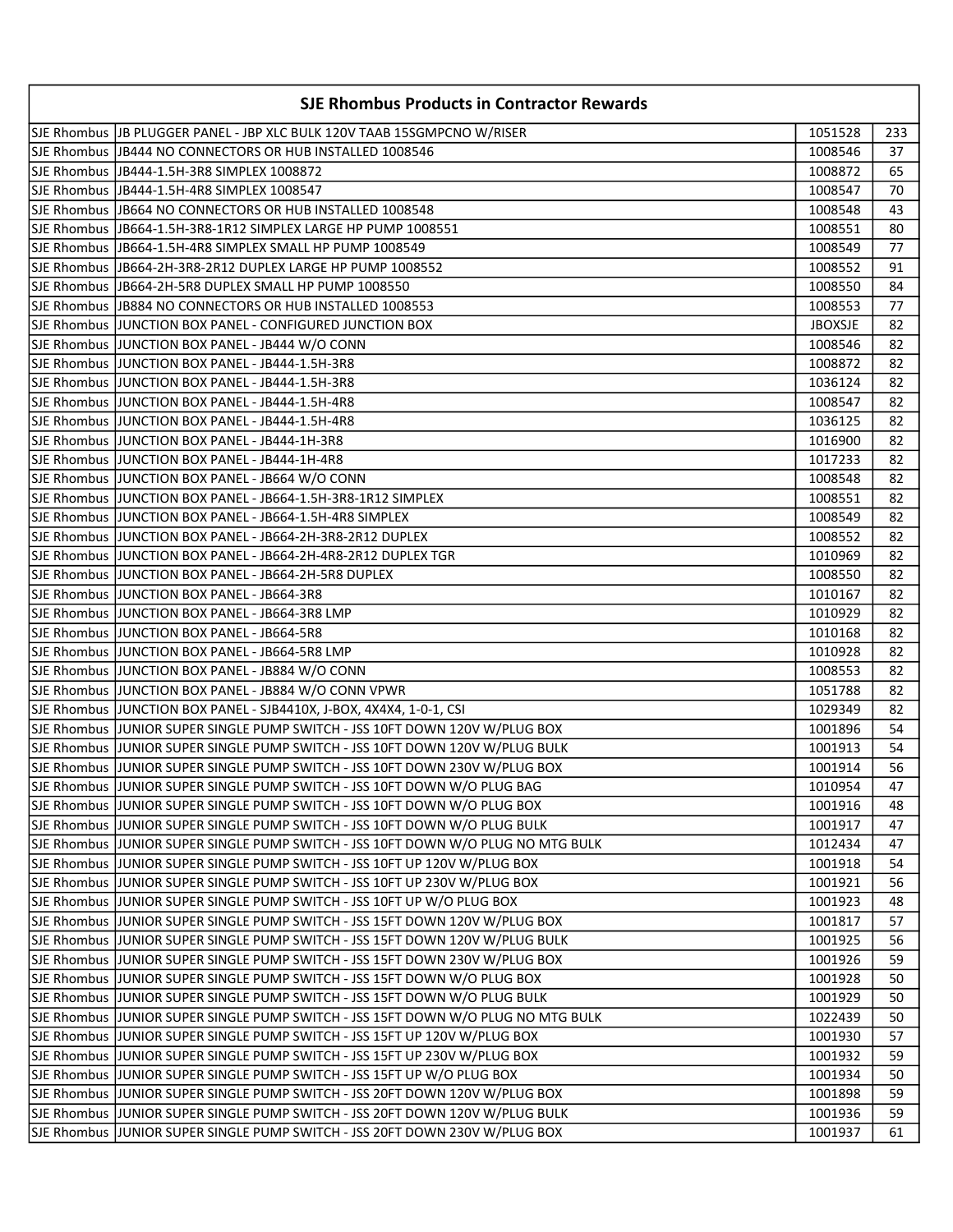| <b>SJE Rhombus Products in Contractor Rewards</b>                                                |           |     |
|--------------------------------------------------------------------------------------------------|-----------|-----|
| SJE Rhombus JJUNIOR SUPER SINGLE PUMP SWITCH - JSS 20FT DOWN 230V W/PLUG BULK                    | 1001938   | 61  |
| SJE Rhombus JJUNIOR SUPER SINGLE PUMP SWITCH - JSS 20FT DOWN W/O PLUG BOX                        | 1001939   | 53  |
| SJE Rhombus JJUNIOR SUPER SINGLE PUMP SWITCH - JSS 20FT DOWN W/O PLUG BULK                       | 1038956   | 53  |
| SJE Rhombus JJUNIOR SUPER SINGLE PUMP SWITCH - JSS 20FT DOWN W/O PLUG NO MTG BULK                | 1017959   | 53  |
| SJE Rhombus JJUNIOR SUPER SINGLE PUMP SWITCH - JSS 20FT UP 120V W/PLUG BOX                       | 1001941   | 59  |
| SJE Rhombus  JUNIOR SUPER SINGLE PUMP SWITCH - JSS 20FT UP W/O PLUG BOX                          | 1001945   | 53  |
| SJE Rhombus  JUNIOR SUPER SINGLE PUMP SWITCH - JSS 30FT DOWN 120V W/PLUG BOX                     | 1001900   | 65  |
| SJE Rhombus JJUNIOR SUPER SINGLE PUMP SWITCH - JSS 30FT DOWN 230V W/PLUG BOX                     | 1001948   | 67  |
| SJE Rhombus JJUNIOR SUPER SINGLE PUMP SWITCH - JSS 30FT DOWN W/O PLUG BOX                        | 1001950   | 59  |
| SJE Rhombus JJUNIOR SUPER SINGLE PUMP SWITCH - JSS 30FT UP 120V W/PLUG BOX                       | 1001952   | 65  |
| SJE Rhombus JJUNIOR SUPER SINGLE PUMP SWITCH - JSS 30FT UP 230V W/PLUG BOX                       | 1001954   | 67  |
| SJE Rhombus JJUNIOR SUPER SINGLE PUMP SWITCH - JSS 30FT UP W/O PLUG BOX                          | 1001956   | 59  |
| SJE Rhombus MUSHROOM ANCHOR, 10LB 1018687                                                        | 1018687   | 34  |
| SJE Rhombus NEX SERIES DUPLEX PANEL - NEX DX 9-20A, EZCONNEX - 34E                               | 1055742   | 796 |
| SJE Rhombus   NEX SERIES DUPLEX PANEL - NEX SINGLE PHASE DUPLEX 0-12A 3 FLOATS                   | 1051631   | 796 |
| SJE Rhombus   NEX SERIES DUPLEX PANEL - NEX SINGLE PHASE DUPLEX 0-12A 4 FLOATS                   | 1051630   | 796 |
| SJE Rhombus NEX SERIES DUPLEX PANEL - NEX SINGLE PHASE DUPLEX 0-12A NO FLOATS                    | 1051632   | 796 |
| SJE Rhombus  NEX SERIES DUPLEX PANEL - NEX SINGLE PHASE DUPLEX 9-20A 3 FLOATS                    | 1051634   | 796 |
| SJE Rhombus  NEX SERIES DUPLEX PANEL - NEX SINGLE PHASE DUPLEX 9-20A 3 FLOATS W/ETMS             | 1053267   | 796 |
| SJE Rhombus  NEX SERIES DUPLEX PANEL - NEX SINGLE PHASE DUPLEX 9-20A 4 FLOATS                    | 1051633   | 796 |
| SJE Rhombus  NEX SERIES DUPLEX PANEL - NEX SINGLE PHASE DUPLEX 9-20A 4 FLOATS W/ETMS             | 1053266   | 796 |
| SJE Rhombus  NEX SERIES DUPLEX PANEL - NEX SINGLE PHASE DUPLEX 9-20A NO FLOATS                   | 1051635   | 796 |
| SJE Rhombus NEX SERIES DUPLEX PANEL - NEX SINGLE PHASE DUPLEX 9-20A NO FLOATS W/ETMS             | 1053268   | 796 |
| SJE Rhombus  NEX SERIES SIMPLEX PANEL - NEX SINGLE PHASE SIMPLEX 0-12A NO FLOATS W/ETM           | 1053454   | 432 |
| SJE Rhombus   NEX SERIES SIMPLEX PANEL - NEX SINGLE PHASE SIMPLEX 9-20A NO FLOAT                 | 1047663   | 432 |
| SJE Rhombus  NEX SERIES SIMPLEX PANEL - NEX SINGLE PHASE SIMPLEX 9-20A W/ETM                     | 1053453   | 432 |
| SJE Rhombus NEX SERIES SIMPLEX PANEL - NEX SINGLE PHASE SIMPLEX, 0-12A                           | 1046436   | 432 |
| SJE Rhombus   NEX SERIES SIMPLEX PANEL - NEX SINGLE PHASE SIMPLEX, 0-12A NO FLOATS               | 1047662   | 432 |
| SJE Rhombus NEX SERIES SIMPLEX PANEL - NEX SINGLE PHASE SIMPLEX, 9-20A                           | 1046437   | 432 |
| SJE Rhombus   NEX SERIES SIMPLEX PANEL - NEX SX 0-12A, EZCONNEX - 33E                            | 1054597   | 432 |
| SJE Rhombus NORTH CAROLINA PLUGGER PANEL - NC PLUGGER 1060558                                    | 1060558   | 233 |
| SJE Rhombus NORTH CAROLINA PLUGGER PANEL - NC PLUGGER PANEL OPP180061                            | OPP180061 | 233 |
| SJE Rhombus   PANEL MOUNTING POST 1038027                                                        | 1038027   | 77  |
| SJE Rhombus  PMSJE PUMPMASTER WPS PUMP SWITCH - WPS (POTABLE WATER SWITCH) 30FT CABLE WT BAG/BOX | 1053697   | 80  |
| SJE Rhombus PS PATROL PANEL - PSP2                                                               | PSP2SJE   | 209 |
| SJE Rhombus  PS PATROL PANEL - PSP2 120V TAAB HIGH SGM 15FT PCNO CSA                             | 1018434   | 209 |
| SJE Rhombus   PS PATROL PANEL - PSP2 JB                                                          | 1043866   | 209 |
| SJE Rhombus   PS PATROL PANEL - PSP2 JB W/ ACESSORY PKG                                          | 1057378   | 209 |
| SJE Rhombus   PS PATROL PANEL - PSP2, WISCONSIN                                                  | 1037095   | 209 |
| SJE Rhombus   PS PATROL PANEL - PSP2120V6H10T150P17A W/44IN POST                                 | 1044012   | 209 |
| SJE Rhombus   PS PATROL PANEL - PSP2120V6H10T17A W/44IN POST                                     | 1044011   | 209 |
| SJE Rhombus   PS PATROL PANEL - PSP2120V6H10T17J W/44IN POST W/JUMPERS                           | 1044342   | 209 |
| SJE Rhombus   PS PATROL PANEL - PSP2120V6H150P17A                                                | 1031021   | 209 |
| SJE Rhombus   PS PATROL PANEL - PSP2120V6H150P17J                                                | 1018903   | 209 |
| SJE Rhombus   PS PATROL PANEL - PSP2120V6H151P17A                                                | 1047777   | 209 |
| SJE Rhombus   PS PATROL PANEL - PSP2120V6H151P17J                                                | 1019021   | 209 |
| SJE Rhombus   PS PATROL PANEL - PSP2120V6H17A                                                    | 1022728   | 209 |
| SJE Rhombus   PS PATROL PANEL - PSP2120V6H17A22F                                                 | 1023391   | 209 |
| SJE Rhombus   PS PATROL PANEL - PSP2120V6H17J (FLOAT INSTALL)                                    | 1018440   | 209 |
| SJE Rhombus   PS PATROL PANEL - PSP2120V6H17J CSA                                                | 1018430   | 209 |
| SJE Rhombus   PS PATROL PANEL - PSP2120V6H1JV17A                                                 | 1022576   | 209 |
| SJE Rhombus   PS PATROL PANEL - PSP2120V6H1JV8A10T17A W/44IN POST                                | 1044149   | 209 |
| SJE Rhombus   PS PATROL PANEL - PSP2120V6H1JV8A17A                                               | 1022577   | 209 |
|                                                                                                  |           |     |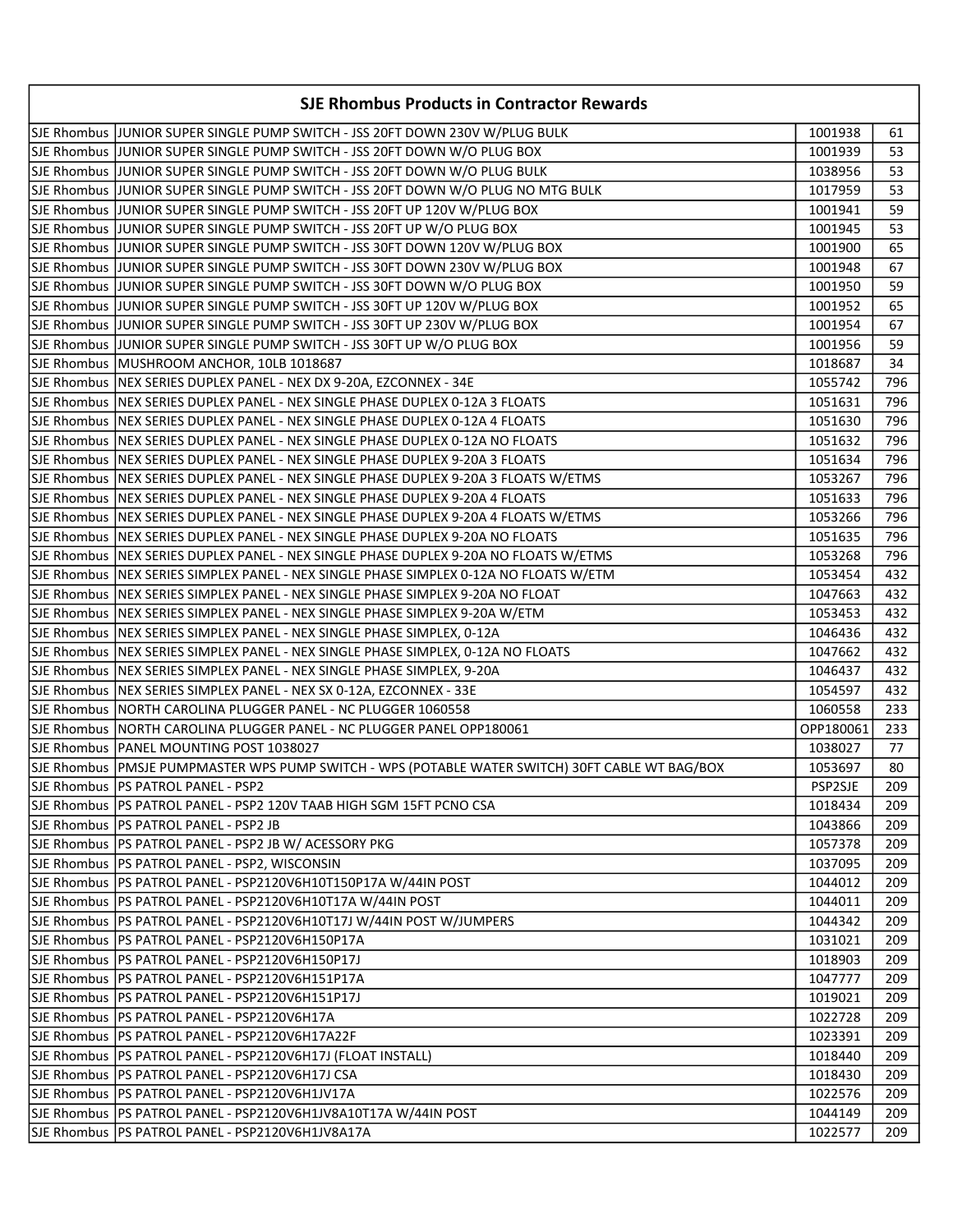| <b>SJE Rhombus Products in Contractor Rewards</b>                        |         |      |
|--------------------------------------------------------------------------|---------|------|
| SJE Rhombus  PS PATROL PANEL - PSP2120V6H8A10T17A W/44IN POST            | 1044013 | 209  |
| ISJE Rhombus IPS PATROL PANEL - PSP2120V6H8A17A                          | 1022575 | 209  |
| SJE Rhombus  PS PATROL PANEL - PSP2120V6H8A17A22F                        | 1032586 | 209  |
| SJE Rhombus  PS PATROL PANEL - PSP2120V6X10X NO POST                     | 1043662 | 209  |
| SJE Rhombus  PS PATROL PANEL - PSP9V6H17J CSA                            | 1018426 | 209  |
| SJE Rhombus  QUICK POST PLUS INDOOR PANEL - QPP1E                        | 1053760 | 233  |
| SJE Rhombus  QUICK POST PLUS OUTDOOR PANEL - QPP1W                       | 1053765 | 233  |
| SJE Rhombus  QUICK POST PLUS OUTDOOR PANEL - QPP2W PANEL                 | 1053768 | 233  |
| SJE Rhombus  RISER MOUNTING KIT 2" 1038262                               | 1038262 | 34   |
| SJE Rhombus  RISER MOUNTING KIT 2.5" 1053756                             | 1053756 | 43   |
| SJE Rhombus  RLS DUPLEX PANEL - RLS41W114X10E15A                         | 1038602 | 1097 |
| SJE Rhombus  RLS SIMPLEX PANEL - RLS21W114H10AE15A17A                    | 1038047 | 1097 |
| SJE Rhombus  RLS SIMPLEX PANEL - RLS21W114X10AE15A                       | 1035643 | 1097 |
| SJE Rhombus  RP PANEL - RP11W210H17A                                     | 1009909 | 161  |
| SJE Rhombus  RP PANEL - RP11W210H17A22CD                                 | 1012444 | 161  |
| SJE Rhombus  RP PANEL - RP11W210H17A22DE                                 | 1012443 | 161  |
| SJE Rhombus  RP PANEL - RP11W510H17J                                     | 1009912 | 161  |
| SJE Rhombus  RP PANEL - RP11W610H17J                                     | 1009910 | 161  |
| SJE Rhombus RP PANEL - RP21W210H17A22CD                                  | P20822  | 161  |
|                                                                          | 1021900 | 99   |
|                                                                          | 1002146 | 43   |
|                                                                          | 1002143 | 43   |
| SJE Rhombus SENSOR FLOAT CONTROL SWITCH - SF 10FT INTERNAL WT N.C. BAG   | 1002075 | 39   |
| SJE Rhombus  SENSOR FLOAT CONTROL SWITCH - SF 10FT INTERNAL WT N.O. BAG  | 1002072 | 39   |
| SJE Rhombus  SENSOR FLOAT CONTROL SWITCH - SF 10FT PIPE CLAMP N.C. BAG   | 1002111 | 36   |
|                                                                          | 1002110 | 37   |
| SJE Rhombus  SENSOR FLOAT CONTROL SWITCH - SF 10FT PIPE CLAMP N.O. BAG   | 1002108 | 36   |
|                                                                          | 1002155 | 46   |
|                                                                          | 1002152 | 46   |
|                                                                          | 1002083 | 42   |
| lSJE Rhombus  SENSOR FLOAT CONTROL SWITCH - SF 15FT INTERNAL WT N.O. BAG | 1002080 | 42   |
| SJE Rhombus  SENSOR FLOAT CONTROL SWITCH - SF 15FT INTERNAL WT N.O. BULK | 1002081 | 42   |
| SJE Rhombus  SENSOR FLOAT CONTROL SWITCH - SF 15FT PIPE CLAMP N.C. BAG   | 1002120 | 39   |
|                                                                          | 1002117 | 39   |
| SJE Rhombus SENSOR FLOAT CONTROL SWITCH - SF 15FT PIPE CLAMP N.O. BULK   | 1002118 | 39   |
|                                                                          | 1002164 | 49   |
|                                                                          | 1002161 | 49   |
| SJE Rhombus SENSOR FLOAT CONTROL SWITCH - SF 20FT CABLE WT N.O. BOX      | 1002160 | 50   |
| SJE Rhombus SENSOR FLOAT CONTROL SWITCH - SF 20FT CABLE WT N.O. BULK     | 1002162 | 49   |
|                                                                          | 1002092 | 45   |
| SJE Rhombus SENSOR FLOAT CONTROL SWITCH - SF 20FT INTERNAL WT N.O. BAG   | 1002089 | 45   |
| SJE Rhombus SENSOR FLOAT CONTROL SWITCH - SF 20FT INTERNAL WT N.O. BULK  | 1002090 | 44   |
|                                                                          | 1002128 | 42   |
|                                                                          | 1002126 | 42   |
| SJE Rhombus SENSOR FLOAT CONTROL SWITCH - SF 20FT PIPE CLAMP NO BAG      | 1002125 | 42   |
| SJE Rhombus SENSOR FLOAT CONTROL SWITCH - SF 30FT CABLE WT N.C. BAG      | 1002173 | 55   |
| SJE Rhombus SSENSOR FLOAT CONTROL SWITCH - SF 30FT CABLE WT N.O. BAG     | 1002170 | 55   |
| SJE Rhombus SENSOR FLOAT CONTROL SWITCH - SF 30FT CABLE WT N.O. BOX      | 1002169 | 56   |
|                                                                          | 1002171 | 55   |
| SJE Rhombus  SENSOR FLOAT CONTROL SWITCH - SF 30FT INTERNAL WT N.C. BAG  | 1002101 | 51   |
|                                                                          | 1002102 | 51   |
| SJE Rhombus  SENSOR FLOAT CONTROL SWITCH - SF 30FT INTERNAL WT N.O. BAG  | 1002098 | 51   |
| SJE Rhombus SENSOR FLOAT CONTROL SWITCH - SF 30FT INTERNAL WT N.O. BULK  | 1002099 | 51   |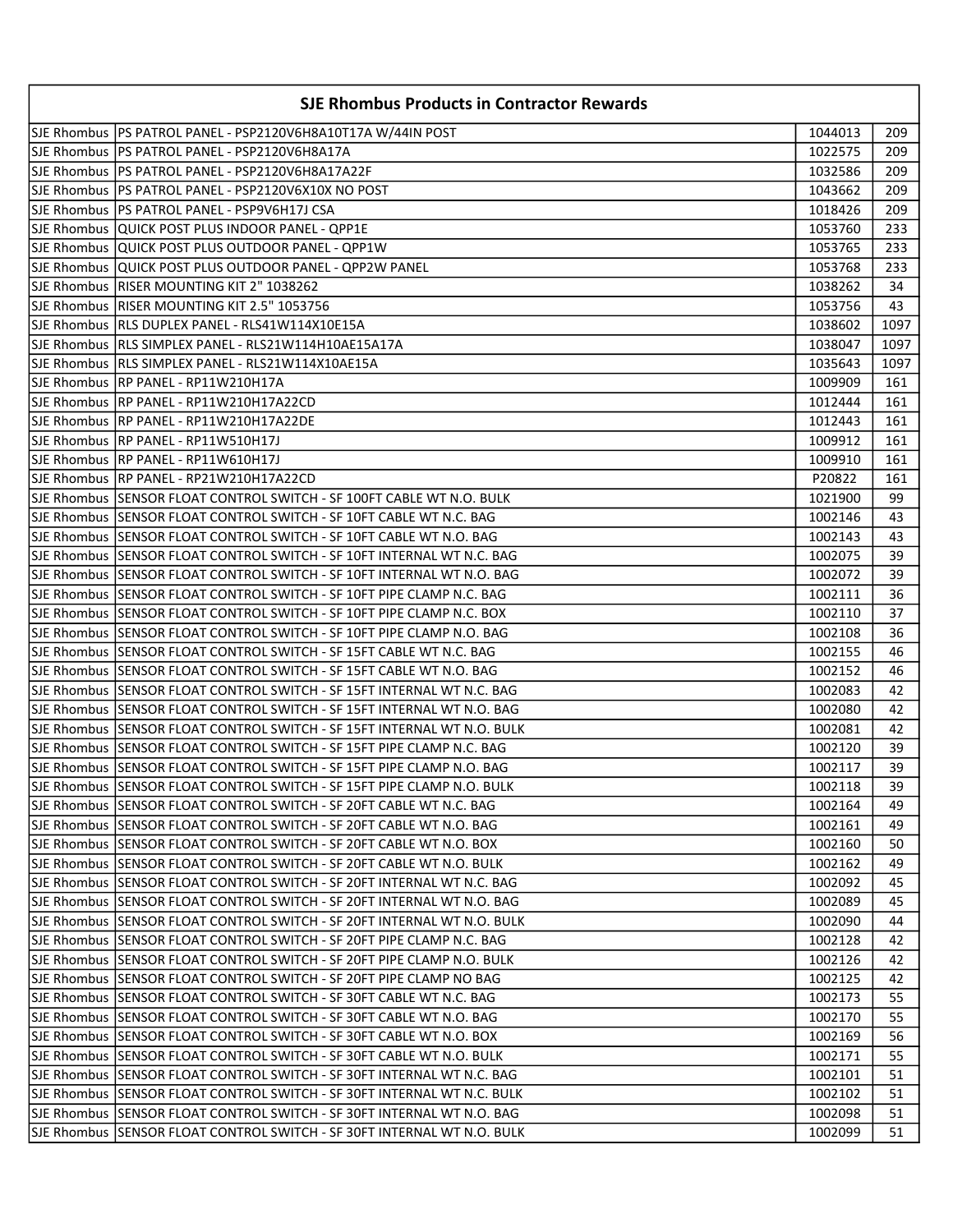| <b>SJE Rhombus Products in Contractor Rewards</b>                             |         |     |
|-------------------------------------------------------------------------------|---------|-----|
| SJE Rhombus SSENSOR FLOAT CONTROL SWITCH - SF 30FT PIPE CLAMP N.C. BAG        | 1002137 | 48  |
|                                                                               | 1002138 | 48  |
| SJE Rhombus ISENSOR FLOAT CONTROL SWITCH - SF 30FT PIPE CLAMP N.O. BAG        | 1002134 | 48  |
|                                                                               | 1002135 | 48  |
|                                                                               | 1002135 | 48  |
| SJE Rhombus SSENSOR FLOAT CONTROL SWITCH - SF 40FT CABLE WT N.O. BAG          | 1002954 | 61  |
|                                                                               | 1018709 | 57  |
| SJE Rhombus ISENSOR FLOAT CONTROL SWITCH - SF 40FT INTERNAL WT N.O. BAG       | 1002955 | 57  |
| SJE Rhombus SENSOR FLOAT CONTROL SWITCH - SF 40FT INTERNAL WT N.O. BULK       | 1002956 | 57  |
| SJE Rhombus (SENSOR FLOAT CONTROL SWITCH - SF 40FT PIPE CLAMP N.O. BAG        | 1002953 | 54  |
| SJE Rhombus (SENSOR FLOAT CONTROL SWITCH - SF 50FT CABLE WT N.C. BAG          | 1010964 | 67  |
| SJE Rhombus ISENSOR FLOAT CONTROL SWITCH - SF 50FT CABLE WT N.O. BAG          | 1002966 | 67  |
| SJE Rhombus   SENSOR FLOAT CONTROL SWITCH - SF 50FT INTERNAL WT N.O. BAG      | 1010963 | 63  |
| SJE Rhombus  SENSOR FLOAT CONTROL SWITCH - SF 50FT PIPE CLAMP N.C. BAG        | 1010961 | 61  |
| SJE Rhombus   SENSOR FLOAT CONTROL SWITCH - SF 50FT PIPE CLAMP N.O. BAG       | 1006857 | 61  |
| SJE Rhombus SSENSOR FLOAT CONTROL SWITCH - SF 5FT PIPE CLAMP N.O. BAG         | 1021550 | 36  |
| SJE Rhombus SSENSOR FLOAT CONTROL SWITCH - SF 60FT CABLE WT N.O. BAG          | 1018285 | 74  |
| SJE Rhombus ISENSOR FLOAT CONTROL SWITCH - SF 60FT INTERNAL WT N.O. BAG       | 1018286 | 70  |
| SJE Rhombus ISENSOR FLOAT CONTROL SWITCH - SF 60FT PIPE CLAMP N.O. BAG        | 1035768 | 67  |
|                                                                               | 1021542 | 86  |
|                                                                               | 1002206 | 39  |
|                                                                               | 1017957 | 31  |
| SJE Rhombus SSENSOR FLOAT MINI CONTROL SWITCH - SFM 10FT N.O. BULK            | 1017956 | 31  |
| SJE Rhombus  SENSOR FLOAT MINI CONTROL SWITCH - SFM 10FT PIPE CLAMP N.C. BAG  | 1002184 | 32  |
| SJE Rhombus  SENSOR FLOAT MINI CONTROL SWITCH - SFM 10FT PIPE CLAMP N.C. BULK | 1002185 | 32  |
| SJE Rhombus SSENSOR FLOAT MINI CONTROL SWITCH - SFM 10FT PIPE CLAMP N.O. BAG  | 1002181 | 32  |
| SJE Rhombus  SENSOR FLOAT MINI CONTROL SWITCH - SFM 10FT PIPE CLAMP N.O. BULK | 1002182 | 32  |
| SJE Rhombus ISENSOR FLOAT MINI CONTROL SWITCH - SFM 15FT CABLE WT N.O. BAG    | 1002212 | 41  |
| SJE Rhombus SSENSOR FLOAT MINI CONTROL SWITCH - SFM 15FT N.O. BULK            | 1022440 | 34  |
| SJE Rhombus  SENSOR FLOAT MINI CONTROL SWITCH - SFM 15FT PIPE CLAMP N.C. BAG  | 1002190 | 34  |
| SJE Rhombus  SENSOR FLOAT MINI CONTROL SWITCH - SFM 15FT PIPE CLAMP N.O. BAG  | 1002187 | 34  |
| SJE Rhombus  SENSOR FLOAT MINI CONTROL SWITCH - SFM 15FT PIPE CLAMP N.O. BOX  | 1050959 | 36  |
| SJE Rhombus  SENSOR FLOAT MINI CONTROL SWITCH - SFM 20FT CABLE WT N.C. BOX    | 1002220 | 45  |
| SJE Rhombus SENSOR FLOAT MINI CONTROL SWITCH - SFM 20FT CABLE WT N.O. BAG     | 1002218 | 44  |
| SJE Rhombus SENSOR FLOAT MINI CONTROL SWITCH - SFM 20FT CABLE WT N.O. BOX     | 1002217 | 45  |
|                                                                               | 1017958 | 37  |
| SJE Rhombus  SENSOR FLOAT MINI CONTROL SWITCH - SFM 20FT PIPE CLAMP N.C. BAG  | 1002196 | 37  |
| SJE Rhombus  SENSOR FLOAT MINI CONTROL SWITCH - SFM 20FT PIPE CLAMP N.O. BAG  | 1002193 | 37  |
| SJE Rhombus  SENSOR FLOAT MINI CONTROL SWITCH - SFM 20FT PIPE CLAMP N.O. BULK | 1002194 | 37  |
| SJE Rhombus SENSOR FLOAT MINI CONTROL SWITCH - SFM 30FT CABLE WT N.O. BAG     | 1002224 | 50  |
| SJE Rhombus  SENSOR FLOAT MINI CONTROL SWITCH - SFM 30FT CABLE WT N.O. BULK   | 1002225 | 50  |
| SJE Rhombus SENSOR FLOAT MINI CONTROL SWITCH - SFM 30FT PIPE CLAMP N.C. BAG   | 1002202 | 43  |
| SJE Rhombus SENSOR FLOAT MINI CONTROL SWITCH - SFM 30FT PIPE CLAMP N.O. BAG   | 1002199 | 43  |
| SJE Rhombus SENSOR FLOAT MINI CONTROL SWITCH - SFM 4FT N.O. BAG               | 1008329 | 31  |
| SJE Rhombus   SIMULATOR, 4-20MA 1039199                                       | 1039199 | 148 |
| SJE Rhombus SIMULATOR, C-LEVEL SENSOR 1038326                                 | 1038326 | 148 |
| SJE Rhombus   SJE AMPMASTER PUMP SWITCH - AM 100FT DOWN W/O PLUG BOX          | 1023286 | 174 |
| SJE Rhombus SJE AMPMASTER PUMP SWITCH - AM 10FT DOWN W/O PLUG BOX             | 1006310 | 79  |
| SJE Rhombus SJE AMPMASTER PUMP SWITCH - AM 10FT DOWN W/O PLUG BOX GRAR        | 1025161 | 63  |
| SJE Rhombus SJE AMPMASTER PUMP SWITCH - AM 10FT DOWN W/O PLUG BULK            | 1006314 | 79  |
| SJE Rhombus   SJE AMPMASTER PUMP SWITCH - AM 10M DOWN W/O PLUG BAG            | 1006323 | 78  |
| SJE Rhombus SJE AMPMASTER PUMP SWITCH - AM 15FT DOWN W/O PLUG BOX             | 1006311 | 83  |
| SJE Rhombus SJE AMPMASTER PUMP SWITCH - AM 15FT DOWN W/O PLUG BOX GRAR        | 1025162 | 66  |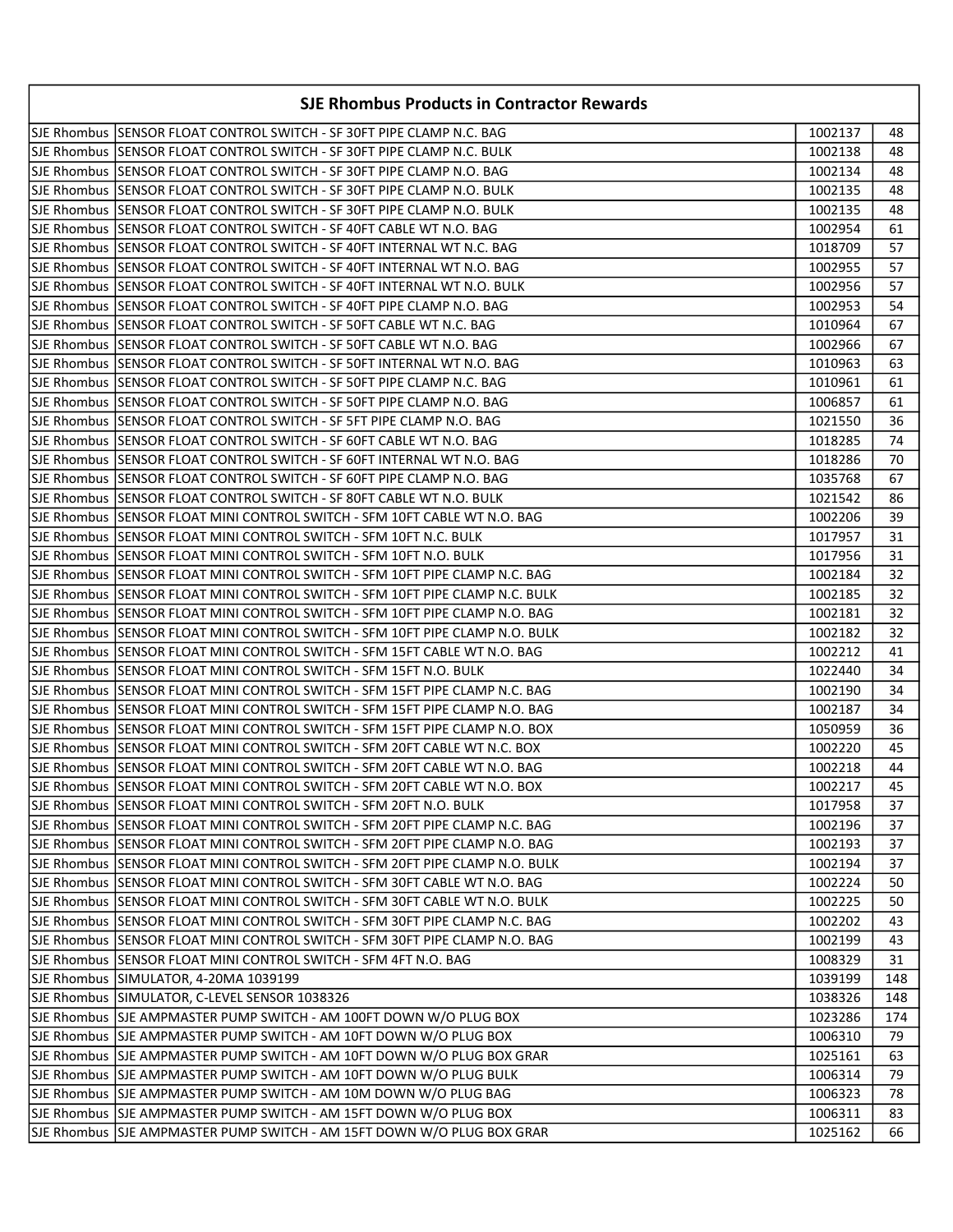| SJE Rhombus SJE AMPMASTER PUMP SWITCH - AM 20FT DOWN W/O PLUG BOX<br>1006312<br>87<br>SJE Rhombus  SJE AMPMASTER PUMP SWITCH - AM 20FT DOWN W/O PLUG BOX GRAR<br>1025163<br>69<br>SJE Rhombus SJE AMPMASTER PUMP SWITCH - AM 24IN DOWN W/O PLUG BULK<br>1024587<br>70<br>SJE Rhombus SJE AMPMASTER PUMP SWITCH - AM 30FT DOWN W/O PLUG BOX<br>1006313<br>84<br>SJE Rhombus SJE AMPMASTER PUMP SWITCH - AM 30FT DOWN W/O PLUG BOX<br>1006313<br>84<br>SJE Rhombus  SJE AMPMASTER PUMP SWITCH - AM 30FT DOWN W/O PLUG BOX GRAR<br>1025164<br>75<br>SJE Rhombus SJE AMPMASTER PUMP SWITCH - AM 30IN DOWN W/O PLUG CABLE SEAL<br>1011810<br>71<br>SJE Rhombus SJE AMPMASTER PUMP SWITCH - AM 3FT DOWN W/O PLUG NO MTG BULK<br>1059373<br>71<br>SJE Rhombus SJE AMPMASTER PUMP SWITCH - AM 3M DOWN W/O PLUG BAG<br>1006320<br>76<br>SJE Rhombus SJE AMPMASTER PUMP SWITCH - AM 50FT DOWN W/O PLUG BOX<br>117<br>1021923<br>78<br>1006321<br>SJE Rhombus SJE AMPMASTER PUMP SWITCH - AM 60FT DOWN W/O PLUG BULK<br>1029745<br>128<br>SJE Rhombus SJE AMPMASTER PUMP SWITCH - AM 75FT DOWN W/O PLUG BULK<br>1021515<br>145<br>SJE Rhombus SJE HITEMPMASTER PUMP SWITCH - HTM 10FT DOWN 125V W/PLUG BOX<br>1043545<br>57<br>SJE Rhombus  SJE HITEMPMASTER PUMP SWITCH - HTM 10FT DOWN 125V W/PLUG BOX GRAR<br>1050819<br>31<br>SJE Rhombus SJE HITEMPMASTER PUMP SWITCH - HTM 10FT DOWN 250V W/PLUG BOX<br>1043548<br>59<br>SJE Rhombus  SJE HITEMPMASTER PUMP SWITCH - HTM 10FT DOWN 250V W/PLUG BOX GRAR<br>32<br>1050820<br>SJE Rhombus SJE HITEMPMASTER PUMP SWITCH - HTM 10FT DOWN W/O PLUG BOX<br>1043551<br>52<br>SJE Rhombus  SJE HITEMPMASTER PUMP SWITCH - HTM 10FT DOWN W/O PLUG BOX GRAR<br>26<br>1050821<br>SJE Rhombus SJE HITEMPMASTER PUMP SWITCH - HTM 10FT DOWN W/O PLUG CSI<br>1046751<br>52<br>SJE Rhombus SJE HITEMPMASTER PUMP SWITCH - HTM 20FT DOWN 120V W/PLUG CSI<br>63<br>1046752<br>SJE Rhombus SJE HITEMPMASTER PUMP SWITCH - HTM 20FT DOWN 125V W/PLUG BOX<br>1043546<br>63<br>SJE Rhombus SJJE HITEMPMASTER PUMP SWITCH - HTM 20FT DOWN 125V W/PLUG BOX GRAR<br>36<br>1050822<br>SJE Rhombus SJE HITEMPMASTER PUMP SWITCH - HTM 20FT DOWN 250V W/PLUG BOX<br>1043549<br>65<br>SJE Rhombus SJJE HITEMPMASTER PUMP SWITCH - HTM 20FT DOWN 250V W/PLUG BOX GRAR<br>37<br>1050823<br>SJE Rhombus SJE HITEMPMASTER PUMP SWITCH - HTM 20FT DOWN W/O PLUG BOX<br>1043554<br>58<br>SJE Rhombus SJE HITEMPMASTER PUMP SWITCH - HTM 20FT DOWN W/O PLUG BOX GRAR<br>1050824<br>32<br>SJE Rhombus SJE HITEMPMASTER PUMP SWITCH - HTM 20FT DOWN W/O PLUG CSI<br>1046754<br>58<br>SJE Rhombus SJE HITEMPMASTER PUMP SWITCH - HTM 30FT DOWN 125V W/PLUG BOX<br>1043547<br>68<br>SJE Rhombus SJJE HITEMPMASTER PUMP SWITCH - HTM 30FT DOWN 125V W/PLUG BOX GRAR<br>1050825<br>40<br>SJE Rhombus SJE HITEMPMASTER PUMP SWITCH - HTM 30FT DOWN 250V W/PLUG BOX<br>1043550<br>70<br>SJE Rhombus  SJE HITEMPMASTER PUMP SWITCH - HTM 30FT DOWN 250V W/PLUG BOX GRAR<br>1050826<br>42<br>SJE Rhombus SJE HITEMPMASTER PUMP SWITCH - HTM 30FT DOWN W/O PLUG BOX<br>1043555<br>57<br>SJE Rhombus  SJE HITEMPMASTER PUMP SWITCH - HTM 30FT DOWN W/O PLUG BOX GRAR<br>1050827<br>36<br>SJE Rhombus SJE HITEMPMASTER PUMP SWITCH - HTM 30FT DOWN W/O PLUG CSI<br>1046744<br>63<br>1051841<br>74<br>SJE Rhombus SJE MEGAMASTER CONTROL SWITCH - MGM 100FT BAG<br>1046503<br>88<br>SJE Rhombus SJE MEGAMASTER CONTROL SWITCH - MGM 10FT N.O. EZCONNEX BAG<br>1059056<br>49<br>SJE Rhombus  SJE MEGAMASTER CONTROL SWITCH - MGM 25FT BAG <br>1046500<br>44<br>SJE Rhombus SJE MEGAMASTER CONTROL SWITCH - MGM 25FT N.O. EZCONNEX BAG<br>1059058<br>56<br>SJE Rhombus SJJE MEGAMASTER CONTROL SWITCH - MGM 25FT N.O. SPEED-E CONNECT BAG CSI<br>1059052<br>56<br>SJE Rhombus SJE MEGAMASTER CONTROL SWITCH - MGM 50FT BAG<br>1046501<br>55<br>SJE Rhombus SJE MEGAMASTER CONTROL SWITCH - MGM 50FT N.O. EZCONNEX BAG<br>1059060<br>68<br>SJE Rhombus SJJE MEGAMASTER CONTROL SWITCH - MGM 50FT N.O. SPEED-E CONNECT BAG CSI<br>1059054<br>68<br>SJE Rhombus   SJE MEGAMASTER CONTROL SWITCH - MGM 75FT BAG<br>1046502<br>71<br>SJE Rhombus SJE MICROMASTER PLUS WS PUMP SWITCH - MMP 10FT DOWN 120V W/PLUG BULK<br>1025722<br>34<br>SJE Rhombus  SJE MICROMASTER PLUS WS PUMP SWITCH - MMP 10FT DOWN 120V W/PLUG WS BOX <br>1022021<br>45<br>SJE Rhombus  SJE MICROMASTER PLUS WS PUMP SWITCH - MMP 10FT DOWN 120V W/PLUG WS BULK<br>1031329<br>44<br>SJE Rhombus SJE MICROMASTER PLUS WS PUMP SWITCH - MMP 10FT DOWN 125V W/PLUG BOX<br>1010118<br>31<br>SJE Rhombus SJE MICROMASTER PLUS WS PUMP SWITCH - MMP 10FT DOWN 240V W/PLUG WS BOX<br>1022022<br>46<br>SJE Rhombus SJE MICROMASTER PLUS WS PUMP SWITCH - MMP 10FT DOWN 250V W/PLUG BOX<br>1010122<br>32<br>SJE Rhombus SJE MICROMASTER PLUS WS PUMP SWITCH - MMP 10FT DOWN W/O PLUG BOX<br>1010126<br>29<br>SJE Rhombus SJE MICROMASTER PLUS WS PUMP SWITCH - MMP 10FT DOWN W/O PLUG WS BOX<br>39<br>1022020 | <b>SJE Rhombus Products in Contractor Rewards</b> |  |  |  |
|-----------------------------------------------------------------------------------------------------------------------------------------------------------------------------------------------------------------------------------------------------------------------------------------------------------------------------------------------------------------------------------------------------------------------------------------------------------------------------------------------------------------------------------------------------------------------------------------------------------------------------------------------------------------------------------------------------------------------------------------------------------------------------------------------------------------------------------------------------------------------------------------------------------------------------------------------------------------------------------------------------------------------------------------------------------------------------------------------------------------------------------------------------------------------------------------------------------------------------------------------------------------------------------------------------------------------------------------------------------------------------------------------------------------------------------------------------------------------------------------------------------------------------------------------------------------------------------------------------------------------------------------------------------------------------------------------------------------------------------------------------------------------------------------------------------------------------------------------------------------------------------------------------------------------------------------------------------------------------------------------------------------------------------------------------------------------------------------------------------------------------------------------------------------------------------------------------------------------------------------------------------------------------------------------------------------------------------------------------------------------------------------------------------------------------------------------------------------------------------------------------------------------------------------------------------------------------------------------------------------------------------------------------------------------------------------------------------------------------------------------------------------------------------------------------------------------------------------------------------------------------------------------------------------------------------------------------------------------------------------------------------------------------------------------------------------------------------------------------------------------------------------------------------------------------------------------------------------------------------------------------------------------------------------------------------------------------------------------------------------------------------------------------------------------------------------------------------------------------------------------------------------------------------------------------------------------------------------------------------------------------------------------------------------------------------------------------------------------------------------------------------------------------------------------------------------------------------------------------------------------------------------------------------------------------------------------------------------------------------------------------------------------------------------------------------------------------------------------------------------------------------------------------------------------------------------------------------------------------------------------------------------------------------------------------------------------------------------------------------------------------------------------------------------------------------------------------------------------------------------------------------------------------------------------------------------------------------------------------------------------------------------------------------------------------------------------------------------------------------------------------------------------------------------------------------------------------------------------------------------------------------------------------------------------------------------------------------------|---------------------------------------------------|--|--|--|
|                                                                                                                                                                                                                                                                                                                                                                                                                                                                                                                                                                                                                                                                                                                                                                                                                                                                                                                                                                                                                                                                                                                                                                                                                                                                                                                                                                                                                                                                                                                                                                                                                                                                                                                                                                                                                                                                                                                                                                                                                                                                                                                                                                                                                                                                                                                                                                                                                                                                                                                                                                                                                                                                                                                                                                                                                                                                                                                                                                                                                                                                                                                                                                                                                                                                                                                                                                                                                                                                                                                                                                                                                                                                                                                                                                                                                                                                                                                                                                                                                                                                                                                                                                                                                                                                                                                                                                                                                                                                                                                                                                                                                                                                                                                                                                                                                                                                                                                                                                 |                                                   |  |  |  |
|                                                                                                                                                                                                                                                                                                                                                                                                                                                                                                                                                                                                                                                                                                                                                                                                                                                                                                                                                                                                                                                                                                                                                                                                                                                                                                                                                                                                                                                                                                                                                                                                                                                                                                                                                                                                                                                                                                                                                                                                                                                                                                                                                                                                                                                                                                                                                                                                                                                                                                                                                                                                                                                                                                                                                                                                                                                                                                                                                                                                                                                                                                                                                                                                                                                                                                                                                                                                                                                                                                                                                                                                                                                                                                                                                                                                                                                                                                                                                                                                                                                                                                                                                                                                                                                                                                                                                                                                                                                                                                                                                                                                                                                                                                                                                                                                                                                                                                                                                                 |                                                   |  |  |  |
|                                                                                                                                                                                                                                                                                                                                                                                                                                                                                                                                                                                                                                                                                                                                                                                                                                                                                                                                                                                                                                                                                                                                                                                                                                                                                                                                                                                                                                                                                                                                                                                                                                                                                                                                                                                                                                                                                                                                                                                                                                                                                                                                                                                                                                                                                                                                                                                                                                                                                                                                                                                                                                                                                                                                                                                                                                                                                                                                                                                                                                                                                                                                                                                                                                                                                                                                                                                                                                                                                                                                                                                                                                                                                                                                                                                                                                                                                                                                                                                                                                                                                                                                                                                                                                                                                                                                                                                                                                                                                                                                                                                                                                                                                                                                                                                                                                                                                                                                                                 |                                                   |  |  |  |
|                                                                                                                                                                                                                                                                                                                                                                                                                                                                                                                                                                                                                                                                                                                                                                                                                                                                                                                                                                                                                                                                                                                                                                                                                                                                                                                                                                                                                                                                                                                                                                                                                                                                                                                                                                                                                                                                                                                                                                                                                                                                                                                                                                                                                                                                                                                                                                                                                                                                                                                                                                                                                                                                                                                                                                                                                                                                                                                                                                                                                                                                                                                                                                                                                                                                                                                                                                                                                                                                                                                                                                                                                                                                                                                                                                                                                                                                                                                                                                                                                                                                                                                                                                                                                                                                                                                                                                                                                                                                                                                                                                                                                                                                                                                                                                                                                                                                                                                                                                 |                                                   |  |  |  |
|                                                                                                                                                                                                                                                                                                                                                                                                                                                                                                                                                                                                                                                                                                                                                                                                                                                                                                                                                                                                                                                                                                                                                                                                                                                                                                                                                                                                                                                                                                                                                                                                                                                                                                                                                                                                                                                                                                                                                                                                                                                                                                                                                                                                                                                                                                                                                                                                                                                                                                                                                                                                                                                                                                                                                                                                                                                                                                                                                                                                                                                                                                                                                                                                                                                                                                                                                                                                                                                                                                                                                                                                                                                                                                                                                                                                                                                                                                                                                                                                                                                                                                                                                                                                                                                                                                                                                                                                                                                                                                                                                                                                                                                                                                                                                                                                                                                                                                                                                                 |                                                   |  |  |  |
|                                                                                                                                                                                                                                                                                                                                                                                                                                                                                                                                                                                                                                                                                                                                                                                                                                                                                                                                                                                                                                                                                                                                                                                                                                                                                                                                                                                                                                                                                                                                                                                                                                                                                                                                                                                                                                                                                                                                                                                                                                                                                                                                                                                                                                                                                                                                                                                                                                                                                                                                                                                                                                                                                                                                                                                                                                                                                                                                                                                                                                                                                                                                                                                                                                                                                                                                                                                                                                                                                                                                                                                                                                                                                                                                                                                                                                                                                                                                                                                                                                                                                                                                                                                                                                                                                                                                                                                                                                                                                                                                                                                                                                                                                                                                                                                                                                                                                                                                                                 |                                                   |  |  |  |
|                                                                                                                                                                                                                                                                                                                                                                                                                                                                                                                                                                                                                                                                                                                                                                                                                                                                                                                                                                                                                                                                                                                                                                                                                                                                                                                                                                                                                                                                                                                                                                                                                                                                                                                                                                                                                                                                                                                                                                                                                                                                                                                                                                                                                                                                                                                                                                                                                                                                                                                                                                                                                                                                                                                                                                                                                                                                                                                                                                                                                                                                                                                                                                                                                                                                                                                                                                                                                                                                                                                                                                                                                                                                                                                                                                                                                                                                                                                                                                                                                                                                                                                                                                                                                                                                                                                                                                                                                                                                                                                                                                                                                                                                                                                                                                                                                                                                                                                                                                 |                                                   |  |  |  |
|                                                                                                                                                                                                                                                                                                                                                                                                                                                                                                                                                                                                                                                                                                                                                                                                                                                                                                                                                                                                                                                                                                                                                                                                                                                                                                                                                                                                                                                                                                                                                                                                                                                                                                                                                                                                                                                                                                                                                                                                                                                                                                                                                                                                                                                                                                                                                                                                                                                                                                                                                                                                                                                                                                                                                                                                                                                                                                                                                                                                                                                                                                                                                                                                                                                                                                                                                                                                                                                                                                                                                                                                                                                                                                                                                                                                                                                                                                                                                                                                                                                                                                                                                                                                                                                                                                                                                                                                                                                                                                                                                                                                                                                                                                                                                                                                                                                                                                                                                                 |                                                   |  |  |  |
|                                                                                                                                                                                                                                                                                                                                                                                                                                                                                                                                                                                                                                                                                                                                                                                                                                                                                                                                                                                                                                                                                                                                                                                                                                                                                                                                                                                                                                                                                                                                                                                                                                                                                                                                                                                                                                                                                                                                                                                                                                                                                                                                                                                                                                                                                                                                                                                                                                                                                                                                                                                                                                                                                                                                                                                                                                                                                                                                                                                                                                                                                                                                                                                                                                                                                                                                                                                                                                                                                                                                                                                                                                                                                                                                                                                                                                                                                                                                                                                                                                                                                                                                                                                                                                                                                                                                                                                                                                                                                                                                                                                                                                                                                                                                                                                                                                                                                                                                                                 |                                                   |  |  |  |
|                                                                                                                                                                                                                                                                                                                                                                                                                                                                                                                                                                                                                                                                                                                                                                                                                                                                                                                                                                                                                                                                                                                                                                                                                                                                                                                                                                                                                                                                                                                                                                                                                                                                                                                                                                                                                                                                                                                                                                                                                                                                                                                                                                                                                                                                                                                                                                                                                                                                                                                                                                                                                                                                                                                                                                                                                                                                                                                                                                                                                                                                                                                                                                                                                                                                                                                                                                                                                                                                                                                                                                                                                                                                                                                                                                                                                                                                                                                                                                                                                                                                                                                                                                                                                                                                                                                                                                                                                                                                                                                                                                                                                                                                                                                                                                                                                                                                                                                                                                 |                                                   |  |  |  |
|                                                                                                                                                                                                                                                                                                                                                                                                                                                                                                                                                                                                                                                                                                                                                                                                                                                                                                                                                                                                                                                                                                                                                                                                                                                                                                                                                                                                                                                                                                                                                                                                                                                                                                                                                                                                                                                                                                                                                                                                                                                                                                                                                                                                                                                                                                                                                                                                                                                                                                                                                                                                                                                                                                                                                                                                                                                                                                                                                                                                                                                                                                                                                                                                                                                                                                                                                                                                                                                                                                                                                                                                                                                                                                                                                                                                                                                                                                                                                                                                                                                                                                                                                                                                                                                                                                                                                                                                                                                                                                                                                                                                                                                                                                                                                                                                                                                                                                                                                                 |                                                   |  |  |  |
|                                                                                                                                                                                                                                                                                                                                                                                                                                                                                                                                                                                                                                                                                                                                                                                                                                                                                                                                                                                                                                                                                                                                                                                                                                                                                                                                                                                                                                                                                                                                                                                                                                                                                                                                                                                                                                                                                                                                                                                                                                                                                                                                                                                                                                                                                                                                                                                                                                                                                                                                                                                                                                                                                                                                                                                                                                                                                                                                                                                                                                                                                                                                                                                                                                                                                                                                                                                                                                                                                                                                                                                                                                                                                                                                                                                                                                                                                                                                                                                                                                                                                                                                                                                                                                                                                                                                                                                                                                                                                                                                                                                                                                                                                                                                                                                                                                                                                                                                                                 |                                                   |  |  |  |
|                                                                                                                                                                                                                                                                                                                                                                                                                                                                                                                                                                                                                                                                                                                                                                                                                                                                                                                                                                                                                                                                                                                                                                                                                                                                                                                                                                                                                                                                                                                                                                                                                                                                                                                                                                                                                                                                                                                                                                                                                                                                                                                                                                                                                                                                                                                                                                                                                                                                                                                                                                                                                                                                                                                                                                                                                                                                                                                                                                                                                                                                                                                                                                                                                                                                                                                                                                                                                                                                                                                                                                                                                                                                                                                                                                                                                                                                                                                                                                                                                                                                                                                                                                                                                                                                                                                                                                                                                                                                                                                                                                                                                                                                                                                                                                                                                                                                                                                                                                 |                                                   |  |  |  |
|                                                                                                                                                                                                                                                                                                                                                                                                                                                                                                                                                                                                                                                                                                                                                                                                                                                                                                                                                                                                                                                                                                                                                                                                                                                                                                                                                                                                                                                                                                                                                                                                                                                                                                                                                                                                                                                                                                                                                                                                                                                                                                                                                                                                                                                                                                                                                                                                                                                                                                                                                                                                                                                                                                                                                                                                                                                                                                                                                                                                                                                                                                                                                                                                                                                                                                                                                                                                                                                                                                                                                                                                                                                                                                                                                                                                                                                                                                                                                                                                                                                                                                                                                                                                                                                                                                                                                                                                                                                                                                                                                                                                                                                                                                                                                                                                                                                                                                                                                                 |                                                   |  |  |  |
|                                                                                                                                                                                                                                                                                                                                                                                                                                                                                                                                                                                                                                                                                                                                                                                                                                                                                                                                                                                                                                                                                                                                                                                                                                                                                                                                                                                                                                                                                                                                                                                                                                                                                                                                                                                                                                                                                                                                                                                                                                                                                                                                                                                                                                                                                                                                                                                                                                                                                                                                                                                                                                                                                                                                                                                                                                                                                                                                                                                                                                                                                                                                                                                                                                                                                                                                                                                                                                                                                                                                                                                                                                                                                                                                                                                                                                                                                                                                                                                                                                                                                                                                                                                                                                                                                                                                                                                                                                                                                                                                                                                                                                                                                                                                                                                                                                                                                                                                                                 |                                                   |  |  |  |
|                                                                                                                                                                                                                                                                                                                                                                                                                                                                                                                                                                                                                                                                                                                                                                                                                                                                                                                                                                                                                                                                                                                                                                                                                                                                                                                                                                                                                                                                                                                                                                                                                                                                                                                                                                                                                                                                                                                                                                                                                                                                                                                                                                                                                                                                                                                                                                                                                                                                                                                                                                                                                                                                                                                                                                                                                                                                                                                                                                                                                                                                                                                                                                                                                                                                                                                                                                                                                                                                                                                                                                                                                                                                                                                                                                                                                                                                                                                                                                                                                                                                                                                                                                                                                                                                                                                                                                                                                                                                                                                                                                                                                                                                                                                                                                                                                                                                                                                                                                 |                                                   |  |  |  |
|                                                                                                                                                                                                                                                                                                                                                                                                                                                                                                                                                                                                                                                                                                                                                                                                                                                                                                                                                                                                                                                                                                                                                                                                                                                                                                                                                                                                                                                                                                                                                                                                                                                                                                                                                                                                                                                                                                                                                                                                                                                                                                                                                                                                                                                                                                                                                                                                                                                                                                                                                                                                                                                                                                                                                                                                                                                                                                                                                                                                                                                                                                                                                                                                                                                                                                                                                                                                                                                                                                                                                                                                                                                                                                                                                                                                                                                                                                                                                                                                                                                                                                                                                                                                                                                                                                                                                                                                                                                                                                                                                                                                                                                                                                                                                                                                                                                                                                                                                                 |                                                   |  |  |  |
|                                                                                                                                                                                                                                                                                                                                                                                                                                                                                                                                                                                                                                                                                                                                                                                                                                                                                                                                                                                                                                                                                                                                                                                                                                                                                                                                                                                                                                                                                                                                                                                                                                                                                                                                                                                                                                                                                                                                                                                                                                                                                                                                                                                                                                                                                                                                                                                                                                                                                                                                                                                                                                                                                                                                                                                                                                                                                                                                                                                                                                                                                                                                                                                                                                                                                                                                                                                                                                                                                                                                                                                                                                                                                                                                                                                                                                                                                                                                                                                                                                                                                                                                                                                                                                                                                                                                                                                                                                                                                                                                                                                                                                                                                                                                                                                                                                                                                                                                                                 |                                                   |  |  |  |
|                                                                                                                                                                                                                                                                                                                                                                                                                                                                                                                                                                                                                                                                                                                                                                                                                                                                                                                                                                                                                                                                                                                                                                                                                                                                                                                                                                                                                                                                                                                                                                                                                                                                                                                                                                                                                                                                                                                                                                                                                                                                                                                                                                                                                                                                                                                                                                                                                                                                                                                                                                                                                                                                                                                                                                                                                                                                                                                                                                                                                                                                                                                                                                                                                                                                                                                                                                                                                                                                                                                                                                                                                                                                                                                                                                                                                                                                                                                                                                                                                                                                                                                                                                                                                                                                                                                                                                                                                                                                                                                                                                                                                                                                                                                                                                                                                                                                                                                                                                 |                                                   |  |  |  |
|                                                                                                                                                                                                                                                                                                                                                                                                                                                                                                                                                                                                                                                                                                                                                                                                                                                                                                                                                                                                                                                                                                                                                                                                                                                                                                                                                                                                                                                                                                                                                                                                                                                                                                                                                                                                                                                                                                                                                                                                                                                                                                                                                                                                                                                                                                                                                                                                                                                                                                                                                                                                                                                                                                                                                                                                                                                                                                                                                                                                                                                                                                                                                                                                                                                                                                                                                                                                                                                                                                                                                                                                                                                                                                                                                                                                                                                                                                                                                                                                                                                                                                                                                                                                                                                                                                                                                                                                                                                                                                                                                                                                                                                                                                                                                                                                                                                                                                                                                                 |                                                   |  |  |  |
|                                                                                                                                                                                                                                                                                                                                                                                                                                                                                                                                                                                                                                                                                                                                                                                                                                                                                                                                                                                                                                                                                                                                                                                                                                                                                                                                                                                                                                                                                                                                                                                                                                                                                                                                                                                                                                                                                                                                                                                                                                                                                                                                                                                                                                                                                                                                                                                                                                                                                                                                                                                                                                                                                                                                                                                                                                                                                                                                                                                                                                                                                                                                                                                                                                                                                                                                                                                                                                                                                                                                                                                                                                                                                                                                                                                                                                                                                                                                                                                                                                                                                                                                                                                                                                                                                                                                                                                                                                                                                                                                                                                                                                                                                                                                                                                                                                                                                                                                                                 |                                                   |  |  |  |
|                                                                                                                                                                                                                                                                                                                                                                                                                                                                                                                                                                                                                                                                                                                                                                                                                                                                                                                                                                                                                                                                                                                                                                                                                                                                                                                                                                                                                                                                                                                                                                                                                                                                                                                                                                                                                                                                                                                                                                                                                                                                                                                                                                                                                                                                                                                                                                                                                                                                                                                                                                                                                                                                                                                                                                                                                                                                                                                                                                                                                                                                                                                                                                                                                                                                                                                                                                                                                                                                                                                                                                                                                                                                                                                                                                                                                                                                                                                                                                                                                                                                                                                                                                                                                                                                                                                                                                                                                                                                                                                                                                                                                                                                                                                                                                                                                                                                                                                                                                 |                                                   |  |  |  |
|                                                                                                                                                                                                                                                                                                                                                                                                                                                                                                                                                                                                                                                                                                                                                                                                                                                                                                                                                                                                                                                                                                                                                                                                                                                                                                                                                                                                                                                                                                                                                                                                                                                                                                                                                                                                                                                                                                                                                                                                                                                                                                                                                                                                                                                                                                                                                                                                                                                                                                                                                                                                                                                                                                                                                                                                                                                                                                                                                                                                                                                                                                                                                                                                                                                                                                                                                                                                                                                                                                                                                                                                                                                                                                                                                                                                                                                                                                                                                                                                                                                                                                                                                                                                                                                                                                                                                                                                                                                                                                                                                                                                                                                                                                                                                                                                                                                                                                                                                                 |                                                   |  |  |  |
|                                                                                                                                                                                                                                                                                                                                                                                                                                                                                                                                                                                                                                                                                                                                                                                                                                                                                                                                                                                                                                                                                                                                                                                                                                                                                                                                                                                                                                                                                                                                                                                                                                                                                                                                                                                                                                                                                                                                                                                                                                                                                                                                                                                                                                                                                                                                                                                                                                                                                                                                                                                                                                                                                                                                                                                                                                                                                                                                                                                                                                                                                                                                                                                                                                                                                                                                                                                                                                                                                                                                                                                                                                                                                                                                                                                                                                                                                                                                                                                                                                                                                                                                                                                                                                                                                                                                                                                                                                                                                                                                                                                                                                                                                                                                                                                                                                                                                                                                                                 |                                                   |  |  |  |
|                                                                                                                                                                                                                                                                                                                                                                                                                                                                                                                                                                                                                                                                                                                                                                                                                                                                                                                                                                                                                                                                                                                                                                                                                                                                                                                                                                                                                                                                                                                                                                                                                                                                                                                                                                                                                                                                                                                                                                                                                                                                                                                                                                                                                                                                                                                                                                                                                                                                                                                                                                                                                                                                                                                                                                                                                                                                                                                                                                                                                                                                                                                                                                                                                                                                                                                                                                                                                                                                                                                                                                                                                                                                                                                                                                                                                                                                                                                                                                                                                                                                                                                                                                                                                                                                                                                                                                                                                                                                                                                                                                                                                                                                                                                                                                                                                                                                                                                                                                 |                                                   |  |  |  |
|                                                                                                                                                                                                                                                                                                                                                                                                                                                                                                                                                                                                                                                                                                                                                                                                                                                                                                                                                                                                                                                                                                                                                                                                                                                                                                                                                                                                                                                                                                                                                                                                                                                                                                                                                                                                                                                                                                                                                                                                                                                                                                                                                                                                                                                                                                                                                                                                                                                                                                                                                                                                                                                                                                                                                                                                                                                                                                                                                                                                                                                                                                                                                                                                                                                                                                                                                                                                                                                                                                                                                                                                                                                                                                                                                                                                                                                                                                                                                                                                                                                                                                                                                                                                                                                                                                                                                                                                                                                                                                                                                                                                                                                                                                                                                                                                                                                                                                                                                                 |                                                   |  |  |  |
|                                                                                                                                                                                                                                                                                                                                                                                                                                                                                                                                                                                                                                                                                                                                                                                                                                                                                                                                                                                                                                                                                                                                                                                                                                                                                                                                                                                                                                                                                                                                                                                                                                                                                                                                                                                                                                                                                                                                                                                                                                                                                                                                                                                                                                                                                                                                                                                                                                                                                                                                                                                                                                                                                                                                                                                                                                                                                                                                                                                                                                                                                                                                                                                                                                                                                                                                                                                                                                                                                                                                                                                                                                                                                                                                                                                                                                                                                                                                                                                                                                                                                                                                                                                                                                                                                                                                                                                                                                                                                                                                                                                                                                                                                                                                                                                                                                                                                                                                                                 |                                                   |  |  |  |
|                                                                                                                                                                                                                                                                                                                                                                                                                                                                                                                                                                                                                                                                                                                                                                                                                                                                                                                                                                                                                                                                                                                                                                                                                                                                                                                                                                                                                                                                                                                                                                                                                                                                                                                                                                                                                                                                                                                                                                                                                                                                                                                                                                                                                                                                                                                                                                                                                                                                                                                                                                                                                                                                                                                                                                                                                                                                                                                                                                                                                                                                                                                                                                                                                                                                                                                                                                                                                                                                                                                                                                                                                                                                                                                                                                                                                                                                                                                                                                                                                                                                                                                                                                                                                                                                                                                                                                                                                                                                                                                                                                                                                                                                                                                                                                                                                                                                                                                                                                 |                                                   |  |  |  |
|                                                                                                                                                                                                                                                                                                                                                                                                                                                                                                                                                                                                                                                                                                                                                                                                                                                                                                                                                                                                                                                                                                                                                                                                                                                                                                                                                                                                                                                                                                                                                                                                                                                                                                                                                                                                                                                                                                                                                                                                                                                                                                                                                                                                                                                                                                                                                                                                                                                                                                                                                                                                                                                                                                                                                                                                                                                                                                                                                                                                                                                                                                                                                                                                                                                                                                                                                                                                                                                                                                                                                                                                                                                                                                                                                                                                                                                                                                                                                                                                                                                                                                                                                                                                                                                                                                                                                                                                                                                                                                                                                                                                                                                                                                                                                                                                                                                                                                                                                                 |                                                   |  |  |  |
|                                                                                                                                                                                                                                                                                                                                                                                                                                                                                                                                                                                                                                                                                                                                                                                                                                                                                                                                                                                                                                                                                                                                                                                                                                                                                                                                                                                                                                                                                                                                                                                                                                                                                                                                                                                                                                                                                                                                                                                                                                                                                                                                                                                                                                                                                                                                                                                                                                                                                                                                                                                                                                                                                                                                                                                                                                                                                                                                                                                                                                                                                                                                                                                                                                                                                                                                                                                                                                                                                                                                                                                                                                                                                                                                                                                                                                                                                                                                                                                                                                                                                                                                                                                                                                                                                                                                                                                                                                                                                                                                                                                                                                                                                                                                                                                                                                                                                                                                                                 |                                                   |  |  |  |
|                                                                                                                                                                                                                                                                                                                                                                                                                                                                                                                                                                                                                                                                                                                                                                                                                                                                                                                                                                                                                                                                                                                                                                                                                                                                                                                                                                                                                                                                                                                                                                                                                                                                                                                                                                                                                                                                                                                                                                                                                                                                                                                                                                                                                                                                                                                                                                                                                                                                                                                                                                                                                                                                                                                                                                                                                                                                                                                                                                                                                                                                                                                                                                                                                                                                                                                                                                                                                                                                                                                                                                                                                                                                                                                                                                                                                                                                                                                                                                                                                                                                                                                                                                                                                                                                                                                                                                                                                                                                                                                                                                                                                                                                                                                                                                                                                                                                                                                                                                 |                                                   |  |  |  |
|                                                                                                                                                                                                                                                                                                                                                                                                                                                                                                                                                                                                                                                                                                                                                                                                                                                                                                                                                                                                                                                                                                                                                                                                                                                                                                                                                                                                                                                                                                                                                                                                                                                                                                                                                                                                                                                                                                                                                                                                                                                                                                                                                                                                                                                                                                                                                                                                                                                                                                                                                                                                                                                                                                                                                                                                                                                                                                                                                                                                                                                                                                                                                                                                                                                                                                                                                                                                                                                                                                                                                                                                                                                                                                                                                                                                                                                                                                                                                                                                                                                                                                                                                                                                                                                                                                                                                                                                                                                                                                                                                                                                                                                                                                                                                                                                                                                                                                                                                                 |                                                   |  |  |  |
|                                                                                                                                                                                                                                                                                                                                                                                                                                                                                                                                                                                                                                                                                                                                                                                                                                                                                                                                                                                                                                                                                                                                                                                                                                                                                                                                                                                                                                                                                                                                                                                                                                                                                                                                                                                                                                                                                                                                                                                                                                                                                                                                                                                                                                                                                                                                                                                                                                                                                                                                                                                                                                                                                                                                                                                                                                                                                                                                                                                                                                                                                                                                                                                                                                                                                                                                                                                                                                                                                                                                                                                                                                                                                                                                                                                                                                                                                                                                                                                                                                                                                                                                                                                                                                                                                                                                                                                                                                                                                                                                                                                                                                                                                                                                                                                                                                                                                                                                                                 |                                                   |  |  |  |
|                                                                                                                                                                                                                                                                                                                                                                                                                                                                                                                                                                                                                                                                                                                                                                                                                                                                                                                                                                                                                                                                                                                                                                                                                                                                                                                                                                                                                                                                                                                                                                                                                                                                                                                                                                                                                                                                                                                                                                                                                                                                                                                                                                                                                                                                                                                                                                                                                                                                                                                                                                                                                                                                                                                                                                                                                                                                                                                                                                                                                                                                                                                                                                                                                                                                                                                                                                                                                                                                                                                                                                                                                                                                                                                                                                                                                                                                                                                                                                                                                                                                                                                                                                                                                                                                                                                                                                                                                                                                                                                                                                                                                                                                                                                                                                                                                                                                                                                                                                 |                                                   |  |  |  |
|                                                                                                                                                                                                                                                                                                                                                                                                                                                                                                                                                                                                                                                                                                                                                                                                                                                                                                                                                                                                                                                                                                                                                                                                                                                                                                                                                                                                                                                                                                                                                                                                                                                                                                                                                                                                                                                                                                                                                                                                                                                                                                                                                                                                                                                                                                                                                                                                                                                                                                                                                                                                                                                                                                                                                                                                                                                                                                                                                                                                                                                                                                                                                                                                                                                                                                                                                                                                                                                                                                                                                                                                                                                                                                                                                                                                                                                                                                                                                                                                                                                                                                                                                                                                                                                                                                                                                                                                                                                                                                                                                                                                                                                                                                                                                                                                                                                                                                                                                                 |                                                   |  |  |  |
|                                                                                                                                                                                                                                                                                                                                                                                                                                                                                                                                                                                                                                                                                                                                                                                                                                                                                                                                                                                                                                                                                                                                                                                                                                                                                                                                                                                                                                                                                                                                                                                                                                                                                                                                                                                                                                                                                                                                                                                                                                                                                                                                                                                                                                                                                                                                                                                                                                                                                                                                                                                                                                                                                                                                                                                                                                                                                                                                                                                                                                                                                                                                                                                                                                                                                                                                                                                                                                                                                                                                                                                                                                                                                                                                                                                                                                                                                                                                                                                                                                                                                                                                                                                                                                                                                                                                                                                                                                                                                                                                                                                                                                                                                                                                                                                                                                                                                                                                                                 |                                                   |  |  |  |
|                                                                                                                                                                                                                                                                                                                                                                                                                                                                                                                                                                                                                                                                                                                                                                                                                                                                                                                                                                                                                                                                                                                                                                                                                                                                                                                                                                                                                                                                                                                                                                                                                                                                                                                                                                                                                                                                                                                                                                                                                                                                                                                                                                                                                                                                                                                                                                                                                                                                                                                                                                                                                                                                                                                                                                                                                                                                                                                                                                                                                                                                                                                                                                                                                                                                                                                                                                                                                                                                                                                                                                                                                                                                                                                                                                                                                                                                                                                                                                                                                                                                                                                                                                                                                                                                                                                                                                                                                                                                                                                                                                                                                                                                                                                                                                                                                                                                                                                                                                 |                                                   |  |  |  |
|                                                                                                                                                                                                                                                                                                                                                                                                                                                                                                                                                                                                                                                                                                                                                                                                                                                                                                                                                                                                                                                                                                                                                                                                                                                                                                                                                                                                                                                                                                                                                                                                                                                                                                                                                                                                                                                                                                                                                                                                                                                                                                                                                                                                                                                                                                                                                                                                                                                                                                                                                                                                                                                                                                                                                                                                                                                                                                                                                                                                                                                                                                                                                                                                                                                                                                                                                                                                                                                                                                                                                                                                                                                                                                                                                                                                                                                                                                                                                                                                                                                                                                                                                                                                                                                                                                                                                                                                                                                                                                                                                                                                                                                                                                                                                                                                                                                                                                                                                                 |                                                   |  |  |  |
|                                                                                                                                                                                                                                                                                                                                                                                                                                                                                                                                                                                                                                                                                                                                                                                                                                                                                                                                                                                                                                                                                                                                                                                                                                                                                                                                                                                                                                                                                                                                                                                                                                                                                                                                                                                                                                                                                                                                                                                                                                                                                                                                                                                                                                                                                                                                                                                                                                                                                                                                                                                                                                                                                                                                                                                                                                                                                                                                                                                                                                                                                                                                                                                                                                                                                                                                                                                                                                                                                                                                                                                                                                                                                                                                                                                                                                                                                                                                                                                                                                                                                                                                                                                                                                                                                                                                                                                                                                                                                                                                                                                                                                                                                                                                                                                                                                                                                                                                                                 |                                                   |  |  |  |
|                                                                                                                                                                                                                                                                                                                                                                                                                                                                                                                                                                                                                                                                                                                                                                                                                                                                                                                                                                                                                                                                                                                                                                                                                                                                                                                                                                                                                                                                                                                                                                                                                                                                                                                                                                                                                                                                                                                                                                                                                                                                                                                                                                                                                                                                                                                                                                                                                                                                                                                                                                                                                                                                                                                                                                                                                                                                                                                                                                                                                                                                                                                                                                                                                                                                                                                                                                                                                                                                                                                                                                                                                                                                                                                                                                                                                                                                                                                                                                                                                                                                                                                                                                                                                                                                                                                                                                                                                                                                                                                                                                                                                                                                                                                                                                                                                                                                                                                                                                 |                                                   |  |  |  |
|                                                                                                                                                                                                                                                                                                                                                                                                                                                                                                                                                                                                                                                                                                                                                                                                                                                                                                                                                                                                                                                                                                                                                                                                                                                                                                                                                                                                                                                                                                                                                                                                                                                                                                                                                                                                                                                                                                                                                                                                                                                                                                                                                                                                                                                                                                                                                                                                                                                                                                                                                                                                                                                                                                                                                                                                                                                                                                                                                                                                                                                                                                                                                                                                                                                                                                                                                                                                                                                                                                                                                                                                                                                                                                                                                                                                                                                                                                                                                                                                                                                                                                                                                                                                                                                                                                                                                                                                                                                                                                                                                                                                                                                                                                                                                                                                                                                                                                                                                                 |                                                   |  |  |  |
|                                                                                                                                                                                                                                                                                                                                                                                                                                                                                                                                                                                                                                                                                                                                                                                                                                                                                                                                                                                                                                                                                                                                                                                                                                                                                                                                                                                                                                                                                                                                                                                                                                                                                                                                                                                                                                                                                                                                                                                                                                                                                                                                                                                                                                                                                                                                                                                                                                                                                                                                                                                                                                                                                                                                                                                                                                                                                                                                                                                                                                                                                                                                                                                                                                                                                                                                                                                                                                                                                                                                                                                                                                                                                                                                                                                                                                                                                                                                                                                                                                                                                                                                                                                                                                                                                                                                                                                                                                                                                                                                                                                                                                                                                                                                                                                                                                                                                                                                                                 |                                                   |  |  |  |
|                                                                                                                                                                                                                                                                                                                                                                                                                                                                                                                                                                                                                                                                                                                                                                                                                                                                                                                                                                                                                                                                                                                                                                                                                                                                                                                                                                                                                                                                                                                                                                                                                                                                                                                                                                                                                                                                                                                                                                                                                                                                                                                                                                                                                                                                                                                                                                                                                                                                                                                                                                                                                                                                                                                                                                                                                                                                                                                                                                                                                                                                                                                                                                                                                                                                                                                                                                                                                                                                                                                                                                                                                                                                                                                                                                                                                                                                                                                                                                                                                                                                                                                                                                                                                                                                                                                                                                                                                                                                                                                                                                                                                                                                                                                                                                                                                                                                                                                                                                 |                                                   |  |  |  |
|                                                                                                                                                                                                                                                                                                                                                                                                                                                                                                                                                                                                                                                                                                                                                                                                                                                                                                                                                                                                                                                                                                                                                                                                                                                                                                                                                                                                                                                                                                                                                                                                                                                                                                                                                                                                                                                                                                                                                                                                                                                                                                                                                                                                                                                                                                                                                                                                                                                                                                                                                                                                                                                                                                                                                                                                                                                                                                                                                                                                                                                                                                                                                                                                                                                                                                                                                                                                                                                                                                                                                                                                                                                                                                                                                                                                                                                                                                                                                                                                                                                                                                                                                                                                                                                                                                                                                                                                                                                                                                                                                                                                                                                                                                                                                                                                                                                                                                                                                                 |                                                   |  |  |  |
|                                                                                                                                                                                                                                                                                                                                                                                                                                                                                                                                                                                                                                                                                                                                                                                                                                                                                                                                                                                                                                                                                                                                                                                                                                                                                                                                                                                                                                                                                                                                                                                                                                                                                                                                                                                                                                                                                                                                                                                                                                                                                                                                                                                                                                                                                                                                                                                                                                                                                                                                                                                                                                                                                                                                                                                                                                                                                                                                                                                                                                                                                                                                                                                                                                                                                                                                                                                                                                                                                                                                                                                                                                                                                                                                                                                                                                                                                                                                                                                                                                                                                                                                                                                                                                                                                                                                                                                                                                                                                                                                                                                                                                                                                                                                                                                                                                                                                                                                                                 |                                                   |  |  |  |
|                                                                                                                                                                                                                                                                                                                                                                                                                                                                                                                                                                                                                                                                                                                                                                                                                                                                                                                                                                                                                                                                                                                                                                                                                                                                                                                                                                                                                                                                                                                                                                                                                                                                                                                                                                                                                                                                                                                                                                                                                                                                                                                                                                                                                                                                                                                                                                                                                                                                                                                                                                                                                                                                                                                                                                                                                                                                                                                                                                                                                                                                                                                                                                                                                                                                                                                                                                                                                                                                                                                                                                                                                                                                                                                                                                                                                                                                                                                                                                                                                                                                                                                                                                                                                                                                                                                                                                                                                                                                                                                                                                                                                                                                                                                                                                                                                                                                                                                                                                 |                                                   |  |  |  |
|                                                                                                                                                                                                                                                                                                                                                                                                                                                                                                                                                                                                                                                                                                                                                                                                                                                                                                                                                                                                                                                                                                                                                                                                                                                                                                                                                                                                                                                                                                                                                                                                                                                                                                                                                                                                                                                                                                                                                                                                                                                                                                                                                                                                                                                                                                                                                                                                                                                                                                                                                                                                                                                                                                                                                                                                                                                                                                                                                                                                                                                                                                                                                                                                                                                                                                                                                                                                                                                                                                                                                                                                                                                                                                                                                                                                                                                                                                                                                                                                                                                                                                                                                                                                                                                                                                                                                                                                                                                                                                                                                                                                                                                                                                                                                                                                                                                                                                                                                                 |                                                   |  |  |  |
|                                                                                                                                                                                                                                                                                                                                                                                                                                                                                                                                                                                                                                                                                                                                                                                                                                                                                                                                                                                                                                                                                                                                                                                                                                                                                                                                                                                                                                                                                                                                                                                                                                                                                                                                                                                                                                                                                                                                                                                                                                                                                                                                                                                                                                                                                                                                                                                                                                                                                                                                                                                                                                                                                                                                                                                                                                                                                                                                                                                                                                                                                                                                                                                                                                                                                                                                                                                                                                                                                                                                                                                                                                                                                                                                                                                                                                                                                                                                                                                                                                                                                                                                                                                                                                                                                                                                                                                                                                                                                                                                                                                                                                                                                                                                                                                                                                                                                                                                                                 |                                                   |  |  |  |
|                                                                                                                                                                                                                                                                                                                                                                                                                                                                                                                                                                                                                                                                                                                                                                                                                                                                                                                                                                                                                                                                                                                                                                                                                                                                                                                                                                                                                                                                                                                                                                                                                                                                                                                                                                                                                                                                                                                                                                                                                                                                                                                                                                                                                                                                                                                                                                                                                                                                                                                                                                                                                                                                                                                                                                                                                                                                                                                                                                                                                                                                                                                                                                                                                                                                                                                                                                                                                                                                                                                                                                                                                                                                                                                                                                                                                                                                                                                                                                                                                                                                                                                                                                                                                                                                                                                                                                                                                                                                                                                                                                                                                                                                                                                                                                                                                                                                                                                                                                 |                                                   |  |  |  |
|                                                                                                                                                                                                                                                                                                                                                                                                                                                                                                                                                                                                                                                                                                                                                                                                                                                                                                                                                                                                                                                                                                                                                                                                                                                                                                                                                                                                                                                                                                                                                                                                                                                                                                                                                                                                                                                                                                                                                                                                                                                                                                                                                                                                                                                                                                                                                                                                                                                                                                                                                                                                                                                                                                                                                                                                                                                                                                                                                                                                                                                                                                                                                                                                                                                                                                                                                                                                                                                                                                                                                                                                                                                                                                                                                                                                                                                                                                                                                                                                                                                                                                                                                                                                                                                                                                                                                                                                                                                                                                                                                                                                                                                                                                                                                                                                                                                                                                                                                                 |                                                   |  |  |  |
|                                                                                                                                                                                                                                                                                                                                                                                                                                                                                                                                                                                                                                                                                                                                                                                                                                                                                                                                                                                                                                                                                                                                                                                                                                                                                                                                                                                                                                                                                                                                                                                                                                                                                                                                                                                                                                                                                                                                                                                                                                                                                                                                                                                                                                                                                                                                                                                                                                                                                                                                                                                                                                                                                                                                                                                                                                                                                                                                                                                                                                                                                                                                                                                                                                                                                                                                                                                                                                                                                                                                                                                                                                                                                                                                                                                                                                                                                                                                                                                                                                                                                                                                                                                                                                                                                                                                                                                                                                                                                                                                                                                                                                                                                                                                                                                                                                                                                                                                                                 |                                                   |  |  |  |
|                                                                                                                                                                                                                                                                                                                                                                                                                                                                                                                                                                                                                                                                                                                                                                                                                                                                                                                                                                                                                                                                                                                                                                                                                                                                                                                                                                                                                                                                                                                                                                                                                                                                                                                                                                                                                                                                                                                                                                                                                                                                                                                                                                                                                                                                                                                                                                                                                                                                                                                                                                                                                                                                                                                                                                                                                                                                                                                                                                                                                                                                                                                                                                                                                                                                                                                                                                                                                                                                                                                                                                                                                                                                                                                                                                                                                                                                                                                                                                                                                                                                                                                                                                                                                                                                                                                                                                                                                                                                                                                                                                                                                                                                                                                                                                                                                                                                                                                                                                 |                                                   |  |  |  |
|                                                                                                                                                                                                                                                                                                                                                                                                                                                                                                                                                                                                                                                                                                                                                                                                                                                                                                                                                                                                                                                                                                                                                                                                                                                                                                                                                                                                                                                                                                                                                                                                                                                                                                                                                                                                                                                                                                                                                                                                                                                                                                                                                                                                                                                                                                                                                                                                                                                                                                                                                                                                                                                                                                                                                                                                                                                                                                                                                                                                                                                                                                                                                                                                                                                                                                                                                                                                                                                                                                                                                                                                                                                                                                                                                                                                                                                                                                                                                                                                                                                                                                                                                                                                                                                                                                                                                                                                                                                                                                                                                                                                                                                                                                                                                                                                                                                                                                                                                                 |                                                   |  |  |  |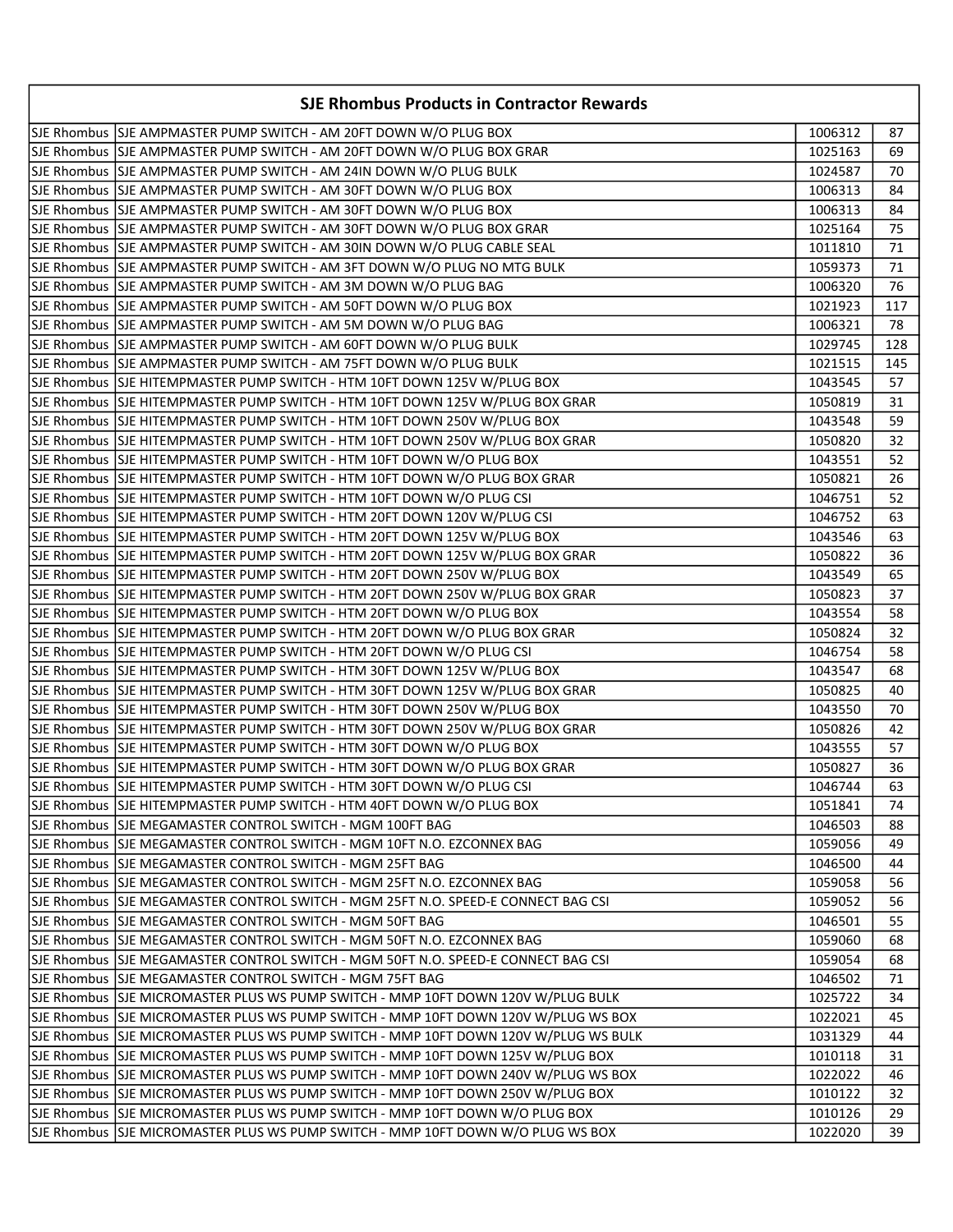| SJE Rhombus SJE MICROMASTER PLUS WS PUMP SWITCH - MMP 10FT DOWN W/O PLUG WS BULK<br>1019131<br>39<br>SJE Rhombus  SJE MICROMASTER PLUS WS PUMP SWITCH - MMP 10FT DOWN W/O PLUG WS NO MTG BULK <br>1019132<br>15<br>SJE Rhombus SJE MICROMASTER PLUS WS PUMP SWITCH - MMP 10FT UP 120V W/PLUG WS BOX<br>1022024<br>45<br>SJE Rhombus SJJE MICROMASTER PLUS WS PUMP SWITCH - MMP 10FT UP 125V W/PLUG BOX<br>31<br>1010130<br>SJE Rhombus SJE MICROMASTER PLUS WS PUMP SWITCH - MMP 10FT UP 240V W/PLUG WS BOX<br>46<br>1022025<br>SJE Rhombus SJE MICROMASTER PLUS WS PUMP SWITCH - MMP 10FT UP 250V W/PLUG BOX<br>1010134<br>32<br>SJE Rhombus SJE MICROMASTER PLUS WS PUMP SWITCH - MMP 10FT UP W/O PLUG WS BOX<br>39<br>1022023<br>SJE Rhombus SJE MICROMASTER PLUS WS PUMP SWITCH - MMP 15FT DOWN 120V W/PLUG WS BOX<br>1022027<br>47<br>SJE Rhombus SJE MICROMASTER PLUS WS PUMP SWITCH - MMP 15FT DOWN 125V W/PLG WS BLK CSI<br>1022892<br>41<br>SJE Rhombus SJE MICROMASTER PLUS WS PUMP SWITCH - MMP 15FT DOWN 125V W/PLUG BOX<br>1010119<br>32<br>SJE Rhombus SJE MICROMASTER PLUS WS PUMP SWITCH - MMP 15FT DOWN 240V W/PLUG WS BOX<br>49<br>1022028<br>SJE Rhombus SJE MICROMASTER PLUS WS PUMP SWITCH - MMP 15FT DOWN 250V W/PLUG BOX<br>34<br>1010123<br>SJE Rhombus SJE MICROMASTER PLUS WS PUMP SWITCH - MMP 15FT DOWN W/O PG WS NO MTG BK NOR<br>1031310<br>18<br>SJE Rhombus SJE MICROMASTER PLUS WS PUMP SWITCH - MMP 15FT DOWN W/O PLUG WS BOX<br>42<br>1022026<br>SJE Rhombus SJE MICROMASTER PLUS WS PUMP SWITCH - MMP 15FT UP 120V W/PLUG WS BOX<br>47<br>1022030<br>SJE Rhombus SJJE MICROMASTER PLUS WS PUMP SWITCH - MMP 15FT UP 125V W/PLUG BOX<br>32<br>1010131<br>SJE Rhombus SJE MICROMASTER PLUS WS PUMP SWITCH - MMP 15FT UP 240V W/PLUG WS BOX<br>1022031<br>49<br>SJE Rhombus SJJE MICROMASTER PLUS WS PUMP SWITCH - MMP 15FT UP W/O PLUG WS BOX<br>1022029<br>42<br>SJE Rhombus SJE MICROMASTER PLUS WS PUMP SWITCH - MMP 20FT DOWN 120V W/PG WS BULK CSI<br>48<br>1031845<br>50<br>SJE Rhombus  SJE MICROMASTER PLUS WS PUMP SWITCH - MMP 20FT DOWN 120V W/PLUG WS BOX <br>1022033<br>SJE Rhombus SJE MICROMASTER PLUS WS PUMP SWITCH - MMP 20FT DOWN 125V W/PLUG BOX<br>34<br>1010120<br>SJE Rhombus SJE MICROMASTER PLUS WS PUMP SWITCH - MMP 20FT DOWN 240V W/PLUG WS BOX<br>1022034<br>51<br>SJE Rhombus SJE MICROMASTER PLUS WS PUMP SWITCH - MMP 20FT DOWN 250V W/PLUG BOX<br>36<br>1010124<br>SJE Rhombus SJE MICROMASTER PLUS WS PUMP SWITCH - MMP 20FT DOWN W/O PLUG WS BOX<br>44<br>1022032<br>SJE Rhombus SJE MICROMASTER PLUS WS PUMP SWITCH - MMP 20FT DOWN W/O PLUG WS BU<br>1019135<br>44<br>SJE Rhombus SJE MICROMASTER PLUS WS PUMP SWITCH - MMP 20FT UP 120V W/PLUG WS BOX<br>1022036<br>50<br>SJE Rhombus SJE MICROMASTER PLUS WS PUMP SWITCH - MMP 20FT UP 125V W/PLUG BOX<br>1010132<br>34<br>SJE Rhombus SJE MICROMASTER PLUS WS PUMP SWITCH - MMP 20FT UP 240V W/PLUG WS BOX<br>1022037<br>51<br>SJE Rhombus SJE MICROMASTER PLUS WS PUMP SWITCH - MMP 20FT UP 250V W/PLUG BOX<br>36<br>1010136<br>SJE Rhombus SJJE MICROMASTER PLUS WS PUMP SWITCH - MMP 20FT UP 250V W/PLUG BOX<br>1010136<br>36<br>SJE Rhombus SJJE MICROMASTER PLUS WS PUMP SWITCH - MMP 20FT UP W/O PLUG WS BOX<br>1022035<br>44<br>SJE Rhombus SJE MICROMASTER PLUS WS PUMP SWITCH - MMP 30FT DOWN 120V W/PLUG WS BOX<br>55<br>1022039<br>SJE Rhombus SJE MICROMASTER PLUS WS PUMP SWITCH - MMP 30FT DOWN 125V W/PLUG BOX<br>1010121<br>38<br>SJE Rhombus SJE MICROMASTER PLUS WS PUMP SWITCH - MMP 30FT DOWN 240V W/PLUG WS BOX<br>1022040<br>57<br>SJE Rhombus SJE MICROMASTER PLUS WS PUMP SWITCH - MMP 30FT DOWN 250V W/PLUG BOX<br>1010125<br>39<br>SJE Rhombus  SJE MICROMASTER PLUS WS PUMP SWITCH - MMP 30FT DOWN W/O PLUG WS BOX<br>1022038<br>49<br>SJE Rhombus  SJE MICROMASTER PLUS WS PUMP SWITCH - MMP 30FT UP 120V W/PLUG WS BOX<br>1022042<br>55<br>SJE Rhombus SJE MICROMASTER PLUS WS PUMP SWITCH - MMP 30FT UP 250V W/PLUG BOX<br>1010137<br>39<br>SJE Rhombus SJE MICROMASTER PLUS WS PUMP SWITCH - MMP 30FT UP W/O PLUG WS BOX<br>1022041<br>49<br>SJE Rhombus SJE MICROMASTER PLUS WS PUMP SWITCH - MMP 50FT DOWN 120V W/PLUG WS BOX<br>68<br>1023481<br>SJE Rhombus SJE MICROMASTER PLUS WS PUMP SWITCH - MMP 50FT DOWN W/O PLUG WS BOX<br>1023221<br>62<br>SJE Rhombus SJE MICROMASTER PUMP SWITCH - MMDC 15FT DOWN W/O PLUG BULK<br>37<br>1009813<br>SJE Rhombus SJE MICROMASTER PUMP SWITCH - MMDC 15FT UP W/O PLUG BULK<br>1012543<br>37<br>SJE Rhombus SJE MILLIAMPMASTER CONTROL SWITCH - MAN 100FT CABLE WT N.C. BULK <br>1018859<br>86<br>SJE Rhombus SJE MILLIAMPMASTER CONTROL SWITCH - MAN 100FT CABLE WT N.O. BAG<br>1044277<br>86 | <b>SJE Rhombus Products in Contractor Rewards</b>                            |         |    |
|-----------------------------------------------------------------------------------------------------------------------------------------------------------------------------------------------------------------------------------------------------------------------------------------------------------------------------------------------------------------------------------------------------------------------------------------------------------------------------------------------------------------------------------------------------------------------------------------------------------------------------------------------------------------------------------------------------------------------------------------------------------------------------------------------------------------------------------------------------------------------------------------------------------------------------------------------------------------------------------------------------------------------------------------------------------------------------------------------------------------------------------------------------------------------------------------------------------------------------------------------------------------------------------------------------------------------------------------------------------------------------------------------------------------------------------------------------------------------------------------------------------------------------------------------------------------------------------------------------------------------------------------------------------------------------------------------------------------------------------------------------------------------------------------------------------------------------------------------------------------------------------------------------------------------------------------------------------------------------------------------------------------------------------------------------------------------------------------------------------------------------------------------------------------------------------------------------------------------------------------------------------------------------------------------------------------------------------------------------------------------------------------------------------------------------------------------------------------------------------------------------------------------------------------------------------------------------------------------------------------------------------------------------------------------------------------------------------------------------------------------------------------------------------------------------------------------------------------------------------------------------------------------------------------------------------------------------------------------------------------------------------------------------------------------------------------------------------------------------------------------------------------------------------------------------------------------------------------------------------------------------------------------------------------------------------------------------------------------------------------------------------------------------------------------------------------------------------------------------------------------------------------------------------------------------------------------------------------------------------------------------------------------------------------------------------------------------------------------------------------------------------------------------------------------------------------------------------------------------------------------------------------------------------------------------------------------------------------------------------------------------------------------------------------------------------------------------------------------------------------------------------------------------------------------------------------------------------------------------------------------------------------------------------------------------------------------------------------------------------------------------------------------------------------------------------------------------------------------------------------------------------------------------------------------------------------------------------------------------------------------------------------------------------------------------------------------------|------------------------------------------------------------------------------|---------|----|
|                                                                                                                                                                                                                                                                                                                                                                                                                                                                                                                                                                                                                                                                                                                                                                                                                                                                                                                                                                                                                                                                                                                                                                                                                                                                                                                                                                                                                                                                                                                                                                                                                                                                                                                                                                                                                                                                                                                                                                                                                                                                                                                                                                                                                                                                                                                                                                                                                                                                                                                                                                                                                                                                                                                                                                                                                                                                                                                                                                                                                                                                                                                                                                                                                                                                                                                                                                                                                                                                                                                                                                                                                                                                                                                                                                                                                                                                                                                                                                                                                                                                                                                                                                                                                                                                                                                                                                                                                                                                                                                                                                                                                                                                                                     |                                                                              |         |    |
|                                                                                                                                                                                                                                                                                                                                                                                                                                                                                                                                                                                                                                                                                                                                                                                                                                                                                                                                                                                                                                                                                                                                                                                                                                                                                                                                                                                                                                                                                                                                                                                                                                                                                                                                                                                                                                                                                                                                                                                                                                                                                                                                                                                                                                                                                                                                                                                                                                                                                                                                                                                                                                                                                                                                                                                                                                                                                                                                                                                                                                                                                                                                                                                                                                                                                                                                                                                                                                                                                                                                                                                                                                                                                                                                                                                                                                                                                                                                                                                                                                                                                                                                                                                                                                                                                                                                                                                                                                                                                                                                                                                                                                                                                                     |                                                                              |         |    |
|                                                                                                                                                                                                                                                                                                                                                                                                                                                                                                                                                                                                                                                                                                                                                                                                                                                                                                                                                                                                                                                                                                                                                                                                                                                                                                                                                                                                                                                                                                                                                                                                                                                                                                                                                                                                                                                                                                                                                                                                                                                                                                                                                                                                                                                                                                                                                                                                                                                                                                                                                                                                                                                                                                                                                                                                                                                                                                                                                                                                                                                                                                                                                                                                                                                                                                                                                                                                                                                                                                                                                                                                                                                                                                                                                                                                                                                                                                                                                                                                                                                                                                                                                                                                                                                                                                                                                                                                                                                                                                                                                                                                                                                                                                     |                                                                              |         |    |
|                                                                                                                                                                                                                                                                                                                                                                                                                                                                                                                                                                                                                                                                                                                                                                                                                                                                                                                                                                                                                                                                                                                                                                                                                                                                                                                                                                                                                                                                                                                                                                                                                                                                                                                                                                                                                                                                                                                                                                                                                                                                                                                                                                                                                                                                                                                                                                                                                                                                                                                                                                                                                                                                                                                                                                                                                                                                                                                                                                                                                                                                                                                                                                                                                                                                                                                                                                                                                                                                                                                                                                                                                                                                                                                                                                                                                                                                                                                                                                                                                                                                                                                                                                                                                                                                                                                                                                                                                                                                                                                                                                                                                                                                                                     |                                                                              |         |    |
|                                                                                                                                                                                                                                                                                                                                                                                                                                                                                                                                                                                                                                                                                                                                                                                                                                                                                                                                                                                                                                                                                                                                                                                                                                                                                                                                                                                                                                                                                                                                                                                                                                                                                                                                                                                                                                                                                                                                                                                                                                                                                                                                                                                                                                                                                                                                                                                                                                                                                                                                                                                                                                                                                                                                                                                                                                                                                                                                                                                                                                                                                                                                                                                                                                                                                                                                                                                                                                                                                                                                                                                                                                                                                                                                                                                                                                                                                                                                                                                                                                                                                                                                                                                                                                                                                                                                                                                                                                                                                                                                                                                                                                                                                                     |                                                                              |         |    |
|                                                                                                                                                                                                                                                                                                                                                                                                                                                                                                                                                                                                                                                                                                                                                                                                                                                                                                                                                                                                                                                                                                                                                                                                                                                                                                                                                                                                                                                                                                                                                                                                                                                                                                                                                                                                                                                                                                                                                                                                                                                                                                                                                                                                                                                                                                                                                                                                                                                                                                                                                                                                                                                                                                                                                                                                                                                                                                                                                                                                                                                                                                                                                                                                                                                                                                                                                                                                                                                                                                                                                                                                                                                                                                                                                                                                                                                                                                                                                                                                                                                                                                                                                                                                                                                                                                                                                                                                                                                                                                                                                                                                                                                                                                     |                                                                              |         |    |
|                                                                                                                                                                                                                                                                                                                                                                                                                                                                                                                                                                                                                                                                                                                                                                                                                                                                                                                                                                                                                                                                                                                                                                                                                                                                                                                                                                                                                                                                                                                                                                                                                                                                                                                                                                                                                                                                                                                                                                                                                                                                                                                                                                                                                                                                                                                                                                                                                                                                                                                                                                                                                                                                                                                                                                                                                                                                                                                                                                                                                                                                                                                                                                                                                                                                                                                                                                                                                                                                                                                                                                                                                                                                                                                                                                                                                                                                                                                                                                                                                                                                                                                                                                                                                                                                                                                                                                                                                                                                                                                                                                                                                                                                                                     |                                                                              |         |    |
|                                                                                                                                                                                                                                                                                                                                                                                                                                                                                                                                                                                                                                                                                                                                                                                                                                                                                                                                                                                                                                                                                                                                                                                                                                                                                                                                                                                                                                                                                                                                                                                                                                                                                                                                                                                                                                                                                                                                                                                                                                                                                                                                                                                                                                                                                                                                                                                                                                                                                                                                                                                                                                                                                                                                                                                                                                                                                                                                                                                                                                                                                                                                                                                                                                                                                                                                                                                                                                                                                                                                                                                                                                                                                                                                                                                                                                                                                                                                                                                                                                                                                                                                                                                                                                                                                                                                                                                                                                                                                                                                                                                                                                                                                                     |                                                                              |         |    |
|                                                                                                                                                                                                                                                                                                                                                                                                                                                                                                                                                                                                                                                                                                                                                                                                                                                                                                                                                                                                                                                                                                                                                                                                                                                                                                                                                                                                                                                                                                                                                                                                                                                                                                                                                                                                                                                                                                                                                                                                                                                                                                                                                                                                                                                                                                                                                                                                                                                                                                                                                                                                                                                                                                                                                                                                                                                                                                                                                                                                                                                                                                                                                                                                                                                                                                                                                                                                                                                                                                                                                                                                                                                                                                                                                                                                                                                                                                                                                                                                                                                                                                                                                                                                                                                                                                                                                                                                                                                                                                                                                                                                                                                                                                     |                                                                              |         |    |
|                                                                                                                                                                                                                                                                                                                                                                                                                                                                                                                                                                                                                                                                                                                                                                                                                                                                                                                                                                                                                                                                                                                                                                                                                                                                                                                                                                                                                                                                                                                                                                                                                                                                                                                                                                                                                                                                                                                                                                                                                                                                                                                                                                                                                                                                                                                                                                                                                                                                                                                                                                                                                                                                                                                                                                                                                                                                                                                                                                                                                                                                                                                                                                                                                                                                                                                                                                                                                                                                                                                                                                                                                                                                                                                                                                                                                                                                                                                                                                                                                                                                                                                                                                                                                                                                                                                                                                                                                                                                                                                                                                                                                                                                                                     |                                                                              |         |    |
|                                                                                                                                                                                                                                                                                                                                                                                                                                                                                                                                                                                                                                                                                                                                                                                                                                                                                                                                                                                                                                                                                                                                                                                                                                                                                                                                                                                                                                                                                                                                                                                                                                                                                                                                                                                                                                                                                                                                                                                                                                                                                                                                                                                                                                                                                                                                                                                                                                                                                                                                                                                                                                                                                                                                                                                                                                                                                                                                                                                                                                                                                                                                                                                                                                                                                                                                                                                                                                                                                                                                                                                                                                                                                                                                                                                                                                                                                                                                                                                                                                                                                                                                                                                                                                                                                                                                                                                                                                                                                                                                                                                                                                                                                                     |                                                                              |         |    |
|                                                                                                                                                                                                                                                                                                                                                                                                                                                                                                                                                                                                                                                                                                                                                                                                                                                                                                                                                                                                                                                                                                                                                                                                                                                                                                                                                                                                                                                                                                                                                                                                                                                                                                                                                                                                                                                                                                                                                                                                                                                                                                                                                                                                                                                                                                                                                                                                                                                                                                                                                                                                                                                                                                                                                                                                                                                                                                                                                                                                                                                                                                                                                                                                                                                                                                                                                                                                                                                                                                                                                                                                                                                                                                                                                                                                                                                                                                                                                                                                                                                                                                                                                                                                                                                                                                                                                                                                                                                                                                                                                                                                                                                                                                     |                                                                              |         |    |
|                                                                                                                                                                                                                                                                                                                                                                                                                                                                                                                                                                                                                                                                                                                                                                                                                                                                                                                                                                                                                                                                                                                                                                                                                                                                                                                                                                                                                                                                                                                                                                                                                                                                                                                                                                                                                                                                                                                                                                                                                                                                                                                                                                                                                                                                                                                                                                                                                                                                                                                                                                                                                                                                                                                                                                                                                                                                                                                                                                                                                                                                                                                                                                                                                                                                                                                                                                                                                                                                                                                                                                                                                                                                                                                                                                                                                                                                                                                                                                                                                                                                                                                                                                                                                                                                                                                                                                                                                                                                                                                                                                                                                                                                                                     |                                                                              |         |    |
|                                                                                                                                                                                                                                                                                                                                                                                                                                                                                                                                                                                                                                                                                                                                                                                                                                                                                                                                                                                                                                                                                                                                                                                                                                                                                                                                                                                                                                                                                                                                                                                                                                                                                                                                                                                                                                                                                                                                                                                                                                                                                                                                                                                                                                                                                                                                                                                                                                                                                                                                                                                                                                                                                                                                                                                                                                                                                                                                                                                                                                                                                                                                                                                                                                                                                                                                                                                                                                                                                                                                                                                                                                                                                                                                                                                                                                                                                                                                                                                                                                                                                                                                                                                                                                                                                                                                                                                                                                                                                                                                                                                                                                                                                                     |                                                                              |         |    |
|                                                                                                                                                                                                                                                                                                                                                                                                                                                                                                                                                                                                                                                                                                                                                                                                                                                                                                                                                                                                                                                                                                                                                                                                                                                                                                                                                                                                                                                                                                                                                                                                                                                                                                                                                                                                                                                                                                                                                                                                                                                                                                                                                                                                                                                                                                                                                                                                                                                                                                                                                                                                                                                                                                                                                                                                                                                                                                                                                                                                                                                                                                                                                                                                                                                                                                                                                                                                                                                                                                                                                                                                                                                                                                                                                                                                                                                                                                                                                                                                                                                                                                                                                                                                                                                                                                                                                                                                                                                                                                                                                                                                                                                                                                     |                                                                              |         |    |
|                                                                                                                                                                                                                                                                                                                                                                                                                                                                                                                                                                                                                                                                                                                                                                                                                                                                                                                                                                                                                                                                                                                                                                                                                                                                                                                                                                                                                                                                                                                                                                                                                                                                                                                                                                                                                                                                                                                                                                                                                                                                                                                                                                                                                                                                                                                                                                                                                                                                                                                                                                                                                                                                                                                                                                                                                                                                                                                                                                                                                                                                                                                                                                                                                                                                                                                                                                                                                                                                                                                                                                                                                                                                                                                                                                                                                                                                                                                                                                                                                                                                                                                                                                                                                                                                                                                                                                                                                                                                                                                                                                                                                                                                                                     |                                                                              |         |    |
|                                                                                                                                                                                                                                                                                                                                                                                                                                                                                                                                                                                                                                                                                                                                                                                                                                                                                                                                                                                                                                                                                                                                                                                                                                                                                                                                                                                                                                                                                                                                                                                                                                                                                                                                                                                                                                                                                                                                                                                                                                                                                                                                                                                                                                                                                                                                                                                                                                                                                                                                                                                                                                                                                                                                                                                                                                                                                                                                                                                                                                                                                                                                                                                                                                                                                                                                                                                                                                                                                                                                                                                                                                                                                                                                                                                                                                                                                                                                                                                                                                                                                                                                                                                                                                                                                                                                                                                                                                                                                                                                                                                                                                                                                                     |                                                                              |         |    |
|                                                                                                                                                                                                                                                                                                                                                                                                                                                                                                                                                                                                                                                                                                                                                                                                                                                                                                                                                                                                                                                                                                                                                                                                                                                                                                                                                                                                                                                                                                                                                                                                                                                                                                                                                                                                                                                                                                                                                                                                                                                                                                                                                                                                                                                                                                                                                                                                                                                                                                                                                                                                                                                                                                                                                                                                                                                                                                                                                                                                                                                                                                                                                                                                                                                                                                                                                                                                                                                                                                                                                                                                                                                                                                                                                                                                                                                                                                                                                                                                                                                                                                                                                                                                                                                                                                                                                                                                                                                                                                                                                                                                                                                                                                     |                                                                              |         |    |
|                                                                                                                                                                                                                                                                                                                                                                                                                                                                                                                                                                                                                                                                                                                                                                                                                                                                                                                                                                                                                                                                                                                                                                                                                                                                                                                                                                                                                                                                                                                                                                                                                                                                                                                                                                                                                                                                                                                                                                                                                                                                                                                                                                                                                                                                                                                                                                                                                                                                                                                                                                                                                                                                                                                                                                                                                                                                                                                                                                                                                                                                                                                                                                                                                                                                                                                                                                                                                                                                                                                                                                                                                                                                                                                                                                                                                                                                                                                                                                                                                                                                                                                                                                                                                                                                                                                                                                                                                                                                                                                                                                                                                                                                                                     |                                                                              |         |    |
|                                                                                                                                                                                                                                                                                                                                                                                                                                                                                                                                                                                                                                                                                                                                                                                                                                                                                                                                                                                                                                                                                                                                                                                                                                                                                                                                                                                                                                                                                                                                                                                                                                                                                                                                                                                                                                                                                                                                                                                                                                                                                                                                                                                                                                                                                                                                                                                                                                                                                                                                                                                                                                                                                                                                                                                                                                                                                                                                                                                                                                                                                                                                                                                                                                                                                                                                                                                                                                                                                                                                                                                                                                                                                                                                                                                                                                                                                                                                                                                                                                                                                                                                                                                                                                                                                                                                                                                                                                                                                                                                                                                                                                                                                                     |                                                                              |         |    |
|                                                                                                                                                                                                                                                                                                                                                                                                                                                                                                                                                                                                                                                                                                                                                                                                                                                                                                                                                                                                                                                                                                                                                                                                                                                                                                                                                                                                                                                                                                                                                                                                                                                                                                                                                                                                                                                                                                                                                                                                                                                                                                                                                                                                                                                                                                                                                                                                                                                                                                                                                                                                                                                                                                                                                                                                                                                                                                                                                                                                                                                                                                                                                                                                                                                                                                                                                                                                                                                                                                                                                                                                                                                                                                                                                                                                                                                                                                                                                                                                                                                                                                                                                                                                                                                                                                                                                                                                                                                                                                                                                                                                                                                                                                     |                                                                              |         |    |
|                                                                                                                                                                                                                                                                                                                                                                                                                                                                                                                                                                                                                                                                                                                                                                                                                                                                                                                                                                                                                                                                                                                                                                                                                                                                                                                                                                                                                                                                                                                                                                                                                                                                                                                                                                                                                                                                                                                                                                                                                                                                                                                                                                                                                                                                                                                                                                                                                                                                                                                                                                                                                                                                                                                                                                                                                                                                                                                                                                                                                                                                                                                                                                                                                                                                                                                                                                                                                                                                                                                                                                                                                                                                                                                                                                                                                                                                                                                                                                                                                                                                                                                                                                                                                                                                                                                                                                                                                                                                                                                                                                                                                                                                                                     |                                                                              |         |    |
|                                                                                                                                                                                                                                                                                                                                                                                                                                                                                                                                                                                                                                                                                                                                                                                                                                                                                                                                                                                                                                                                                                                                                                                                                                                                                                                                                                                                                                                                                                                                                                                                                                                                                                                                                                                                                                                                                                                                                                                                                                                                                                                                                                                                                                                                                                                                                                                                                                                                                                                                                                                                                                                                                                                                                                                                                                                                                                                                                                                                                                                                                                                                                                                                                                                                                                                                                                                                                                                                                                                                                                                                                                                                                                                                                                                                                                                                                                                                                                                                                                                                                                                                                                                                                                                                                                                                                                                                                                                                                                                                                                                                                                                                                                     |                                                                              |         |    |
|                                                                                                                                                                                                                                                                                                                                                                                                                                                                                                                                                                                                                                                                                                                                                                                                                                                                                                                                                                                                                                                                                                                                                                                                                                                                                                                                                                                                                                                                                                                                                                                                                                                                                                                                                                                                                                                                                                                                                                                                                                                                                                                                                                                                                                                                                                                                                                                                                                                                                                                                                                                                                                                                                                                                                                                                                                                                                                                                                                                                                                                                                                                                                                                                                                                                                                                                                                                                                                                                                                                                                                                                                                                                                                                                                                                                                                                                                                                                                                                                                                                                                                                                                                                                                                                                                                                                                                                                                                                                                                                                                                                                                                                                                                     |                                                                              |         |    |
|                                                                                                                                                                                                                                                                                                                                                                                                                                                                                                                                                                                                                                                                                                                                                                                                                                                                                                                                                                                                                                                                                                                                                                                                                                                                                                                                                                                                                                                                                                                                                                                                                                                                                                                                                                                                                                                                                                                                                                                                                                                                                                                                                                                                                                                                                                                                                                                                                                                                                                                                                                                                                                                                                                                                                                                                                                                                                                                                                                                                                                                                                                                                                                                                                                                                                                                                                                                                                                                                                                                                                                                                                                                                                                                                                                                                                                                                                                                                                                                                                                                                                                                                                                                                                                                                                                                                                                                                                                                                                                                                                                                                                                                                                                     |                                                                              |         |    |
|                                                                                                                                                                                                                                                                                                                                                                                                                                                                                                                                                                                                                                                                                                                                                                                                                                                                                                                                                                                                                                                                                                                                                                                                                                                                                                                                                                                                                                                                                                                                                                                                                                                                                                                                                                                                                                                                                                                                                                                                                                                                                                                                                                                                                                                                                                                                                                                                                                                                                                                                                                                                                                                                                                                                                                                                                                                                                                                                                                                                                                                                                                                                                                                                                                                                                                                                                                                                                                                                                                                                                                                                                                                                                                                                                                                                                                                                                                                                                                                                                                                                                                                                                                                                                                                                                                                                                                                                                                                                                                                                                                                                                                                                                                     |                                                                              |         |    |
|                                                                                                                                                                                                                                                                                                                                                                                                                                                                                                                                                                                                                                                                                                                                                                                                                                                                                                                                                                                                                                                                                                                                                                                                                                                                                                                                                                                                                                                                                                                                                                                                                                                                                                                                                                                                                                                                                                                                                                                                                                                                                                                                                                                                                                                                                                                                                                                                                                                                                                                                                                                                                                                                                                                                                                                                                                                                                                                                                                                                                                                                                                                                                                                                                                                                                                                                                                                                                                                                                                                                                                                                                                                                                                                                                                                                                                                                                                                                                                                                                                                                                                                                                                                                                                                                                                                                                                                                                                                                                                                                                                                                                                                                                                     |                                                                              |         |    |
|                                                                                                                                                                                                                                                                                                                                                                                                                                                                                                                                                                                                                                                                                                                                                                                                                                                                                                                                                                                                                                                                                                                                                                                                                                                                                                                                                                                                                                                                                                                                                                                                                                                                                                                                                                                                                                                                                                                                                                                                                                                                                                                                                                                                                                                                                                                                                                                                                                                                                                                                                                                                                                                                                                                                                                                                                                                                                                                                                                                                                                                                                                                                                                                                                                                                                                                                                                                                                                                                                                                                                                                                                                                                                                                                                                                                                                                                                                                                                                                                                                                                                                                                                                                                                                                                                                                                                                                                                                                                                                                                                                                                                                                                                                     |                                                                              |         |    |
|                                                                                                                                                                                                                                                                                                                                                                                                                                                                                                                                                                                                                                                                                                                                                                                                                                                                                                                                                                                                                                                                                                                                                                                                                                                                                                                                                                                                                                                                                                                                                                                                                                                                                                                                                                                                                                                                                                                                                                                                                                                                                                                                                                                                                                                                                                                                                                                                                                                                                                                                                                                                                                                                                                                                                                                                                                                                                                                                                                                                                                                                                                                                                                                                                                                                                                                                                                                                                                                                                                                                                                                                                                                                                                                                                                                                                                                                                                                                                                                                                                                                                                                                                                                                                                                                                                                                                                                                                                                                                                                                                                                                                                                                                                     |                                                                              |         |    |
|                                                                                                                                                                                                                                                                                                                                                                                                                                                                                                                                                                                                                                                                                                                                                                                                                                                                                                                                                                                                                                                                                                                                                                                                                                                                                                                                                                                                                                                                                                                                                                                                                                                                                                                                                                                                                                                                                                                                                                                                                                                                                                                                                                                                                                                                                                                                                                                                                                                                                                                                                                                                                                                                                                                                                                                                                                                                                                                                                                                                                                                                                                                                                                                                                                                                                                                                                                                                                                                                                                                                                                                                                                                                                                                                                                                                                                                                                                                                                                                                                                                                                                                                                                                                                                                                                                                                                                                                                                                                                                                                                                                                                                                                                                     |                                                                              |         |    |
|                                                                                                                                                                                                                                                                                                                                                                                                                                                                                                                                                                                                                                                                                                                                                                                                                                                                                                                                                                                                                                                                                                                                                                                                                                                                                                                                                                                                                                                                                                                                                                                                                                                                                                                                                                                                                                                                                                                                                                                                                                                                                                                                                                                                                                                                                                                                                                                                                                                                                                                                                                                                                                                                                                                                                                                                                                                                                                                                                                                                                                                                                                                                                                                                                                                                                                                                                                                                                                                                                                                                                                                                                                                                                                                                                                                                                                                                                                                                                                                                                                                                                                                                                                                                                                                                                                                                                                                                                                                                                                                                                                                                                                                                                                     |                                                                              |         |    |
|                                                                                                                                                                                                                                                                                                                                                                                                                                                                                                                                                                                                                                                                                                                                                                                                                                                                                                                                                                                                                                                                                                                                                                                                                                                                                                                                                                                                                                                                                                                                                                                                                                                                                                                                                                                                                                                                                                                                                                                                                                                                                                                                                                                                                                                                                                                                                                                                                                                                                                                                                                                                                                                                                                                                                                                                                                                                                                                                                                                                                                                                                                                                                                                                                                                                                                                                                                                                                                                                                                                                                                                                                                                                                                                                                                                                                                                                                                                                                                                                                                                                                                                                                                                                                                                                                                                                                                                                                                                                                                                                                                                                                                                                                                     |                                                                              |         |    |
|                                                                                                                                                                                                                                                                                                                                                                                                                                                                                                                                                                                                                                                                                                                                                                                                                                                                                                                                                                                                                                                                                                                                                                                                                                                                                                                                                                                                                                                                                                                                                                                                                                                                                                                                                                                                                                                                                                                                                                                                                                                                                                                                                                                                                                                                                                                                                                                                                                                                                                                                                                                                                                                                                                                                                                                                                                                                                                                                                                                                                                                                                                                                                                                                                                                                                                                                                                                                                                                                                                                                                                                                                                                                                                                                                                                                                                                                                                                                                                                                                                                                                                                                                                                                                                                                                                                                                                                                                                                                                                                                                                                                                                                                                                     |                                                                              |         |    |
|                                                                                                                                                                                                                                                                                                                                                                                                                                                                                                                                                                                                                                                                                                                                                                                                                                                                                                                                                                                                                                                                                                                                                                                                                                                                                                                                                                                                                                                                                                                                                                                                                                                                                                                                                                                                                                                                                                                                                                                                                                                                                                                                                                                                                                                                                                                                                                                                                                                                                                                                                                                                                                                                                                                                                                                                                                                                                                                                                                                                                                                                                                                                                                                                                                                                                                                                                                                                                                                                                                                                                                                                                                                                                                                                                                                                                                                                                                                                                                                                                                                                                                                                                                                                                                                                                                                                                                                                                                                                                                                                                                                                                                                                                                     |                                                                              |         |    |
|                                                                                                                                                                                                                                                                                                                                                                                                                                                                                                                                                                                                                                                                                                                                                                                                                                                                                                                                                                                                                                                                                                                                                                                                                                                                                                                                                                                                                                                                                                                                                                                                                                                                                                                                                                                                                                                                                                                                                                                                                                                                                                                                                                                                                                                                                                                                                                                                                                                                                                                                                                                                                                                                                                                                                                                                                                                                                                                                                                                                                                                                                                                                                                                                                                                                                                                                                                                                                                                                                                                                                                                                                                                                                                                                                                                                                                                                                                                                                                                                                                                                                                                                                                                                                                                                                                                                                                                                                                                                                                                                                                                                                                                                                                     |                                                                              |         |    |
|                                                                                                                                                                                                                                                                                                                                                                                                                                                                                                                                                                                                                                                                                                                                                                                                                                                                                                                                                                                                                                                                                                                                                                                                                                                                                                                                                                                                                                                                                                                                                                                                                                                                                                                                                                                                                                                                                                                                                                                                                                                                                                                                                                                                                                                                                                                                                                                                                                                                                                                                                                                                                                                                                                                                                                                                                                                                                                                                                                                                                                                                                                                                                                                                                                                                                                                                                                                                                                                                                                                                                                                                                                                                                                                                                                                                                                                                                                                                                                                                                                                                                                                                                                                                                                                                                                                                                                                                                                                                                                                                                                                                                                                                                                     |                                                                              |         |    |
|                                                                                                                                                                                                                                                                                                                                                                                                                                                                                                                                                                                                                                                                                                                                                                                                                                                                                                                                                                                                                                                                                                                                                                                                                                                                                                                                                                                                                                                                                                                                                                                                                                                                                                                                                                                                                                                                                                                                                                                                                                                                                                                                                                                                                                                                                                                                                                                                                                                                                                                                                                                                                                                                                                                                                                                                                                                                                                                                                                                                                                                                                                                                                                                                                                                                                                                                                                                                                                                                                                                                                                                                                                                                                                                                                                                                                                                                                                                                                                                                                                                                                                                                                                                                                                                                                                                                                                                                                                                                                                                                                                                                                                                                                                     |                                                                              |         |    |
|                                                                                                                                                                                                                                                                                                                                                                                                                                                                                                                                                                                                                                                                                                                                                                                                                                                                                                                                                                                                                                                                                                                                                                                                                                                                                                                                                                                                                                                                                                                                                                                                                                                                                                                                                                                                                                                                                                                                                                                                                                                                                                                                                                                                                                                                                                                                                                                                                                                                                                                                                                                                                                                                                                                                                                                                                                                                                                                                                                                                                                                                                                                                                                                                                                                                                                                                                                                                                                                                                                                                                                                                                                                                                                                                                                                                                                                                                                                                                                                                                                                                                                                                                                                                                                                                                                                                                                                                                                                                                                                                                                                                                                                                                                     |                                                                              |         |    |
|                                                                                                                                                                                                                                                                                                                                                                                                                                                                                                                                                                                                                                                                                                                                                                                                                                                                                                                                                                                                                                                                                                                                                                                                                                                                                                                                                                                                                                                                                                                                                                                                                                                                                                                                                                                                                                                                                                                                                                                                                                                                                                                                                                                                                                                                                                                                                                                                                                                                                                                                                                                                                                                                                                                                                                                                                                                                                                                                                                                                                                                                                                                                                                                                                                                                                                                                                                                                                                                                                                                                                                                                                                                                                                                                                                                                                                                                                                                                                                                                                                                                                                                                                                                                                                                                                                                                                                                                                                                                                                                                                                                                                                                                                                     |                                                                              |         |    |
|                                                                                                                                                                                                                                                                                                                                                                                                                                                                                                                                                                                                                                                                                                                                                                                                                                                                                                                                                                                                                                                                                                                                                                                                                                                                                                                                                                                                                                                                                                                                                                                                                                                                                                                                                                                                                                                                                                                                                                                                                                                                                                                                                                                                                                                                                                                                                                                                                                                                                                                                                                                                                                                                                                                                                                                                                                                                                                                                                                                                                                                                                                                                                                                                                                                                                                                                                                                                                                                                                                                                                                                                                                                                                                                                                                                                                                                                                                                                                                                                                                                                                                                                                                                                                                                                                                                                                                                                                                                                                                                                                                                                                                                                                                     |                                                                              |         |    |
|                                                                                                                                                                                                                                                                                                                                                                                                                                                                                                                                                                                                                                                                                                                                                                                                                                                                                                                                                                                                                                                                                                                                                                                                                                                                                                                                                                                                                                                                                                                                                                                                                                                                                                                                                                                                                                                                                                                                                                                                                                                                                                                                                                                                                                                                                                                                                                                                                                                                                                                                                                                                                                                                                                                                                                                                                                                                                                                                                                                                                                                                                                                                                                                                                                                                                                                                                                                                                                                                                                                                                                                                                                                                                                                                                                                                                                                                                                                                                                                                                                                                                                                                                                                                                                                                                                                                                                                                                                                                                                                                                                                                                                                                                                     |                                                                              |         |    |
|                                                                                                                                                                                                                                                                                                                                                                                                                                                                                                                                                                                                                                                                                                                                                                                                                                                                                                                                                                                                                                                                                                                                                                                                                                                                                                                                                                                                                                                                                                                                                                                                                                                                                                                                                                                                                                                                                                                                                                                                                                                                                                                                                                                                                                                                                                                                                                                                                                                                                                                                                                                                                                                                                                                                                                                                                                                                                                                                                                                                                                                                                                                                                                                                                                                                                                                                                                                                                                                                                                                                                                                                                                                                                                                                                                                                                                                                                                                                                                                                                                                                                                                                                                                                                                                                                                                                                                                                                                                                                                                                                                                                                                                                                                     |                                                                              |         |    |
|                                                                                                                                                                                                                                                                                                                                                                                                                                                                                                                                                                                                                                                                                                                                                                                                                                                                                                                                                                                                                                                                                                                                                                                                                                                                                                                                                                                                                                                                                                                                                                                                                                                                                                                                                                                                                                                                                                                                                                                                                                                                                                                                                                                                                                                                                                                                                                                                                                                                                                                                                                                                                                                                                                                                                                                                                                                                                                                                                                                                                                                                                                                                                                                                                                                                                                                                                                                                                                                                                                                                                                                                                                                                                                                                                                                                                                                                                                                                                                                                                                                                                                                                                                                                                                                                                                                                                                                                                                                                                                                                                                                                                                                                                                     |                                                                              |         |    |
|                                                                                                                                                                                                                                                                                                                                                                                                                                                                                                                                                                                                                                                                                                                                                                                                                                                                                                                                                                                                                                                                                                                                                                                                                                                                                                                                                                                                                                                                                                                                                                                                                                                                                                                                                                                                                                                                                                                                                                                                                                                                                                                                                                                                                                                                                                                                                                                                                                                                                                                                                                                                                                                                                                                                                                                                                                                                                                                                                                                                                                                                                                                                                                                                                                                                                                                                                                                                                                                                                                                                                                                                                                                                                                                                                                                                                                                                                                                                                                                                                                                                                                                                                                                                                                                                                                                                                                                                                                                                                                                                                                                                                                                                                                     |                                                                              |         |    |
|                                                                                                                                                                                                                                                                                                                                                                                                                                                                                                                                                                                                                                                                                                                                                                                                                                                                                                                                                                                                                                                                                                                                                                                                                                                                                                                                                                                                                                                                                                                                                                                                                                                                                                                                                                                                                                                                                                                                                                                                                                                                                                                                                                                                                                                                                                                                                                                                                                                                                                                                                                                                                                                                                                                                                                                                                                                                                                                                                                                                                                                                                                                                                                                                                                                                                                                                                                                                                                                                                                                                                                                                                                                                                                                                                                                                                                                                                                                                                                                                                                                                                                                                                                                                                                                                                                                                                                                                                                                                                                                                                                                                                                                                                                     |                                                                              |         |    |
|                                                                                                                                                                                                                                                                                                                                                                                                                                                                                                                                                                                                                                                                                                                                                                                                                                                                                                                                                                                                                                                                                                                                                                                                                                                                                                                                                                                                                                                                                                                                                                                                                                                                                                                                                                                                                                                                                                                                                                                                                                                                                                                                                                                                                                                                                                                                                                                                                                                                                                                                                                                                                                                                                                                                                                                                                                                                                                                                                                                                                                                                                                                                                                                                                                                                                                                                                                                                                                                                                                                                                                                                                                                                                                                                                                                                                                                                                                                                                                                                                                                                                                                                                                                                                                                                                                                                                                                                                                                                                                                                                                                                                                                                                                     | SJE Rhombus SJE MILLIAMPMASTER CONTROL SWITCH - MAN 100FT CABLE WT N.O. BULK | 1018860 | 86 |
| 1030189<br>81                                                                                                                                                                                                                                                                                                                                                                                                                                                                                                                                                                                                                                                                                                                                                                                                                                                                                                                                                                                                                                                                                                                                                                                                                                                                                                                                                                                                                                                                                                                                                                                                                                                                                                                                                                                                                                                                                                                                                                                                                                                                                                                                                                                                                                                                                                                                                                                                                                                                                                                                                                                                                                                                                                                                                                                                                                                                                                                                                                                                                                                                                                                                                                                                                                                                                                                                                                                                                                                                                                                                                                                                                                                                                                                                                                                                                                                                                                                                                                                                                                                                                                                                                                                                                                                                                                                                                                                                                                                                                                                                                                                                                                                                                       |                                                                              |         |    |
| SJE Rhombus SJE MILLIAMPMASTER CONTROL SWITCH - MAN 100FT PIPE CLAMP N.O. BULK<br>1019552<br>81                                                                                                                                                                                                                                                                                                                                                                                                                                                                                                                                                                                                                                                                                                                                                                                                                                                                                                                                                                                                                                                                                                                                                                                                                                                                                                                                                                                                                                                                                                                                                                                                                                                                                                                                                                                                                                                                                                                                                                                                                                                                                                                                                                                                                                                                                                                                                                                                                                                                                                                                                                                                                                                                                                                                                                                                                                                                                                                                                                                                                                                                                                                                                                                                                                                                                                                                                                                                                                                                                                                                                                                                                                                                                                                                                                                                                                                                                                                                                                                                                                                                                                                                                                                                                                                                                                                                                                                                                                                                                                                                                                                                     |                                                                              |         |    |
| SJE Rhombus SJE MILLIAMPMASTER CONTROL SWITCH - MAN 100FT PIPE CLAMP N.O. BULK<br>1019552<br>81                                                                                                                                                                                                                                                                                                                                                                                                                                                                                                                                                                                                                                                                                                                                                                                                                                                                                                                                                                                                                                                                                                                                                                                                                                                                                                                                                                                                                                                                                                                                                                                                                                                                                                                                                                                                                                                                                                                                                                                                                                                                                                                                                                                                                                                                                                                                                                                                                                                                                                                                                                                                                                                                                                                                                                                                                                                                                                                                                                                                                                                                                                                                                                                                                                                                                                                                                                                                                                                                                                                                                                                                                                                                                                                                                                                                                                                                                                                                                                                                                                                                                                                                                                                                                                                                                                                                                                                                                                                                                                                                                                                                     |                                                                              |         |    |
| SJE Rhombus SJE MILLIAMPMASTER CONTROL SWITCH - MAN 10FT CABLE WT N.C. BAG<br>1018841<br>33                                                                                                                                                                                                                                                                                                                                                                                                                                                                                                                                                                                                                                                                                                                                                                                                                                                                                                                                                                                                                                                                                                                                                                                                                                                                                                                                                                                                                                                                                                                                                                                                                                                                                                                                                                                                                                                                                                                                                                                                                                                                                                                                                                                                                                                                                                                                                                                                                                                                                                                                                                                                                                                                                                                                                                                                                                                                                                                                                                                                                                                                                                                                                                                                                                                                                                                                                                                                                                                                                                                                                                                                                                                                                                                                                                                                                                                                                                                                                                                                                                                                                                                                                                                                                                                                                                                                                                                                                                                                                                                                                                                                         |                                                                              |         |    |
| SJE Rhombus SJE MILLIAMPMASTER CONTROL SWITCH - MAN 10FT CABLE WT N.O. BAG<br>1018840<br>33                                                                                                                                                                                                                                                                                                                                                                                                                                                                                                                                                                                                                                                                                                                                                                                                                                                                                                                                                                                                                                                                                                                                                                                                                                                                                                                                                                                                                                                                                                                                                                                                                                                                                                                                                                                                                                                                                                                                                                                                                                                                                                                                                                                                                                                                                                                                                                                                                                                                                                                                                                                                                                                                                                                                                                                                                                                                                                                                                                                                                                                                                                                                                                                                                                                                                                                                                                                                                                                                                                                                                                                                                                                                                                                                                                                                                                                                                                                                                                                                                                                                                                                                                                                                                                                                                                                                                                                                                                                                                                                                                                                                         |                                                                              |         |    |
| SJE Rhombus SJE MILLIAMPMASTER CONTROL SWITCH - MAN 10FT N.O. NO MTG BULK<br>28<br>1054005                                                                                                                                                                                                                                                                                                                                                                                                                                                                                                                                                                                                                                                                                                                                                                                                                                                                                                                                                                                                                                                                                                                                                                                                                                                                                                                                                                                                                                                                                                                                                                                                                                                                                                                                                                                                                                                                                                                                                                                                                                                                                                                                                                                                                                                                                                                                                                                                                                                                                                                                                                                                                                                                                                                                                                                                                                                                                                                                                                                                                                                                                                                                                                                                                                                                                                                                                                                                                                                                                                                                                                                                                                                                                                                                                                                                                                                                                                                                                                                                                                                                                                                                                                                                                                                                                                                                                                                                                                                                                                                                                                                                          |                                                                              |         |    |
| SJE Rhombus  SJE MILLIAMPMASTER CONTROL SWITCH - MAN 10FT PIPE CLAMP N.C. BAG<br>1018839<br>28                                                                                                                                                                                                                                                                                                                                                                                                                                                                                                                                                                                                                                                                                                                                                                                                                                                                                                                                                                                                                                                                                                                                                                                                                                                                                                                                                                                                                                                                                                                                                                                                                                                                                                                                                                                                                                                                                                                                                                                                                                                                                                                                                                                                                                                                                                                                                                                                                                                                                                                                                                                                                                                                                                                                                                                                                                                                                                                                                                                                                                                                                                                                                                                                                                                                                                                                                                                                                                                                                                                                                                                                                                                                                                                                                                                                                                                                                                                                                                                                                                                                                                                                                                                                                                                                                                                                                                                                                                                                                                                                                                                                      |                                                                              |         |    |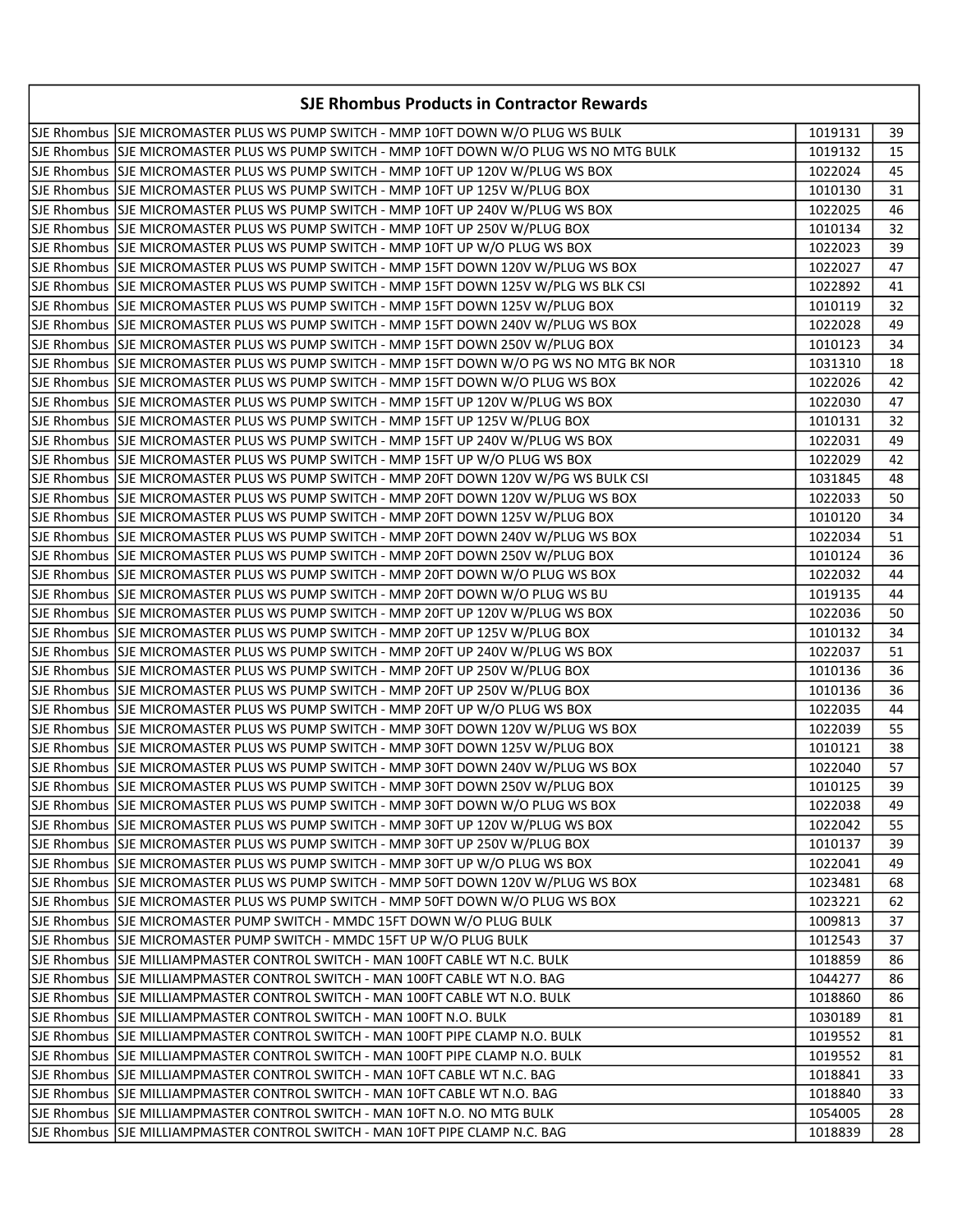| <b>SJE Rhombus Products in Contractor Rewards</b>                                           |         |       |
|---------------------------------------------------------------------------------------------|---------|-------|
| SJE Rhombus  SJE MILLIAMPMASTER CONTROL SWITCH - MAN 10FT PIPE CLAMP N.O. BAG               | 1018838 | 28    |
| SJE Rhombus  SJE MILLIAMPMASTER CONTROL SWITCH - MAN 10FT PIPE CLAMP N.O. BULK GLES         | 1057403 | 21    |
| SJE Rhombus  SJE MILLIAMPMASTER CONTROL SWITCH - MAN 150FT CABLE WT N.O. BULK               | 1035862 | 118   |
| ISJE Rhombus ISJE MILLIAMPMASTER CONTROL SWITCH - MAN 150FT PIPE CLAMP N.O. BAG             | 1034760 | 113   |
| SJE Rhombus  SJE MILLIAMPMASTER CONTROL SWITCH - MAN 15FT CABLE WT N.C. BAG                 | 1018845 | 35    |
| SJE Rhombus  SJE MILLIAMPMASTER CONTROL SWITCH - MAN 15FT CABLE WT N.C. BAG                 | 1018845 | 35    |
| lSJE Rhombus  SJE MILLIAMPMASTER CONTROL SWITCH - MAN 15FT CABLE WT N.O. BAG                | 1018844 | 35    |
| SJE Rhombus  SJE MILLIAMPMASTER CONTROL SWITCH - MAN 15FT PIPE CLAMP N.C. BAG               | 1018843 | 30    |
| SJE Rhombus  SJE MILLIAMPMASTER CONTROL SWITCH - MAN 15FT PIPE CLAMP N.O. BAG               | 1018842 | 30    |
| SJE Rhombus  SJE MILLIAMPMASTER CONTROL SWITCH - MAN 15FT PIPE CLAMP N.O. BAG               | 1018842 | 30    |
| lSJE Rhombus  SJE MILLIAMPMASTER CONTROL SWITCH - MAN 20FT CABLE WT MINI N.O. BULK          | 1057576 | 37    |
| SJE Rhombus  SJE MILLIAMPMASTER CONTROL SWITCH - MAN 20FT CABLE WT N.C. BAG                 | 1018849 | 38    |
| SJE Rhombus  SJE MILLIAMPMASTER CONTROL SWITCH - MAN 20FT CABLE WT N.C. BULK                | 1020509 | 38    |
| SJE Rhombus  SJE MILLIAMPMASTER CONTROL SWITCH - MAN 20FT CABLE WT N.O. BAG                 | 1018848 | 38    |
| SJE Rhombus  SJE MILLIAMPMASTER CONTROL SWITCH - MAN 20FT CABLE WT N.O. BAG                 | 1018848 | 38    |
| SJE Rhombus  SJE MILLIAMPMASTER CONTROL SWITCH - MAN 20FT CABLE WT N.O. BAG GRAR            | 1057650 | 34    |
| SJE Rhombus  SJE MILLIAMPMASTER CONTROL SWITCH - MAN 20FT CABLE WT N.O. BULK                | 1020508 | 38    |
| SJE Rhombus  SJE MILLIAMPMASTER CONTROL SWITCH - MAN 20FT N.O. BULK                         | 1035994 | 32    |
| SJE Rhombus  SJE MILLIAMPMASTER CONTROL SWITCH - MAN 20FT PIPE CLAMP N.C. BAG               | 1018847 | 32    |
| SJE Rhombus  SJE MILLIAMPMASTER CONTROL SWITCH - MAN 20FT PIPE CLAMP N.O. BAG               | 1018846 | 32    |
| ISJE Rhombus ISJE MILLIAMPMASTER CONTROL SWITCH - MAN 20FT PIPE CLAMP N.O. BULK             | 1030416 | 32    |
| SJE Rhombus  SJE MILLIAMPMASTER CONTROL SWITCH - MAN 30FT CABLE WT N.C. BAG                 | 1018853 | 42    |
| SJE Rhombus  SJE MILLIAMPMASTER CONTROL SWITCH - MAN 30FT CABLE WT N.C. BAG                 | 1018853 | 42    |
| SJE Rhombus  SJE MILLIAMPMASTER CONTROL SWITCH - MAN 30FT CABLE WT N.O. BAG                 | 1018852 | 42    |
| SJE Rhombus  SJE MILLIAMPMASTER CONTROL SWITCH - MAN 30FT CABLE WT N.O. BAG                 | 1018852 | 42    |
| SJE Rhombus  SJE MILLIAMPMASTER CONTROL SWITCH - MAN 30FT PIPE CLAMP N.C. BAG               | 1018851 | 37    |
| SJE Rhombus  SJE MILLIAMPMASTER CONTROL SWITCH - MAN 30FT PIPE CLAMP N.C. BAG               | 1018851 | 37    |
| SJE Rhombus  SJE MILLIAMPMASTER CONTROL SWITCH - MAN 30FT PIPE CLAMP N.O. BAG               | 1018850 | 37    |
| SJE Rhombus  SJE MILLIAMPMASTER CONTROL SWITCH - MAN 30FT PIPE CLAMP N.O. BAG               | 1018850 | 37    |
| SJE Rhombus SJE MILLIAMPMASTER CONTROL SWITCH - MAN 35FT CABLE WT N.O. BOX                  | 1037829 | 47    |
| SJE Rhombus  SJE MILLIAMPMASTER CONTROL SWITCH - MAN 40FT CABLE WT N.O. BAG                 | 1019969 | 49    |
| SJE Rhombus  SJE MILLIAMPMASTER CONTROL SWITCH - MAN 40FT PIPE CLAMP N.O BAG                | 1019204 | 43    |
| SJE Rhombus SJE MILLIAMPMASTER CONTROL SWITCH - MAN 40FT PIPE CLAMP N.O. BAG                | 1019204 | 43    |
| SJE Rhombus   SJE MILLIAMPMASTER CONTROL SWITCH - MAN 50FT CABLE WT N.C. BAG                | 1019346 | 55    |
| SJE Rhombus   SJE MILLIAMPMASTER CONTROL SWITCH - MAN 50FT CABLE WT N.O. BAG                | 1019345 | $-55$ |
| SJE Rhombus SJE MILLIAMPMASTER CONTROL SWITCH - MAN 50FT CABLE WT N.O. BAG                  | 1019345 | 55    |
| SJE Rhombus  SJE MILLIAMPMASTER CONTROL SWITCH - MAN 50FT CABLE WT N.O. BOX                 | 1019393 | 56    |
| SJE Rhombus  SJE MILLIAMPMASTER CONTROL SWITCH - MAN 50FT PIPE CLAMP N.C. BULK              | 1022419 | 50    |
| SJE Rhombus SJE MILLIAMPMASTER CONTROL SWITCH - MAN 50FT PIPE CLAMP N.O. BULK               | 1018854 | 50    |
| SJE Rhombus SJE MILLIAMPMASTER CONTROL SWITCH - MAN 60FT CABLE WT N.O. BAG                  | 1022572 | 61    |
| SJE Rhombus SJE MILLIAMPMASTER CONTROL SWITCH - MAN 60FT PIPE CLAMP N.C. BAG                | 1024845 | 56    |
| SJE Rhombus SJE MILLIAMPMASTER CONTROL SWITCH - MAN 60FT PIPE CLAMP N.O. BAG                | 1020217 | 56    |
| SJE Rhombus SJE MILLIAMPMASTER CONTROL SWITCH - MAN 75FT CABLE WT N.O. BULK                 | 1022586 | 71    |
| SJE Rhombus SJE MILLIAMPMASTER CONTROL SWITCH - MAN 75FT PIPE CLAMP N.O. BULK               | 1019469 | 65    |
| SJE Rhombus SJE MILLIAMPMASTER CONTROL SWITCH - MAN 80FT CABLE WT N.O. BAG                  | 1034849 | 74    |
| SJE Rhombus SJE MilliAmpMaster WPS Control Switch - 15ft Pipe Clamp 1062686                 | 1062686 | 37    |
| SJE Rhombus SJE MilliAmpMaster WPS Control Switch - 30ft Pipe Clamp 1062687                 | 1062687 | 45    |
| SJE Rhombus  SJE OIL SPOTTER AUTO PANEL - OIL SPOTTER AUTO SYSTEM W/ TAAB W/50 FT OIL PROBE | P21727  | 852   |
| SJE Rhombus  SJE OIL SPOTTER PANEL - OIL SPOTTER 230V SYSTEM W TA AB, UL SJE                | 1037723 | 852   |
| SJE Rhombus SJE OIL SPOTTER PANEL - OIL SPOTTER SYSTEM W TA AB, UL                          | 1033578 | 852   |
| SJE Rhombus SJE OIL SPOTTER PANEL - OIL SPOTTER SYSTEM W TA AB, UL GRAR                     | 1050848 | 852   |
| SJE Rhombus SJE OIL SPOTTER PANEL - OIL SPOTTER SYSTEM, UL                                  | 1033606 | 852   |
| SJE Rhombus   SJE OIL SPOTTER PANEL - OIL SPOTTER W/TAAB UL SJ W/50FT CBL                   | 1036286 | 852   |
|                                                                                             |         |       |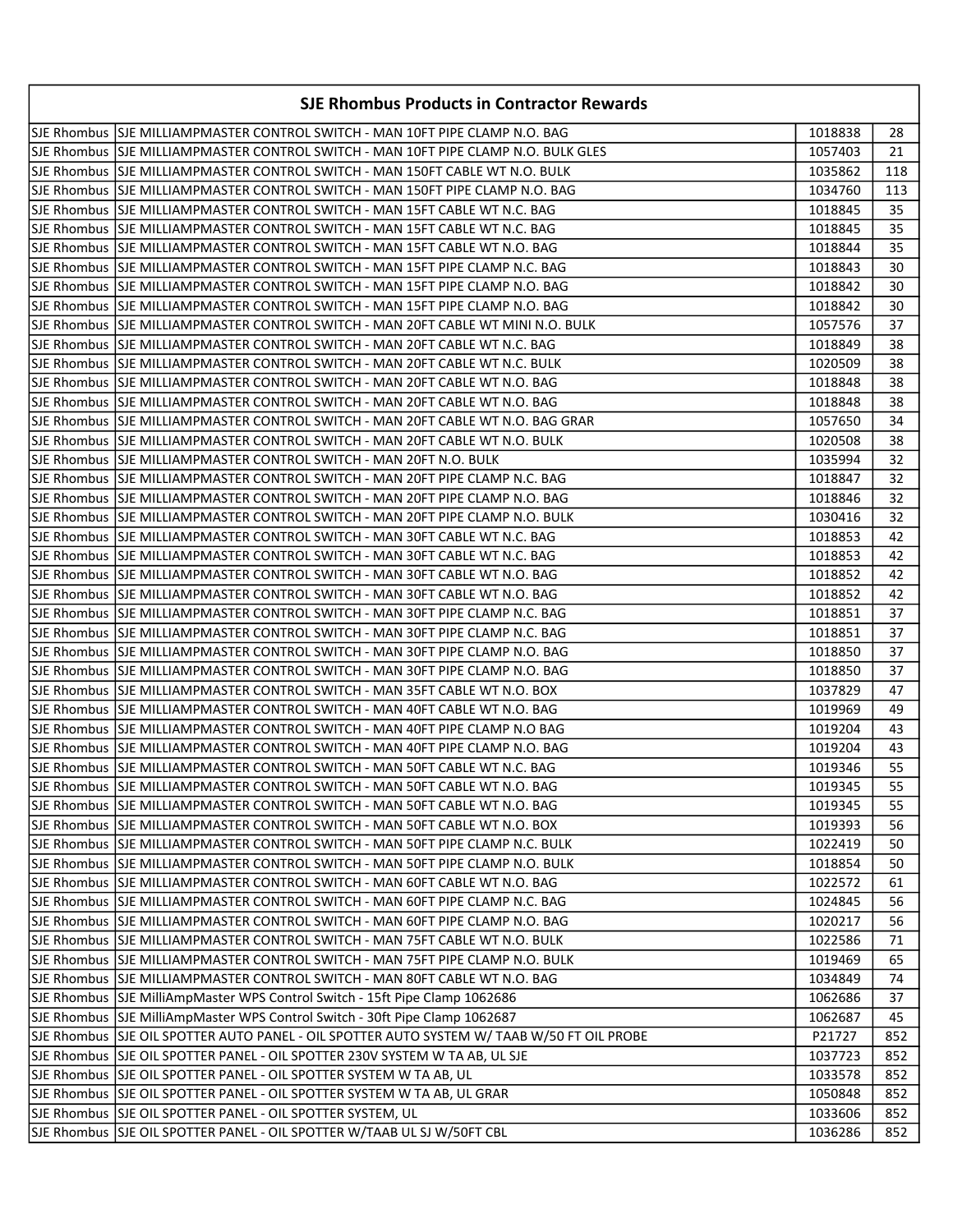| <b>SJE Rhombus Products in Contractor Rewards</b>                                     |               |      |
|---------------------------------------------------------------------------------------|---------------|------|
| SJE Rhombus SJE PANEL LINK CONTROLLER - PANEL LINK LIGHT, 3G/4G, NEMA 4X              | 1052166       | 2285 |
| SJE Rhombus SJE PANEL LINK CONTROLLER - PANEL LINK PREMIUM, 3G/4G, NEMA 4X            | 1052172       | 2285 |
|                                                                                       | <b>PMP-10</b> | 53   |
| SJE Rhombus  SJE PUMPMASTER PLUS PUMP SWITCH - GENERIC PMP 15FT                       | <b>PMP-15</b> | 56   |
| SJE Rhombus SJE PUMPMASTER PLUS PUMP SWITCH - GENERIC PMP 20FT                        | <b>PMP-20</b> | 60   |
|                                                                                       | <b>PMP-30</b> | 64   |
| SJE Rhombus  SJE PUMPMASTER PLUS PUMP SWITCH - PMP 10FT DOWN 120V W/PLUG BOX          | 1003232       | 59   |
| SJE Rhombus SJE PUMPMASTER PLUS PUMP SWITCH - PMP 10FT DOWN 120V W/PLUG BOX GRAR      | 1023524       | 50   |
| SJE Rhombus SJE PUMPMASTER PLUS PUMP SWITCH - PMP 10FT DOWN 230V W/PLUG BOX           | 1003233       | 61   |
| SJE Rhombus SJE PUMPMASTER PLUS PUMP SWITCH - PMP 10FT DOWN 230V W/PLUG BOX GRAR      | 1023526       | 52   |
| SJE Rhombus SJE PUMPMASTER PLUS PUMP SWITCH - PMP 10FT DOWN W/O PLUG BOX              | 1003235       | 54   |
| SJE Rhombus SJE PUMPMASTER PLUS PUMP SWITCH - PMP 10FT DOWN W/O PLUG BOX              | 1003235       | 54   |
| SJE Rhombus SJE PUMPMASTER PLUS PUMP SWITCH - PMP 10FT DOWN W/O PLUG BOX GRAR         | 1023528       | 46   |
| SJE Rhombus SJE PUMPMASTER PLUS PUMP SWITCH - PMP 10FT DOWN W/O PLUG BULK             | 1003236       | 53   |
| SJE Rhombus SJE PUMPMASTER PLUS PUMP SWITCH - PMP 10FT DOWN W/PLUG BULK MICHEL        | 1042565S      | 53   |
| SJE Rhombus SJE PUMPMASTER PLUS PUMP SWITCH - PMP 10FT UP 120V W/PLUG BOX             | 1003237       | 59   |
| SJE Rhombus SJJE PUMPMASTER PLUS PUMP SWITCH - PMP 10FT UP 120V W/PLUG BOX GRAR       | 1023525       | 50   |
| SJE Rhombus SJE PUMPMASTER PLUS PUMP SWITCH - PMP 10FT UP 120V W/PLUG BULK ACTN       | 1011907       | 53   |
| SJE Rhombus SJE PUMPMASTER PLUS PUMP SWITCH - PMP 10FT UP 230V W/PLUG BOX             | 1003239       | 61   |
| SJE Rhombus  SJE PUMPMASTER PLUS PUMP SWITCH - PMP 10FT UP 230V W/PLUG BOX GRAR       | 1023527       | 52   |
| SJE Rhombus SJE PUMPMASTER PLUS PUMP SWITCH - PMP 10FT UP W/O PLUG BOX                | 1003241       | 54   |
| SJE Rhombus SJE PUMPMASTER PLUS PUMP SWITCH - PMP 10FT UP W/O PLUG BOX GRAR           | 1023529       | 46   |
| SJE Rhombus SJE PUMPMASTER PLUS PUMP SWITCH - PMP 15FT DOWN 120V PLUG NO MTG BULK CSI | 1030871       | 61   |
| SJE Rhombus  SJE PUMPMASTER PLUS PUMP SWITCH - PMP 15FT DOWN 120V W/PLUG BOX          | 1003243       | 62   |
| SJE Rhombus SJE PUMPMASTER PLUS PUMP SWITCH - PMP 15FT DOWN 120V W/PLUG BOX GRAR      | 1023530       | 52   |
| SJE Rhombus SJE PUMPMASTER PLUS PUMP SWITCH - PMP 15FT DOWN 230V W/PLUG BOX           | 1003245       | 63   |
| SJE Rhombus SJE PUMPMASTER PLUS PUMP SWITCH - PMP 15FT DOWN 230V W/PLUG BOX GRAR      | 1023532       | 54   |
| SJE Rhombus SJE PUMPMASTER PLUS PUMP SWITCH - PMP 15FT DOWN W/O PLUG BOX              | 1003247       | 56   |
| SJE Rhombus SJE PUMPMASTER PLUS PUMP SWITCH - PMP 15FT DOWN W/O PLUG BOX GRAR         | 1023534       | 48   |
| SJE Rhombus SJE PUMPMASTER PLUS PUMP SWITCH - PMP 15FT DOWN W/O PLUG NO MTG BULK CSI  | 1029998       | 56   |
| SJE Rhombus SJE PUMPMASTER PLUS PUMP SWITCH - PMP 15FT UP 120V W/PLUG BOX             | 1003249       | 62   |
| SJE Rhombus SJE PUMPMASTER PLUS PUMP SWITCH - PMP 15FT UP 120V W/PLUG BOX             | 1003249       | 62   |
| SJE Rhombus SJE PUMPMASTER PLUS PUMP SWITCH - PMP 15FT UP 120V W/PLUG BOX GRAR        | 1023531       | 52   |
| SJE Rhombus SJE PUMPMASTER PLUS PUMP SWITCH - PMP 15FT UP 230V W/PLUG BOX             | 1003251       | 63   |
| SJE Rhombus SJE PUMPMASTER PLUS PUMP SWITCH - PMP 15FT UP 230V W/PLUG BOX GRAR        | 1023533       | 54   |
| SJE Rhombus SJE PUMPMASTER PLUS PUMP SWITCH - PMP 15FT UP W/O PLUG BOX                | 1003253       | 56   |
| SJE Rhombus SJE PUMPMASTER PLUS PUMP SWITCH - PMP 15FT UP W/O PLUG BOX GRAR           | 1023535       | 48   |
|                                                                                       | 1003254       | 56   |
| SJE Rhombus SJE PUMPMASTER PLUS PUMP SWITCH - PMP 20FT DN 120VPLUG NO MTG BLK CSI     | 1024102       | 60   |
| SJE Rhombus SJE PUMPMASTER PLUS PUMP SWITCH - PMP 20FT DN 230VPLUG NO MTG BLK CSI     | 1025773       | 60   |
| SJE Rhombus  SJE PUMPMASTER PLUS PUMP SWITCH - PMP 20FT DN W/O PLUG NO MTG BLK CSI    | 1024103       | 60   |
| SJE Rhombus SJE PUMPMASTER PLUS PUMP SWITCH - PMP 20FT DOWN 120V W/PLUG BOX           | 1003255       | 64   |
| SJE Rhombus SJE PUMPMASTER PLUS PUMP SWITCH - PMP 20FT DOWN 120V W/PLUG BOX GRAR      | 1023565       | 55   |
| SJE Rhombus SJE PUMPMASTER PLUS PUMP SWITCH - PMP 20FT DOWN 120V W/PLUG BULK          | 1003256       | 64   |
| SJE Rhombus SJE PUMPMASTER PLUS PUMP SWITCH - PMP 20FT DOWN 230V PLUG NO MTG BULK     | 1062474       | 65   |
| SJE Rhombus SJE PUMPMASTER PLUS PUMP SWITCH - PMP 20FT DOWN 230V W/PLG NO MTG BAG     | 1017291       | 65   |
| SJE Rhombus SJE PUMPMASTER PLUS PUMP SWITCH - PMP 20FT DOWN 230V W/PLUG BOX           | 1003257       | 66   |
| SJE Rhombus SJE PUMPMASTER PLUS PUMP SWITCH - PMP 20FT DOWN 230V W/PLUG BOX GRAR      | 1023537       | 56   |
| SJE Rhombus SJJE PUMPMASTER PLUS PUMP SWITCH - PMP 20FT DOWN 230V W/PLUG BULK         | 1003258       | 65   |
| SJE Rhombus SJE PUMPMASTER PLUS PUMP SWITCH - PMP 20FT DOWN 230V W/PLUG BULK WEIL     | 1006550       | 60   |
| SJE Rhombus SJE PUMPMASTER PLUS PUMP SWITCH - PMP 20FT DOWN 230V W/PLUG W/CW BOX      | 1030693       | 73   |
| SJE Rhombus SJE PUMPMASTER PLUS PUMP SWITCH - PMP 20FT DOWN W/O PLUG BOX              | 1003259       | 59   |
| SJE Rhombus SJE PUMPMASTER PLUS PUMP SWITCH - PMP 20FT DOWN W/O PLUG BOX GRAR         | 1023539       | 50   |
|                                                                                       |               |      |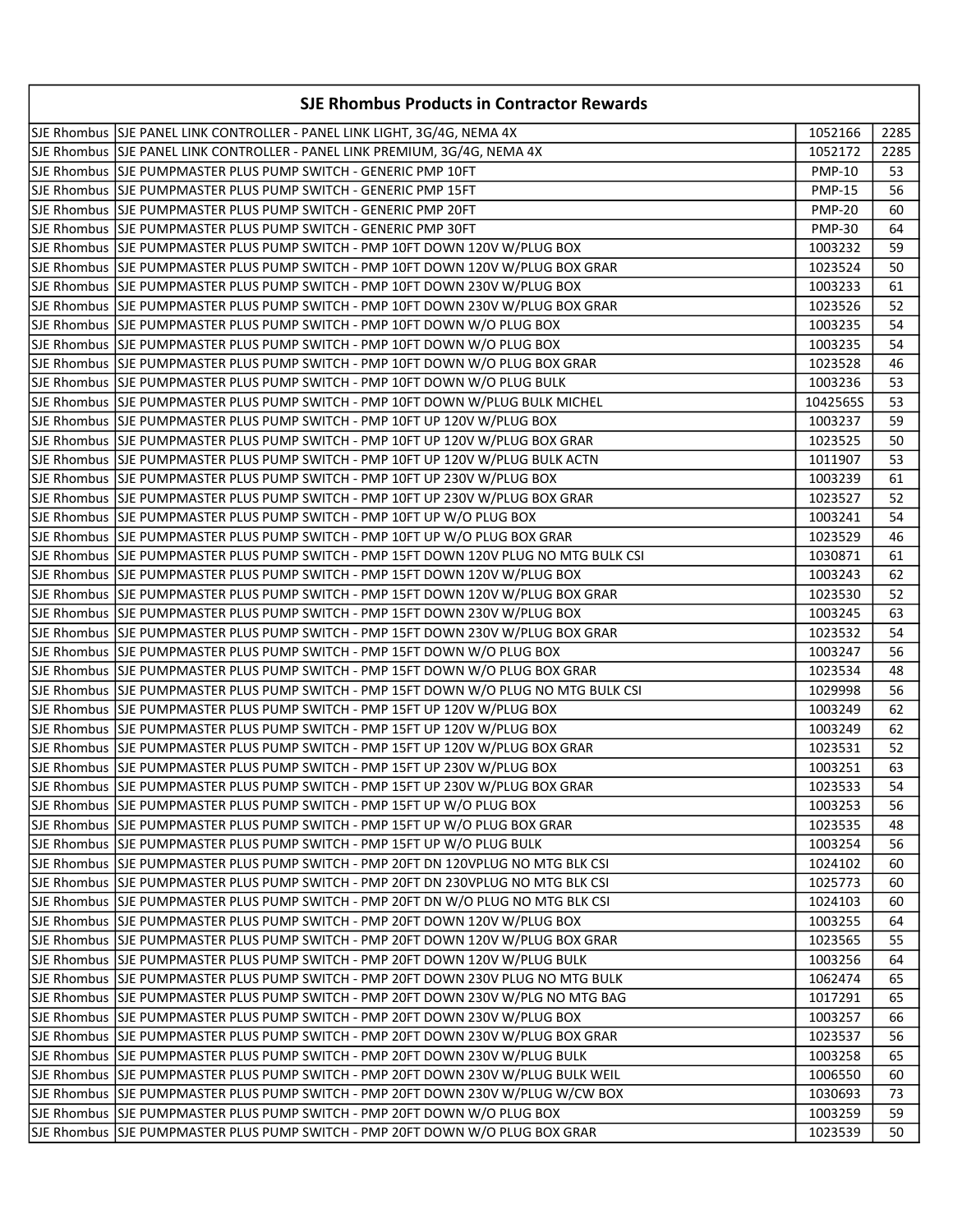| SJE Rhombus SJE PUMPMASTER PLUS PUMP SWITCH - PMP 20FT DWN 230V W/PG BK MONH ROHS<br>1011156<br>60<br>SJE Rhombus SJE PUMPMASTER PLUS PUMP SWITCH - PMP 20FT UP 120V W/PLUG BOX<br>1003261<br>64<br>SJE Rhombus SJE PUMPMASTER PLUS PUMP SWITCH - PMP 20FT UP 120V W/PLUG BOX<br>1003261<br>64<br>SJE Rhombus  SJE PUMPMASTER PLUS PUMP SWITCH - PMP 20FT UP 120V W/PLUG BOX GRAR<br>1023536<br>55<br>SJE Rhombus SJE PUMPMASTER PLUS PUMP SWITCH - PMP 20FT UP 230V W/PLUG BOX<br>1003263<br>66<br>SJE Rhombus SJE PUMPMASTER PLUS PUMP SWITCH - PMP 20FT UP 230V W/PLUG BOX GRAR<br>56<br>1023538<br>SJE Rhombus SJE PUMPMASTER PLUS PUMP SWITCH - PMP 20FT UP W/O PLUG BOX<br>59<br>1003265<br>SJE Rhombus SJE PUMPMASTER PLUS PUMP SWITCH - PMP 20FT UP W/O PLUG BOX BOX<br>60<br>1023541<br>SJE Rhombus SJE PUMPMASTER PLUS PUMP SWITCH - PMP 2FT DOWN W/O PLUG BULK HUNL<br>1021588S<br>42<br>SJE Rhombus SJE PUMPMASTER PLUS PUMP SWITCH - PMP 30FT DOWN 120V W/PLUG BOX<br>70<br>1003267<br>SJE Rhombus SJE PUMPMASTER PLUS PUMP SWITCH - PMP 30FT DOWN 120V W/PLUG BOX GRAR<br>64<br>1023542<br>SJE Rhombus SJE PUMPMASTER PLUS PUMP SWITCH - PMP 30FT DOWN 120V W/PLUG BOX KOSN<br>1037662<br>64<br>SJE Rhombus SJE PUMPMASTER PLUS PUMP SWITCH - PMP 30FT DOWN 120V W/PLUG BOX WACR<br>64<br>1010361<br>SJE Rhombus SJE PUMPMASTER PLUS PUMP SWITCH - PMP 30FT DOWN 120V W/PLUG BULK<br>70<br>1003268<br>71<br>SJE Rhombus SJE PUMPMASTER PLUS PUMP SWITCH - PMP 30FT DOWN 230V W/PLUG BOX<br>1003269<br>64<br>SJE Rhombus SJE PUMPMASTER PLUS PUMP SWITCH - PMP 30FT DOWN 230V W/PLUG BOX GRAR<br>1023544<br>SJE Rhombus SJE PUMPMASTER PLUS PUMP SWITCH - PMP 30FT DOWN 230V W/PLUG BOX WACR<br>1010362<br>64<br>SJE Rhombus SJE PUMPMASTER PLUS PUMP SWITCH - PMP 30FT DOWN W/O PLUG BOX<br>1003271<br>65<br>SJE Rhombus SJE PUMPMASTER PLUS PUMP SWITCH - PMP 30FT DOWN W/O PLUG BOX<br>65<br>1003271<br>SJE Rhombus SJE PUMPMASTER PLUS PUMP SWITCH - PMP 30FT DOWN W/O PLUG BOX GRAR<br>1023546<br>64<br>SJE Rhombus SJE PUMPMASTER PLUS PUMP SWITCH - PMP 30FT DOWN W/O PLUG BULK RGF<br>1004687<br>64<br>SJE Rhombus SJE PUMPMASTER PLUS PUMP SWITCH - PMP 30FT DOWN W/O PLUG BULK WATO<br>64<br>1023384<br>SJE Rhombus SJE PUMPMASTER PLUS PUMP SWITCH - PMP 30FT DWN 230V W/PG MONH ROHS<br>64<br>1011157<br>SJE Rhombus SJE PUMPMASTER PLUS PUMP SWITCH - PMP 30FT UP 120V W/PLUG BOX<br>70<br>1003273<br>SJE Rhombus SJE PUMPMASTER PLUS PUMP SWITCH - PMP 30FT UP 120V W/PLUG BOX GRAR<br>64<br>1023543<br>SJE Rhombus SJE PUMPMASTER PLUS PUMP SWITCH - PMP 30FT UP 120V W/PLUG BULK<br>1003274<br>70<br>SJE Rhombus SJE PUMPMASTER PLUS PUMP SWITCH - PMP 30FT UP 230V W/PLUG BOX<br>71<br>1003275<br>SJE Rhombus SJE PUMPMASTER PLUS PUMP SWITCH - PMP 30FT UP 230V W/PLUG BOX GRAR<br>1023545<br>64<br>SJE Rhombus SJE PUMPMASTER PLUS PUMP SWITCH - PMP 30FT UP W/O PLUG BOX<br>1003277<br>65<br>SJE Rhombus SJE PUMPMASTER PLUS PUMP SWITCH - PMP 30FT UP W/O PLUG BOX GRAR<br>1023547<br>64<br>SJE Rhombus SJE PUMPMASTER PLUS PUMP SWITCH - PMP 30FT UP W/O PLUG BULK RGF<br>64<br>1004688<br>SJE Rhombus SJE PUMPMASTER PLUS PUMP SWITCH - PMP 35FT DOWN 230V PLUG NO MTG BULK<br>1062476<br>76<br>SJE Rhombus SJE PUMPMASTER PLUS PUMP SWITCH - PMP 40FT DOWN 230V W/PLUG BOX KOSN<br>1037663<br>67<br>SJE Rhombus  SJE PUMPMASTER PLUS PUMP SWITCH - PMP 50FT DOWN 120V W/PLUG BOX<br>1009933<br>93<br>SJE Rhombus SJE PUMPMASTER PLUS PUMP SWITCH - PMP 50FT DOWN W/O PLUG BOX<br>1030625<br>87<br> SJE Rhombus  SJE PUMPMASTER PLUS PUMP SWITCH - PMP 50FT DOWN W/O PLUG NO MTG BAG<br>1017290<br>87<br>SJE Rhombus SJE PUMPMASTER PLUS PUMP SWITCH - PMP 50FT UP W/O PLUG BOX<br>1047551<br>87<br>SJE Rhombus SJE PUMPMASTER PLUS PUMP SWITCH - PMP 60FT DOWN W/O PLUG BOX<br>1033179<br>99<br>SJE Rhombus SJE PUMPMASTER PLUS PUMP SWITCH - PMP 6FT DOWN 120V W/PLUG BOX<br>59<br>1041993<br>SJE Rhombus SJJE PUMPMASTER PLUS PUMP SWITCH - PMP 6FT DOWN W/O PLUG NO MTG BULK<br>53<br>1060458<br>SJE Rhombus SJE PUMPMASTER PLUS PUMP SWITCH - PMP 70FT DOWN W/O PLUG BOX<br>1030380<br>110<br>SJE Rhombus SJE PUMPMASTER PLUS PUMP SWITCH - PMPQF 15FT DOWN 120V W/PLUG BOX<br>1036797<br>64<br>SJE Rhombus   SJE PUMPMASTER PUMP SWITCH - GENERIC PM 10FT<br>39<br>PM-10<br>SJE Rhombus SJE PUMPMASTER PUMP SWITCH - GENERIC PM 15FT<br>PM-15<br>43<br>SJE Rhombus SJE PUMPMASTER PUMP SWITCH - GENERIC PM 20FT<br><b>PM-20</b><br>45<br>SJE Rhombus   SJE PUMPMASTER PUMP SWITCH - GENERIC PM 30FT<br>PM-30<br>50<br>SJE Rhombus SJE PUMPMASTER PUMP SWITCH - PM 100FT DOWN W/O PLUG BOX<br>1058682<br>94<br>1031334<br>45<br>1002630<br>45<br>SJE Rhombus SJE PUMPMASTER PUMP SWITCH - PM 10FT DOWN 120V W/PLUG BOX GRAR<br>1023502<br>37<br>SJE Rhombus SJE PUMPMASTER PUMP SWITCH - PM 10FT DOWN 120V W/PLUG BULK<br>1002643<br>45<br>SJE Rhombus  SJE PUMPMASTER PUMP SWITCH - PM 10FT DOWN 120V W/PLUG BULK ACTN<br>1005642<br>39<br>SJE Rhombus SJE PUMPMASTER PUMP SWITCH - PM 10FT DOWN 120V W/PLUG NO MTG BULK<br>1057265<br>44 | <b>SJE Rhombus Products in Contractor Rewards</b> |  |
|-------------------------------------------------------------------------------------------------------------------------------------------------------------------------------------------------------------------------------------------------------------------------------------------------------------------------------------------------------------------------------------------------------------------------------------------------------------------------------------------------------------------------------------------------------------------------------------------------------------------------------------------------------------------------------------------------------------------------------------------------------------------------------------------------------------------------------------------------------------------------------------------------------------------------------------------------------------------------------------------------------------------------------------------------------------------------------------------------------------------------------------------------------------------------------------------------------------------------------------------------------------------------------------------------------------------------------------------------------------------------------------------------------------------------------------------------------------------------------------------------------------------------------------------------------------------------------------------------------------------------------------------------------------------------------------------------------------------------------------------------------------------------------------------------------------------------------------------------------------------------------------------------------------------------------------------------------------------------------------------------------------------------------------------------------------------------------------------------------------------------------------------------------------------------------------------------------------------------------------------------------------------------------------------------------------------------------------------------------------------------------------------------------------------------------------------------------------------------------------------------------------------------------------------------------------------------------------------------------------------------------------------------------------------------------------------------------------------------------------------------------------------------------------------------------------------------------------------------------------------------------------------------------------------------------------------------------------------------------------------------------------------------------------------------------------------------------------------------------------------------------------------------------------------------------------------------------------------------------------------------------------------------------------------------------------------------------------------------------------------------------------------------------------------------------------------------------------------------------------------------------------------------------------------------------------------------------------------------------------------------------------------------------------------------------------------------------------------------------------------------------------------------------------------------------------------------------------------------------------------------------------------------------------------------------------------------------------------------------------------------------------------------------------------------------------------------------------------------------------------------------------------------------------------------------------------------------------------------------------------------------------------------------------------------------------------------------------------------------------------------------------------------------------------------------------------------------------------------------------------------------------------------------------------------------------------------------------------------------------------------------------------------------------------------------------------------------------------------------------------------------------------------------------------------------------------------------------------------------------------------------------------------------------------------------------------------------------------------------------------------------------------------------------------------------------------------------------|---------------------------------------------------|--|
|                                                                                                                                                                                                                                                                                                                                                                                                                                                                                                                                                                                                                                                                                                                                                                                                                                                                                                                                                                                                                                                                                                                                                                                                                                                                                                                                                                                                                                                                                                                                                                                                                                                                                                                                                                                                                                                                                                                                                                                                                                                                                                                                                                                                                                                                                                                                                                                                                                                                                                                                                                                                                                                                                                                                                                                                                                                                                                                                                                                                                                                                                                                                                                                                                                                                                                                                                                                                                                                                                                                                                                                                                                                                                                                                                                                                                                                                                                                                                                                                                                                                                                                                                                                                                                                                                                                                                                                                                                                                                                                                                                                                                                                                                                                                                                                                                                                                                                                                                                                                                                                                                     |                                                   |  |
|                                                                                                                                                                                                                                                                                                                                                                                                                                                                                                                                                                                                                                                                                                                                                                                                                                                                                                                                                                                                                                                                                                                                                                                                                                                                                                                                                                                                                                                                                                                                                                                                                                                                                                                                                                                                                                                                                                                                                                                                                                                                                                                                                                                                                                                                                                                                                                                                                                                                                                                                                                                                                                                                                                                                                                                                                                                                                                                                                                                                                                                                                                                                                                                                                                                                                                                                                                                                                                                                                                                                                                                                                                                                                                                                                                                                                                                                                                                                                                                                                                                                                                                                                                                                                                                                                                                                                                                                                                                                                                                                                                                                                                                                                                                                                                                                                                                                                                                                                                                                                                                                                     |                                                   |  |
|                                                                                                                                                                                                                                                                                                                                                                                                                                                                                                                                                                                                                                                                                                                                                                                                                                                                                                                                                                                                                                                                                                                                                                                                                                                                                                                                                                                                                                                                                                                                                                                                                                                                                                                                                                                                                                                                                                                                                                                                                                                                                                                                                                                                                                                                                                                                                                                                                                                                                                                                                                                                                                                                                                                                                                                                                                                                                                                                                                                                                                                                                                                                                                                                                                                                                                                                                                                                                                                                                                                                                                                                                                                                                                                                                                                                                                                                                                                                                                                                                                                                                                                                                                                                                                                                                                                                                                                                                                                                                                                                                                                                                                                                                                                                                                                                                                                                                                                                                                                                                                                                                     |                                                   |  |
|                                                                                                                                                                                                                                                                                                                                                                                                                                                                                                                                                                                                                                                                                                                                                                                                                                                                                                                                                                                                                                                                                                                                                                                                                                                                                                                                                                                                                                                                                                                                                                                                                                                                                                                                                                                                                                                                                                                                                                                                                                                                                                                                                                                                                                                                                                                                                                                                                                                                                                                                                                                                                                                                                                                                                                                                                                                                                                                                                                                                                                                                                                                                                                                                                                                                                                                                                                                                                                                                                                                                                                                                                                                                                                                                                                                                                                                                                                                                                                                                                                                                                                                                                                                                                                                                                                                                                                                                                                                                                                                                                                                                                                                                                                                                                                                                                                                                                                                                                                                                                                                                                     |                                                   |  |
|                                                                                                                                                                                                                                                                                                                                                                                                                                                                                                                                                                                                                                                                                                                                                                                                                                                                                                                                                                                                                                                                                                                                                                                                                                                                                                                                                                                                                                                                                                                                                                                                                                                                                                                                                                                                                                                                                                                                                                                                                                                                                                                                                                                                                                                                                                                                                                                                                                                                                                                                                                                                                                                                                                                                                                                                                                                                                                                                                                                                                                                                                                                                                                                                                                                                                                                                                                                                                                                                                                                                                                                                                                                                                                                                                                                                                                                                                                                                                                                                                                                                                                                                                                                                                                                                                                                                                                                                                                                                                                                                                                                                                                                                                                                                                                                                                                                                                                                                                                                                                                                                                     |                                                   |  |
|                                                                                                                                                                                                                                                                                                                                                                                                                                                                                                                                                                                                                                                                                                                                                                                                                                                                                                                                                                                                                                                                                                                                                                                                                                                                                                                                                                                                                                                                                                                                                                                                                                                                                                                                                                                                                                                                                                                                                                                                                                                                                                                                                                                                                                                                                                                                                                                                                                                                                                                                                                                                                                                                                                                                                                                                                                                                                                                                                                                                                                                                                                                                                                                                                                                                                                                                                                                                                                                                                                                                                                                                                                                                                                                                                                                                                                                                                                                                                                                                                                                                                                                                                                                                                                                                                                                                                                                                                                                                                                                                                                                                                                                                                                                                                                                                                                                                                                                                                                                                                                                                                     |                                                   |  |
|                                                                                                                                                                                                                                                                                                                                                                                                                                                                                                                                                                                                                                                                                                                                                                                                                                                                                                                                                                                                                                                                                                                                                                                                                                                                                                                                                                                                                                                                                                                                                                                                                                                                                                                                                                                                                                                                                                                                                                                                                                                                                                                                                                                                                                                                                                                                                                                                                                                                                                                                                                                                                                                                                                                                                                                                                                                                                                                                                                                                                                                                                                                                                                                                                                                                                                                                                                                                                                                                                                                                                                                                                                                                                                                                                                                                                                                                                                                                                                                                                                                                                                                                                                                                                                                                                                                                                                                                                                                                                                                                                                                                                                                                                                                                                                                                                                                                                                                                                                                                                                                                                     |                                                   |  |
|                                                                                                                                                                                                                                                                                                                                                                                                                                                                                                                                                                                                                                                                                                                                                                                                                                                                                                                                                                                                                                                                                                                                                                                                                                                                                                                                                                                                                                                                                                                                                                                                                                                                                                                                                                                                                                                                                                                                                                                                                                                                                                                                                                                                                                                                                                                                                                                                                                                                                                                                                                                                                                                                                                                                                                                                                                                                                                                                                                                                                                                                                                                                                                                                                                                                                                                                                                                                                                                                                                                                                                                                                                                                                                                                                                                                                                                                                                                                                                                                                                                                                                                                                                                                                                                                                                                                                                                                                                                                                                                                                                                                                                                                                                                                                                                                                                                                                                                                                                                                                                                                                     |                                                   |  |
|                                                                                                                                                                                                                                                                                                                                                                                                                                                                                                                                                                                                                                                                                                                                                                                                                                                                                                                                                                                                                                                                                                                                                                                                                                                                                                                                                                                                                                                                                                                                                                                                                                                                                                                                                                                                                                                                                                                                                                                                                                                                                                                                                                                                                                                                                                                                                                                                                                                                                                                                                                                                                                                                                                                                                                                                                                                                                                                                                                                                                                                                                                                                                                                                                                                                                                                                                                                                                                                                                                                                                                                                                                                                                                                                                                                                                                                                                                                                                                                                                                                                                                                                                                                                                                                                                                                                                                                                                                                                                                                                                                                                                                                                                                                                                                                                                                                                                                                                                                                                                                                                                     |                                                   |  |
|                                                                                                                                                                                                                                                                                                                                                                                                                                                                                                                                                                                                                                                                                                                                                                                                                                                                                                                                                                                                                                                                                                                                                                                                                                                                                                                                                                                                                                                                                                                                                                                                                                                                                                                                                                                                                                                                                                                                                                                                                                                                                                                                                                                                                                                                                                                                                                                                                                                                                                                                                                                                                                                                                                                                                                                                                                                                                                                                                                                                                                                                                                                                                                                                                                                                                                                                                                                                                                                                                                                                                                                                                                                                                                                                                                                                                                                                                                                                                                                                                                                                                                                                                                                                                                                                                                                                                                                                                                                                                                                                                                                                                                                                                                                                                                                                                                                                                                                                                                                                                                                                                     |                                                   |  |
|                                                                                                                                                                                                                                                                                                                                                                                                                                                                                                                                                                                                                                                                                                                                                                                                                                                                                                                                                                                                                                                                                                                                                                                                                                                                                                                                                                                                                                                                                                                                                                                                                                                                                                                                                                                                                                                                                                                                                                                                                                                                                                                                                                                                                                                                                                                                                                                                                                                                                                                                                                                                                                                                                                                                                                                                                                                                                                                                                                                                                                                                                                                                                                                                                                                                                                                                                                                                                                                                                                                                                                                                                                                                                                                                                                                                                                                                                                                                                                                                                                                                                                                                                                                                                                                                                                                                                                                                                                                                                                                                                                                                                                                                                                                                                                                                                                                                                                                                                                                                                                                                                     |                                                   |  |
|                                                                                                                                                                                                                                                                                                                                                                                                                                                                                                                                                                                                                                                                                                                                                                                                                                                                                                                                                                                                                                                                                                                                                                                                                                                                                                                                                                                                                                                                                                                                                                                                                                                                                                                                                                                                                                                                                                                                                                                                                                                                                                                                                                                                                                                                                                                                                                                                                                                                                                                                                                                                                                                                                                                                                                                                                                                                                                                                                                                                                                                                                                                                                                                                                                                                                                                                                                                                                                                                                                                                                                                                                                                                                                                                                                                                                                                                                                                                                                                                                                                                                                                                                                                                                                                                                                                                                                                                                                                                                                                                                                                                                                                                                                                                                                                                                                                                                                                                                                                                                                                                                     |                                                   |  |
|                                                                                                                                                                                                                                                                                                                                                                                                                                                                                                                                                                                                                                                                                                                                                                                                                                                                                                                                                                                                                                                                                                                                                                                                                                                                                                                                                                                                                                                                                                                                                                                                                                                                                                                                                                                                                                                                                                                                                                                                                                                                                                                                                                                                                                                                                                                                                                                                                                                                                                                                                                                                                                                                                                                                                                                                                                                                                                                                                                                                                                                                                                                                                                                                                                                                                                                                                                                                                                                                                                                                                                                                                                                                                                                                                                                                                                                                                                                                                                                                                                                                                                                                                                                                                                                                                                                                                                                                                                                                                                                                                                                                                                                                                                                                                                                                                                                                                                                                                                                                                                                                                     |                                                   |  |
|                                                                                                                                                                                                                                                                                                                                                                                                                                                                                                                                                                                                                                                                                                                                                                                                                                                                                                                                                                                                                                                                                                                                                                                                                                                                                                                                                                                                                                                                                                                                                                                                                                                                                                                                                                                                                                                                                                                                                                                                                                                                                                                                                                                                                                                                                                                                                                                                                                                                                                                                                                                                                                                                                                                                                                                                                                                                                                                                                                                                                                                                                                                                                                                                                                                                                                                                                                                                                                                                                                                                                                                                                                                                                                                                                                                                                                                                                                                                                                                                                                                                                                                                                                                                                                                                                                                                                                                                                                                                                                                                                                                                                                                                                                                                                                                                                                                                                                                                                                                                                                                                                     |                                                   |  |
|                                                                                                                                                                                                                                                                                                                                                                                                                                                                                                                                                                                                                                                                                                                                                                                                                                                                                                                                                                                                                                                                                                                                                                                                                                                                                                                                                                                                                                                                                                                                                                                                                                                                                                                                                                                                                                                                                                                                                                                                                                                                                                                                                                                                                                                                                                                                                                                                                                                                                                                                                                                                                                                                                                                                                                                                                                                                                                                                                                                                                                                                                                                                                                                                                                                                                                                                                                                                                                                                                                                                                                                                                                                                                                                                                                                                                                                                                                                                                                                                                                                                                                                                                                                                                                                                                                                                                                                                                                                                                                                                                                                                                                                                                                                                                                                                                                                                                                                                                                                                                                                                                     |                                                   |  |
|                                                                                                                                                                                                                                                                                                                                                                                                                                                                                                                                                                                                                                                                                                                                                                                                                                                                                                                                                                                                                                                                                                                                                                                                                                                                                                                                                                                                                                                                                                                                                                                                                                                                                                                                                                                                                                                                                                                                                                                                                                                                                                                                                                                                                                                                                                                                                                                                                                                                                                                                                                                                                                                                                                                                                                                                                                                                                                                                                                                                                                                                                                                                                                                                                                                                                                                                                                                                                                                                                                                                                                                                                                                                                                                                                                                                                                                                                                                                                                                                                                                                                                                                                                                                                                                                                                                                                                                                                                                                                                                                                                                                                                                                                                                                                                                                                                                                                                                                                                                                                                                                                     |                                                   |  |
|                                                                                                                                                                                                                                                                                                                                                                                                                                                                                                                                                                                                                                                                                                                                                                                                                                                                                                                                                                                                                                                                                                                                                                                                                                                                                                                                                                                                                                                                                                                                                                                                                                                                                                                                                                                                                                                                                                                                                                                                                                                                                                                                                                                                                                                                                                                                                                                                                                                                                                                                                                                                                                                                                                                                                                                                                                                                                                                                                                                                                                                                                                                                                                                                                                                                                                                                                                                                                                                                                                                                                                                                                                                                                                                                                                                                                                                                                                                                                                                                                                                                                                                                                                                                                                                                                                                                                                                                                                                                                                                                                                                                                                                                                                                                                                                                                                                                                                                                                                                                                                                                                     |                                                   |  |
|                                                                                                                                                                                                                                                                                                                                                                                                                                                                                                                                                                                                                                                                                                                                                                                                                                                                                                                                                                                                                                                                                                                                                                                                                                                                                                                                                                                                                                                                                                                                                                                                                                                                                                                                                                                                                                                                                                                                                                                                                                                                                                                                                                                                                                                                                                                                                                                                                                                                                                                                                                                                                                                                                                                                                                                                                                                                                                                                                                                                                                                                                                                                                                                                                                                                                                                                                                                                                                                                                                                                                                                                                                                                                                                                                                                                                                                                                                                                                                                                                                                                                                                                                                                                                                                                                                                                                                                                                                                                                                                                                                                                                                                                                                                                                                                                                                                                                                                                                                                                                                                                                     |                                                   |  |
|                                                                                                                                                                                                                                                                                                                                                                                                                                                                                                                                                                                                                                                                                                                                                                                                                                                                                                                                                                                                                                                                                                                                                                                                                                                                                                                                                                                                                                                                                                                                                                                                                                                                                                                                                                                                                                                                                                                                                                                                                                                                                                                                                                                                                                                                                                                                                                                                                                                                                                                                                                                                                                                                                                                                                                                                                                                                                                                                                                                                                                                                                                                                                                                                                                                                                                                                                                                                                                                                                                                                                                                                                                                                                                                                                                                                                                                                                                                                                                                                                                                                                                                                                                                                                                                                                                                                                                                                                                                                                                                                                                                                                                                                                                                                                                                                                                                                                                                                                                                                                                                                                     |                                                   |  |
|                                                                                                                                                                                                                                                                                                                                                                                                                                                                                                                                                                                                                                                                                                                                                                                                                                                                                                                                                                                                                                                                                                                                                                                                                                                                                                                                                                                                                                                                                                                                                                                                                                                                                                                                                                                                                                                                                                                                                                                                                                                                                                                                                                                                                                                                                                                                                                                                                                                                                                                                                                                                                                                                                                                                                                                                                                                                                                                                                                                                                                                                                                                                                                                                                                                                                                                                                                                                                                                                                                                                                                                                                                                                                                                                                                                                                                                                                                                                                                                                                                                                                                                                                                                                                                                                                                                                                                                                                                                                                                                                                                                                                                                                                                                                                                                                                                                                                                                                                                                                                                                                                     |                                                   |  |
|                                                                                                                                                                                                                                                                                                                                                                                                                                                                                                                                                                                                                                                                                                                                                                                                                                                                                                                                                                                                                                                                                                                                                                                                                                                                                                                                                                                                                                                                                                                                                                                                                                                                                                                                                                                                                                                                                                                                                                                                                                                                                                                                                                                                                                                                                                                                                                                                                                                                                                                                                                                                                                                                                                                                                                                                                                                                                                                                                                                                                                                                                                                                                                                                                                                                                                                                                                                                                                                                                                                                                                                                                                                                                                                                                                                                                                                                                                                                                                                                                                                                                                                                                                                                                                                                                                                                                                                                                                                                                                                                                                                                                                                                                                                                                                                                                                                                                                                                                                                                                                                                                     |                                                   |  |
|                                                                                                                                                                                                                                                                                                                                                                                                                                                                                                                                                                                                                                                                                                                                                                                                                                                                                                                                                                                                                                                                                                                                                                                                                                                                                                                                                                                                                                                                                                                                                                                                                                                                                                                                                                                                                                                                                                                                                                                                                                                                                                                                                                                                                                                                                                                                                                                                                                                                                                                                                                                                                                                                                                                                                                                                                                                                                                                                                                                                                                                                                                                                                                                                                                                                                                                                                                                                                                                                                                                                                                                                                                                                                                                                                                                                                                                                                                                                                                                                                                                                                                                                                                                                                                                                                                                                                                                                                                                                                                                                                                                                                                                                                                                                                                                                                                                                                                                                                                                                                                                                                     |                                                   |  |
|                                                                                                                                                                                                                                                                                                                                                                                                                                                                                                                                                                                                                                                                                                                                                                                                                                                                                                                                                                                                                                                                                                                                                                                                                                                                                                                                                                                                                                                                                                                                                                                                                                                                                                                                                                                                                                                                                                                                                                                                                                                                                                                                                                                                                                                                                                                                                                                                                                                                                                                                                                                                                                                                                                                                                                                                                                                                                                                                                                                                                                                                                                                                                                                                                                                                                                                                                                                                                                                                                                                                                                                                                                                                                                                                                                                                                                                                                                                                                                                                                                                                                                                                                                                                                                                                                                                                                                                                                                                                                                                                                                                                                                                                                                                                                                                                                                                                                                                                                                                                                                                                                     |                                                   |  |
|                                                                                                                                                                                                                                                                                                                                                                                                                                                                                                                                                                                                                                                                                                                                                                                                                                                                                                                                                                                                                                                                                                                                                                                                                                                                                                                                                                                                                                                                                                                                                                                                                                                                                                                                                                                                                                                                                                                                                                                                                                                                                                                                                                                                                                                                                                                                                                                                                                                                                                                                                                                                                                                                                                                                                                                                                                                                                                                                                                                                                                                                                                                                                                                                                                                                                                                                                                                                                                                                                                                                                                                                                                                                                                                                                                                                                                                                                                                                                                                                                                                                                                                                                                                                                                                                                                                                                                                                                                                                                                                                                                                                                                                                                                                                                                                                                                                                                                                                                                                                                                                                                     |                                                   |  |
|                                                                                                                                                                                                                                                                                                                                                                                                                                                                                                                                                                                                                                                                                                                                                                                                                                                                                                                                                                                                                                                                                                                                                                                                                                                                                                                                                                                                                                                                                                                                                                                                                                                                                                                                                                                                                                                                                                                                                                                                                                                                                                                                                                                                                                                                                                                                                                                                                                                                                                                                                                                                                                                                                                                                                                                                                                                                                                                                                                                                                                                                                                                                                                                                                                                                                                                                                                                                                                                                                                                                                                                                                                                                                                                                                                                                                                                                                                                                                                                                                                                                                                                                                                                                                                                                                                                                                                                                                                                                                                                                                                                                                                                                                                                                                                                                                                                                                                                                                                                                                                                                                     |                                                   |  |
|                                                                                                                                                                                                                                                                                                                                                                                                                                                                                                                                                                                                                                                                                                                                                                                                                                                                                                                                                                                                                                                                                                                                                                                                                                                                                                                                                                                                                                                                                                                                                                                                                                                                                                                                                                                                                                                                                                                                                                                                                                                                                                                                                                                                                                                                                                                                                                                                                                                                                                                                                                                                                                                                                                                                                                                                                                                                                                                                                                                                                                                                                                                                                                                                                                                                                                                                                                                                                                                                                                                                                                                                                                                                                                                                                                                                                                                                                                                                                                                                                                                                                                                                                                                                                                                                                                                                                                                                                                                                                                                                                                                                                                                                                                                                                                                                                                                                                                                                                                                                                                                                                     |                                                   |  |
|                                                                                                                                                                                                                                                                                                                                                                                                                                                                                                                                                                                                                                                                                                                                                                                                                                                                                                                                                                                                                                                                                                                                                                                                                                                                                                                                                                                                                                                                                                                                                                                                                                                                                                                                                                                                                                                                                                                                                                                                                                                                                                                                                                                                                                                                                                                                                                                                                                                                                                                                                                                                                                                                                                                                                                                                                                                                                                                                                                                                                                                                                                                                                                                                                                                                                                                                                                                                                                                                                                                                                                                                                                                                                                                                                                                                                                                                                                                                                                                                                                                                                                                                                                                                                                                                                                                                                                                                                                                                                                                                                                                                                                                                                                                                                                                                                                                                                                                                                                                                                                                                                     |                                                   |  |
|                                                                                                                                                                                                                                                                                                                                                                                                                                                                                                                                                                                                                                                                                                                                                                                                                                                                                                                                                                                                                                                                                                                                                                                                                                                                                                                                                                                                                                                                                                                                                                                                                                                                                                                                                                                                                                                                                                                                                                                                                                                                                                                                                                                                                                                                                                                                                                                                                                                                                                                                                                                                                                                                                                                                                                                                                                                                                                                                                                                                                                                                                                                                                                                                                                                                                                                                                                                                                                                                                                                                                                                                                                                                                                                                                                                                                                                                                                                                                                                                                                                                                                                                                                                                                                                                                                                                                                                                                                                                                                                                                                                                                                                                                                                                                                                                                                                                                                                                                                                                                                                                                     |                                                   |  |
|                                                                                                                                                                                                                                                                                                                                                                                                                                                                                                                                                                                                                                                                                                                                                                                                                                                                                                                                                                                                                                                                                                                                                                                                                                                                                                                                                                                                                                                                                                                                                                                                                                                                                                                                                                                                                                                                                                                                                                                                                                                                                                                                                                                                                                                                                                                                                                                                                                                                                                                                                                                                                                                                                                                                                                                                                                                                                                                                                                                                                                                                                                                                                                                                                                                                                                                                                                                                                                                                                                                                                                                                                                                                                                                                                                                                                                                                                                                                                                                                                                                                                                                                                                                                                                                                                                                                                                                                                                                                                                                                                                                                                                                                                                                                                                                                                                                                                                                                                                                                                                                                                     |                                                   |  |
|                                                                                                                                                                                                                                                                                                                                                                                                                                                                                                                                                                                                                                                                                                                                                                                                                                                                                                                                                                                                                                                                                                                                                                                                                                                                                                                                                                                                                                                                                                                                                                                                                                                                                                                                                                                                                                                                                                                                                                                                                                                                                                                                                                                                                                                                                                                                                                                                                                                                                                                                                                                                                                                                                                                                                                                                                                                                                                                                                                                                                                                                                                                                                                                                                                                                                                                                                                                                                                                                                                                                                                                                                                                                                                                                                                                                                                                                                                                                                                                                                                                                                                                                                                                                                                                                                                                                                                                                                                                                                                                                                                                                                                                                                                                                                                                                                                                                                                                                                                                                                                                                                     |                                                   |  |
|                                                                                                                                                                                                                                                                                                                                                                                                                                                                                                                                                                                                                                                                                                                                                                                                                                                                                                                                                                                                                                                                                                                                                                                                                                                                                                                                                                                                                                                                                                                                                                                                                                                                                                                                                                                                                                                                                                                                                                                                                                                                                                                                                                                                                                                                                                                                                                                                                                                                                                                                                                                                                                                                                                                                                                                                                                                                                                                                                                                                                                                                                                                                                                                                                                                                                                                                                                                                                                                                                                                                                                                                                                                                                                                                                                                                                                                                                                                                                                                                                                                                                                                                                                                                                                                                                                                                                                                                                                                                                                                                                                                                                                                                                                                                                                                                                                                                                                                                                                                                                                                                                     |                                                   |  |
|                                                                                                                                                                                                                                                                                                                                                                                                                                                                                                                                                                                                                                                                                                                                                                                                                                                                                                                                                                                                                                                                                                                                                                                                                                                                                                                                                                                                                                                                                                                                                                                                                                                                                                                                                                                                                                                                                                                                                                                                                                                                                                                                                                                                                                                                                                                                                                                                                                                                                                                                                                                                                                                                                                                                                                                                                                                                                                                                                                                                                                                                                                                                                                                                                                                                                                                                                                                                                                                                                                                                                                                                                                                                                                                                                                                                                                                                                                                                                                                                                                                                                                                                                                                                                                                                                                                                                                                                                                                                                                                                                                                                                                                                                                                                                                                                                                                                                                                                                                                                                                                                                     |                                                   |  |
|                                                                                                                                                                                                                                                                                                                                                                                                                                                                                                                                                                                                                                                                                                                                                                                                                                                                                                                                                                                                                                                                                                                                                                                                                                                                                                                                                                                                                                                                                                                                                                                                                                                                                                                                                                                                                                                                                                                                                                                                                                                                                                                                                                                                                                                                                                                                                                                                                                                                                                                                                                                                                                                                                                                                                                                                                                                                                                                                                                                                                                                                                                                                                                                                                                                                                                                                                                                                                                                                                                                                                                                                                                                                                                                                                                                                                                                                                                                                                                                                                                                                                                                                                                                                                                                                                                                                                                                                                                                                                                                                                                                                                                                                                                                                                                                                                                                                                                                                                                                                                                                                                     |                                                   |  |
|                                                                                                                                                                                                                                                                                                                                                                                                                                                                                                                                                                                                                                                                                                                                                                                                                                                                                                                                                                                                                                                                                                                                                                                                                                                                                                                                                                                                                                                                                                                                                                                                                                                                                                                                                                                                                                                                                                                                                                                                                                                                                                                                                                                                                                                                                                                                                                                                                                                                                                                                                                                                                                                                                                                                                                                                                                                                                                                                                                                                                                                                                                                                                                                                                                                                                                                                                                                                                                                                                                                                                                                                                                                                                                                                                                                                                                                                                                                                                                                                                                                                                                                                                                                                                                                                                                                                                                                                                                                                                                                                                                                                                                                                                                                                                                                                                                                                                                                                                                                                                                                                                     |                                                   |  |
|                                                                                                                                                                                                                                                                                                                                                                                                                                                                                                                                                                                                                                                                                                                                                                                                                                                                                                                                                                                                                                                                                                                                                                                                                                                                                                                                                                                                                                                                                                                                                                                                                                                                                                                                                                                                                                                                                                                                                                                                                                                                                                                                                                                                                                                                                                                                                                                                                                                                                                                                                                                                                                                                                                                                                                                                                                                                                                                                                                                                                                                                                                                                                                                                                                                                                                                                                                                                                                                                                                                                                                                                                                                                                                                                                                                                                                                                                                                                                                                                                                                                                                                                                                                                                                                                                                                                                                                                                                                                                                                                                                                                                                                                                                                                                                                                                                                                                                                                                                                                                                                                                     |                                                   |  |
|                                                                                                                                                                                                                                                                                                                                                                                                                                                                                                                                                                                                                                                                                                                                                                                                                                                                                                                                                                                                                                                                                                                                                                                                                                                                                                                                                                                                                                                                                                                                                                                                                                                                                                                                                                                                                                                                                                                                                                                                                                                                                                                                                                                                                                                                                                                                                                                                                                                                                                                                                                                                                                                                                                                                                                                                                                                                                                                                                                                                                                                                                                                                                                                                                                                                                                                                                                                                                                                                                                                                                                                                                                                                                                                                                                                                                                                                                                                                                                                                                                                                                                                                                                                                                                                                                                                                                                                                                                                                                                                                                                                                                                                                                                                                                                                                                                                                                                                                                                                                                                                                                     |                                                   |  |
|                                                                                                                                                                                                                                                                                                                                                                                                                                                                                                                                                                                                                                                                                                                                                                                                                                                                                                                                                                                                                                                                                                                                                                                                                                                                                                                                                                                                                                                                                                                                                                                                                                                                                                                                                                                                                                                                                                                                                                                                                                                                                                                                                                                                                                                                                                                                                                                                                                                                                                                                                                                                                                                                                                                                                                                                                                                                                                                                                                                                                                                                                                                                                                                                                                                                                                                                                                                                                                                                                                                                                                                                                                                                                                                                                                                                                                                                                                                                                                                                                                                                                                                                                                                                                                                                                                                                                                                                                                                                                                                                                                                                                                                                                                                                                                                                                                                                                                                                                                                                                                                                                     |                                                   |  |
|                                                                                                                                                                                                                                                                                                                                                                                                                                                                                                                                                                                                                                                                                                                                                                                                                                                                                                                                                                                                                                                                                                                                                                                                                                                                                                                                                                                                                                                                                                                                                                                                                                                                                                                                                                                                                                                                                                                                                                                                                                                                                                                                                                                                                                                                                                                                                                                                                                                                                                                                                                                                                                                                                                                                                                                                                                                                                                                                                                                                                                                                                                                                                                                                                                                                                                                                                                                                                                                                                                                                                                                                                                                                                                                                                                                                                                                                                                                                                                                                                                                                                                                                                                                                                                                                                                                                                                                                                                                                                                                                                                                                                                                                                                                                                                                                                                                                                                                                                                                                                                                                                     |                                                   |  |
|                                                                                                                                                                                                                                                                                                                                                                                                                                                                                                                                                                                                                                                                                                                                                                                                                                                                                                                                                                                                                                                                                                                                                                                                                                                                                                                                                                                                                                                                                                                                                                                                                                                                                                                                                                                                                                                                                                                                                                                                                                                                                                                                                                                                                                                                                                                                                                                                                                                                                                                                                                                                                                                                                                                                                                                                                                                                                                                                                                                                                                                                                                                                                                                                                                                                                                                                                                                                                                                                                                                                                                                                                                                                                                                                                                                                                                                                                                                                                                                                                                                                                                                                                                                                                                                                                                                                                                                                                                                                                                                                                                                                                                                                                                                                                                                                                                                                                                                                                                                                                                                                                     |                                                   |  |
|                                                                                                                                                                                                                                                                                                                                                                                                                                                                                                                                                                                                                                                                                                                                                                                                                                                                                                                                                                                                                                                                                                                                                                                                                                                                                                                                                                                                                                                                                                                                                                                                                                                                                                                                                                                                                                                                                                                                                                                                                                                                                                                                                                                                                                                                                                                                                                                                                                                                                                                                                                                                                                                                                                                                                                                                                                                                                                                                                                                                                                                                                                                                                                                                                                                                                                                                                                                                                                                                                                                                                                                                                                                                                                                                                                                                                                                                                                                                                                                                                                                                                                                                                                                                                                                                                                                                                                                                                                                                                                                                                                                                                                                                                                                                                                                                                                                                                                                                                                                                                                                                                     |                                                   |  |
|                                                                                                                                                                                                                                                                                                                                                                                                                                                                                                                                                                                                                                                                                                                                                                                                                                                                                                                                                                                                                                                                                                                                                                                                                                                                                                                                                                                                                                                                                                                                                                                                                                                                                                                                                                                                                                                                                                                                                                                                                                                                                                                                                                                                                                                                                                                                                                                                                                                                                                                                                                                                                                                                                                                                                                                                                                                                                                                                                                                                                                                                                                                                                                                                                                                                                                                                                                                                                                                                                                                                                                                                                                                                                                                                                                                                                                                                                                                                                                                                                                                                                                                                                                                                                                                                                                                                                                                                                                                                                                                                                                                                                                                                                                                                                                                                                                                                                                                                                                                                                                                                                     |                                                   |  |
|                                                                                                                                                                                                                                                                                                                                                                                                                                                                                                                                                                                                                                                                                                                                                                                                                                                                                                                                                                                                                                                                                                                                                                                                                                                                                                                                                                                                                                                                                                                                                                                                                                                                                                                                                                                                                                                                                                                                                                                                                                                                                                                                                                                                                                                                                                                                                                                                                                                                                                                                                                                                                                                                                                                                                                                                                                                                                                                                                                                                                                                                                                                                                                                                                                                                                                                                                                                                                                                                                                                                                                                                                                                                                                                                                                                                                                                                                                                                                                                                                                                                                                                                                                                                                                                                                                                                                                                                                                                                                                                                                                                                                                                                                                                                                                                                                                                                                                                                                                                                                                                                                     |                                                   |  |
|                                                                                                                                                                                                                                                                                                                                                                                                                                                                                                                                                                                                                                                                                                                                                                                                                                                                                                                                                                                                                                                                                                                                                                                                                                                                                                                                                                                                                                                                                                                                                                                                                                                                                                                                                                                                                                                                                                                                                                                                                                                                                                                                                                                                                                                                                                                                                                                                                                                                                                                                                                                                                                                                                                                                                                                                                                                                                                                                                                                                                                                                                                                                                                                                                                                                                                                                                                                                                                                                                                                                                                                                                                                                                                                                                                                                                                                                                                                                                                                                                                                                                                                                                                                                                                                                                                                                                                                                                                                                                                                                                                                                                                                                                                                                                                                                                                                                                                                                                                                                                                                                                     |                                                   |  |
|                                                                                                                                                                                                                                                                                                                                                                                                                                                                                                                                                                                                                                                                                                                                                                                                                                                                                                                                                                                                                                                                                                                                                                                                                                                                                                                                                                                                                                                                                                                                                                                                                                                                                                                                                                                                                                                                                                                                                                                                                                                                                                                                                                                                                                                                                                                                                                                                                                                                                                                                                                                                                                                                                                                                                                                                                                                                                                                                                                                                                                                                                                                                                                                                                                                                                                                                                                                                                                                                                                                                                                                                                                                                                                                                                                                                                                                                                                                                                                                                                                                                                                                                                                                                                                                                                                                                                                                                                                                                                                                                                                                                                                                                                                                                                                                                                                                                                                                                                                                                                                                                                     |                                                   |  |
|                                                                                                                                                                                                                                                                                                                                                                                                                                                                                                                                                                                                                                                                                                                                                                                                                                                                                                                                                                                                                                                                                                                                                                                                                                                                                                                                                                                                                                                                                                                                                                                                                                                                                                                                                                                                                                                                                                                                                                                                                                                                                                                                                                                                                                                                                                                                                                                                                                                                                                                                                                                                                                                                                                                                                                                                                                                                                                                                                                                                                                                                                                                                                                                                                                                                                                                                                                                                                                                                                                                                                                                                                                                                                                                                                                                                                                                                                                                                                                                                                                                                                                                                                                                                                                                                                                                                                                                                                                                                                                                                                                                                                                                                                                                                                                                                                                                                                                                                                                                                                                                                                     |                                                   |  |
|                                                                                                                                                                                                                                                                                                                                                                                                                                                                                                                                                                                                                                                                                                                                                                                                                                                                                                                                                                                                                                                                                                                                                                                                                                                                                                                                                                                                                                                                                                                                                                                                                                                                                                                                                                                                                                                                                                                                                                                                                                                                                                                                                                                                                                                                                                                                                                                                                                                                                                                                                                                                                                                                                                                                                                                                                                                                                                                                                                                                                                                                                                                                                                                                                                                                                                                                                                                                                                                                                                                                                                                                                                                                                                                                                                                                                                                                                                                                                                                                                                                                                                                                                                                                                                                                                                                                                                                                                                                                                                                                                                                                                                                                                                                                                                                                                                                                                                                                                                                                                                                                                     |                                                   |  |
|                                                                                                                                                                                                                                                                                                                                                                                                                                                                                                                                                                                                                                                                                                                                                                                                                                                                                                                                                                                                                                                                                                                                                                                                                                                                                                                                                                                                                                                                                                                                                                                                                                                                                                                                                                                                                                                                                                                                                                                                                                                                                                                                                                                                                                                                                                                                                                                                                                                                                                                                                                                                                                                                                                                                                                                                                                                                                                                                                                                                                                                                                                                                                                                                                                                                                                                                                                                                                                                                                                                                                                                                                                                                                                                                                                                                                                                                                                                                                                                                                                                                                                                                                                                                                                                                                                                                                                                                                                                                                                                                                                                                                                                                                                                                                                                                                                                                                                                                                                                                                                                                                     |                                                   |  |
|                                                                                                                                                                                                                                                                                                                                                                                                                                                                                                                                                                                                                                                                                                                                                                                                                                                                                                                                                                                                                                                                                                                                                                                                                                                                                                                                                                                                                                                                                                                                                                                                                                                                                                                                                                                                                                                                                                                                                                                                                                                                                                                                                                                                                                                                                                                                                                                                                                                                                                                                                                                                                                                                                                                                                                                                                                                                                                                                                                                                                                                                                                                                                                                                                                                                                                                                                                                                                                                                                                                                                                                                                                                                                                                                                                                                                                                                                                                                                                                                                                                                                                                                                                                                                                                                                                                                                                                                                                                                                                                                                                                                                                                                                                                                                                                                                                                                                                                                                                                                                                                                                     |                                                   |  |
|                                                                                                                                                                                                                                                                                                                                                                                                                                                                                                                                                                                                                                                                                                                                                                                                                                                                                                                                                                                                                                                                                                                                                                                                                                                                                                                                                                                                                                                                                                                                                                                                                                                                                                                                                                                                                                                                                                                                                                                                                                                                                                                                                                                                                                                                                                                                                                                                                                                                                                                                                                                                                                                                                                                                                                                                                                                                                                                                                                                                                                                                                                                                                                                                                                                                                                                                                                                                                                                                                                                                                                                                                                                                                                                                                                                                                                                                                                                                                                                                                                                                                                                                                                                                                                                                                                                                                                                                                                                                                                                                                                                                                                                                                                                                                                                                                                                                                                                                                                                                                                                                                     |                                                   |  |
|                                                                                                                                                                                                                                                                                                                                                                                                                                                                                                                                                                                                                                                                                                                                                                                                                                                                                                                                                                                                                                                                                                                                                                                                                                                                                                                                                                                                                                                                                                                                                                                                                                                                                                                                                                                                                                                                                                                                                                                                                                                                                                                                                                                                                                                                                                                                                                                                                                                                                                                                                                                                                                                                                                                                                                                                                                                                                                                                                                                                                                                                                                                                                                                                                                                                                                                                                                                                                                                                                                                                                                                                                                                                                                                                                                                                                                                                                                                                                                                                                                                                                                                                                                                                                                                                                                                                                                                                                                                                                                                                                                                                                                                                                                                                                                                                                                                                                                                                                                                                                                                                                     |                                                   |  |
|                                                                                                                                                                                                                                                                                                                                                                                                                                                                                                                                                                                                                                                                                                                                                                                                                                                                                                                                                                                                                                                                                                                                                                                                                                                                                                                                                                                                                                                                                                                                                                                                                                                                                                                                                                                                                                                                                                                                                                                                                                                                                                                                                                                                                                                                                                                                                                                                                                                                                                                                                                                                                                                                                                                                                                                                                                                                                                                                                                                                                                                                                                                                                                                                                                                                                                                                                                                                                                                                                                                                                                                                                                                                                                                                                                                                                                                                                                                                                                                                                                                                                                                                                                                                                                                                                                                                                                                                                                                                                                                                                                                                                                                                                                                                                                                                                                                                                                                                                                                                                                                                                     |                                                   |  |
|                                                                                                                                                                                                                                                                                                                                                                                                                                                                                                                                                                                                                                                                                                                                                                                                                                                                                                                                                                                                                                                                                                                                                                                                                                                                                                                                                                                                                                                                                                                                                                                                                                                                                                                                                                                                                                                                                                                                                                                                                                                                                                                                                                                                                                                                                                                                                                                                                                                                                                                                                                                                                                                                                                                                                                                                                                                                                                                                                                                                                                                                                                                                                                                                                                                                                                                                                                                                                                                                                                                                                                                                                                                                                                                                                                                                                                                                                                                                                                                                                                                                                                                                                                                                                                                                                                                                                                                                                                                                                                                                                                                                                                                                                                                                                                                                                                                                                                                                                                                                                                                                                     |                                                   |  |
|                                                                                                                                                                                                                                                                                                                                                                                                                                                                                                                                                                                                                                                                                                                                                                                                                                                                                                                                                                                                                                                                                                                                                                                                                                                                                                                                                                                                                                                                                                                                                                                                                                                                                                                                                                                                                                                                                                                                                                                                                                                                                                                                                                                                                                                                                                                                                                                                                                                                                                                                                                                                                                                                                                                                                                                                                                                                                                                                                                                                                                                                                                                                                                                                                                                                                                                                                                                                                                                                                                                                                                                                                                                                                                                                                                                                                                                                                                                                                                                                                                                                                                                                                                                                                                                                                                                                                                                                                                                                                                                                                                                                                                                                                                                                                                                                                                                                                                                                                                                                                                                                                     |                                                   |  |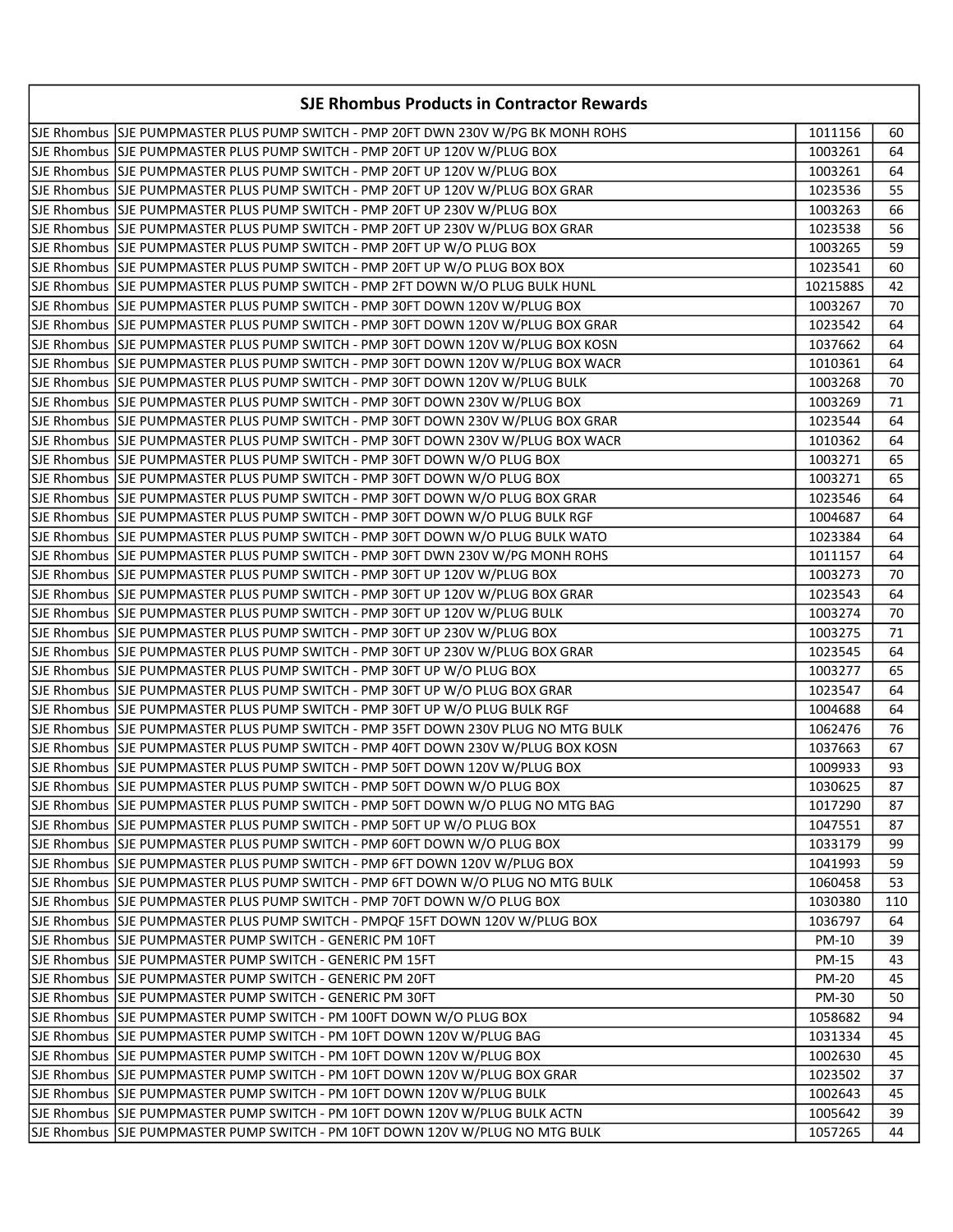| <b>SJE Rhombus Products in Contractor Rewards</b>                            |          |    |
|------------------------------------------------------------------------------|----------|----|
|                                                                              | 1002714  | 47 |
| SJE Rhombus  SJE PUMPMASTER PUMP SWITCH - PM 10FT DOWN 230V W/PLUG BOX GRAR  | 1023504  | 39 |
| SJE Rhombus  SJE PUMPMASTER PUMP SWITCH - PM 10FT DOWN 230V W/PLUG BULK ACTN | 1005643  | 39 |
|                                                                              | 1009013  | 39 |
| SJE Rhombus  SJE PUMPMASTER PUMP SWITCH - PM 10FT DOWN W/O PLUG BOX          | 1002712  | 40 |
| SJE Rhombus  SJE PUMPMASTER PUMP SWITCH - PM 10FT DOWN W/O PLUG BOX GRAR     | 1023506  | 32 |
|                                                                              | 1002713  | 39 |
| SJE Rhombus  SJE PUMPMASTER PUMP SWITCH - PM 10FT DOWN W/O PLUG BULK BETR    | 1012451  | 39 |
| SJE Rhombus SJE PUMPMASTER PUMP SWITCH - PM 10FT DOWN W/O PLUG NO MTG BAG    | 1022065  | 39 |
| SJE Rhombus SJE PUMPMASTER PUMP SWITCH - PM 10FT DOWN W/O PLUG NO MTG BULK   | 1012435  | 39 |
| SJE Rhombus SJE PUMPMASTER PUMP SWITCH - PM 10FT UP 120V W/PLUG BOX          | 1002707  | 45 |
| SJE Rhombus SJE PUMPMASTER PUMP SWITCH - PM 10FT UP 120V W/PLUG BOX GRAR     | 1023503  | 37 |
| SJE Rhombus SJE PUMPMASTER PUMP SWITCH - PM 10FT UP 120V W/PLUG BULK ACTN    | 1002864  | 39 |
| SJE Rhombus SJE PUMPMASTER PUMP SWITCH - PM 10FT UP 120V W/PLUG BULK ACUA    | 1003481  | 39 |
| SJE Rhombus SJE PUMPMASTER PUMP SWITCH - PM 10FT UP 230V W/PLUG BOX          | 1002709  | 47 |
| SJE Rhombus SJE PUMPMASTER PUMP SWITCH - PM 10FT UP 230V W/PLUG BOX GRAR     | 1023505  | 38 |
| SJE Rhombus SJE PUMPMASTER PUMP SWITCH - PM 10FT UP 230V W/PLUG BULK ACTN    | 1005644  | 39 |
| SJE Rhombus SJE PUMPMASTER PUMP SWITCH - PM 10FT UP W/O PLUG BOX             | 1002706  | 40 |
| SJE Rhombus SJE PUMPMASTER PUMP SWITCH - PM 10FT UP W/O PLUG BOX GRAR        | 1023507  | 32 |
|                                                                              | 1002711  | 39 |
| SJE Rhombus SJE PUMPMASTER PUMP SWITCH - PM 10FT UP W/O PLUG NO MTG BULK     | 1012436  | 39 |
| SJE Rhombus SJE PUMPMASTER PUMP SWITCH - PM 15FT DOWN 120V W/PLG BULK SJE-SZ | 1024857S | 43 |
| SJE Rhombus  SJE PUMPMASTER PUMP SWITCH - PM 15FT DOWN 120V W/PLUG BOX       | 1002715  | 48 |
| SJE Rhombus SJE PUMPMASTER PUMP SWITCH - PM 15FT DOWN 120V W/PLUG BOX CSI    | 1019702  | 43 |
| SJE Rhombus  SJE PUMPMASTER PUMP SWITCH - PM 15FT DOWN 120V W/PLUG BOX GRAR  | 1023508  | 39 |
| SJE Rhombus SJE PUMPMASTER PUMP SWITCH - PM 15FT DOWN 120V W/PLUG BOX SZ     | 1002715C | 48 |
| SJE Rhombus SJE PUMPMASTER PUMP SWITCH - PM 15FT DOWN 120V W/PLUG BULK       | 1002716  | 47 |
| SJE Rhombus SJE PUMPMASTER PUMP SWITCH - PM 15FT DOWN 120V W/PLUG NO MTG BOX | 1005375  | 47 |
| SJE Rhombus SJE PUMPMASTER PUMP SWITCH - PM 15FT DOWN 230V W/PLUG BOX        | 1002717  | 49 |
| SJE Rhombus SJE PUMPMASTER PUMP SWITCH - PM 15FT DOWN 230V W/PLUG BOX GRAR   | 1023510  | 40 |
|                                                                              | 1002718  | 49 |
| SJE Rhombus SJE PUMPMASTER PUMP SWITCH - PM 15FT DOWN W/O PLUG BAG           | 1055960  | 42 |
| SJE Rhombus SJE PUMPMASTER PUMP SWITCH - PM 15FT DOWN W/O PLUG BOX           | 1002719  | 42 |
| SJE Rhombus SJE PUMPMASTER PUMP SWITCH - PM 15FT DOWN W/O PLUG BOX GRAR      | 1023512  | 34 |
| SJE Rhombus SJE PUMPMASTER PUMP SWITCH - PM 15FT DOWN W/O PLUG BOX SZ        | 1002719C | 42 |
| SJE Rhombus  SJE PUMPMASTER PUMP SWITCH - PM 15FT DOWN W/O PLUG BULK         | 1002720  | 42 |
| SJE Rhombus  SJE PUMPMASTER PUMP SWITCH - PM 15FT DOWN W/O PLUG BULK SJE-SZ  | 1024856S | 43 |
| SJE Rhombus SJE PUMPMASTER PUMP SWITCH - PM 15FT DOWN W/O PLUG BULK WEIL     | 1004485  | 43 |
| SJE Rhombus SJE PUMPMASTER PUMP SWITCH - PM 15FT DOWN W/O PLUG NO MTG BOX    | 1005376  | 42 |
|                                                                              | 1005685  | 49 |
| SJE Rhombus   SJE PUMPMASTER PUMP SWITCH - PM 15FT UP 120V W/PLUG BOX        | 1002721  | 48 |
| SJE Rhombus SJE PUMPMASTER PUMP SWITCH - PM 15FT UP 120V W/PLUG BOX GRAR     | 1023509  | 43 |
| SJE Rhombus SJE PUMPMASTER PUMP SWITCH - PM 15FT UP 120V W/PLUG NO MTG BOX   | 1005377  | 47 |
| SJE Rhombus SJE PUMPMASTER PUMP SWITCH - PM 15FT UP 230V W/PLUG BOX          | 1002723  | 49 |
| SJE Rhombus SJE PUMPMASTER PUMP SWITCH - PM 15FT UP 230V W/PLUG BOX GRAR     | 1023511  | 40 |
| SJE Rhombus SJE PUMPMASTER PUMP SWITCH - PM 15FT UP W/O PLUG BOX             | 1002725  | 42 |
| SJE Rhombus  SJE PUMPMASTER PUMP SWITCH - PM 15FT UP W/O PLUG BOX GRAR       | 1023513  | 34 |
| SJE Rhombus SJE PUMPMASTER PUMP SWITCH - PM 15FT UP W/O PLUG NO MTG BOX      | 1005378  | 42 |
| SJE Rhombus SJE PUMPMASTER PUMP SWITCH - PM 20FT DOWN 120V W/PLG BULK SJE-SZ | 1024859S | 45 |
| SJE Rhombus SJE PUMPMASTER PUMP SWITCH - PM 20FT DOWN 120V W/PLUG BAG        | 1009006  | 50 |
| SJE Rhombus SJE PUMPMASTER PUMP SWITCH - PM 20FT DOWN 120V W/PLUG BOX        | 1002727  | 50 |
| SJE Rhombus SJE PUMPMASTER PUMP SWITCH - PM 20FT DOWN 120V W/PLUG BOX GRAR   | 1023514  | 41 |
| SJE Rhombus SJE PUMPMASTER PUMP SWITCH - PM 20FT DOWN 120V W/PLUG BOX KOSN   | 1021762  | 45 |
|                                                                              |          |    |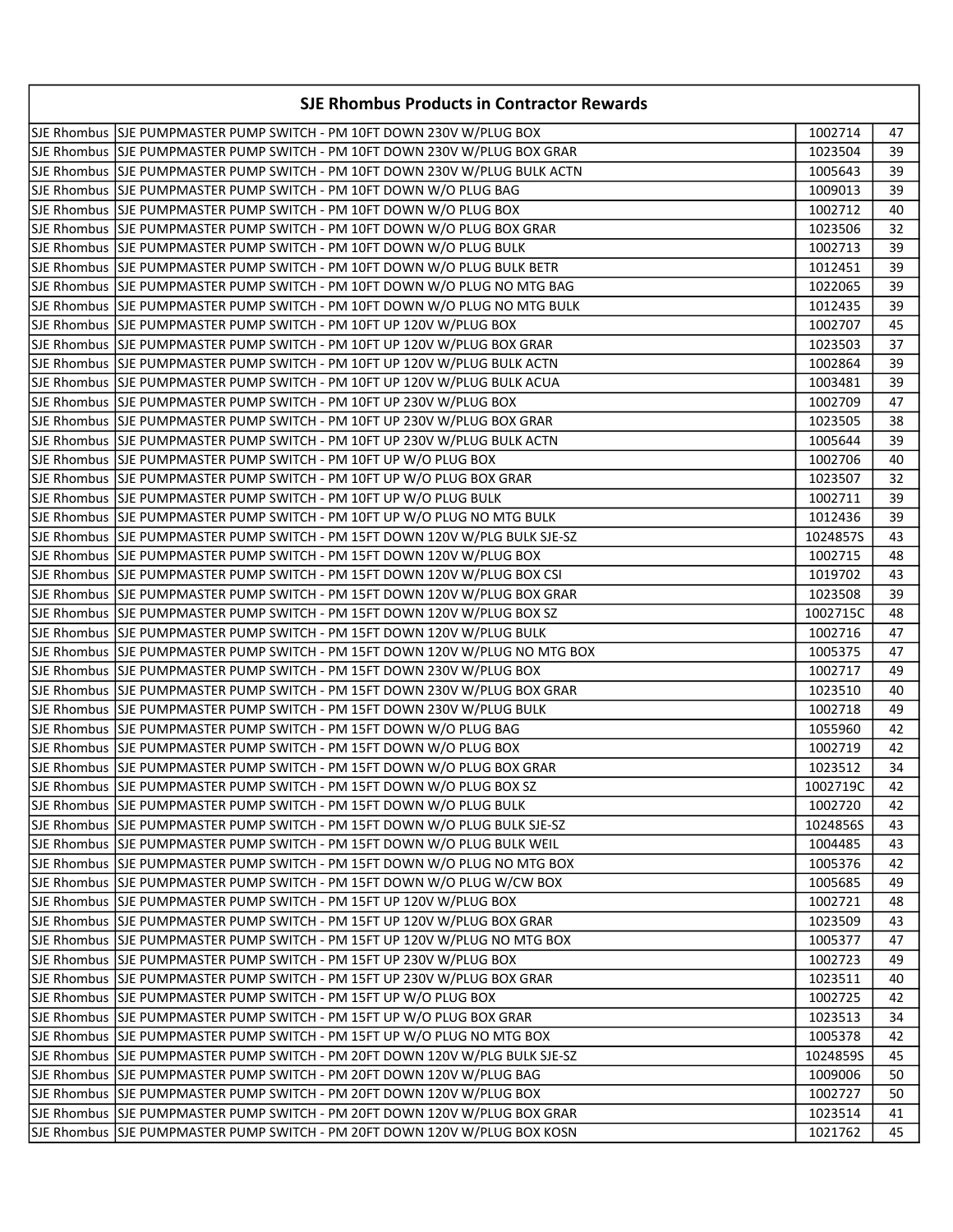| <b>SJE Rhombus Products in Contractor Rewards</b>                             |          |    |
|-------------------------------------------------------------------------------|----------|----|
| SJE Rhombus SJE PUMPMASTER PUMP SWITCH - PM 20FT DOWN 120V W/PLUG BOX SZ      | 1002727C | 50 |
|                                                                               | 1002728  | 50 |
| SJE Rhombus SJE PUMPMASTER PUMP SWITCH - PM 20FT DOWN 120V W/PLUG BULK NO MTG | 1057047  | 49 |
| SJE Rhombus SJJE PUMPMASTER PUMP SWITCH - PM 20FT DOWN 120V W/PLUG NO MTG BAG | 1017284  | 50 |
| SJE Rhombus SJE PUMPMASTER PUMP SWITCH - PM 20FT DOWN 230V W/PLUG BOX         | 1002729  | 52 |
| SJE Rhombus  SJE PUMPMASTER PUMP SWITCH - PM 20FT DOWN 230V W/PLUG BOX GRAR   | 1023516  | 42 |
| SJE Rhombus  SJE PUMPMASTER PUMP SWITCH - PM 20FT DOWN 230V W/PLUG BULK       | 1002730  | 51 |
| SJE Rhombus SJJE PUMPMASTER PUMP SWITCH - PM 20FT DOWN 230V W/PLUG NO MTG BAG | 1017285  | 51 |
|                                                                               | 1031335  | 44 |
| SJE Rhombus SJE PUMPMASTER PUMP SWITCH - PM 20FT DOWN W/O PLUG BOX            | 1002731  | 45 |
| SJE Rhombus SJE PUMPMASTER PUMP SWITCH - PM 20FT DOWN W/O PLUG BOX            | 1002731  | 45 |
| SJE Rhombus SJE PUMPMASTER PUMP SWITCH - PM 20FT DOWN W/O PLUG BOX GRAR       | 1023564  | 36 |
| SJE Rhombus SJE PUMPMASTER PUMP SWITCH - PM 20FT DOWN W/O PLUG BOX SZ         | 1002731C | 45 |
| SJE Rhombus SJE PUMPMASTER PUMP SWITCH - PM 20FT DOWN W/O PLUG BULK           | 1002732  | 44 |
| SJE Rhombus  SJE PUMPMASTER PUMP SWITCH - PM 20FT DOWN W/O PLUG BULK LANA     | 1003825  | 45 |
| SJE Rhombus SJE PUMPMASTER PUMP SWITCH - PM 20FT DOWN W/O PLUG BULK RGF       | 1004686  | 45 |
| SJE Rhombus SJE PUMPMASTER PUMP SWITCH - PM 20FT DOWN W/O PLUG BULK SJE-SZ    | 1024858S | 45 |
| SJE Rhombus SJE PUMPMASTER PUMP SWITCH - PM 20FT DOWN W/O PLUG NO MTG BAG     | 1017286  | 44 |
| SJE Rhombus SJE PUMPMASTER PUMP SWITCH - PM 20FT DOWN W/O PLUG NO MTG BULK    | 1053046  | 45 |
| SJE Rhombus SJJE PUMPMASTER PUMP SWITCH - PM 20FT DOWN W/O PLUG W/WT BAG GRET | 1004745  | 45 |
| SJE Rhombus SJJE PUMPMASTER PUMP SWITCH - PM 20FT DWN 230V W/PG BLK MONH ROHS | 1011152  | 45 |
| SJE Rhombus SJE PUMPMASTER PUMP SWITCH - PM 20FT UP 120V W/PLUG BOX           | 1002733  | 50 |
| SJE Rhombus SJE PUMPMASTER PUMP SWITCH - PM 20FT UP 120V W/PLUG BOX           | 1002733  | 50 |
| SJE Rhombus SJE PUMPMASTER PUMP SWITCH - PM 20FT UP 120V W/PLUG BOX GRAR      | 1023515  | 41 |
| SJE Rhombus SJE PUMPMASTER PUMP SWITCH - PM 20FT UP 120V W/PLUG BULK          | 1002734  | 50 |
| SJE Rhombus SJE PUMPMASTER PUMP SWITCH - PM 20FT UP 120V W/PLUG NO MTG BAG    | 1017287  | 50 |
| SJE Rhombus SJE PUMPMASTER PUMP SWITCH - PM 20FT UP 230V W/PLUG BOX           | 1002735  | 52 |
| SJE Rhombus SJE PUMPMASTER PUMP SWITCH - PM 20FT UP 230V W/PLUG BOX GRAR      | 1023517  | 42 |
| SJE Rhombus SJE PUMPMASTER PUMP SWITCH - PM 20FT UP 230V W/PLUG BULK          | 1002736  | 51 |
| SJE Rhombus SJE PUMPMASTER PUMP SWITCH - PM 20FT UP 230V W/PLUG NO MTG BAG    | 1017288  | 51 |
| SJE Rhombus SJE PUMPMASTER PUMP SWITCH - PM 20FT UP W/O PLUG BOX              | 1002737  | 45 |
| SJE Rhombus SJE PUMPMASTER PUMP SWITCH - PM 20FT UP W/O PLUG BOX GRAR         | 1023518  | 36 |
|                                                                               | 1002738  | 44 |
| SJE Rhombus SJE PUMPMASTER PUMP SWITCH - PM 20FT UP W/O PLUG BULK JHSS        | 1011777  | 45 |
| SJE Rhombus SJE PUMPMASTER PUMP SWITCH - PM 20FT UP W/O PLUG BULK LANA        | 1003826  | 45 |
| SJE Rhombus SJE PUMPMASTER PUMP SWITCH - PM 20FT UP W/O PLUG NO MTG BAG       | 1017289  | 44 |
| SJE Rhombus SJE PUMPMASTER PUMP SWITCH - PM 25FT DOWN 120V W/PLUG BOX         | 1030002  | 53 |
|                                                                               | 1023855  | 48 |
| SJE Rhombus SJE PUMPMASTER PUMP SWITCH - PM 30FT DOWN 120V W/PLUG BOX         | 1002739  | 55 |
| SJE Rhombus SJE PUMPMASTER PUMP SWITCH - PM 30FT DOWN 120V W/PLUG BOX GRAR    | 1023519  | 45 |
| SJE Rhombus  SJE PUMPMASTER PUMP SWITCH - PM 30FT DOWN 120V W/PLUG BOX WACR   | 1010360  | 50 |
| SJE Rhombus SJE PUMPMASTER PUMP SWITCH - PM 30FT DOWN 120V W/PLUG BULK        | 1002740  | 55 |
| SJE Rhombus  SJE PUMPMASTER PUMP SWITCH - PM 30FT DOWN 120V W/PLUG BULK STAE  | 1019013  | 50 |
| SJE Rhombus SJE PUMPMASTER PUMP SWITCH - PM 30FT DOWN 120V W/PLUG NO MTG BOX  | 1005379  | 55 |
| SJE Rhombus SJE PUMPMASTER PUMP SWITCH - PM 30FT DOWN 230V W/PLUG BOX         | 1002741  | 57 |
| SJE Rhombus SJE PUMPMASTER PUMP SWITCH - PM 30FT DOWN 230V W/PLUG BOX GRAR    | 1023521  | 47 |
|                                                                               | 1002743  | 50 |
| SJE Rhombus SJE PUMPMASTER PUMP SWITCH - PM 30FT DOWN W/O PLUG BOX GRAR       | 1023540  | 41 |
|                                                                               | 1002744  | 49 |
| SJE Rhombus SJE PUMPMASTER PUMP SWITCH - PM 30FT DOWN W/O PLUG NO MTG BOX     | 1005380  | 49 |
| SJE Rhombus  SJE PUMPMASTER PUMP SWITCH - PM 30FT DOWN W/O PLUG W/CABLE WT    | 1010931  | 57 |
| SJE Rhombus SJE PUMPMASTER PUMP SWITCH - PM 30FT UP 120V W/PLUG BOX           | 1002745  | 55 |
| SJE Rhombus SJE PUMPMASTER PUMP SWITCH - PM 30FT UP 120V W/PLUG BOX           | 1002745  | 55 |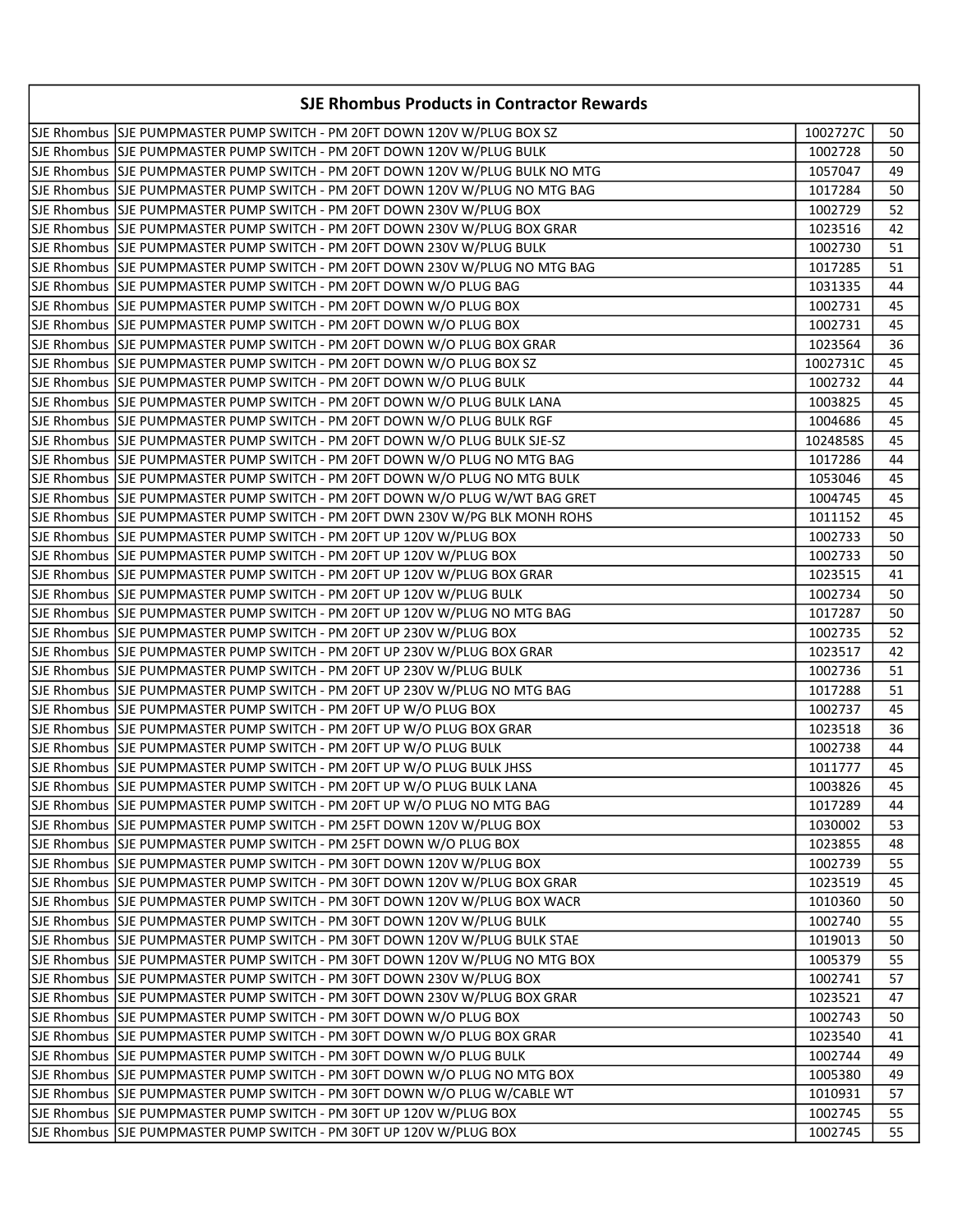|  | <b>SJE Rhombus Products in Contractor Rewards</b>                                                     |         |       |
|--|-------------------------------------------------------------------------------------------------------|---------|-------|
|  | SJE Rhombus SJE PUMPMASTER PUMP SWITCH - PM 30FT UP 120V W/PLUG BOX                                   | 1005381 | 55    |
|  | SJE Rhombus  SJE PUMPMASTER PUMP SWITCH - PM 30FT UP 120V W/PLUG BOX GRAR                             | 1023520 | 45    |
|  |                                                                                                       | 1002747 | 57    |
|  | SJE Rhombus SJE PUMPMASTER PUMP SWITCH - PM 30FT UP 230V W/PLUG BOX GRAR                              | 1023522 | 47    |
|  | SJE Rhombus SJE PUMPMASTER PUMP SWITCH - PM 30FT UP W/O PLUG BOX                                      | 1002749 | 50    |
|  | SJE Rhombus SJE PUMPMASTER PUMP SWITCH - PM 30FT UP W/O PLUG BOX GRAR                                 | 1023523 | 41    |
|  |                                                                                                       | 1002750 | 49    |
|  | SJE Rhombus SJE PUMPMASTER PUMP SWITCH - PM 30FT UP W/O PLUG NO MTG BOX                               | 1005382 | 49    |
|  | SJE Rhombus SJE PUMPMASTER PUMP SWITCH - PM 30FT UP W/O PLUG W/CABLE WT                               | 1010930 | 57    |
|  | SJE Rhombus SJE PUMPMASTER PUMP SWITCH - PM 3FT DOWN W/O PLUG NO MTG BULK                             | 1021847 | 39    |
|  | SJE Rhombus SJE PUMPMASTER PUMP SWITCH - PM 40FT DOWN 120V W/PLUG BOX                                 | 1018328 | 62    |
|  | SJE Rhombus SJE PUMPMASTER PUMP SWITCH - PM 40IN UP 120V W/PLUG BOX                                   | 1037390 | 45    |
|  | SJE Rhombus SJE PUMPMASTER PUMP SWITCH - PM 40IN UP 120VW/PLUG W/CABLEWT BOX                          | 1011683 | 52    |
|  | SJE Rhombus  SJE PUMPMASTER PUMP SWITCH - PM 48IN DOWN 120V W/PLUG W/WT BOX                           | 1035726 | 52    |
|  | SJE Rhombus SJE PUMPMASTER PUMP SWITCH - PM 50FT DOWN 120V W/PLUG BOX                                 | 1018326 | 68    |
|  | SJE Rhombus SJE PUMPMASTER PUMP SWITCH - PM 50FT DOWN W/O PLUG BOX                                    | 1019662 | 62    |
|  | SJE Rhombus SJE PUMPMASTER PUMP SWITCH - PM 50FT DOWN W/O PLUG NO MTG BOX                             | 1009931 | 62    |
|  | SJE Rhombus SJE PUMPMASTER PUMP SWITCH - PM 50FT DOWN W/O PLUG W/CW BULK                              | 1023014 | 69    |
|  | SJE Rhombus SJE PUMPMASTER PUMP SWITCH - PM 50FT UP W/O PLUG BOX                                      | 1047550 | 62    |
|  | SJE Rhombus SJE PUMPMASTER PUMP SWITCH - PM 60FT DOWN W/O PLUG BULK                                   | 1035506 | 68    |
|  | SJE Rhombus SJE PUMPMASTER PUMP SWITCH - PMQF 15FT DOWN 120V W/PLUG BOX                               | 1036754 | 50    |
|  | SJE Rhombus SJE PUMPMASTER PUMP SWITCH - PMR50 10FT DOWN W/O PLUG BOX                                 | 1012405 | 42    |
|  | SJE Rhombus SJE PUMPMASTER PUMP SWITCH - PMR50 15FT DOWN 120V W/PLUG BOX                              | 1031074 | 50    |
|  | SJE Rhombus  SJE PUMPMASTER SPDT PUMP SWITCH - PMSPDT 10FT BOX                                        | 1004834 | 44    |
|  | SJE Rhombus  SJE PUMPMASTER SPDT PUMP SWITCH - PMSPDT 10FT CABLE WT BOX                               | 1004835 | 49    |
|  | SJE Rhombus SJE PUMPMASTER SPDT PUMP SWITCH - PMSPDT 10FT CABLE WT BULK                               | 1005148 | 49    |
|  | SJE Rhombus SSJE PUMPMASTER SPDT PUMP SWITCH - PMSPDT 10M BAG ROSS                                    | 1011133 | 49    |
|  | SJE Rhombus  SJE PUMPMASTER SPDT PUMP SWITCH - PMSPDT 15FT BOX                                        | 1004836 | 46    |
|  | SJE Rhombus   SJE PUMPMASTER SPDT PUMP SWITCH - PMSPDT 15FT BULK CSI                                  | 1022930 | 45    |
|  | SJE Rhombus SJE PUMPMASTER SPDT PUMP SWITCH - PMSPDT 15FT CABLE WT BOX                                | 1004837 | 53    |
|  | lSJE Rhombus  SJE PUMPMASTER SPDT PUMP SWITCH - PMSPDT 20FT BOX                                       | 1004838 | 49    |
|  | SJE Rhombus SJE PUMPMASTER SPDT PUMP SWITCH - PMSPDT 20FT BOX (CSI LABELED)                           | 1004838 | 49    |
|  | SJE Rhombus SJE PUMPMASTER SPDT PUMP SWITCH - PMSPDT 20FT BULK                                        | 1005154 | 48    |
|  | SJE Rhombus SJE PUMPMASTER SPDT PUMP SWITCH - PMSPDT 20FT CABLE WT BAG GRET                           | 1018710 | 51    |
|  | SJE Rhombus SJE PUMPMASTER SPDT PUMP SWITCH - PMSPDT 20FT CABLE WT BOX                                | 1004839 | $-55$ |
|  | SJE Rhombus  SJE PUMPMASTER SPDT PUMP SWITCH - PMSPDT 30FT BOX                                        | 1004840 | 51    |
|  | SJE Rhombus  SJE PUMPMASTER SPDT PUMP SWITCH - PMSPDT 30FT BULK CSI                                   | 1023966 | 48    |
|  | SJE Rhombus SJE PUMPMASTER SPDT PUMP SWITCH - PMSPDT 30FT CABLE WT BOX                                | 1004841 | 61    |
|  |                                                                                                       | 1033004 | 72    |
|  | SJE Rhombus  SJE PUMPMASTER SPDT PUMP SWITCH - PMSPDT 50FT BULK CSI                                   | 1029648 | 67    |
|  | SJE Rhombus SJE PUMPMASTER SPDT PUMP SWITCH - PMSPDT 50FT CABLE WT BOX                                | 1025723 | 83    |
|  | SJE Rhombus SJE PUMPMASTER SPDT PUMP SWITCH - PMSPDT 50FT PIPE CLAMP BOX                              | 1060659 | 74    |
|  | SJE Rhombus SJE PUMPMASTER SPDT PUMP SWITCH - PMSPDT 5M BAG ROSS                                      | 1011132 | 45    |
|  | SJE Rhombus SJE PUMPMASTER SPDT PUMP SWITCH - PMSPDT 60FT CABLE WT BOX                                | 1008276 | 95    |
|  | SJE Rhombus  SJE PUMPMASTER WPS PUMP SWITCH - PMWPS (POTABLE WATER SWITCH) 15FT CABLE WT BAG/BOX      | 1047427 | 64    |
|  | SJE Rhombus  SJE PUMPMASTER WPS PUMP SWITCH - PMWPS (POTABLE WATER SWITCH) 15FT CABLE WT BAG/BOX CSI  | 1053698 | 64    |
|  | SJE Rhombus  SJE PUMPMASTER WPS PUMP SWITCH - PMWPS (POTABLE WATER SWITCH) 15FT CABLE WT BAG/BOX GRAR | 1052515 | 58    |
|  | SJE Rhombus  SJE SIGNAL MASTER CONTROL SWITCH - SGM 100FT CABLE WT N.O.BULK                           | 1052351 | 85    |
|  | SJE Rhombus  SJE SIGNAL MASTER CONTROL SWITCH - SGM 100FT PIPE CLAMP N.O. BULK                        | 1052352 | 79    |
|  | SJE Rhombus  SJE SIGNAL MASTER CONTROL SWITCH - SGM 10FT CABLE WT N.C. BAG                            | 1006054 | 31    |
|  | SJE Rhombus SJE SIGNAL MASTER CONTROL SWITCH - SGM 10FT CABLE WT N.C. BAG GRAR                        | 1023551 | 26    |
|  | SJE Rhombus SJE SIGNAL MASTER CONTROL SWITCH - SGM 10FT CABLE WT N.O. BAG                             | 1006050 | 31    |
|  | SJE Rhombus  SJE SIGNAL MASTER CONTROL SWITCH - SGM 10FT CABLE WT N.O. BAG GRAR                       | 1023550 | 26    |
|  |                                                                                                       |         |       |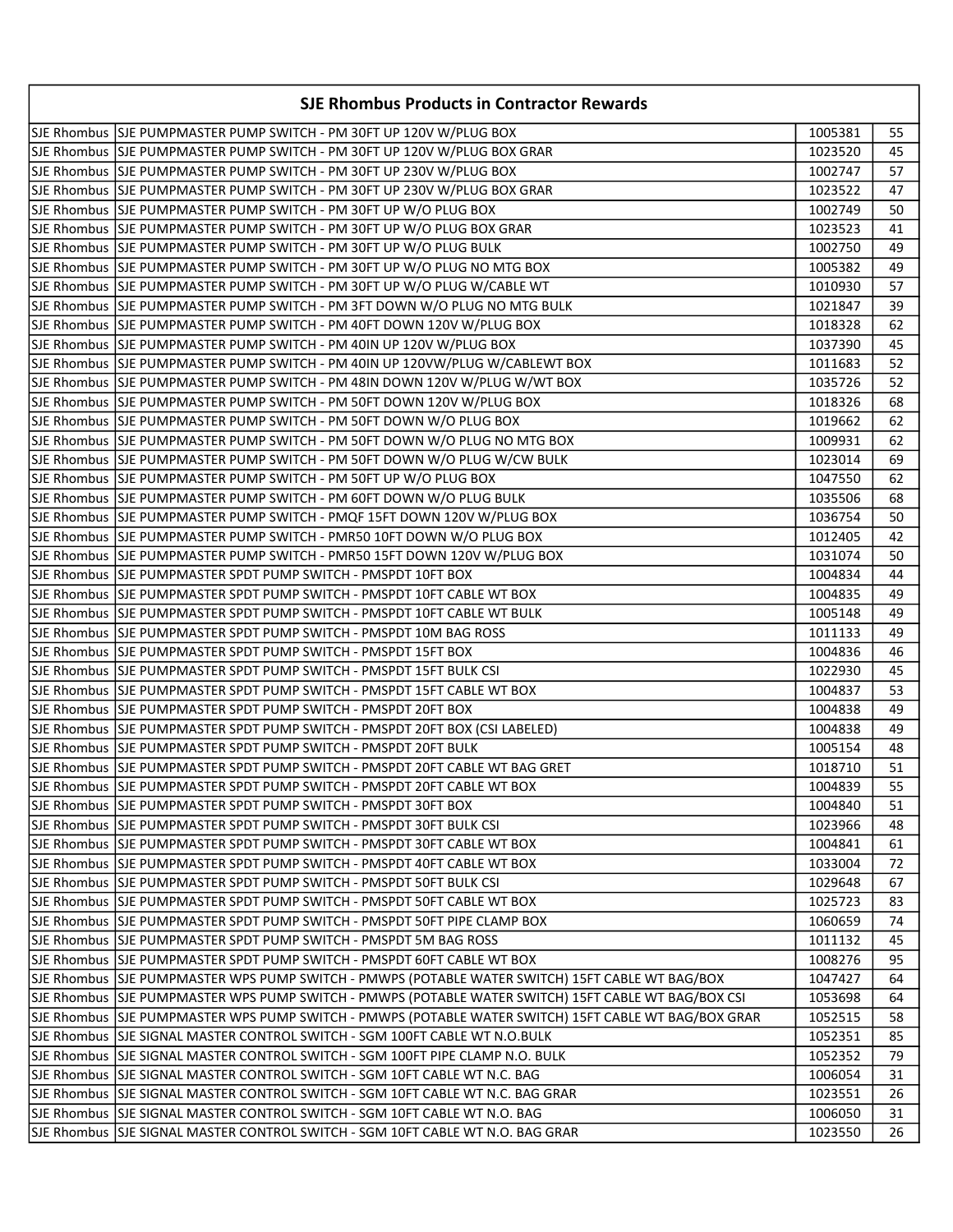| <b>SJE Rhombus Products in Contractor Rewards</b> |                                                                                     |         |    |
|---------------------------------------------------|-------------------------------------------------------------------------------------|---------|----|
|                                                   | SJE Rhombus  SJE SIGNAL MASTER CONTROL SWITCH - SGM 10FT N.O. BULK                  | 1011678 | 25 |
|                                                   | SJE Rhombus  SJE SIGNAL MASTER CONTROL SWITCH - SGM 10FT PIPE CLAMP N.C. BAG        | 1006046 | 25 |
|                                                   | SJE Rhombus SJE SIGNAL MASTER CONTROL SWITCH - SGM 10FT PIPE CLAMP N.C. BAG GRAR    | 1023549 | 21 |
|                                                   | SJE Rhombus  SJE SIGNAL MASTER CONTROL SWITCH - SGM 10FT PIPE CLAMP N.O. BAG        | 1006042 | 25 |
|                                                   | SJE Rhombus  SJE SIGNAL MASTER CONTROL SWITCH - SGM 10FT PIPE CLAMP N.O. BAG GRAR   | 1023548 | 21 |
|                                                   | SJE Rhombus  SJE SIGNAL MASTER CONTROL SWITCH - SGM 10FT PIPE CLAMP N.O. BULK       | 1006058 | 25 |
|                                                   | SJE Rhombus  SJE SIGNAL MASTER CONTROL SWITCH - SGM 15FT CABLE WT N.C. BAG          | 1006055 | 33 |
|                                                   | SJE Rhombus  SJE SIGNAL MASTER CONTROL SWITCH - SGM 15FT CABLE WT N.C. BAG GRAR     | 1023555 | 28 |
|                                                   | lSJE Rhombus  SJE SIGNAL MASTER CONTROL SWITCH - SGM 15FT CABLE WT N.C. BULK        | 1006071 | 33 |
|                                                   | SJE Rhombus  SJE SIGNAL MASTER CONTROL SWITCH - SGM 15FT CABLE WT N.O. BAG          | 1006051 | 33 |
|                                                   | SJE Rhombus  SJE SIGNAL MASTER CONTROL SWITCH - SGM 15FT CABLE WT N.O. BAG GRAR     | 1023554 | 28 |
|                                                   | SJE Rhombus SJE SIGNAL MASTER CONTROL SWITCH - SGM 15FT CABLE WT N.O. BULK          | 1006067 | 33 |
|                                                   | SJE Rhombus  SJE SIGNAL MASTER CONTROL SWITCH - SGM 15FT N.O. BULK                  | 1022270 | 27 |
|                                                   | SJE Rhombus  SJE SIGNAL MASTER CONTROL SWITCH - SGM 15FT PIPE CLAMP N.C. BAG        | 1006047 | 28 |
|                                                   | SJE Rhombus  SJE SIGNAL MASTER CONTROL SWITCH - SGM 15FT PIPE CLAMP N.C. BAG GRAR   | 1023553 | 23 |
|                                                   | lSJE Rhombus ISJE SIGNAL MASTER CONTROL SWITCH - SGM 15FT PIPE CLAMP N.O. BAG       | 1006043 | 28 |
|                                                   | SJE Rhombus  SJE SIGNAL MASTER CONTROL SWITCH - SGM 15FT PIPE CLAMP N.O. BAG GRAR   | 1023552 | 23 |
|                                                   | ISJE Rhombus ISJE SIGNAL MASTER CONTROL SWITCH - SGM 15FT PIPE CLAMP N.O. BULK      | 1055961 | 28 |
|                                                   | SJE Rhombus  SJE SIGNAL MASTER CONTROL SWITCH - SGM 20FT CABLE WT N.C. BAG          | 1006056 | 36 |
|                                                   | SJE Rhombus  SJE SIGNAL MASTER CONTROL SWITCH - SGM 20FT CABLE WT N.C. BAG GRAR     | 1023559 | 30 |
|                                                   | SJE Rhombus  SJE SIGNAL MASTER CONTROL SWITCH - SGM 20FT CABLE WT N.C. BULK         | 1006072 | 36 |
|                                                   | SJE Rhombus  SJE SIGNAL MASTER CONTROL SWITCH - SGM 20FT CABLE WT N.O. BAG          | 1006052 | 36 |
|                                                   | SJE Rhombus  SJE SIGNAL MASTER CONTROL SWITCH - SGM 20FT CABLE WT N.O. BAG GRAR     | 1023558 | 30 |
|                                                   | SJE Rhombus  SJE SIGNAL MASTER CONTROL SWITCH - SGM 20FT CABLE WT N.O. BOX          | 1022453 | 37 |
|                                                   | SJE Rhombus  SJE SIGNAL MASTER CONTROL SWITCH - SGM 20FT CABLE WT N.O. BULK         | 1006068 | 36 |
|                                                   | SJE Rhombus  SJE SIGNAL MASTER CONTROL SWITCH - SGM 20FT N.O. BULK                  | 1022441 | 30 |
|                                                   | SJE Rhombus SJJE SIGNAL MASTER CONTROL SWITCH - SGM 20FT N.O. BULK CSI              | 1022928 | 26 |
|                                                   | SJE Rhombus SSJE SIGNAL MASTER CONTROL SWITCH - SGM 20FT N.O. W/ LEAD WGHT BULK CSI | 1025582 | 37 |
|                                                   | SJE Rhombus SJE SIGNAL MASTER CONTROL SWITCH - SGM 20FT PIPE CLAMP N.C. BAG         | 1006048 | 30 |
|                                                   | SJE Rhombus SJE SIGNAL MASTER CONTROL SWITCH - SGM 20FT PIPE CLAMP N.C. BAG GRAR    | 1023557 | 25 |
|                                                   | ISJE Rhombus ISJE SIGNAL MASTER CONTROL SWITCH - SGM 20FT PIPE CLAMP N.O. BAG       | 1006044 | 30 |
|                                                   | SJE Rhombus  SJE SIGNAL MASTER CONTROL SWITCH - SGM 20FT PIPE CLAMP N.O. BAG GRAR   | 1023556 | 25 |
|                                                   | SJE Rhombus  SJE SIGNAL MASTER CONTROL SWITCH - SGM 20FT PIPE CLAMP N.O. BULK       | 1006060 | 30 |
|                                                   | SJE Rhombus  SJE SIGNAL MASTER CONTROL SWITCH - SGM 25FT CABLE WT N.C. BULK         | 1007406 | 39 |
|                                                   | SJE Rhombus SJE SIGNAL MASTER CONTROL SWITCH - SGM 25FT CABLE WT N.O. BOX CSI       | 1019624 | 31 |
|                                                   | SJE Rhombus  SJE SIGNAL MASTER CONTROL SWITCH - SGM 25FT CABLE WT N.O. BULK         | 1007405 | 39 |
|                                                   | SJE Rhombus SJE SIGNAL MASTER CONTROL SWITCH - SGM 25FT N.O. BULK                   | 1022695 | 33 |
|                                                   | SJE Rhombus SJE SIGNAL MASTER CONTROL SWITCH - SGM 25FT PIPE CLAMP N.O. BOX CSI     | 1021637 | 29 |
|                                                   | SJE Rhombus SJE SIGNAL MASTER CONTROL SWITCH - SGM 30FT CABLE WT N.C. BAG           | 1006057 | 41 |
|                                                   | SJE Rhombus SJE SIGNAL MASTER CONTROL SWITCH - SGM 30FT CABLE WT N.C. BAG GRAR      | 1023563 | 34 |
|                                                   | SJE Rhombus SJE SIGNAL MASTER CONTROL SWITCH - SGM 30FT CABLE WT N.C. BULK          | 1006073 | 41 |
|                                                   | SJE Rhombus SJE SIGNAL MASTER CONTROL SWITCH - SGM 30FT CABLE WT N.O. BAG           | 1006053 | 41 |
|                                                   | SJE Rhombus  SJE SIGNAL MASTER CONTROL SWITCH - SGM 30FT CABLE WT N.O. BAG GRAR     | 1023562 | 34 |
|                                                   | SJE Rhombus SJE SIGNAL MASTER CONTROL SWITCH - SGM 30FT CABLE WT N.O. BOX           | 1022454 | 42 |
|                                                   | SJE Rhombus SJE SIGNAL MASTER CONTROL SWITCH - SGM 30FT CABLE WT N.O. BULK          | 1006069 | 41 |
|                                                   | SJE Rhombus SJE SIGNAL MASTER CONTROL SWITCH - SGM 30FT N.O. BULK                   | 1022271 | 35 |
|                                                   | SJE Rhombus SJE SIGNAL MASTER CONTROL SWITCH - SGM 30FT PIPE CLAMP N.C. BAG         | 1006049 | 35 |
|                                                   | SJE Rhombus SJE SIGNAL MASTER CONTROL SWITCH - SGM 30FT PIPE CLAMP N.C. BAG GRAR    | 1023561 | 29 |
|                                                   | SJE Rhombus  SJE SIGNAL MASTER CONTROL SWITCH - SGM 30FT PIPE CLAMP N.O. BAG        | 1006045 | 35 |
|                                                   | SJE Rhombus  SJE SIGNAL MASTER CONTROL SWITCH - SGM 30FT PIPE CLAMP N.O. BAG GRAR   | 1023560 | 29 |
|                                                   | SJE Rhombus  SJE SIGNAL MASTER CONTROL SWITCH - SGM 30FT PIPE CLAMP N.O. BOX        | 1052353 | 36 |
|                                                   | SJE Rhombus  SJE SIGNAL MASTER CONTROL SWITCH - SGM 35FT CABLE WT N.O. BAG          | 1033556 | 44 |
|                                                   | SJE Rhombus   SJE SIGNAL MASTER CONTROL SWITCH - SGM 35FT PIPE CLAMP N.O. BAG       | 1032305 | 38 |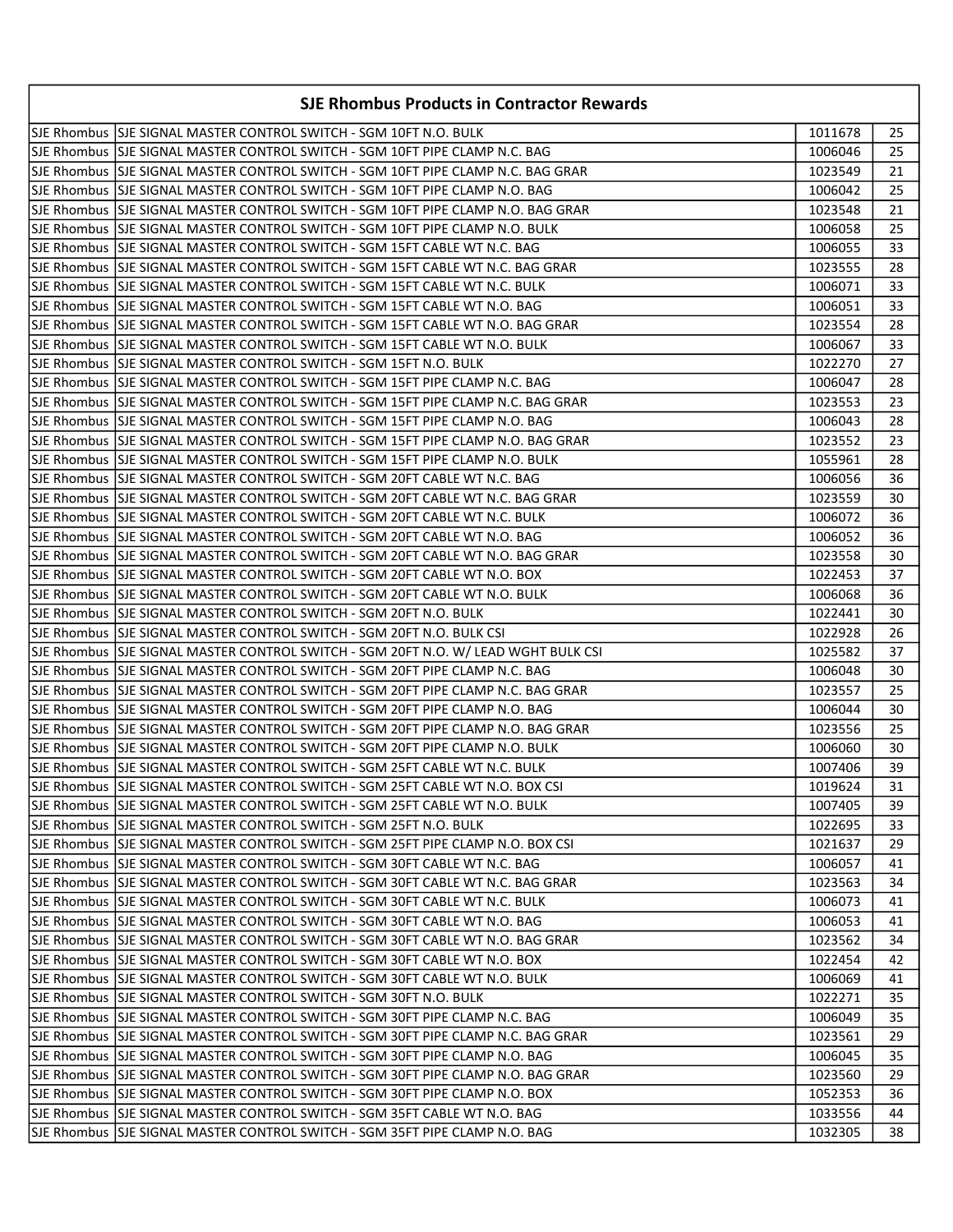| <b>SJE Rhombus Products in Contractor Rewards</b>                                            |         |    |
|----------------------------------------------------------------------------------------------|---------|----|
| SJE Rhombus  SJE SIGNAL MASTER CONTROL SWITCH - SGM 40FT CABLE WT N.O. BULK                  | 1007404 | 47 |
| SJE Rhombus  SJE SIGNAL MASTER CONTROL SWITCH - SGM 40FT PIPE CLAMP N.O. BAG                 | 1052355 | 42 |
| SJE Rhombus  SJE SIGNAL MASTER CONTROL SWITCH - SGM 50FT CABLE WT N.O. BAGGED                | 1020252 | 54 |
| SJE Rhombus  SJE SIGNAL MASTER CONTROL SWITCH - SGM 50FT CABLE WT N.O. BOX                   | 1022455 | 55 |
| SJE Rhombus  SJE SIGNAL MASTER CONTROL SWITCH - SGM 50FT CABLE WT N.O. BULK                  | 1057472 | 53 |
| SJE Rhombus  SJE SIGNAL MASTER CONTROL SWITCH - SGM 50FT N.O. BULK CSI                       | 1022969 | 39 |
| SJE Rhombus  SJE SIGNAL MASTER CONTROL SWITCH - SGM 50FT PCNO BOX WACR                       | 1010363 | 34 |
| SJE Rhombus  SJE SIGNAL MASTER CONTROL SWITCH - SGM 50FT PIPE CLAMP N.O. BAG                 | 1030731 | 48 |
| SJE Rhombus  SJE SIGNAL MASTER CONTROL SWITCH - SGM 60FT CABLE WT N.O. BAG                   | 1021743 | 60 |
| SJE Rhombus SJE SIGNAL MASTER CONTROL SWITCH - SGM 60FT N.O. BULK                            | 1022952 | 36 |
| SJE Rhombus SJE SIGNAL MASTER CONTROL SWITCH - SGM 60FT PIPE CLAMP N.O. BAG                  | 1023357 | 54 |
| SJE Rhombus SJE SIGNAL MASTER CONTROL SWITCH - SGM 75FT CABLE WT N.C. BOX                    | 1060660 | 70 |
| SJE Rhombus  SJE SIGNAL MASTER CONTROL SWITCH - SGM 75FT CABLE WT N.O. BULK                  | 1055962 | 69 |
| SJE Rhombus  SJE SIGNAL MASTER CONTROL SWITCH - SGM 80FT PIPE CLAMP N.O. BULK                | 1022154 | 67 |
| lSJE Rhombus  SJE SIGNAL MASTER SPDT CONTROL SWITCH - SGMSPDT 100FT CABLE WT BULK            | 1021909 | 91 |
| SJE Rhombus  SJE SIGNAL MASTER SPDT CONTROL SWITCH - SGMSPDT 100FT PIPE CLAMP BULK           | 1052356 | 85 |
| SJE Rhombus  SJE SIGNAL MASTER SPDT CONTROL SWITCH - SGMSPDT 10FT CABLE WT BAG               | 1006098 | 36 |
| SJE Rhombus  SJE SIGNAL MASTER SPDT CONTROL SWITCH - SGMSPDT 10FT PIPE CLAMP BAG             | 1006094 | 30 |
| SJE Rhombus  SJE SIGNAL MASTER SPDT CONTROL SWITCH - SGMSPDT 15FT CABLE WT BAG               | 1006099 | 39 |
| SJE Rhombus  SJE SIGNAL MASTER SPDT CONTROL SWITCH - SGMSPDT 15FT PIPE CLAMP BAG             | 1006095 | 33 |
| SJE Rhombus  SJE SIGNAL MASTER SPDT CONTROL SWITCH - SGMSPDT 20FT CABLE WT BAG               | 1006100 | 41 |
| SJE Rhombus SJE SIGNAL MASTER SPDT CONTROL SWITCH - SGMSPDT 20FT PIPE CLAMP BAG              | 1006096 | 36 |
| SJE Rhombus  SJE SIGNAL MASTER SPDT CONTROL SWITCH - SGMSPDT 25FT CABLE WT BAG               | 1022044 | 45 |
| SJE Rhombus  SJE SIGNAL MASTER SPDT CONTROL SWITCH - SGMSPDT 30FT CABLE WT BAG               | 1006101 | 47 |
| SJE Rhombus  SJE SIGNAL MASTER SPDT CONTROL SWITCH - SGMSPDT 30FT CABLE WT MINI BOX          | 1039709 | 48 |
| SJE Rhombus  SJE SIGNAL MASTER SPDT CONTROL SWITCH - SGMSPDT 30FT PIPE CLAMP BAG             | 1006097 | 41 |
| SJE Rhombus  SJE SIGNAL MASTER SPDT CONTROL SWITCH - SGMSPDT 30FT PIPE CLAMP BULK            | 1019564 | 41 |
| SJE Rhombus  SJE SIGNAL MASTER SPDT CONTROL SWITCH - SGMSPDT 3FT NO MTG BULK                 | 1020524 | 20 |
| SJE Rhombus  SJE SIGNAL MASTER SPDT CONTROL SWITCH - SGMSPDT 40FT CABLE WT BAG               | 1021958 | 54 |
| SJE Rhombus SSJE SIGNAL MASTER SPDT CONTROL SWITCH - SGMSPDT 40FT PIPE CLAMP BAG             | 1025764 | 48 |
| SJE Rhombus  SJE SIGNAL MASTER SPDT CONTROL SWITCH - SGMSPDT 50FT BULK GORP                  | 1018404 | 34 |
| SJE Rhombus  SJE SIGNAL MASTER SPDT CONTROL SWITCH - SGMSPDT 50FT CABLE WT BAG               | 1009125 | 60 |
| SJE Rhombus SJJE SIGNAL MASTER SPDT CONTROL SWITCH - SGMSPDT 50FT CABLE WT BAG USAK          | 1025767 | 42 |
| SJE Rhombus  SJE SIGNAL MASTER SPDT CONTROL SWITCH - SGMSPDT 50FT CABLE WT MINI BOX          | 1039710 | 60 |
| SJE Rhombus SJE SIGNAL MASTER SPDT CONTROL SWITCH - SGMSPDT 50FT PIPE CLAMP BAG              | 1047553 | 54 |
| SJE Rhombus SJJE SIGNAL MASTER SPDT CONTROL SWITCH - SGMSPDT 50FT PIPE CLAMP BAG USAK        | 1025765 | 38 |
| SJE Rhombus SJE SIGNAL MASTER SPDT CONTROL SWITCH - SGMSPDT 5FT CABLE WT BAG                 | 1019519 | 36 |
| SJE Rhombus SJE SIGNAL MASTER SPDT CONTROL SWITCH - SGMSPDT 5FT CABLE WT BULK                | 1019430 | 24 |
| SJE Rhombus SJE SIGNAL MASTER SPDT CONTROL SWITCH - SGMSPDT 60FT CABLE WT BULK               | 1024574 | 66 |
| SJE Rhombus SJE SIGNAL MASTER SPDT CONTROL SWITCH - SGMSPDT 60FT PIPE CLAMP BAG USAK         | 1021724 | 42 |
| SJE Rhombus SJE VERTICALMASTER II CONTROL SWITCH - VMII 10FT W/O PLUG BOX                    | 1033922 | 35 |
| SJE Rhombus SJE VERTICALMASTER II CONTROL SWITCH - VMIILC 10FT W/O PLUG BOX                  | 1025024 | 34 |
| SJE Rhombus SJE VERTICALMASTER II CONTROL SWITCH - VMIILC 10FT W/PLUG W/CABLE-CONN BULK GLES | 1046560 | 19 |
| SJE Rhombus SJE VERTICALMASTER II CONTROL SWITCH - VMIILC 20FT W/O PLUG BOX                  | 1039781 | 39 |
| SJE Rhombus SJE VERTICALMASTER PUMP SWITCH - VM 100FT W/O PLUG BULK                          | 1021604 | 97 |
| SJE Rhombus SJE VERTICALMASTER PUMP SWITCH - VM 10FT 120V W/PLUG BOX                         | 1003590 | 49 |
| SJE Rhombus SJE VERTICALMASTER PUMP SWITCH - VM 10FT 120V W/PLUG BOX CSI                     | 1035142 | 45 |
| SJE Rhombus SJE VERTICALMASTER PUMP SWITCH - VM 10FT 120V W/PLUG BOX GLES                    | 1038435 | 45 |
| SJE Rhombus SJE VERTICALMASTER PUMP SWITCH - VM 10FT 120V W/PLUG BULK CTB                    | 1011710 | 45 |
|                                                                                              | 1003772 | 50 |
| SJE Rhombus SJE VERTICALMASTER PUMP SWITCH - VM 10FT 230V W/PLUG BULK CTB                    | 1010782 | 46 |
| SJE Rhombus SJE VERTICALMASTER PUMP SWITCH - VM 10FT W/O PLUG BOX                            | 1003776 | 43 |
| SJE Rhombus  SJE VERTICALMASTER PUMP SWITCH - VM 13IN W/O PLUG BULK HARL                     | 1008482 | 13 |
|                                                                                              |         |    |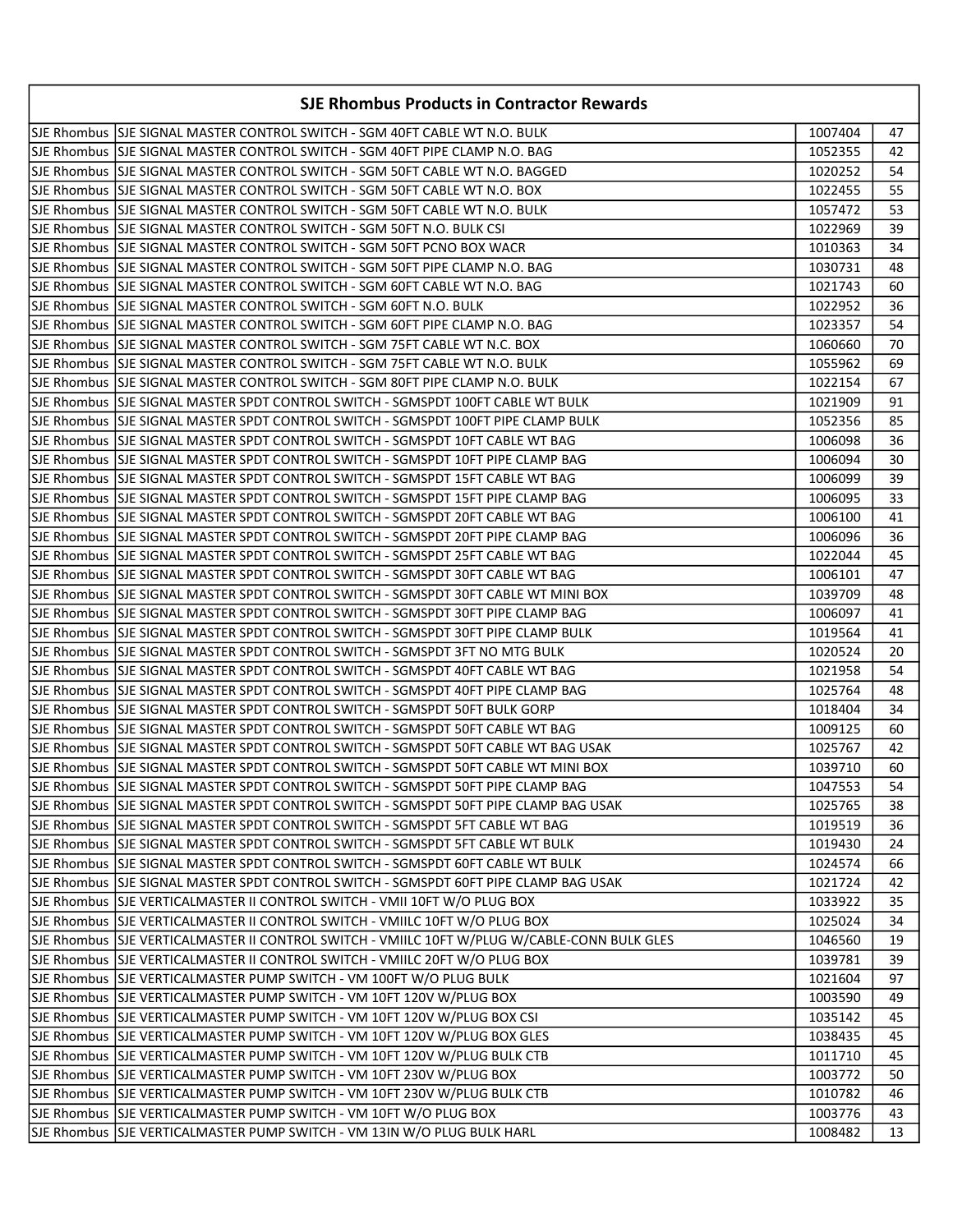| <b>SJE Rhombus Products in Contractor Rewards</b>                        |         |     |  |
|--------------------------------------------------------------------------|---------|-----|--|
| SJE Rhombus SJE VERTICALMASTER PUMP SWITCH - VM 15FT 120V W/PLUG BOX     | 1003769 | 51  |  |
| SJE Rhombus SJE VERTICALMASTER PUMP SWITCH - VM 15FT 120V W/PLUG BOX CSI | 1023372 | 48  |  |
| SJE Rhombus SJE VERTICALMASTER PUMP SWITCH - VM 15FT 230V W/PLUG BOX     | 1003773 | 53  |  |
| SJE Rhombus SJE VERTICALMASTER PUMP SWITCH - VM 15FT W/O PLUG BOX        | 1003777 | 45  |  |
| SJE Rhombus SJE VERTICALMASTER PUMP SWITCH - VM 20FT 120V W/PLUG BOX     | 1003770 | 54  |  |
| SJE Rhombus SJE VERTICALMASTER PUMP SWITCH - VM 20FT 230V W/PLUG BOX     | 1003774 | 55  |  |
| SJE Rhombus SJE VERTICALMASTER PUMP SWITCH - VM 20FT W/O PLUG BOX        | 1003778 | 48  |  |
| SJE Rhombus SJE VERTICALMASTER PUMP SWITCH - VM 2FT W/O PLUG BULK LANR   | 1017220 | 12  |  |
| SJE Rhombus SJE VERTICALMASTER PUMP SWITCH - VM 30FT 120V W/PLUG BOX     | 1003771 | 59  |  |
| SJE Rhombus SJE VERTICALMASTER PUMP SWITCH - VM 30FT 230V W/PLUG BOX     | 1003775 | 61  |  |
| SJE Rhombus SJE VERTICALMASTER PUMP SWITCH - VM 30FT W/O PLUG BOX        | 1003779 | 53  |  |
| SJE Rhombus   SJE VERTICALMASTER PUMP SWITCH - VM 50FT 120V W/PLUG BULK  | 1021640 | 71  |  |
| SJE Rhombus SJE VERTICALMASTER PUMP SWITCH - VM 50FT W/O PLUG BOX        | 1032878 | 66  |  |
| SJE Rhombus SUB-X 16.7 FTWC WITH 100FT CABLE 1051991                     | 1051991 | 721 |  |
| SJE Rhombus SUB-X 16.7 FTWC WITH 25FT CABLE 1051995                      | 1051995 | 472 |  |
| SJE Rhombus SUB-X 16.7 FTWC WITH 50FT CABLE 1051993                      | 1051993 | 576 |  |
| SJE Rhombus SUB-X 16.7 FTWC WITH 75FT CABLE 1051992                      | 1051992 | 658 |  |
| lSJE Rhombus  SUB-X 33.4 FTWC WITH 100FT CABLE 1051994                   | 1051994 | 721 |  |
| SJE Rhombus   SUB-X 33.4 FTWC WITH 25FT CABLE 1051996                    | 1051996 | 472 |  |
| SJE Rhombus SUB-X 33.4 FTWC WITH 50FT CABLE 1051989                      | 1051989 | 576 |  |
| SJE Rhombus SUB-X 33.4 FTWC WITH 75FT CABLE 1051990                      | 1051990 | 658 |  |
| SJE Rhombus SUPER SINGLE PUMP SWITCH - SS 10FT DOWN 120V W/PLUG BOX      | 1001958 | 94  |  |
| SJE Rhombus SUPER SINGLE PUMP SWITCH - SS 10FT DOWN 230V W/PLUG BOX      | 1001961 | 95  |  |
| SJE Rhombus SUPER SINGLE PUMP SWITCH - SS 10FT DOWN W/O PLUG BOX         | 1001963 | 87  |  |
| SJE Rhombus SUPER SINGLE PUMP SWITCH - SS 10FT DOWN W/O PLUG BULK        | 1001964 | 87  |  |
| SJE Rhombus SUPER SINGLE PUMP SWITCH - SS 10FT DOWN W/O PLUG NO MTG BULK | 1012437 | 87  |  |
| SJE Rhombus SUPER SINGLE PUMP SWITCH - SS 10FT UP 120V W/PLUG BOX        | 1001965 | 94  |  |
| SJE Rhombus SUPER SINGLE PUMP SWITCH - SS 10FT UP 230V W/PLUG BOX        | 1001967 | 95  |  |
| SJE Rhombus SUPER SINGLE PUMP SWITCH - SS 10FT UP W/O PLUG BOX           | 1001969 | 87  |  |
| SJE Rhombus SUPER SINGLE PUMP SWITCH - SS 15FT DOWN 120V W/PLUG BOX      | 1001971 | 97  |  |
| SJE Rhombus SUPER SINGLE PUMP SWITCH - SS 15FT DOWN 230V W/PLUG BOX      | 1001973 | 98  |  |
| SJE Rhombus SUPER SINGLE PUMP SWITCH - SS 15FT DOWN W/O PLUG BOX         | 1001975 | 90  |  |
| SJE Rhombus SUPER SINGLE PUMP SWITCH - SS 15FT DOWN W/O PLUG BULK        | 1001976 | 90  |  |
| SJE Rhombus SUPER SINGLE PUMP SWITCH - SS 15FT UP 120V W/PLUG BOX        | 1001977 | 97  |  |
| SJE Rhombus SUPER SINGLE PUMP SWITCH - SS 15FT UP 230V W/PLUG BOX        | 1001979 | 98  |  |
| SJE Rhombus  SUPER SINGLE PUMP SWITCH - SS 15FT UP W/O PLUG BOX          | 1001981 | 90  |  |
| SJE Rhombus SUPER SINGLE PUMP SWITCH - SS 20FT DOWN 120V W/PLUG BOX      | 1001983 | 100 |  |
| SJE Rhombus SUPER SINGLE PUMP SWITCH - SS 20FT DOWN 230V W/PLUG BOX      | 1001985 | 101 |  |
| SJE Rhombus SUPER SINGLE PUMP SWITCH - SS 20FT DOWN W/O PLUG BOX         | 1001987 | 93  |  |
| SJE Rhombus SUPER SINGLE PUMP SWITCH - SS 20FT DOWN W/O PLUG BULK        | 1001811 | 93  |  |
| SJE Rhombus SUPER SINGLE PUMP SWITCH - SS 20FT UP 120V W/PLUG BOX        | 1001989 | 100 |  |
| SJE Rhombus SUPER SINGLE PUMP SWITCH - SS 20FT UP 230V W/PLUG BOX        | 1001991 | 101 |  |
| SJE Rhombus SSUPER SINGLE PUMP SWITCH - SS 20FT UP W/O PLUG BOX          | 1001993 | 93  |  |
| SJE Rhombus SUPER SINGLE PUMP SWITCH - SS 20FT UP W/O PLUG BULK          | 1001994 | 93  |  |
| SJE Rhombus SUPER SINGLE PUMP SWITCH - SS 30FT DOWN 120V W/PLUG BOX      | 1001988 | 106 |  |
| SJE Rhombus SUPER SINGLE PUMP SWITCH - SS 30FT DOWN 230V W/PLUG BOX      | 1001996 | 108 |  |
| SJE Rhombus SUPER SINGLE PUMP SWITCH - SS 30FT DOWN W/O PLUG BOX         | 1001998 | 100 |  |
| SJE Rhombus SUPER SINGLE PUMP SWITCH - SS 30FT UP 120V W/PLUG BOX        | 1002000 | 106 |  |
| SJE Rhombus SUPER SINGLE PUMP SWITCH - SS 30FT UP 120V W/PLUG BULK CSI   | 1032455 | 102 |  |
| SJE Rhombus SUPER SINGLE PUMP SWITCH - SS 30FT UP W/O PLUG BOX           | 1002004 | 100 |  |
| SJE Rhombus SUPER SINGLE PUMP SWITCH - SS 60FT DOWN 120V W/PLUG BOX      | 1022906 | 140 |  |
| SJE Rhombus  TANK ALERT 4X ALARM - TA 4X 120V HIGH SF 15FT PCNO          | 1008023 | 246 |  |
| SJE Rhombus  TANK ALERT 4X ALARM - TA 4X 120V HIGH SGM 15FT PCNO         | 1008024 | 241 |  |
|                                                                          |         |     |  |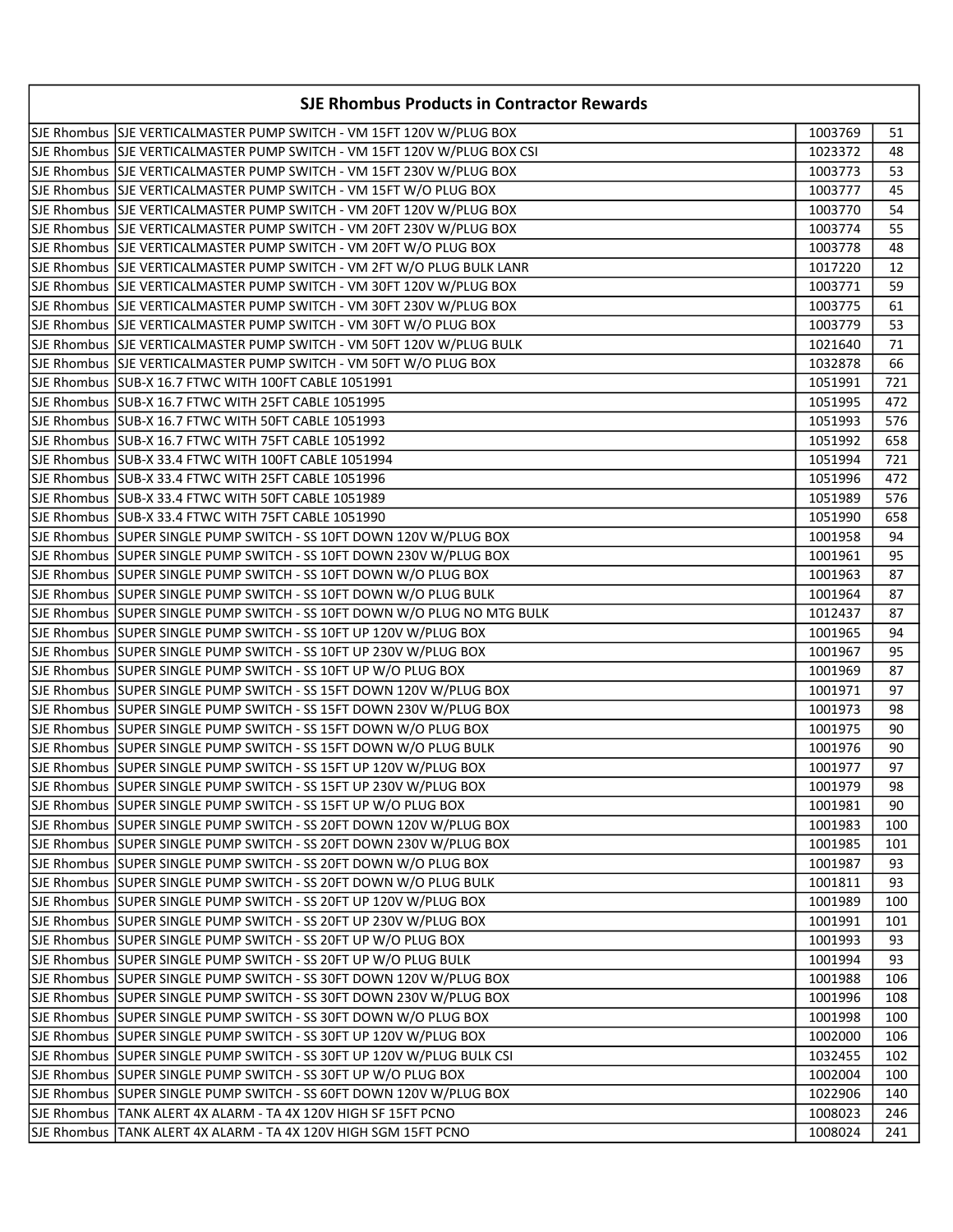| <b>SJE Rhombus Products in Contractor Rewards</b>                                |         |     |
|----------------------------------------------------------------------------------|---------|-----|
| ISJE Rhombus  TANK ALERT 4X ALARM - TA 4X 120V HIGH SGM 15FT PCNO USAK           | 1024637 | 205 |
| SJE Rhombus TANK ALERT 4X ALARM - TA 4X 120V LOW SGM 15FT PCNC                   | 1008026 | 241 |
| SJE Rhombus   TANK ALERT 4X ALARM - TA 4X 120V NO FLOAT                          | 1008027 | 215 |
| SJE Rhombus TANK ALERT 4X ALARM - TA 4X 120V NO FLOAT W/AUX CONT                 | 1024674 | 228 |
| SJE Rhombus  TANK ALERT AB ALARM - TA AB 120V HIGH SF 15FT PCNO                  | 1011422 | 81  |
| SJE Rhombus  TANK ALERT AB ALARM - TA AB 120V HIGH SGM 100FT PC N.O.             | 1021622 | 135 |
| SJE Rhombus  TANK ALERT AB ALARM - TA AB 120V HIGH SGM 10FT PCNO                 | 1019184 | 81  |
| SJE Rhombus  TANK ALERT AB ALARM - TA AB 120V HIGH SGM 15FT PC SPLCKIT           | 1011591 | 80  |
| lSJE Rhombus  TANK ALERT AB ALARM - TA AB 120V HIGH SGM 15FT PCNO                | 1011421 | 75  |
| SJE Rhombus  TANK ALERT AB ALARM - TA AB 120V HIGH SGM 15FT PCNO AUX C           | 1012668 | 88  |
| SJE Rhombus TANK ALERT AB ALARM - TA AB 120V HIGH SGM 15FT PCNO GRAR             | 1051131 | 57  |
| SJE Rhombus  TANK ALERT AB ALARM - TA AB 120V HIGH SGM 15FT PCNO POLK            | 1017952 | 58  |
| SJE Rhombus TANK ALERT AB ALARM - TA AB 120V HIGH SGM 20FT PCNO                  | 1023053 | 85  |
| SJE Rhombus TANK ALERT AB ALARM - TA AB 120V HIGH SGM 20FT PCNO AUX C            | 1047092 | 98  |
| SJE Rhombus TANK ALERT AB ALARM - TA AB 120V HIGH SGM 30FT PC SPLC KIT           | 1045347 | 96  |
| SJE Rhombus TANK ALERT AB ALARM - TA AB 120V HIGH SGM 30FT PCNO                  | 1047552 | 91  |
| SJE Rhombus   TANK ALERT AB ALARM - TA AB 120V HIGH SGM 50FT PC N.O.             | 1021623 | 103 |
| SJE Rhombus   TANK ALERT AB ALARM - TA AB 120V HIGH SGM 75FT PC N.O.             | 1021624 | 119 |
| SJE Rhombus   TANK ALERT AB ALARM - TA AB 120V HIGH VRS15FT W/AUX CONTA          | 1016779 | 129 |
| SJE Rhombus TANK ALERT AB ALARM - TA AB 120V LOW SGM 15FT PCNC                   | 1011424 | 75  |
| SJE Rhombus TANK ALERT AB ALARM - TA AB 120V LOW SGM 15FT PCNC AUX               | 1024003 | 88  |
| SJE Rhombus  TANK ALERT AB ALARM - TA AB 120V LOW SGM 15FT PCNC GRAR             | 1051132 | 57  |
| SJE Rhombus  TANK ALERT AB ALARM - TA AB 120V LOW SGM 15FT PCNC W/SPLC KIT       | 1054806 | 80  |
| SJE Rhombus  TANK ALERT AB ALARM - TA AB 120V LOW SGM 15FT WENC                  | 1043304 | 89  |
| SJE Rhombus  TANK ALERT AB ALARM - TA AB 120V NO FLOAT                           | 1011423 | 55  |
| SJE Rhombus  TANK ALERT AB ALARM - TA AB 120V NO FLOAT W/AUX CNTS/PRES           | 1019845 | 67  |
| SJE Rhombus  TANK ALERT AB ALARM - TA AB 120V NO FLOAT W/AUX CONT JRSH           | 1016896 | 63  |
| SJE Rhombus TANK ALERT AB ALARM - TA AB 120V NO FLOAT W/AUX CONTACTS             | 1021932 | 68  |
| SJE Rhombus   TANK ALERT AB ALARM - TA AB 120V PACKAGED W/VMIILC                 | 1029925 | 90  |
| SJE Rhombus   TANK ALERT AB ALARM - TA AB 120V SGMSPDT 15FT PIPE CLAMP           | 1012085 | 88  |
| SJE Rhombus   TANK ALERT AB ALARM - TA AB 120V SGMSPDT30FT CABLE WT              | 1019351 | 103 |
| SJE Rhombus TANK ALERT AB DUO ALARM - TA AB DUO 120V HIGH SGM 15FT PCNO          | 1036378 | 119 |
| SJE Rhombus TANK ALERT AB DUO ALARM - TA AB DUO 120V HIGH SGM 15FT PCNO W/AUX    | 1038473 | 131 |
| SJE Rhombus TANK ALERT AB DUO ALARM - TA AB DUO 120V NO FLOAT                    | 1052956 | 92  |
| SJE Rhombus TANK ALERT EZ ALARM - TA EZ 120V HIGH PWR CORD SGM 15FT PCNO         | 1047549 | 145 |
| SJE Rhombus  TANK ALERT EZ ALARM - TA EZ 120V HIGH SF 15FT PCNO                  | 1036590 | 132 |
| SJE Rhombus   TANK ALERT EZ ALARM - TA EZ 120V HIGH SGM 15FT PCNO                | 1036589 | 126 |
| SJE Rhombus   TANK ALERT EZ ALARM - TA EZ 120V HIGH TB SF 15FT PCNO              | 1036593 | 136 |
| SJE Rhombus TANK ALERT EZ ALARM - TA EZ 120V HIGH TB SGM 15FT PCNO               | 1036592 | 130 |
| SJE Rhombus TANK ALERT EZ ALARM - TA EZ 120V HIGH TB SGM 15FT PCNO GRAR          | 1051133 | 114 |
| SJE Rhombus   TANK ALERT EZ ALARM - TA EZ 120V LOW SGM 15FT PCNC                 | 1038019 | 126 |
| SJE Rhombus   TANK ALERT EZ ALARM - TA EZ 120V LOW TB SGM 15FT PCNC              | 1038035 | 130 |
| SJE Rhombus   TANK ALERT EZ ALARM - TA EZ 120V NO FLOAT                          | 1036591 | 102 |
| SJE Rhombus   TANK ALERT EZ ALARM - TA EZ 120V TB NO FLOAT                       | 1036594 | 105 |
| SJE Rhombus TANK ALERT EZ ALARM - TA EZ 240V HIGH SGM 10METER PCNO ROSS          | 1052569 | 90  |
| SJE Rhombus   TANK ALERT EZ ALARM - TA EZ 240V HIGH SGM 15FT PCNO                | 1036595 | 128 |
| SJE Rhombus TANK ALERT EZ ALARM - TA EZ 240V HIGH TB SGM 15FT PCNO               | 1036597 | 132 |
| SJE Rhombus   TANK ALERT EZ ALARM - TA EZ 240V NO FLOAT                          | 1036596 | 104 |
| SJE Rhombus   TANK ALERT EZ ALARM - TA EZ 240V TB NO FLOAT                       | 1036598 | 106 |
| SJE Rhombus   TANK ALERT EZ DUO ALARM - TA EZ DUO 120V HIGH (2) SGM 15FT PCNO    | 1052096 | 205 |
| SJE Rhombus TANK ALERT EZ DUO ALARM - TA EZ DUO 120V HIGH (2) SGM 15FT PCNO GRAR | 1052374 | 184 |
| SJE Rhombus TANK ALERT EZ DUO ALARM - TA EZ DUO 120V HIGH SGM 15FT PCNO          | 1052094 | 179 |
| SJE Rhombus   TANK ALERT EZ DUO ALARM - TA EZ DUO 120V NO FLOAT                  | 1052097 | 152 |
|                                                                                  |         |     |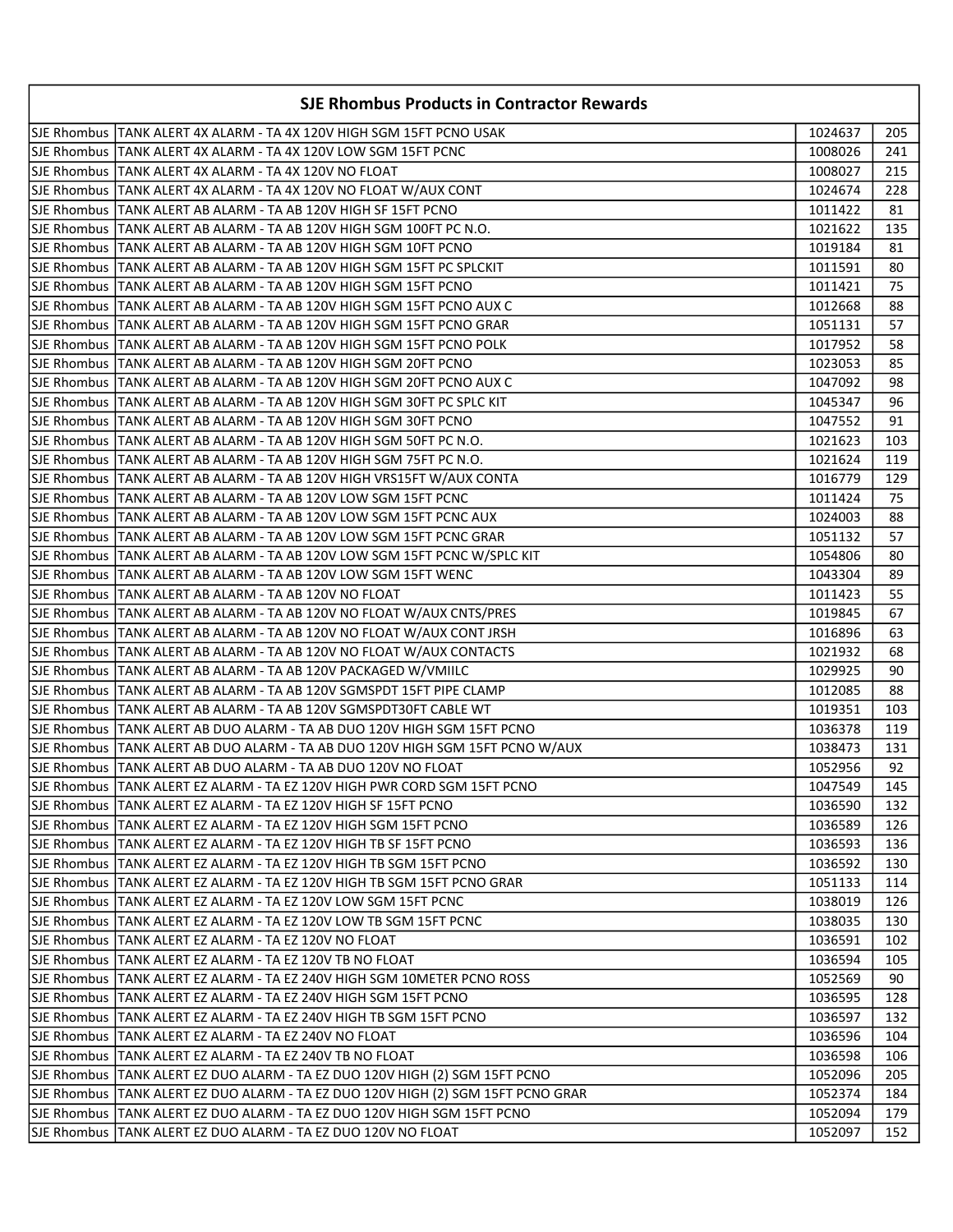| <b>SJE Rhombus Products in Contractor Rewards</b>                            |         |     |
|------------------------------------------------------------------------------|---------|-----|
| SJE Rhombus  TANK ALERT I ALARM - TA I 120V HIGH NO FLOAT CSI                | 1035488 | 73  |
| SJE Rhombus   TANK ALERT I ALARM - TA I 120V HIGH QUAS                       | 1007172 | 78  |
| SJE Rhombus   TANK ALERT I ALARM - TA I 120V HIGH SF 15FT PIPE CLAMP         | 1003104 | 97  |
| SJE Rhombus   TANK ALERT I ALARM - TA I 120V HIGH SGM 15FT PC USAK           | 1024633 | 72  |
| SJE Rhombus   TANK ALERT I ALARM - TA I 120V HIGH SGM 15FT PCNO CSI          | 1023236 | 82  |
| SJE Rhombus  TANK ALERT I ALARM - TA I 120V HIGH SGM 15FT PCNO SPLC KIT      | 1009207 | 97  |
| SJE Rhombus   TANK ALERT I ALARM - TA I 120V HIGH SGM 15FT PIPE CLAMP        | 1007457 | 92  |
| SJE Rhombus TANK ALERT I ALARM - TA I 120V LOW SF 15FT PIPE CLAMP            | 1003365 | 97  |
| SJE Rhombus TANK ALERT I ALARM - TA I 120V LOW SGM 15FT PIPE CLAMP           | 1010966 | 92  |
| SJE Rhombus   TANK ALERT I ALARM - TA I 120V NO FLOAT                        | 1002235 | 66  |
| SJE Rhombus   TANK ALERT I ALARM - TA I 120V SGMSPDT 15FT PIPE CLAMP         | 1008336 | 99  |
| SJE Rhombus   TANK ALERT I ALARM - TA I 120V W/O FLOAT WEIL                  | 1002487 | 52  |
| SJE Rhombus   TANK ALERT I ALARM - TA I 230V HIGH SF 15FT PIPE CLAMP         | 1003364 | 134 |
| SJE Rhombus   TANK ALERT I ALARM - TA I 230V HIGH SGM 15FT PCNO              | 1008009 | 128 |
| SJE Rhombus   TANK ALERT I ALARM - TA I 230V NO FLOAT                        | 1005419 | 103 |
| SJE Rhombus   TANK ALERT SOLAR ALARM - HIGH FLOAT, 10 WATT PANEL             | 1052473 | 316 |
| SJE Rhombus   TANK ALERT SOLAR ALARM - LOW FLOAT, 10 WATT PANEL              | 1052474 | 316 |
| SJE Rhombus   TANK ALERT SOLAR ALARM - NO FLOAT, 10 WATT PANEL               | 1052475 | 287 |
| SJE Rhombus   TANK ALERT XT ALARM - TA XT 120 TB NO FLOAT                    | 1005836 | 115 |
| SJE Rhombus  TANK ALERT XT ALARM - TA XT 120 TB NO FLOAT SLUR                | 1041524 | 90  |
| SJE Rhombus  TANK ALERT XT ALARM - TA XT 120V AUX NO FLOAT                   | 1011399 | 146 |
| SJE Rhombus  TANK ALERT XT ALARM - TA XT 120V AUX TB NO FLOAT                | 1024798 | 150 |
| SJE Rhombus  TANK ALERT XT ALARM - TA XT 120V HIGH AUX SF 15FT PCNO          | 1006850 | 179 |
| SJE Rhombus   TANK ALERT XT ALARM - TA XT 120V HIGH AUX SGM 15FT PCNO        | 1032257 | 173 |
| SJE Rhombus   TANK ALERT XT ALARM - TA XT 120V HIGH AUX TB SF 15PCNO         | 1009214 | 183 |
| SJE Rhombus   TANK ALERT XT ALARM - TA XT 120V HIGH AUX TB SGM 15FT PCNO     | 1012416 | 177 |
| SJE Rhombus  TANK ALERT XT ALARM - TA XT 120V HIGH PWR CORD SF15FT PCNO      | 1006690 | 163 |
| SJE Rhombus  TANK ALERT XT ALARM - TA XT 120V HIGH PWR CORD SGM 15FT PCNO    | 1057473 | 157 |
| SJE Rhombus   TANK ALERT XT ALARM - TA XT 120V HIGH QUAS                     | 1007173 | 105 |
| SJE Rhombus  TANK ALERT XT ALARM - TA XT 120V HIGH SF 15FT PCNO              | 1004442 | 144 |
| SJE Rhombus  TANK ALERT XT ALARM - TA XT 120V HIGH SGM 15FT PCNO             | 1009923 | 138 |
| SJE Rhombus   TANK ALERT XT ALARM - TA XT 120V HIGH SGM 15FT PCNO GRAR       | 1050847 | 114 |
| SJE Rhombus  TANK ALERT XT ALARM - TA XT 120V HIGH SGM 15FT PCNO STEE        | 1055848 | 117 |
| SJE Rhombus TANK ALERT XT ALARM - TA XT 120V HIGH SGM 15FT PCNO USAK         | 1024634 | 111 |
| SJE Rhombus  TANK ALERT XT ALARM - TA XT 120V HIGH SGM 20FT PCNO             | 1025180 | 141 |
| SJE Rhombus  TANK ALERT XT ALARM - TA XT 120V HIGH SGM 20FT WENO             | 1030495 | 147 |
| SJE Rhombus  TANK ALERT XT ALARM - TA XT 120V HIGH SGM 30FT PCNO             | 1019623 | 146 |
| SJE Rhombus  TANK ALERT XT ALARM - TA XT 120V HIGH TB PWR CORD SGM 15FT PCNO | 1055965 | 161 |
| SJE Rhombus  TANK ALERT XT ALARM - TA XT 120V HIGH TB SF 15FT PCNO           | 1005481 | 148 |
| lSJE Rhombus  TANK ALERT XT ALARM - TA XT 120V HIGH TB SF 20FT PCNO          | 1011749 | 157 |
| SJE Rhombus   TANK ALERT XT ALARM - TA XT 120V HIGH TB SGM 15FT PCNO         | 1019410 | 103 |
| SJE Rhombus   TANK ALERT XT ALARM - TA XT 120V HIGH TB SGM 15FT PCNO         | 1022241 | 142 |
| SJE Rhombus   TANK ALERT XT ALARM - TA XT 120V HIGH TB SGM 15FT PCNO PO      | 1017953 | 104 |
| SJE Rhombus  TANK ALERT XT ALARM - TA XT 120V HIGH TB SGM 25FT PCNO          | 1034606 | 101 |
| SJE Rhombus  TANK ALERT XT ALARM - TA XT 120V LOW SF 15FT PCNC               | 1005140 | 144 |
| SJE Rhombus  TANK ALERT XT ALARM - TA XT 120V LOW SGM15FT PCNC               | 1010251 | 138 |
| SJE Rhombus  TANK ALERT XT ALARM - TA XT 120V LOW SGM15FT PCNC USAK          | 1024635 | 111 |
| SJE Rhombus   TANK ALERT XT ALARM - TA XT 120V LOW TB SF 15FTPC N.C.         | 1005835 | 148 |
| SJE Rhombus  TANK ALERT XT ALARM - TA XT 120V LOW TB SGM 15FT PCNC           | 1055966 | 142 |
| SJE Rhombus   TANK ALERT XT ALARM - TA XT 120V NO FLOAT                      | 1005141 | 111 |
| SJE Rhombus  TANK ALERT XT ALARM - TA XT 120V SGMSPDT 15FT PIPE CLAMP        | 1022059 | 144 |
| SJE Rhombus   TANK ALERT XT ALARM - TA XT 120V TB SGMSPDT 20FT PC            | 1024106 | 150 |
| SJE Rhombus  TANK ALERT XT ALARM - TA XT 240V HIGH SF 15FT PCNO]             | 1008454 | 167 |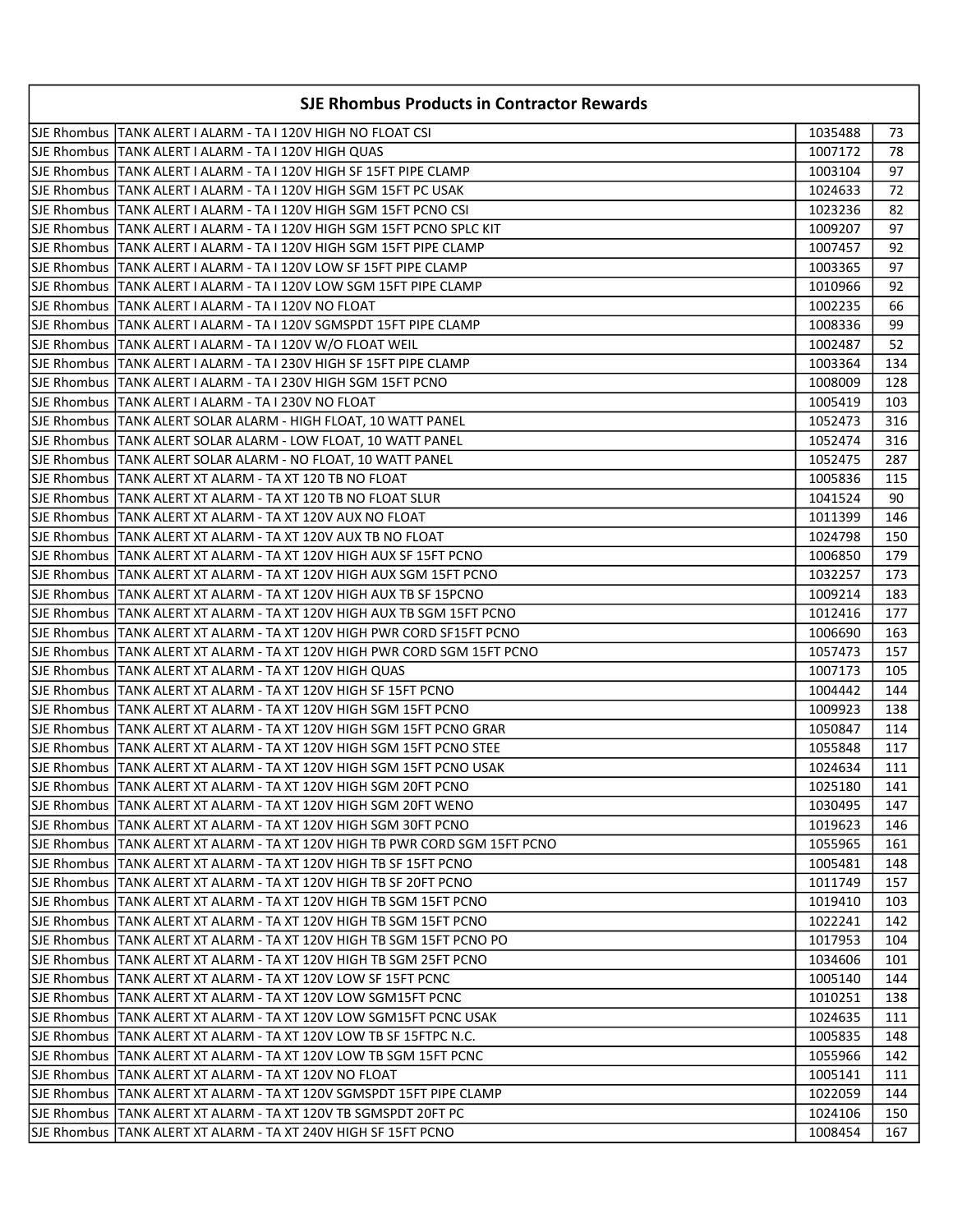| <b>SJE Rhombus Products in Contractor Rewards</b> |                                                                                       |              |      |
|---------------------------------------------------|---------------------------------------------------------------------------------------|--------------|------|
|                                                   | SJE Rhombus  TANK ALERT XT ALARM - TA XT 240V NO FLOAT                                | 1008080      | 128  |
|                                                   | SJE Rhombus   TANK ALERT XT ALARM - TA XT 240V NO FLOAT ROSS                          | 1011134      | 78   |
|                                                   | SJE Rhombus TANK ALERT XT ALARM - TA XT 240V TB NO FLOAT                              | 1008161      | 132  |
|                                                   | SJE Rhombus TANK ALERT XT ALARM - TA XTM 120V HIGH PWR CORD SGM 20FT                  | 1012002      | 95   |
|                                                   | SJE Rhombus TANK ALERT XT ALARM - TA XTM 120V HIGH PWR CORD SGM 30FT                  | 1016487      | 99   |
|                                                   | SJE Rhombus  TANK ALERT XT ALARM - TA XTM 120V HIGH PWR CORD SGM 50FT PIPE CLAMP N.O. | 1012101      | 120  |
|                                                   | SJE Rhombus  TANK ALERT XT ALARM - TA XTM 120V NO FLOAT                               | 1007977      | 81   |
| SJE Rhombus ITD PANEL                             |                                                                                       | <b>TDSJE</b> | 759  |
|                                                   | SJE Rhombus   TD PANEL - TD1W114H17E                                                  | 1011067      | 759  |
|                                                   | SJE Rhombus   TD PANEL - TD1W114H4D17E                                                | 1057436      | 759  |
|                                                   | SJE Rhombus   TD PANEL - TD1W114H4D21E                                                | 1010431      | 759  |
|                                                   | SJE Rhombus   TD PANEL - TD1W114H4D8AC21E                                             | 1011068      | 759  |
|                                                   | SJE Rhombus  TD PANEL - TD1W114H8AC17E                                                | 1041558      | 759  |
|                                                   | SJE Rhombus   TD PANEL - TD1W114H8AC21E                                               | 1051555      | 759  |
|                                                   | SJE Rhombus   TD PANEL - TD1W114X                                                     | 1029719      | 759  |
|                                                   | SJE Rhombus   TD PANEL - TD1W114X4B8C10E STEE                                         | 1055851      | 759  |
|                                                   | SJE Rhombus   TD PANEL - TD1W124H8AC21E                                               | 1058613      | 759  |
|                                                   | SJE Rhombus   TD PANEL - TD1W914H17E                                                  | 1010422      | 759  |
|                                                   | SJE Rhombus   TD PANEL - TD1W914H17E18A                                               | 1011069      | 759  |
|                                                   | SJE Rhombus   TD PANEL - TD1W914H4D17E                                                | 1011070      | 759  |
|                                                   | SJE Rhombus   TD PANEL - TD1W914H4D21E                                                | 1010430      | 759  |
|                                                   | SJE Rhombus   TD PANEL - TD1W914H4D8AC10E21E                                          | 1022947      | 759  |
|                                                   | SJE Rhombus   TD PANEL - TD1W914H4D8AC21E                                             | 1010426      | 759  |
|                                                   | SJE Rhombus   TD PANEL - TD1W914H4D8C21E                                              | 1010427      | 759  |
|                                                   | SJE Rhombus   TD PANEL - TD1W914H8AC17E                                               | 1011071      | 759  |
|                                                   | SJE Rhombus   TD PANEL - TD1W914X                                                     | 1011075      | 759  |
|                                                   | SJE Rhombus   TD PANEL - TD1W914X8AC19X DEMO                                          | 1010421      | 759  |
|                                                   | SJE Rhombus   TD PANEL - TD1W924H17E                                                  | 1010423      | 759  |
|                                                   | SJE Rhombus   TD PANEL - TD1W924H21E                                                  | 1053243      | 759  |
|                                                   | SJE Rhombus   TD PANEL - TD1W924H8C21E                                                | 1041559      | 759  |
|                                                   | SJE Rhombus ULTRA NATOR PANEL - 120V 1 VMII 1 VRS                                     | 1030109      | 231  |
|                                                   | SJE Rhombus ULTRA NATOR PANEL - 120V 2 MM                                             | 1029624      | 231  |
|                                                   | SJE Rhombus   ULTRA NATOR PANEL - 120V 2 VMII                                         | 1030108      | 231  |
|                                                   | SJE Rhombus ULTRA NATOR PANEL - 120V, 2-20FT MM                                       | 1031346      | 231  |
|                                                   | SJE Rhombus VARIOSPEED 3R DUPLEX PANEL - 230V, 1PH, 3HP                               | 1051673      | 2892 |
|                                                   | SJE Rhombus   VARIOSPEED 3R DUPLEX PANEL - 230V, 3PH, 5HP                             | 1051674      | 2892 |
|                                                   | SJE Rhombus  VARIOSPEED 3R DUPLEX PANEL - 230V, 3PH, 7.5-10HP                         | 1051675      | 2892 |
|                                                   | SJE Rhombus   VARIOSPEED 3R DUPLEX PANEL - 480V, 3PH, 7.5-10HP                        | 1051678      | 2892 |
|                                                   | SJE Rhombus   VARIOSPEED 3R PANEL - 230V, 1PH, 1.5HP                                  | 1030983      | 2892 |
|                                                   | SJE Rhombus   VARIOSPEED 3R PANEL - 230V, 1PH, 3HP                                    | 1030984      | 2892 |
|                                                   | SJE Rhombus VARIOSPEED 3R PANEL - 230V, 3PH, 15HP                                     | 1039108      | 2892 |
|                                                   | SJE Rhombus   VARIOSPEED 3R PANEL - 230V, 3PH, 7.5-10HP                               | 1030985      | 2892 |
|                                                   | SJE Rhombus   VARIOSPEED 3R PANEL - 3R, 230V, 3PH, 5HP                                | 1039107      | 2892 |
|                                                   | SJE Rhombus VARIOSPEED 3R PANEL - 480V, 3PH, 15-20HP                                  | 1039111      | 2892 |
|                                                   | SJE Rhombus   VARIOSPEED 3R PANEL - 480V, 3PH, 7.5-10HP                               | 1039110      | 2892 |
|                                                   | SJE Rhombus   VARIOSPEED N1 PANEL - 240V, 1PH, 1.5HP                                  | 1041350      | 1020 |
|                                                   | SJE Rhombus   VARIOSPEED N1 PANEL - 240V, 1PH, 3HP                                    | 1041351      | 1020 |
|                                                   | SJE Rhombus   VARIOSPEED N1 PANEL - 240V, 3PH, 20HP                                   | 1041355      | 1020 |
|                                                   | SJE Rhombus   VARIOSPEED N1 PANEL - 240V, 3PH, 5HP                                    | 1041352      | 1020 |
|                                                   | SJE Rhombus VARIOSPEED N1 PANEL - 480V, 3PH, 7.5-10HP                                 | 1041356      | 1020 |
|                                                   | SJE Rhombus VERTICAL REED SWITCH 120V BULK 10FT 1011027                               | 1011027      | 57   |
|                                                   | SJE Rhombus VERTICAL REED SWITCH 120V BULK 15 FT 1016561                              | 1016561      | 61   |
|                                                   | SJE Rhombus   WAKE STANDARD PANEL                                                     | 1011188      | 410  |
|                                                   |                                                                                       |              |      |